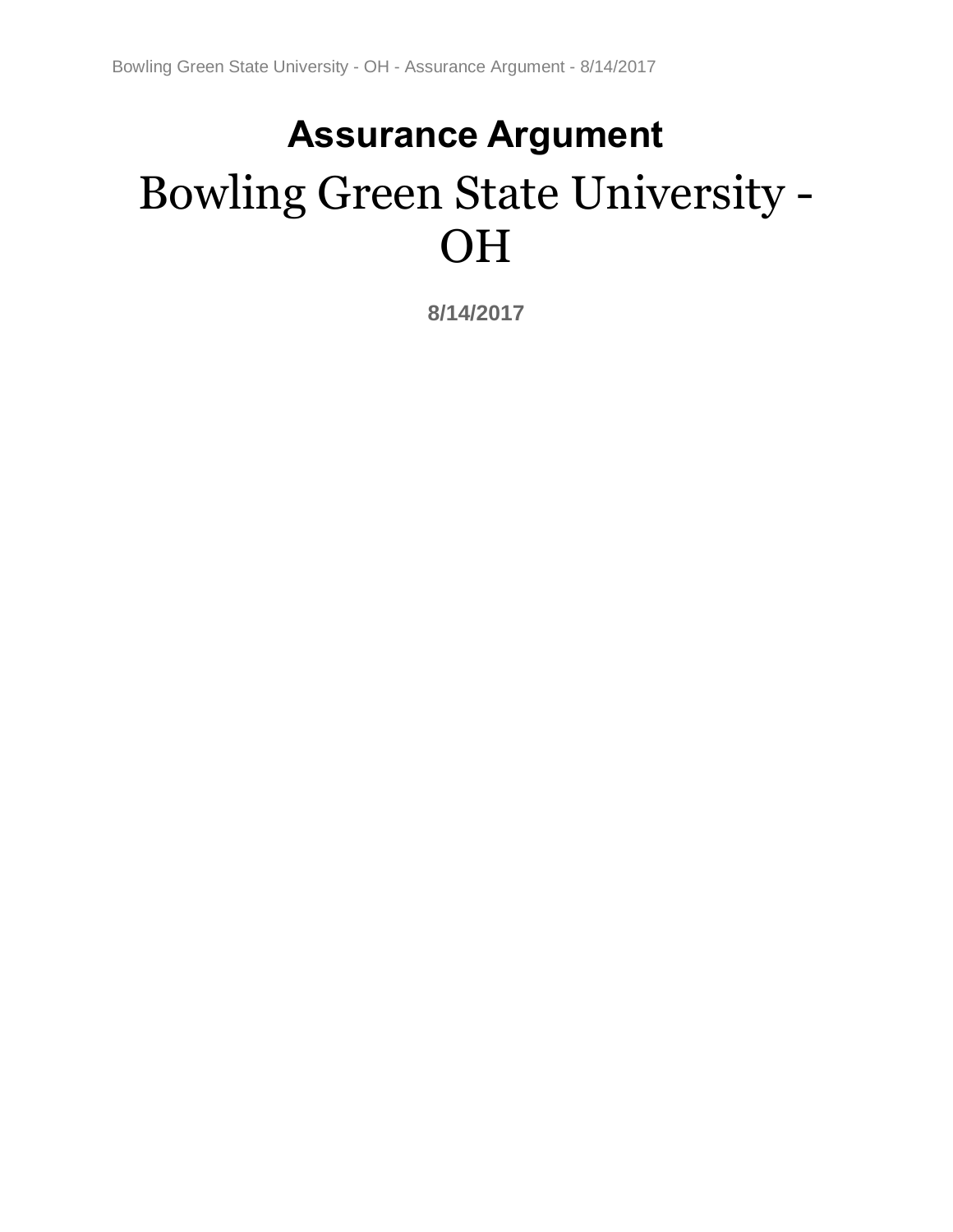# **1 - Mission**

The institution's mission is clear and articulated publicly; it guides the institution's operations.

# **1.A - Core Component 1.A**

The institution's mission is broadly understood within the institution and guides its operations.

- 1. The mission statement is developed through a process suited to the nature and culture of the institution and is adopted by the governing board.
- 2. The institution's academic programs, student support services, and enrollment profile are consistent with its stated mission.
- 3. The institution's planning and budgeting priorities align with and support the mission. (This sub-component may be addressed by reference to the response to Criterion 5.C.1.)

# **Argument**

**1.A.1.** In 2011, the in[s](../../evidence/viewfile?fileid=403010)titution initiated a modification of both its [vision and mission](../../evidence/viewfile?fileId=406581) statements to begin with the phrase "in the spirit of innovation" to better reflect the institution's academic mission, programming, and dedication to support student learning and success. The focus on innovation, or 'changing to meet needs', accurately reflects BGSU's aspirations as a learning community. BGSU has developed the mission of the institution through a collaborative and inclusive process that involves multiple constituencies. BGSU's vision and mission statement emerged from the 2008 strategic planning process, known as [Charting Our Future,](../../evidence/viewfile?fileId=401557) which began by convening a broad-based, representative team to facilitate community-wide dialogs focused on the future directions of the institution, and outline an ongoing strategic planning process. The Faculty Senate and Board of Trustees (BOT) approved the vision, mission, and the strategic directions (including the University's core values and learning outcomes) of the institution on [June 26, 2009.](../../evidence/viewfile?fileId=401534)

Campus-wide collaborative dialogs continue, to enrich, inform, and guide our mission statement, University's core values, strategies and goals, and [University Learning Outcomes.](../../evidence/viewfile?fileId=401539) The mission of the institution has a long history of driving the periodic review and refinement of the strategic directions at BGSU. The [strategic directions and goals](../../evidence/viewfile?fileId=401584) [w](../../evidence/viewfile?fileId=406581)ere reviewed and modified (2013-14) to be more action oriented and inclusive of the revised institutional mission focused on innovation. Since 2011, all unit strategic planning documents (e.g., academic units, colleges, Academic Affairs) are aligned to strategic goals. Units create strategic planning documents, with identified metrics, that are aligned with the mission of the institution and are reviewed periodically throughout the academic year. In addition, updates are provided from units to the President who then provides the [BOT with monthly updates](../../evidence/viewfile?fileid=403024) (see 1.A.2; 1.B.1). These updates illustrate how faculty, colleges, Academic Affairs, Student Affairs, and other academic support units on campus are contributing to the vision, mission, and strategic goals of the institution.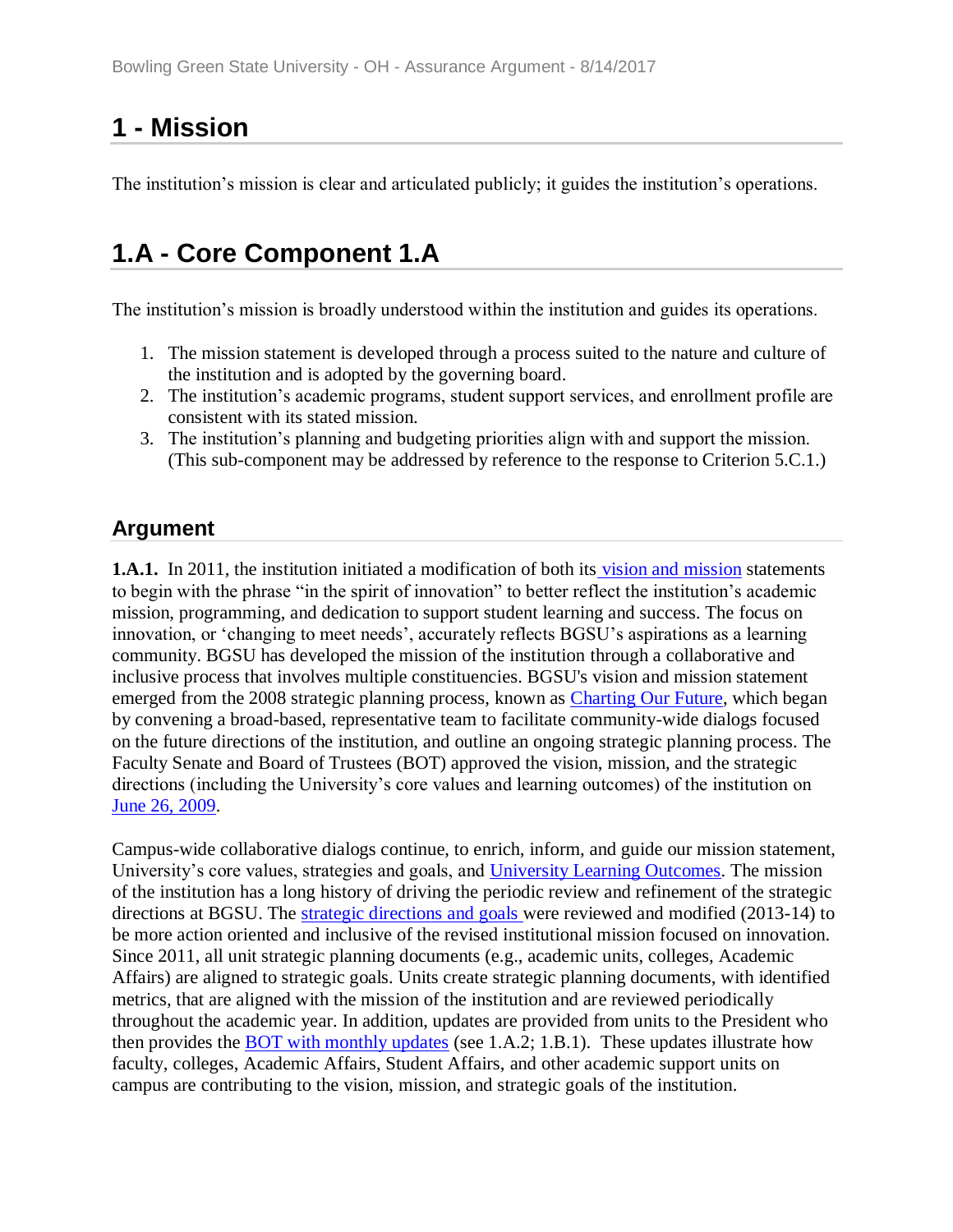Articulation of the University's mission is also done in the annual [State of the University](../../evidence/viewfile?fileId=401538)  [address](../../evidence/viewfile?fileId=401538) that the President makes to various constituencies and the public. [A Completion Plan](../../evidence/viewfile?fileid=403017) Update, that outlines various accomplishments and plans related to the mission and strategic plan of the institution to support degree completion, is also submitted biannually to the Department of Ohio Higher Education.

**1.A.2.** The University Strategic Plan was disseminated and adopted by academic units at the college-level [\(College of Arts & Sciences;](../../evidence/viewfile?fileid=403023) [College of](../../evidence/viewfile?fileid=403065) Business; [College of Education](../../evidence/viewfile?fileid=403015) & Human [Development;](../../evidence/viewfile?fileid=403015) [College of Health & Human Services;](../../evidence/viewfile?fileid=403013) [College of Musical Arts;](../../evidence/viewfile?fileid=403021) [College of](../../evidence/viewfile?fileId=403066)  [Technology, Architecture, & Applied Engineering;](../../evidence/viewfile?fileId=403066) [Firelands College;](../../evidence/viewfile?fileid=403012) [Graduate College;](../../evidence/viewfile?fileid=403019) and [Honors College\)](../../evidence/viewfile?fileid=403014) as well as smaller academic units such as schools and departments (e.g., [Psychology\)](../../evidence/viewfile?fileId=403075). Academic units at all levels add clarifications to the adopted strategies that were more appropriate to their units to better guide their local activities in support of the overall mission of the University. In addition, alignment of the University's mission within academic programs occurs primarily through the [University learning outcomes](../../evidence/viewfile?fileid=401539) and general education learning outcomes [\(BG Perspective\).](../../evidence/viewfile?fileId=401541) Program (undergraduate and graduate) learning outcomes, including general education, are aligned with the mission of the institution.

The [Vice Provost for Academic Affairs](../../evidence/viewfile?fileId=401764) and the Dean of the Graduate College, in addition to programmatic and curricular oversight, also oversee several units dedicated to the support of undergraduate and graduate services (e.g., [New Student Orientation,](../../evidence/viewfile?fileId=401559) [Student Orientation](../../evidence/viewfile?fileId=401561)  [Advising and Registration \(SOAR\),](../../evidence/viewfile?fileId=401561) [Academic Advising,](../../evidence/viewfile?fileId=401540) [Center for Undergraduate Research and](../../evidence/viewfile?fileId=401544)  [Scholarship,](../../evidence/viewfile?fileId=401544) [Learning Communities,](../../evidence/viewfile?fileId=401555) [Non-Traditional and Military Student Services,](../../evidence/viewfile?fileId=401558) [Student](../../evidence/viewfile?fileId=401572)  [Success Collaborative \(SSC\),](../../evidence/viewfile?fileId=401572) [Graduate Student Orientation,](../../evidence/viewfile?fileId=401552) and [Graduate Assistantships.](../../evidence/viewfile?fileId=401549)

To promote the mission of the institution and meet strategic goals, the [Vice President for Student](../../evidence/viewfile?fileId=401567)  [Affairs](../../evidence/viewfile?fileId=401567) [b](../../evidence/viewfile?fileId=406579)ecame a dual report to the President and Provost (Vice President for Student Affairs and Vice Provost) in 2016. [Student Affairs](../../evidence/viewfile?fileid=401567) has also developed a divisional mission statement aligned with the University and committee that uses an [assessment system](../../evidence/viewfile?fileid=403022) to evaluate the effectiveness of its programs and services across its organizational structure. Student Affairs offers programming and has departments that serve our undergraduate and graduate students (e.g., [Campus Activities,](../../evidence/viewfile?fileId=401546) [Center for Leadership,](../../evidence/viewfile?fileId=401542) [Counseling Center,](../../evidence/viewfile?fileId=401551) [Accessibility Services,](../../evidence/viewfile?fileId=401543) Multicultural Affairs, New Student Orientation, [Recreation and Wellness,](../../evidence/viewfile?fileId=401560) [Residence Life,](../../evidence/viewfile?fileId=401562) [Student Health Services,](../../evidence/viewfile?fileId=401566) [Student Legal Services,](../../evidence/viewfile?fileId=401565) [Student Media,](../../evidence/viewfile?fileId=401568) and [TRIO programs.](../../evidence/viewfile?fileId=401570) In keeping with our mission, we also provide support of our parents through a [Parent and Family](../../evidence/viewfile?fileId=401556)  [Association,](../../evidence/viewfile?fileId=401556) [Family Programs,](../../evidence/viewfile?fileId=401548) [Falcon Family Weekend](../../evidence/viewfile?fileId=401547) and a [Family Handbook.](../../evidence/viewfile?fileId=401585)

All other divisions of the University adopted the University Plan and adapted it for their use in day-to-day operations (e.g., [University Libraries,](../../evidence/viewfile?fileid=403020) [Office of Institutional Research\)](../../evidence/viewfile?fileId=403076).

In 2013, [Academic Operations,](../../evidence/viewfile?fileId=401537) led by the [Vice Provost for Strategic Enrollment Planning,](../../evidence/viewfile?fileId=401765) was also reconfigured to promote the mission of the institution and meet strategic goals. [Admissions,](../../evidence/viewfile?fileId=401545) [International Programs and Partnerships,](../../evidence/viewfile?fileId=401553) [Student Communications Center,](../../evidence/viewfile?fileId=401563) and [Student Financial Aid and Scholarships](../../evidence/viewfile?fileId=401564) were grouped within the new area to ensure that the university's enrollment profile is consistent and aligned to its mission.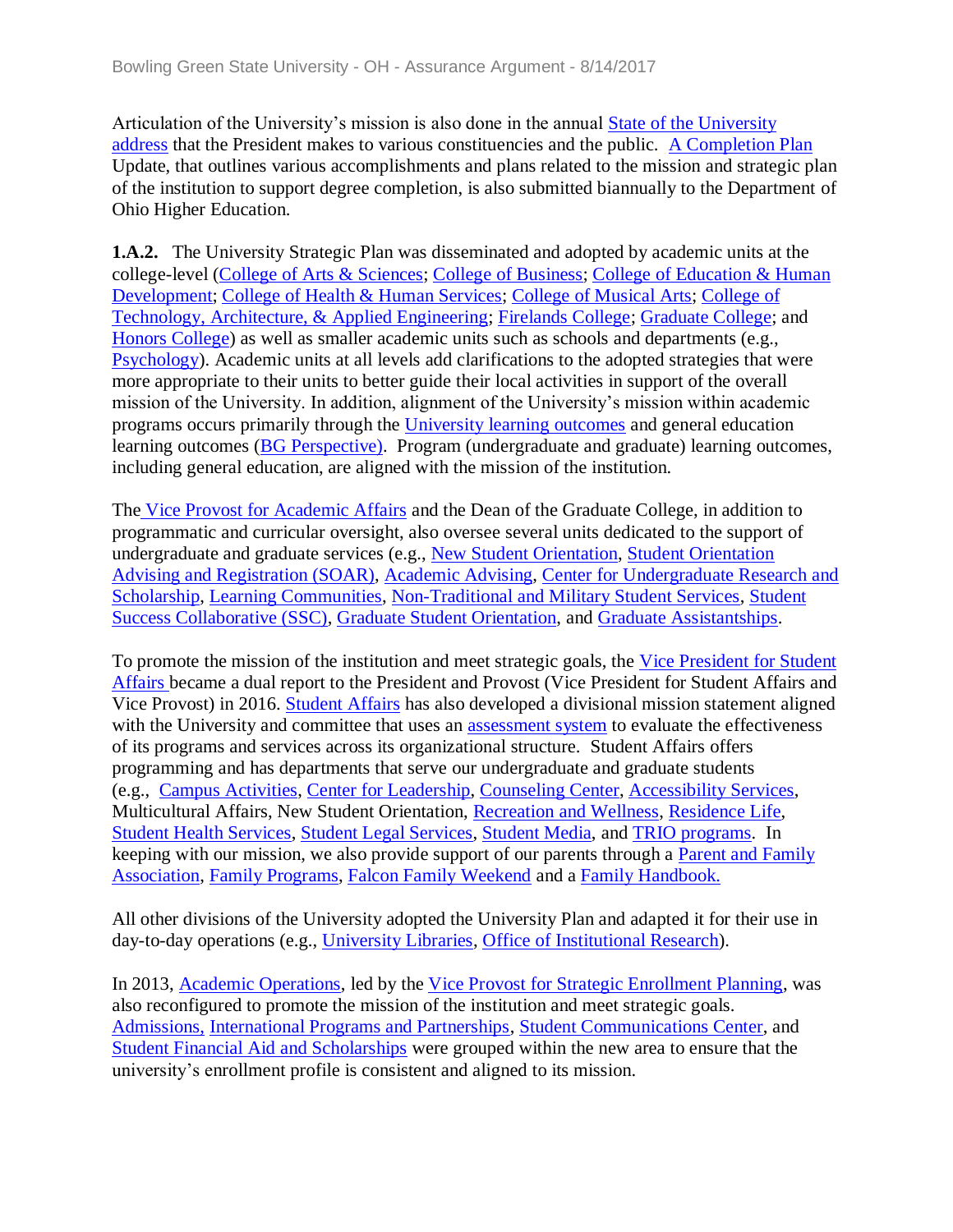The academic programs, in addition to the new reconfiguration of student support and enrollment services, assists the University with meeting its stated mission and strategic enrollment goals. For example, attracting and ensuring the success of a diverse student body is no longer the sole responsibility of the division of Enrollment Management (a dual report to [Academic](../../evidence/viewfile?fileId=406580)  [Affairs a](../../evidence/viewfile?fileId=406580)nd [President\)](../../evidence/viewfile?fileId=401816) is coordinated across various divisions, colleges, and offices on campus. The leadership within Academic Affairs, Student Affairs, and Strategic Enrollment Management meet on a bi-monthly basis to discuss strategies and collaborations, ensuring that the University is meeting its stated mission.

**1.A.3.** As addressed in more detail in the institution's response to Criterion 5.C.1, the annual planning and budgeting process at BGSU is intentionally designed to align with the University's mission strategic plan (see 1.A.1). The University strategic plan, vision and mission statements, core values, and seven strategic goals provide clarity of focus for long-term divisional strategic plans (e.g., [Academic Affairs,](../../evidence/viewfile?fileId=401799) [Finance & Administration\)](../../evidence/viewfile?fileId=401805) and short-term annual budgets and strategic initiatives. These divisional plans, in turn, shape unit plans to ensure alignment throughout the institution. For example, each academic unit in the [College of Arts and](../../evidence/viewfile?fileid=403023)  [Sciences](../../evidence/viewfile?fileid=403023) submits a proposed strategic plan to the college office, which aligns with the College, Academic Affairs, and University's mission and strategic goals. Included in the academic unit's plan are personnel and non-personnel budget requests to help achieve the academic unit's goals. Sections 5.C.1 and 5.C.3 provide greater detail of the integration of the planning and budgeting processes' alignment with institutional mission and priorities and the broader involvement of the University community in the planning process.

Since BGSU's last HLC review, the strategic planning process was further developed to more directly link allocation and internal reallocation of resources to the University's mission. These changes in the strategic planning process also reflected shifts in the higher education landscape in Ohio. In 2013, the Ohio Board of Regents was re-constituted as the Ohio Department of Higher Education (ODHE) and modified the formula for the State Share of Instruction (SSI) to include course and program completions. The SSI formula also included additional fiscal support for students with 'risk factors' (e.g., race/ethnicity, non-traditional, socio-economic status, etc.).

The current strategic planning process requires the development of department level plans be incorporated into the college, then University, strategic plans. This process allows for departments to identify how their projects/activities support the BGSU Mission and strategic goals. This same process is also in place for other units on campus (e.g., Student Affairs, Academic Operations, Finance and Administration, etc.). Departments, colleges, and other units at the institution provide monthly updates on accomplishments related to the mission of the institution to Provost and the President. The President provides monthly updates on accomplishments to the Board of Trustees regarding how the institution is meeting the mission.

Since 2013, the University negotiated two [contracts](../../evidence/viewfile?fileId=401573) with the BGSU Faculty Association (BGSU-FA) and is in the process of reviewing and revising the second contract. It should be noted that throughout these changes, the budget allocation process continued to follow the Academic Charter. Regardless of the process used, the final review was performed by the Fiscal Affairs [Advisory Committee](../../evidence/viewfile?fileId=401574) (FAAC). The FAAC meets to consider general budget implications as well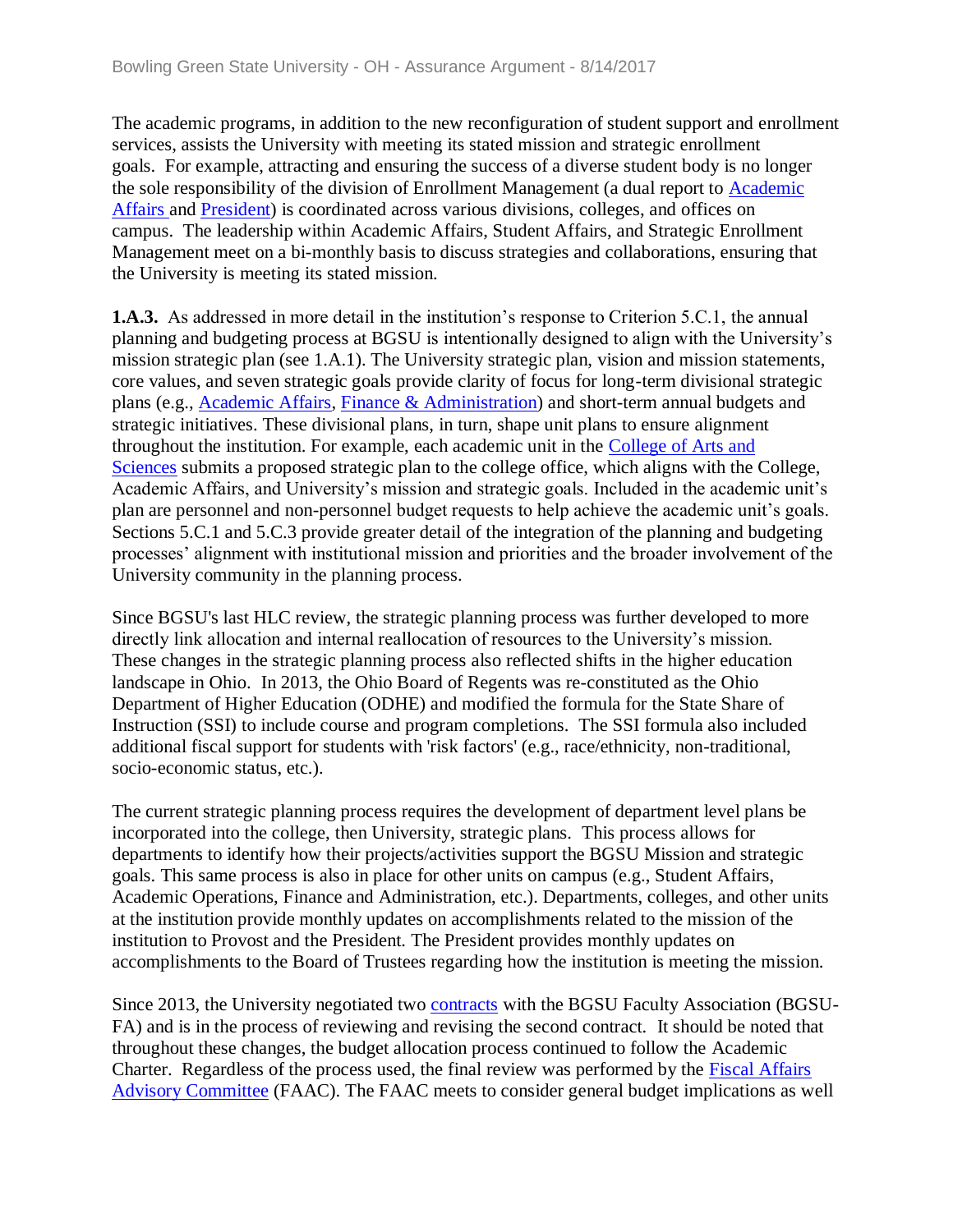as presentation of the budget priorities of each division, enrollment projections, colleges overall state finances, general expenditures of the University, and other pertinent data. Although allocation of actual budget is not subject to bargaining, the tradition of shared governance is maintained by this joint committee.

To create stronger links between the mission, strategic goals, and budgeting, the institution developed a Performance Based Budgeting (PBB) task force in spring 2015 to explore institutional needs (e.g., infrastructure, data, etc.) and the creation and sustainability of a PBB system. There was wide participation in the task force and large public forums in spring 2016 to discuss the development and processes that would serve as a foundation for the new system. Various units on campus identified key performance metrics based on their role and function within the institution. For example, Academic Affairs discussed and decided upon [15](../../evidence/viewfile?fileid=403018)  [preliminary key performance indicators \(KPI\) for the PBB system](../../evidence/viewfile?fileid=403018) consisting of required performance data on the recruitment and success of students (e.g., number of students, retention, and graduation) and program and college efficiency (e.g., financial stability). To consider the value of the BGSU student experience, academic programs and colleges also select at least one KPI, depending upon their unique mission*,* related to the number of students involved in High Impact Practices (e.g., collaborative research, internships, global immersion experience, community based learning, or learning communities).

One of the more critical needs that arose from the open forums was for the development and creation of data dashboards for University administrators to track KPIs. The Data Governance Council (DGC) consists of members across various units within the institution. DGC meets biweekly to discuss data, data definitions, data verification, and needed data used in PBB reports for strategic planning, monitoring, and evaluation. The DGC has been working to complete data dashboards for KPIs, which are expected to go into full production by Spring 2018.

A website and accompanying materials for Academic Affairs are currently being designed and developed to address the new integration of strategic planning and **[KPIs](../../evidence/viewfile?fileid=403011)** for PBB. The website will be launched before KPI data dashboards go into full production by Spring 2018. The new website will bring together resources that are currently available on multiple websites (e.g., Provost, Institutional Research, Academic Operations) as well as additional resources for faculty, academic administration and staff on strategic planning and PBB; templates, tutorials, and guides to integrate PBB into the current strategic planning process; resources and strategies for selecting and making continuous progress on KPIs; and annual updates on strategic planning accomplishments from Academic Affairs to illustrate the alignment with and support of BGSU's mission.

- 1.A.1.BGSU Vision, Mission & Core Values
- 1.A.1.ChartingOurFuture
- 1.A.1.Completion Plan
- 1.A.1.June 26 2009 BOT
- 1.A.1. Mission statement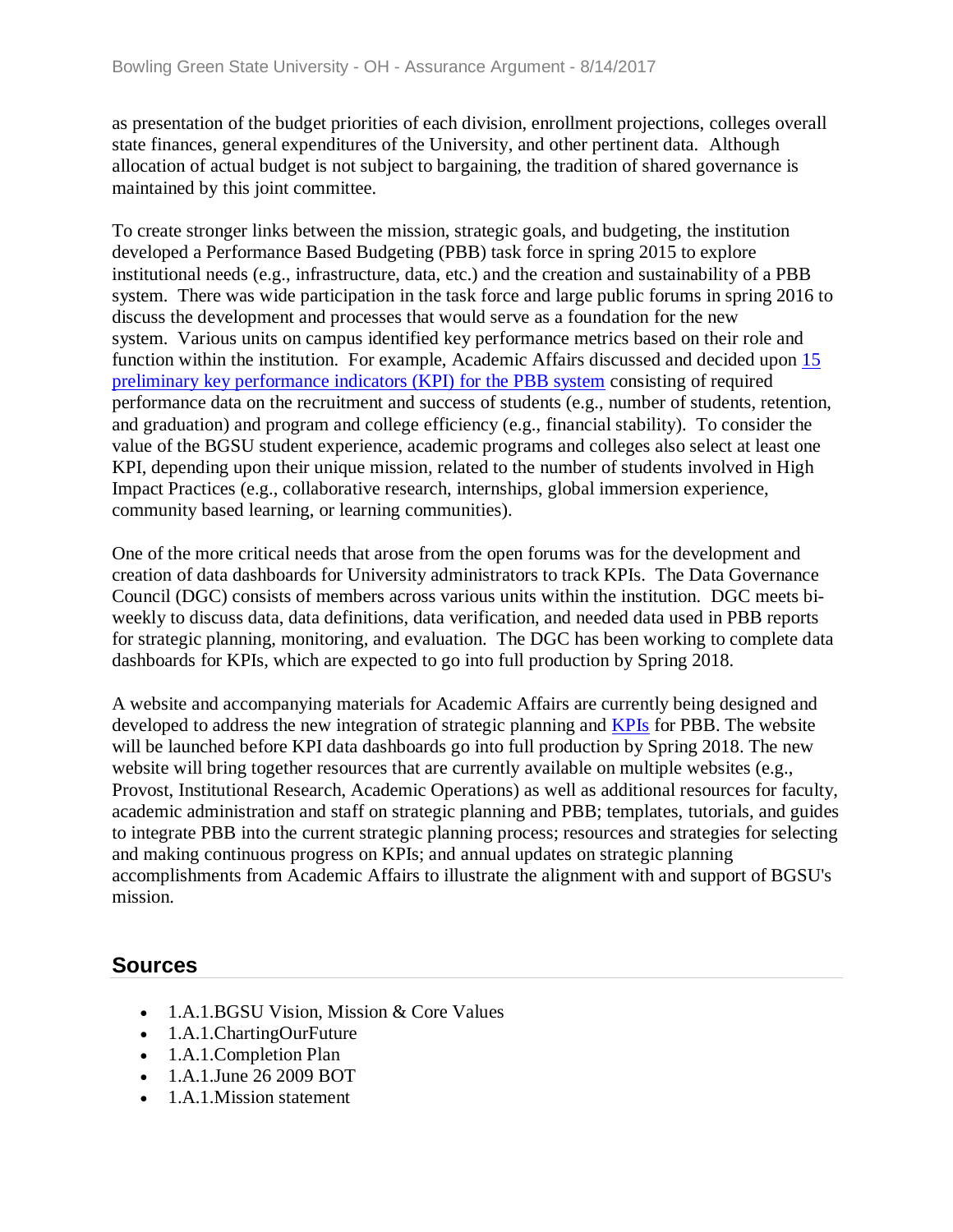- $\bullet$  1.A.1.Process
- 1.A.1.State of the University 2013-2016
- 1.A.1.strategies and goals
- 1.A.1. University Learning Outcomes
- 1.A.2.Academic Advising
- 1.A.2.Academic Operations
- 1.A.2. Accessibility Services
- 1.A.2.Admissions
- 1.A.2.AS Final Strategic Plan
- 1.A.2.BG Perspective
- 1.A.2.BGSU Provost Performance Metrics
- 1.A.2. Business Final Strategic Plan
- 1.A.2. Campus Activities
- 1.A.2. Center for Leadership
- 1.A.2. Center for Undergraduate Research and Scholarship
- 1.A.2.Counseling Center
- 1.A.2. Education Final Strategic Plan
- 1.A.2.Falcon Family Weekend
- 1.A.2.Family Handbook
- 1.A.2.Family Programs
- 1.A.2. Firelands Final Strategic Plan
- 1.A.2.Graduate Assistantships
- 1.A.2.Graduate College Strategic Planning Report 2012
- 1.A.2.Graduate Education newsletters
- 1.A.2.Graduate Student Orientation
- 1.A.2. HHS Final Strategic Plan
- 1.A.2. Honors Final Strategic Plan
- 1.A.2.International Programs & Partnerships
- 1.A.2.IR Strategic Plan 2016-2021
- 1.A.2. Learning Communities
- 1.A.2. Libraries Final Strategic Plan
- 1.A.2. Monthly updates to BOT 2013-2017
- 1.A.2. Music Final Strategic Plan
- 1.A.2. New Student Orientation
- 1.A.2.Non-Traditional and Military Student Services
- 1.A.2. Parent and Family Association
- 1.A.2. Provost Performance Metrics
- 1.A.2.Pychology Strategic Plan
- 1.A.2. Recreation and Wellness
- 1.A.2. Residence Life
- $\bullet$  1.A.2.SOAR
- 1.A.2.Strategic Planning Full Report
- 1.A.2. Student Affairs
- 1.A.2.Student Affairs Divisional Assessment
- 1.A.2.Student Enrollment Communication Center
- 1.A.2. Student Financial Aid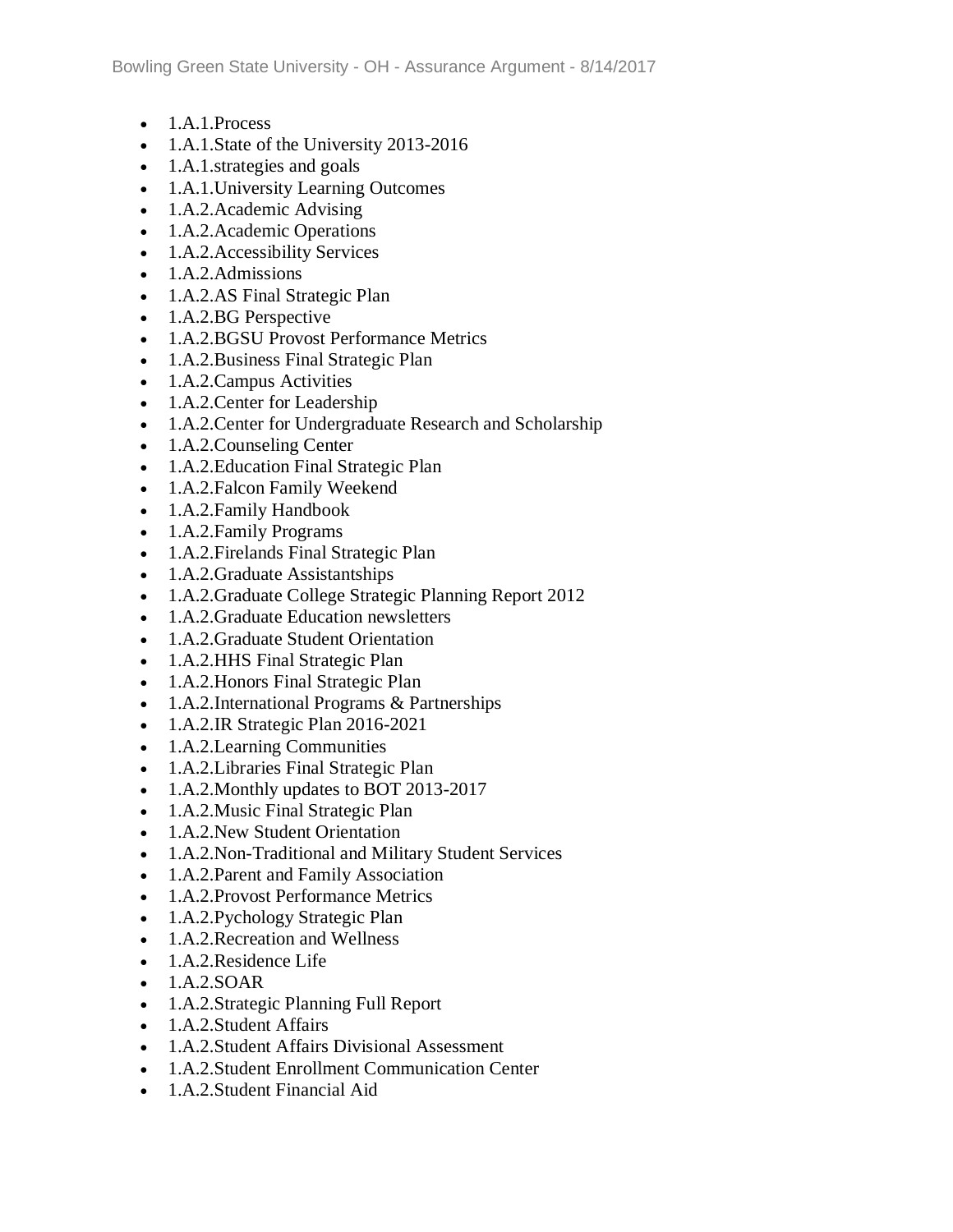- 1.A.2.Student Health Service
- 1.A.2.Student Legal Services
- 1.A.2.Student Media
- 1.A.2.Student Success Collaborative (SSC)
- 1.A.2.TAAE Final Strategic Plan
- 1.A.2.TRIO Programs
- 1.A.2. University Learning Outcomes
- 1.A.3.Academic Charter January-2017
- 1.A.3.ASBudgetPresentation2012
- 1.A.3.CBA
- 1.A.3.CBABudgetPresentationMarch16\_2012
- 1.A.3.Fiscal Affairs Advisory Committee
- 1.A.3. monthly updates to Board of Trustees
- 1.A.3.UBCFAACEnrollmentProjection
- 1.A.3.UBCFAACEnrolManage2012
- 1.A.3.UBCFAACExpendDetailBGSU
- 1.A.3.UBCFAACStateGeneralFund
- 1.A.3.UBCFAACStudentAffairsPresentation
- 1.A.provost-org-chart
- 1.A.Revised-Strategic-Plan-5-13
- 1.B.Student-Affairs Org
- 2.A.Division of Academic Affairs
- 2.A.Division of Finance & Administration
- 2.A.Organizational Chart
- 2.A.Undergraduate Student Government
- 5.D.2.Vice Provost for Academic Affairs
- 5.D.2.Vice Provost for Strategic Enrollment Planning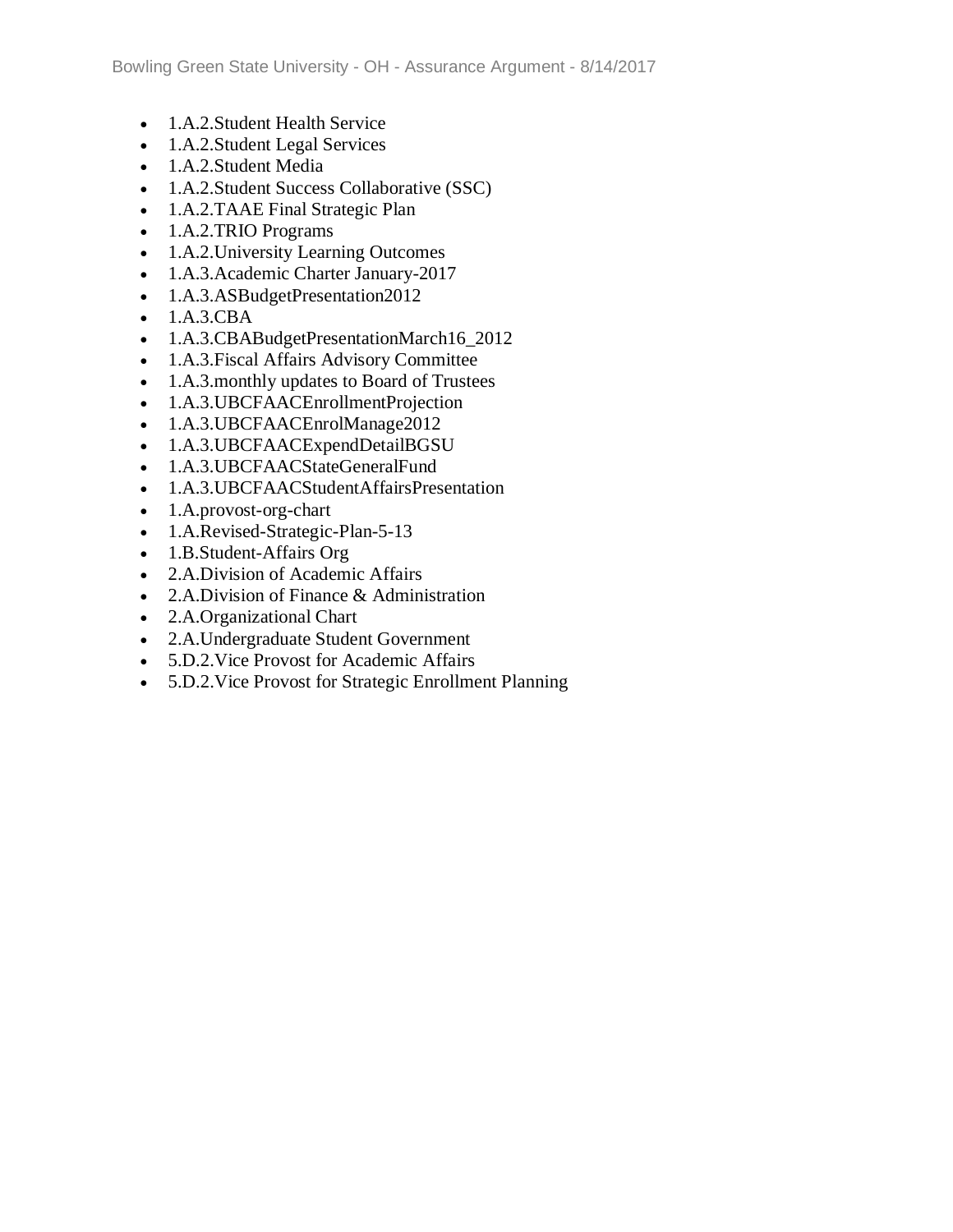# **1.B - Core Component 1.B**

The mission is articulated publicly.

- 1. The institution clearly articulates its mission through one or more public documents, such as statements of purpose, vision, values, goals, plans, or institutional priorities.
- 2. The mission document or documents are current and explain the extent of the institution's emphasis on the various aspects of its mission, such as instruction, scholarship, research, application of research, creative works, clinical service, public service, economic development, and religious or cultural purpose.
- 3. The mission document or documents identify the nature, scope, and intended constituents of the higher education programs and services the institution provides.

### **Argument**

**1.B.1.** BGSU provides clarity to its mission by publicly providing and reinforcing its mission, values, goals, plans, and institutional accomplishments to both internal and external constituencies (see 2.B). BGSU also provides such communications through social media to maintain a presence on **Facebook**, [Twitter,](../../evidence/viewfile?fileId=401591) and [YouTube.](../../evidence/viewfile?fileId=401590) These efforts are effective for reaching our current students and prospective students. In addition to digital content, BGSU also provides a series of other materials that reflect our mission and goals. [ZoomNews](../../evidence/viewfile?fileId=401589) is a twice weekly online news update for the entire BGSU community while News Releases to the print media occur on a more frequent basis when appropriate with both provided via an online News Room. We also use weekly videos via the BGSU Bulletin. [BGSU Magazine](../../evidence/viewfile?fileId=401586) is available as a digital edition as well as in print. The Colleges each have an alumni newsletter that highlights the accomplishments of its faculty and students.

Students at BGSU have engaged in activities that promote the mission and vision of the institution. In 2014, BGSU's [Undergraduate Student Government \(USG\)](../../evidence/viewfile?fileId=401833) initiated the development of a University 'creed'. Students [worked collaboratively](../../evidence/viewfile?fileId=402018) to develop the creed and facilitated feedback from various constituencies. The final version of the BGSU Creed was officially adopted in April 2015. The [BGSU creed](../../evidence/viewfile?fileId=402019) encompasses the mission and core values of the institution, specifically: learning inside and outside the classroom; community improvement; innovation and change; diversity, respect, and inclusion; and the pursuit of excellence. The BGSU creed has become a living connection between the institution and students and is recited at student events like ['Creed Day'](../../evidence/viewfile?fileId=402017) and fall convocations to set the tone for the new academic year.

Articulation of the University's mission is also shared by President Mazey with the university community through the [State of the University Address](../../evidence/viewfile?fileid=403028) and [annual Strategic plan u](../../evidence/viewfile?fileId=401584)pdates. The State of the University address is broadcasted online and internet recording of those speeches are archived for future viewing. Effective communication of the University Mission also involves an educational component. [Student News Organizations](../../evidence/viewfile?fileId=403070) are independent bodies that support students in developing their publications/modes of communication. Student Media includes the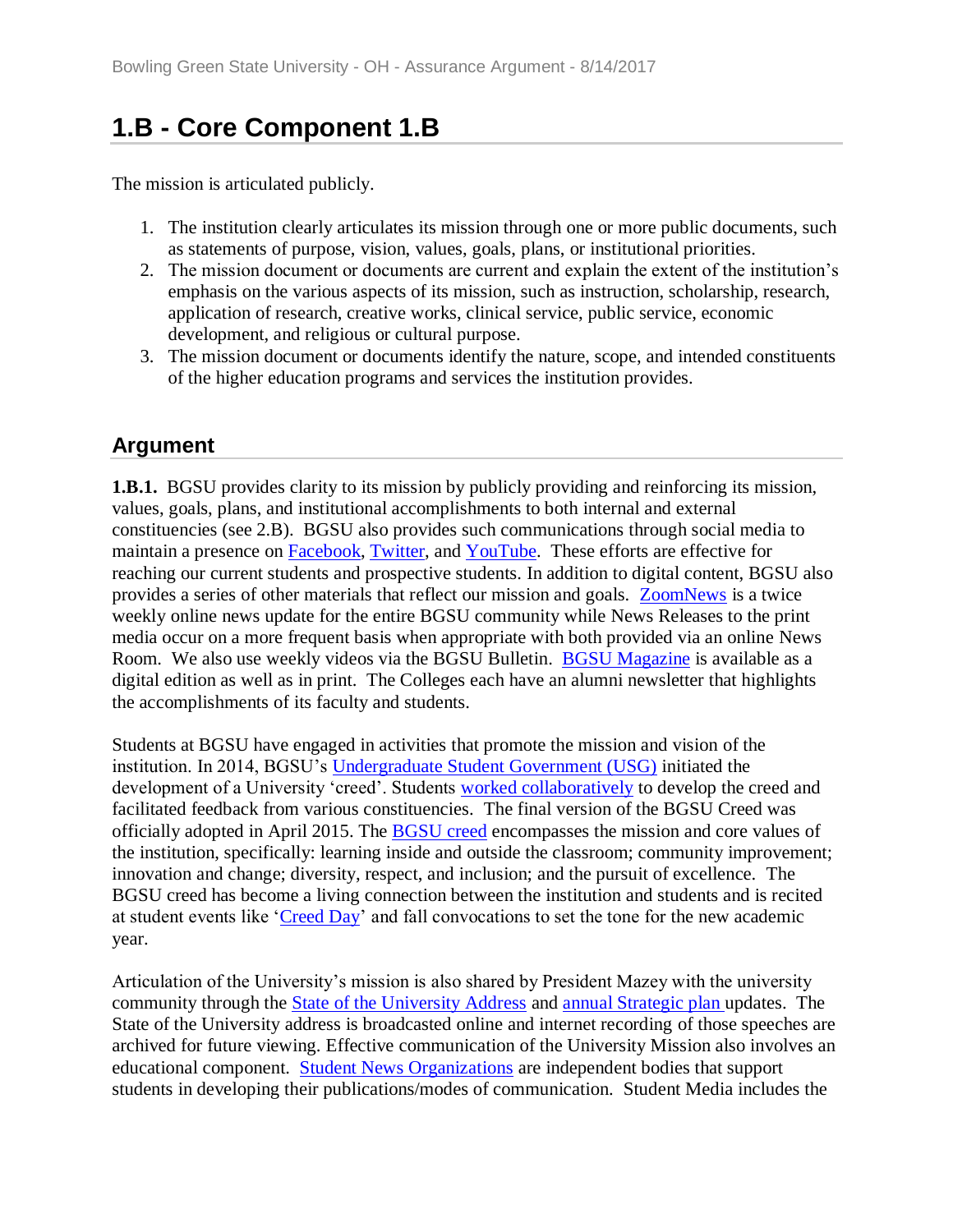BGNews (student newspaper in print and online), Obsidian (monthly campus publication with a culturally centered focus covering minority communities and related issues), and the KEY (general interest campus magazine chronicling events, people of interest to the campus community).

**1.B.2.** Given the nature of networked world, the University strives to maintain an accurate upto-date online view of the institution starting with the [primary landing page.](../../evidence/viewfile?fileId=401592) The design of the website focuses on conveying our mission, values, vision, and goals to our students, their families, faculty and staff, future students, and general public. In response to our last HLC review, BGSU has started a comprehensive assessment, evaluation, and review of the documents available to the public.

For example, in AY2016-17 a comprehensive audit of public resources to support student success services at the university was conducted. Using the [Education Advisory Board's \(EAB\)](../../evidence/viewfile?fileid=403030)  [Academic Policy Audit,](../../evidence/viewfile?fileid=403030) staff from the Division of Institutional Effectiveness (see 5.D.1), identified publically available policies related to degree planning, accelerating degree progress, registration and course scheduling, and preventing unnecessary withdrawals. EAB provides guidelines for institutions to evaluate how close they are aligned with best practices and offers suggestions to make improvements to assist student success. From the [audit,](../../evidence/viewfile?fileid=403027) BGSU identified areas of improvement related to publically available policies and recommendations were distributed to the units and offices impacted in spring 2017; changes are to be implemented fall 2018. A plan for the review, assessment and redesign of the Academic Affairs webpages, using a similar process, is an initiative for 2017-18 with the goal of better serving our constituencies.

**1.B.3.** Publically available documents and [policies,](../../evidence/viewfile?fileid=403067) and those distributed to internal and external constituencies, identify the nature, scope, and intended constituents of the higher education programs and services the institution provides. These public documents identify, communicate, and reinforce the University's actions and initiatives to promote the mission and meet strategic goals of the institution.

- 1.A.1.strategies and goals
- 1.B.1.BGSU Magazine
- 1.B.1.Facebook
- 1.B.1.State of the University Address
- 1.B.1.State of the University Address 2013-2016
- 1.B.1.Twitter
- 1.B.1.YouTube
- 1.B.1.ZoomNews
- 1.B.2.primary landing page
- 1.B.BGSU Academic Policy Audit
- 1.B.BGSU Student Creed
- 1.B.Creed Day
- 1.B.Creed History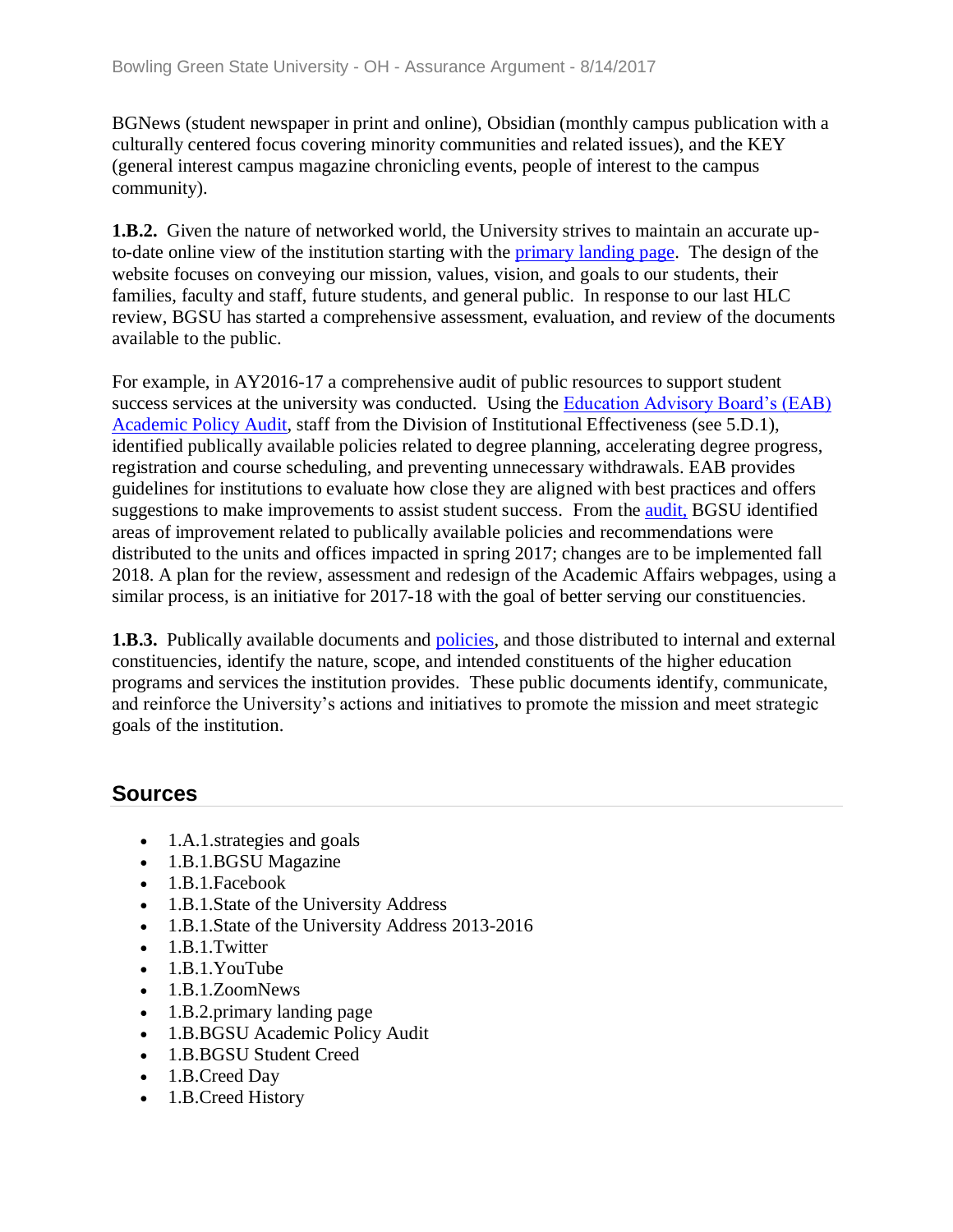Bowling Green State University - OH - Assurance Argument - 8/14/2017

- 1.B.Policy\_Audit\_2017
- 1.B.Student News Organizations
- 2.A.BGSU Policy Register
- 2.A.Undergraduate Student Government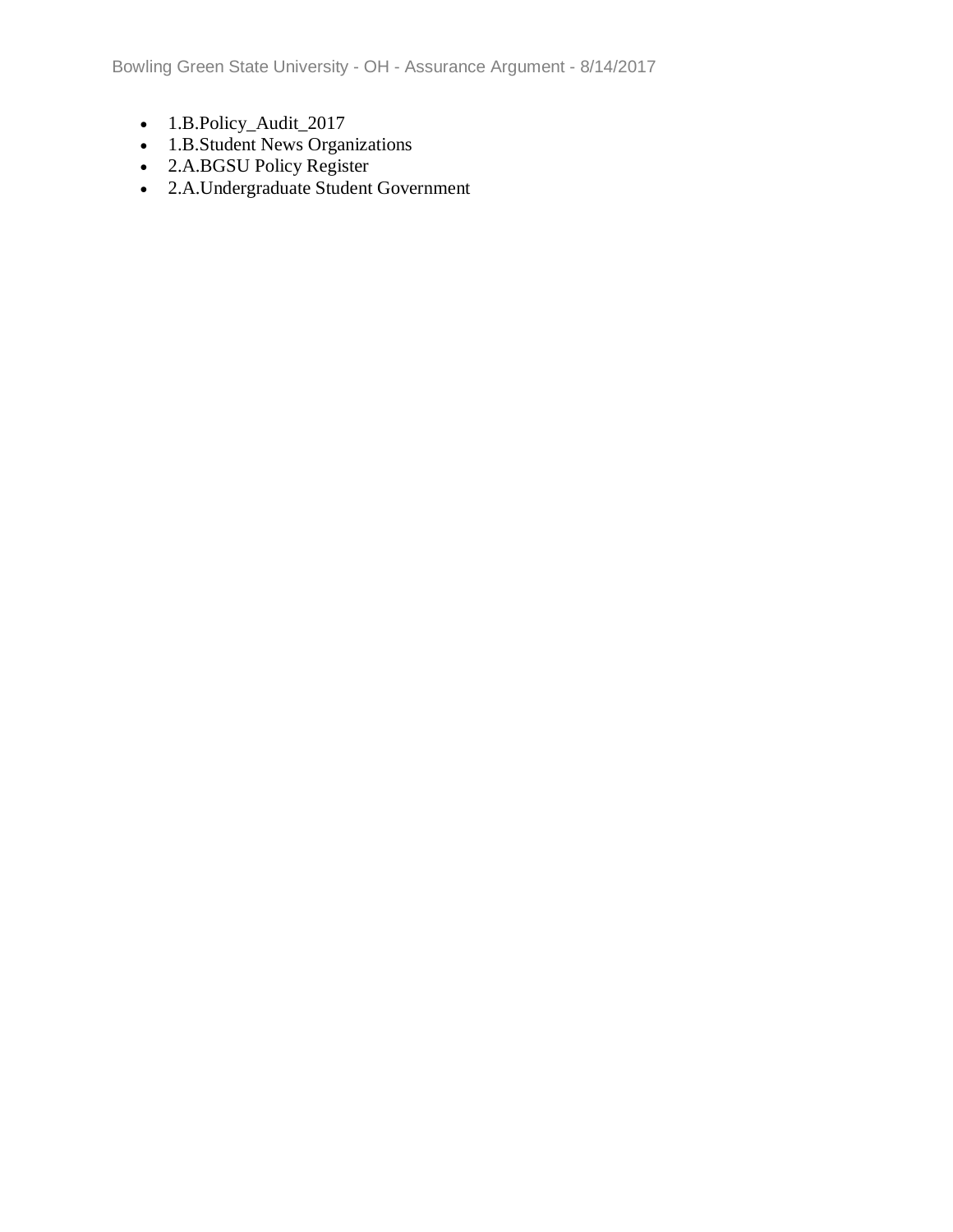# **1.C - Core Component 1.C**

The institution understands the relationship between its mission and the diversity of society.

- 1. The institution addresses its role in a multicultural society.
- 2. The institution's processes and activities reflect attention to human diversity as appropriate within its mission and for the constituencies it serves.

# **Argument**

**1.C.1.** BGSU's role is expressed directly in the [mission statement-](../../evidence/viewfile?fileId=403010) "... we build a welcoming, safe and diverse environment where the creative ideas and entrepreneurial achievements can benefit others throughout our region, the State of Ohio, the nation and the world." This mission is enacted in the institutional [strategic goal #5](../../evidence/viewfile?fileId=401584) [w](../../evidence/viewfile?fileId=406581)hich is to "build a campus and community that fosters diversity and inclusion". Since our last HLC review, the University has examined and addressed the manner in which we emphasize and support building an inclusive environment for all students, faculty, and staff through our administrative infrastructure, support services, student and faculty data, and academic and co-curricular programs. The [President's Advisory Council on](../../evidence/viewfile?fileId=403041)  [Diversity and Inclusion \(PACODI\) a](../../evidence/viewfile?fileId=403041)nd the [Assistant to the President for Diversity](../../evidence/viewfile?fileId=403042) and Inclusion promote institutional initiatives to build a more diverse and inclusive community.

In 2017, the institution evaluated and centralized essential institutional units and functions to better serve our constituencies and our mission to build a welcoming and inclusive campus climate. For example, the President has recently created a position, [Assistant to the President for](../../evidence/viewfile?fileId=401595)  [Diversity and Inclusion,](../../evidence/viewfile?fileId=401595) to lead the development and implementation of a revised Strategic Plan for Diversity and Inclusion (see 1.C.2) and collaborate with the campus community on diversity and inclusion issues. The President also announced additional ways in which the campus community will be addressing diversity and inclusion.

The [LGBTQ+ Resource Center,](../../evidence/viewfile?fileid=403038) [Ethnic Student Center,](../../evidence/viewfile?fileid=403036) [Office of Multicultural Affairs,](../../evidence/viewfile?fileId=403046) [Women's Center,](../../evidence/viewfile?fileid=403043) [TRIO Programs,](../../evidence/viewfile?fileId=403071) and [International Programs and Partnerships o](../../evidence/viewfile?fileId=401553)ffices are moving to be more accessible to students and will be located in a geographically central location on campus. These centers (e.g., LGBT+ Resource Center, Women's Center, etc.) provide a wide range of services for students, faculty, and staff. The Office of Multicultural Affairs provides academic, personal, social, and cultural support to students to promote a campus environment that understands, embraces, and celebrates multiculturalism, and sponsors many educational and cross-cultural events annually.

Other units on campus provide important services and student support to promote an inclusive environment. The Office for International Programs and Partnerships provides a variety of support services for international students and students involved in global experiences. The [Office of Nontraditional and Military Students](../../evidence/viewfile?fileid=403049) supports student Veterans and active duty military, a point-of-service, one-stop department that coordinates administrative services and addresses their specific eligibility and transition needs.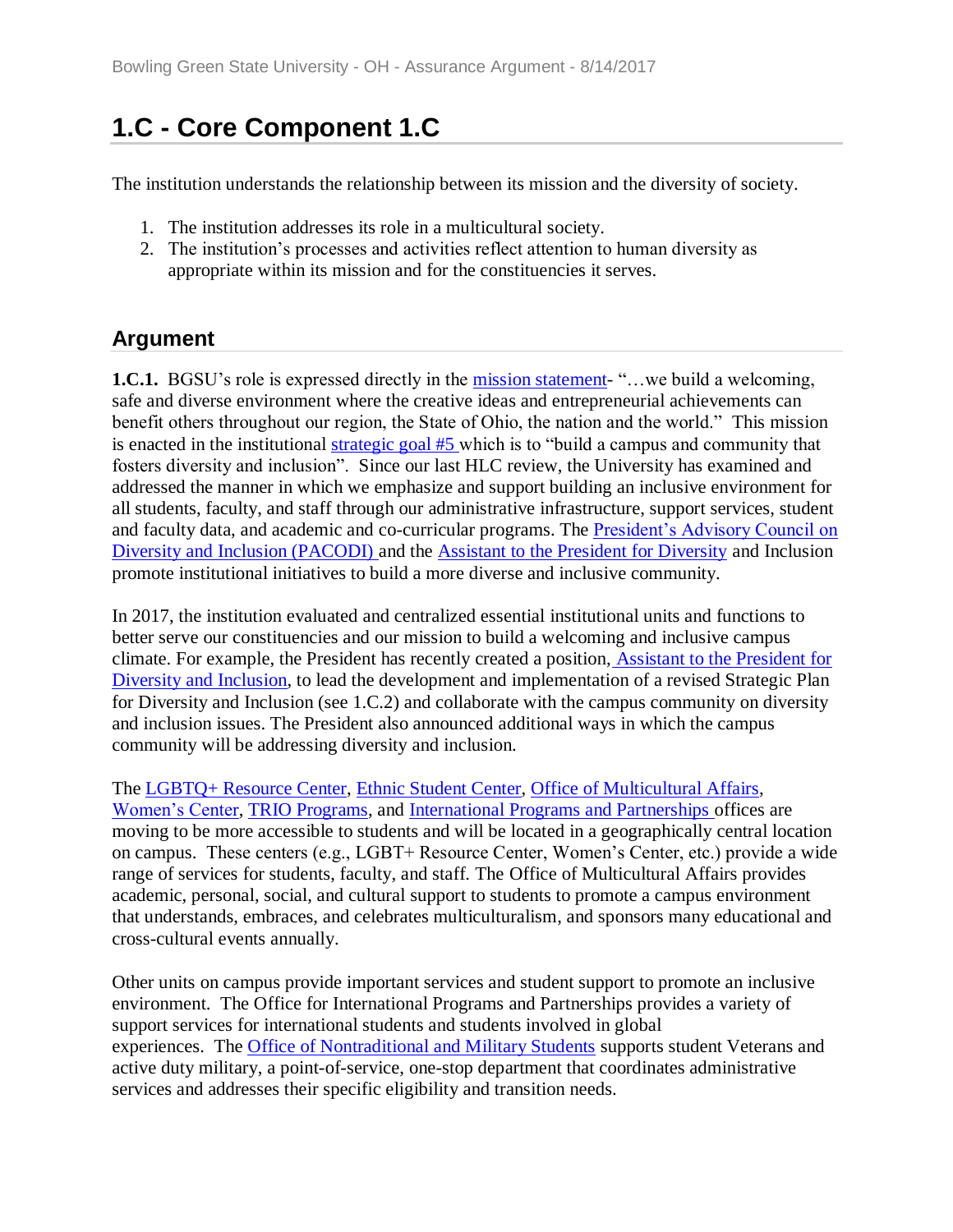The [Equity Officer,](../../evidence/viewfile?fileid=403033) now located within the [Office of Human Resources,](../../evidence/viewfile?fileId=403072) monitors compliance with federal and state equal opportunity and non-discrimination laws and regulations, and promotes and supports broad-based recruitment of a diverse work force. This office also conducts training programs and presentations on affirmative action, sexual and racial harassment, and Title IX & VII. [Accessibility Services](../../evidence/viewfile?fileId=401543) oversees the Americans with Disabilities Act for BGSU and provides related accommodations for faculty, staff, and students. Services to eligible students include support and reasonable accommodations to access resources, gain assistance with the administrative enrollment processes, in addition to accommodations for test taking and learning methodologies. The office also handles complaints and serves as the national test center site.

In Fall 2016, BGSU had a total unduplicated student headcount of [17,193.](../../evidence/viewfile?fileId=403073) Of these students, 9% were Black, Non-Hispanic; <1% were American Indian or Alaskan Native; 1% were Asian or Pacific Islander; and 5% were Hispanic (4% were of two or more race/ethnicities). BGSU benchmarks against state and national enrollment data to monitor our progress in building a diverse student body. BGSU data are compared to the latest state-wide main campus (fall 2015; 9% Black, Non-Hispanic; <1% American Indian or Alaskan Native; 3% Asian or Pacific Islander; 3% Hispanic) and to [state-wide all campus](../../evidence/viewfile?fileId=401596) values (fall 2015; 7% Black, Non-Hispanic; <1% American Indian or Alaskan Native; 2% Asian or Pacific Islander; and 2% Hispanic). While we are making gains compared to our peers in Ohio, we are still striving to become a more diverse campus. The four-year average (2013-2016) of incoming [first-time full](../../evidence/viewfile?fileId=401594)[time freshman s](../../evidence/viewfile?fileId=401594)tudents of color is 19.8%. An increased effort in growing the international student population at BGSU is resulting in gains in enrollment. Since fall 2013, the number of international students enrolled at BGSU rose from 643 to 926 fall 2016. The percentage of faculty of color at BGSU has increased slightly from 17% in 2013 to 19% in 2016 and the 2016 retention rate of faculty of color is greater (female FOC=96.1%; male FOC=95.9%) than the overall faculty retention rate (94.4%) for the same period at BGSU. The [revised Strategic Plan](../../evidence/viewfile?fileid=403044)  [for Diversity and Inclusion](../../evidence/viewfile?fileid=403044) will include these, and other, metrics to monitor our mission to build a more diverse campus community.

BGSU is dedicated to promoting diversity and inclusion via the curriculum and co-curricular learning. Included within the [general degree](../../evidence/viewfile?fileId=401541) requirements are required learning outcomes in cultural diversity and international perspectives. All undergraduate students are required to complete a course in Cultural Diversity in the United States and a course in International Perspective (choosing from 19 and 43 courses, respectively). In addition to courses at BGSU, there are 19 semester/year-long study programs in Europe, South America, and Asia and 12 short-term experiences for students from which to choose. The Center for Community and Civic [Engagement s](../../evidence/viewfile?fileid=403048)ponsors opportunities for students, faculty, and the community. BGSU is also known for pioneering work in residential learning communities. One of the most prominent is the [Global Village w](../../evidence/viewfile?fileid=403032)hich consists of approximately 40 International and American students, from all majors and all class standings. Villagers are also associated with a variety of student organizations focused on international issues and are required to take courses and participate in global and community experiences and events.

**1.C.2.** The processes and activities of the institutional units reflect our commitment to diversity, adherence to the mission, and meeting strategic goals for inclusiveness. Since 2013, the BGSU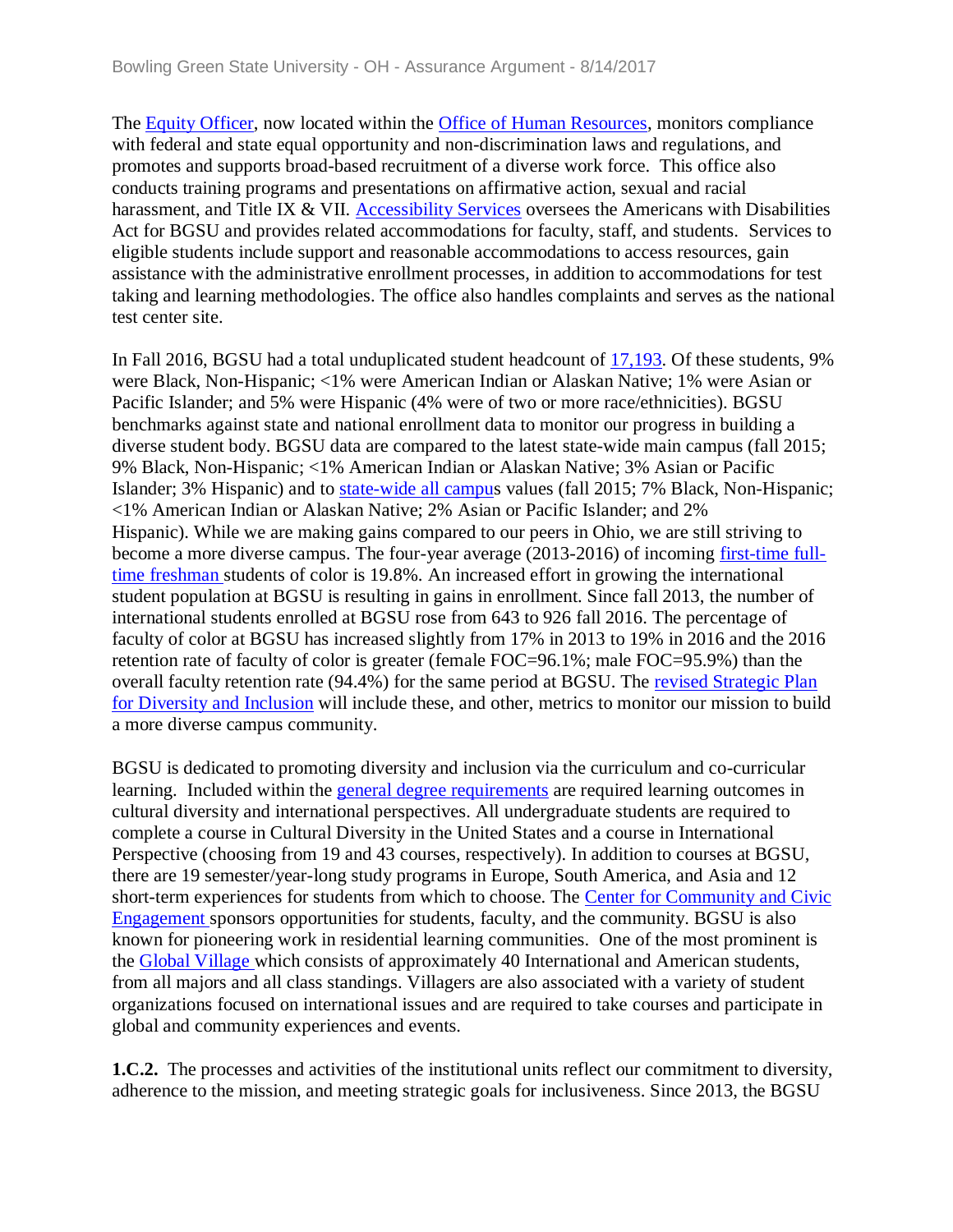community has promoted and initiated a number of processes and activities to support our mission. For example, the President has emphasized the importance of enhancing diversity in hiring practices throughout campus, and regularly monitors institutional progress at the cabinet level ensures that the University is making gains on diversity and inclusion efforts and goals across the institution. Various offices also participate in activities and provide resources to promote diversity and inclusion on campus (see 1.C.1). The institution regularly provides updates on these activities through [strategic planning updates.](../../evidence/viewfile?fileid=401584) Past highlights include, but are not limited to, the reassignment of staff members in Residence Life to focus more closely on diversity and inclusion issues in the residence halls (2012-13), implementing the Not [in Our](../../evidence/viewfile?fileid=403047)  [Town](../../evidence/viewfile?fileid=403047) (NIOT) initiative (2012-13), hosting a state conference for 300 attendees to address equity and diversity issues (2013-14), implementing the President's Advisory Committee on Diversity and Inclusion on the Firelands campus (2014-15); surveying faculty and staff on diversity and inclusion issues (2014-15), and establishing graduate recruitment efforts with Historically Black Colleges and Universities and [McNair Scholars](../../evidence/viewfile?fileid=403040) program (2015-16).

The University made a conscious decision to be proactive in response to national events fall 2016. The academic administration engaged the academic deans, chairs, and directors in targeted discussions about their roles in leading diversity efforts on campus. For example, the Provost, vice-provosts, academic deans, department/program chairs, and directors have engaged in conversations regarding their roles in building a supportive climate for students and faculty. These discussions have been guided by common resources and will continue throughout AY 2017-18. The President and Provost also participated in a campus-wide listening tour (AY 2016-17) with students to listen to their concerns regarding the campus climate. This lead to a wider distribution of the ReportIt program which is sponsored by the Office of Multicultural [Affairs a](../../evidence/viewfile?fileid=403046)nd allows for the anonymous reporting of hate/bias-related incidents via a website.

In spring 2016, BGSU joined the National Center for Faculty Development and Diversity [\(NCFDD\),](../../evidence/viewfile?fileid=403035) a valuable resource for faculty, graduate students, and academic administrators. The University held two workshops (fall 2016) on mentoring and supporting diverse faculty. The [Center for Faculty Excellence \(CFE\) a](../../evidence/viewfile?fileid=403034)lso held open forums (1 fall; 2 spring) and a ½ day summit in March 2017 to promote [inclusive pedagogy.](../../evidence/viewfile?fileid=403037) As a result of these campus conversations, the CFE will be supporting a [Faculty Affiliate](../../evidence/viewfile?fileId=403074) for inclusive pedagogy that will work with faculty and develop resources for creating inclusive learning environments at BGSU (AY 2017-18). The CFE will also be supporting a Faculty Affiliate starting fall 2017 to assist with accessibility issues by providing professional development on the newly acquired tool Ally which will assess and give feedback on how to make course content more accessible.

These efforts contribute to a revised campus-wide action plan for diversity and inclusion led by the new (summer 2017) Assistant to the President for Diversity and Inclusion. [A draft of this](../../evidence/viewfile?fileid=403044)  [plan,](../../evidence/viewfile?fileid=403044) with facilitating advisory teams, metrics, responsible parties, and potential resources has been distributed and discussed with various units on campus (e.g., Academic Affairs, Student Affairs, and PACODI). This plan will move beyond access and equity issues and involve campus climate; teaching, learning, and student development; student success measures; and research and scholarship. During 2017-18, the action plan will be refined and metrics, institutional goals, and benchmarks will be identified and discussed with the campus community. The campus-wide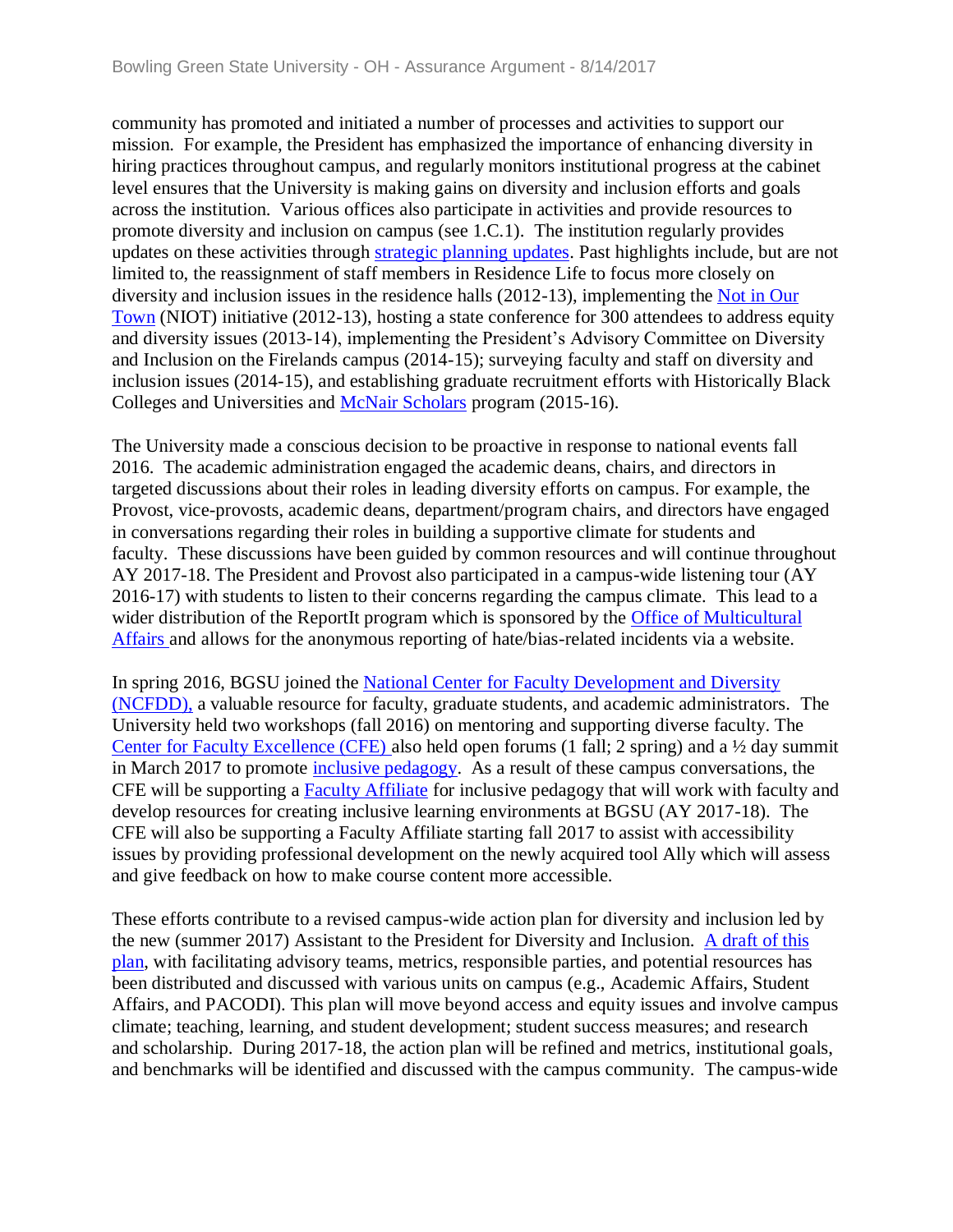action plan for diversity and inclusion will be implemented fall 2018 to promote BGSU as a welcoming, diverse, and inclusive educational environment.

- 1.A.1.BGSU Vision, Mission & Core Values
- 1.A.1.strategies and goals
- 1.A.2. Accessibility Services
- 1.A.2.BG Perspective
- 1.A.2.International Programs & Partnerships
- 1.A.Revised-Strategic-Plan-5-13
- 1.C.1.BGSU First Year Students of Color
- 1.C.1.BGSU's NCFDD Site
- 1.C.1.BGSU's Women's Center
- 1.C.1. Center for Faculty Excellence
- 1.C.1.Diversity 2015
- 1.C.1. Equity  $&$  Diversity (OED)
- 1.C.1. Ethnic Student Center
- 1.C.1.Global Village
- 1.C.1.Inclusive Pedagogy
- 1.C.1.LGBTQ+ Programs
- 1.C.1.McNair Scholars Program Overview
- 1.C.1.Nontraditional and Military Student Services
- 1.C.1. Not in Our Town
- 1.C.1.Office of Multicultural Affairs
- 1.C.1. Office of the President
- 1.C.1.PACODI Charge
- 1.C.2.Announcement Office of the President
- 1.C.2. Center for Community & Civic Engagement
- 1.C.2.Draft of BGSU's Diversity and Inclusion Strategic Plan
- 1.C.BGSU Student Dashboard (IR)
- 1.C.CFE Faculty Affiliate for Diversity and Inclusion 2017-18
- 1.C.Human Resources
- 1.C.TRIO Programs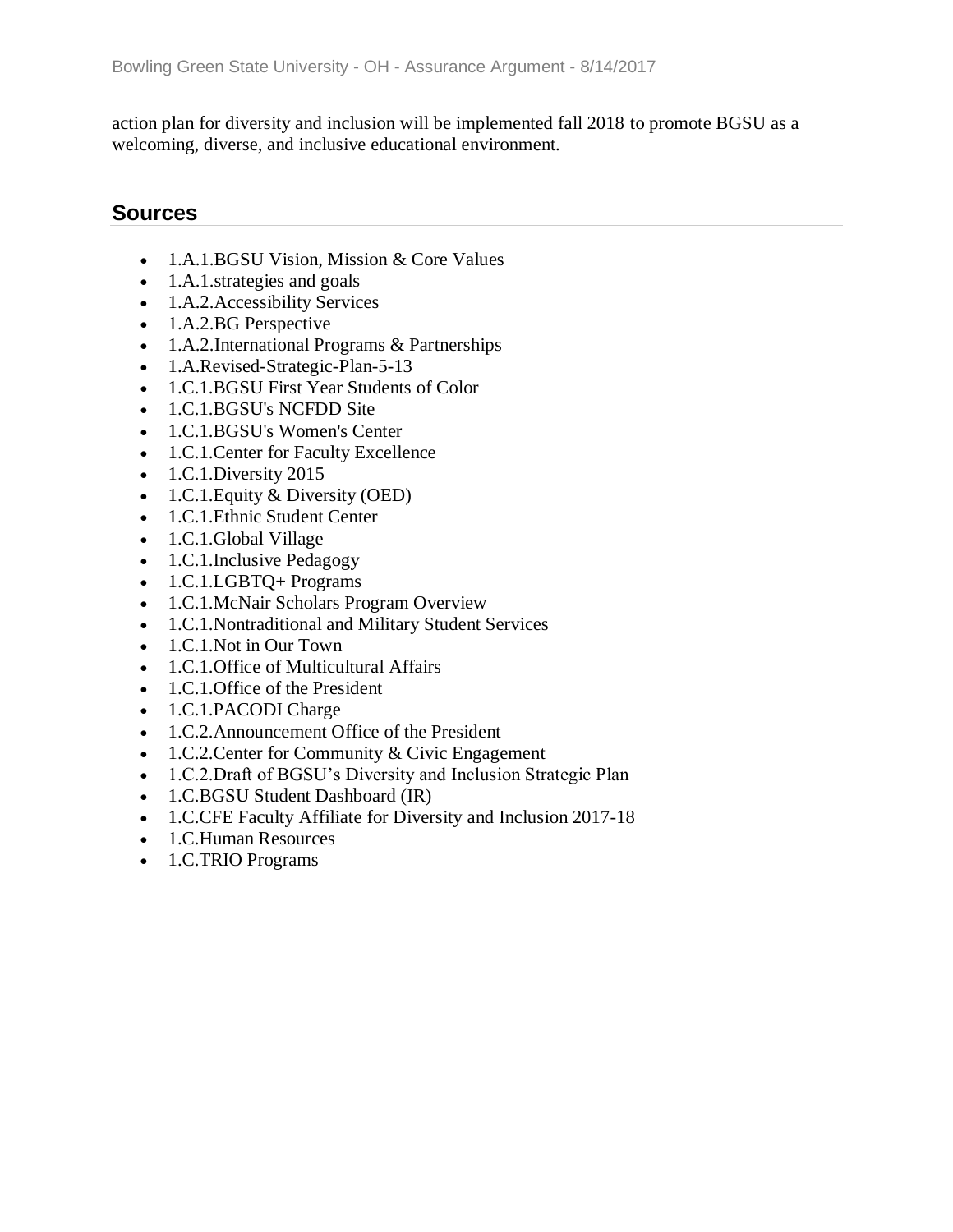# **1.D - Core Component 1.D**

The institution's mission demonstrates commitment to the public good.

- 1. Actions and decisions reflect an understanding that in its educational role the institution serves the public, not solely the institution, and thus entails a public obligation.
- 2. The institution's educational responsibilities take primacy over other purposes, such as generating financial returns for investors, contributing to a related or parent organization, or supporting external interests.
- 3. The institution engages with its identified external constituencies and communities of interest and responds to their needs as its mission and capacity allow.

# **Argument**

**1.D.1.** As a public university in Ohio, BGSU is committed to supporting the material and social well-being of the residents of northwest Ohio and the state as a whole. A 2016 economic impact study conducted by BGSU's [Center for Regional Development d](../../evidence/viewfile?fileId=402022)etermined that the University's total economic impact to the local, regional, and state economies is \$765.8 million, largely through the economic activity of the institution, its employees, and its students. While significant, this measure of economic impact does not fully reflect the "value-add" that an institution of higher education can have on the overall economic prosperity of its region.

BGSU's engagement enterprise encompasses a wide range of activities including those from the following units: [The Center for Community and Civic Engagement \(](../../evidence/viewfile?fileId=402021)CCCE) which coordinates the University's portfolio of community engagement activities first recognized by the Carnegie Foundation through its Community Engagement designation in 2006 and again in 2015; [The](../../evidence/viewfile?fileId=402022)  [Center for Regional Development \(](../../evidence/viewfile?fileId=402022)CRD) which is one of 58 University Centers in the country currently funded by the US Economic Development Administration (Department of Commerce) to provide applied research, data, and technical assistance to communities in their region. In addition to EDA funding, CRD is supported by a line-item appropriation in the Ohio budget; and [The Hamilton Center for Entrepreneurial Leadership](../../evidence/viewfile?fileId=402023) which oversees BGSU's academic programs in entrepreneurship and sponsors the annual student pitch program called [The](../../evidence/viewfile?fileid=403069)  [Hatch.](../../evidence/viewfile?fileid=403069) The Hamilton Center was the only entrepreneurship center in Ohio and one of just 20 globally to be highlighted in the 2017 AACSB Entrepreneurship Spotlight Challenge as a recognized best practice in the field; The Center for Developing Businesses and Organizations whose mission is to assist organizations in the business, government, health care, and educational sectors improve their operations and solve organizational problems. In addition, BGSU was named a principal partner in a \$8.7 million grant to create NextTech Ohio as Northwest Ohio's Entrepreneurial Services Provider. With funds coming equally from an Ohio Third Frontier Program and the consortium of 4 local anchor institutions NextTech Ohio is missioned to promote the growth of Northwest Ohio's early stage technology companies by providing them with a network of services, technical expertise, and access to capital. Finally, the BGSU faculty maintains a long-standing commitment to economic engagement through their teaching, service, and research activities as determined by a 2016 survey which listed a total of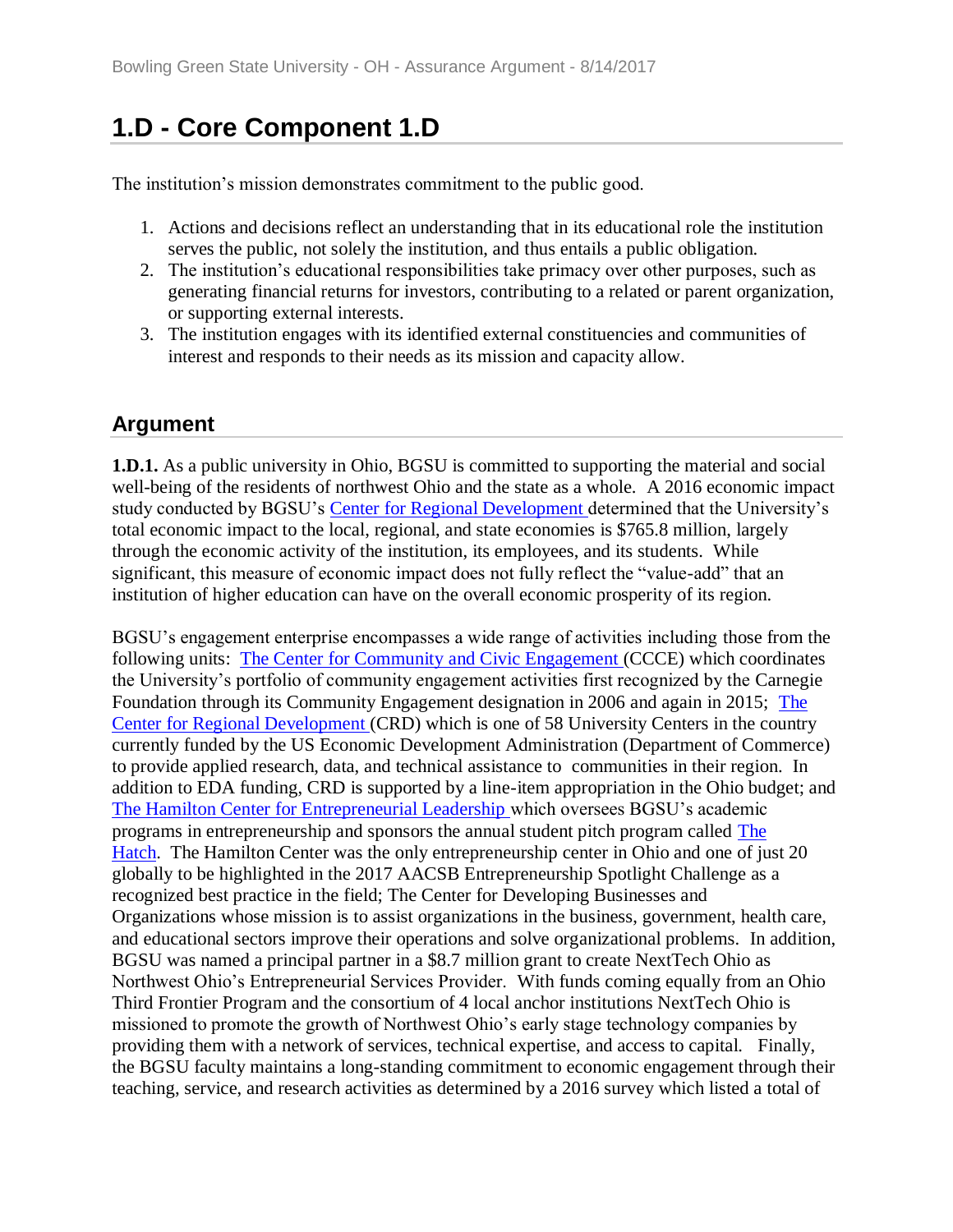218 faculty projects related to developing either the talent, place, or innovation based assets of northwest Ohio since 2013.

**1.D.2.** As a state university, BGSU must constantly evaluate how best to provide a quality educational experience within the constraints of state support and the student population. In order to maintain the quality of its programs, close attention is paid to external accreditation processes, external program review, and assessment of student learning in both general education and in specific degree programs (see 4.A), all within a balanced budget. BGSU also benchmarks against different groups of peer institutions to attempt to determine if resources are being used effectively for educational purposes without being solely budget-driven. BGSU regularly uses state and national data for institutional monitoring (e.g., the Integrated Postsecondary Data System (IPEDS)), monitoring educational programming and initiatives (e.g., [National Survey](../../evidence/viewfile?fileId=402013)  [Student Engagement \(](../../evidence/viewfile?fileId=402013)NSSE)), and [to benchmark faculty requests and salaries](../../evidence/viewfile?fileid=401597) (e.g., IPEDS, College and University Professional Association (CUPA) Human Resource Survey, the National Study of Instructional Costs and Productivity (NSCIP), and Oklahoma State University Data Study).

**1.D.3.** The [mission](../../evidence/viewfile?fileId=401535) to "enhance the lives of all of our students, other stakeholders, and the many publics we serve...(to) benefit others throughout our region, the State of Ohio and the world" is an essential component of BGSU's mission and values. In addition to the efforts to serve the residents of northwest Ohio and the state outlined in 1.D.1, engagement is also a priority of a number of research institutes and centers, including the [Reading Center,](../../evidence/viewfile?fileId=402020) [Optimal Aging Institute,](../../evidence/viewfile?fileid=403068) [Speech and Hearing Clinic,](../../evidence/viewfile?fileid=403061) and the The [Center for Community and Civic Engagement](../../evidence/viewfile?fileId=402021)  (CCCE). For example, the Reading Center provides assistance to students and parents to promote literacy within the surrounding community. These centers fulfill a unique mission to serve those within the Bowling Green community.

- 1.A.1. Mission statement
- 1.D.2.BOT AVG Fac Salary IPEDS
- 1.D.3. Center for Community & Civic Engagement
- 1.D.3.Martha Gesling Weber Reading Center
- 1.D.Center for Regional Development
- 1.D.Hamilton Center for Entrepreneurial Leadership
- 1.D. Optimal Aging Institute
- 1.D. Speech and Hearing Clinic
- 1.D.The Hatch
- 3.NSSE16 Frequencies and Statistical Comparisons (BGSU)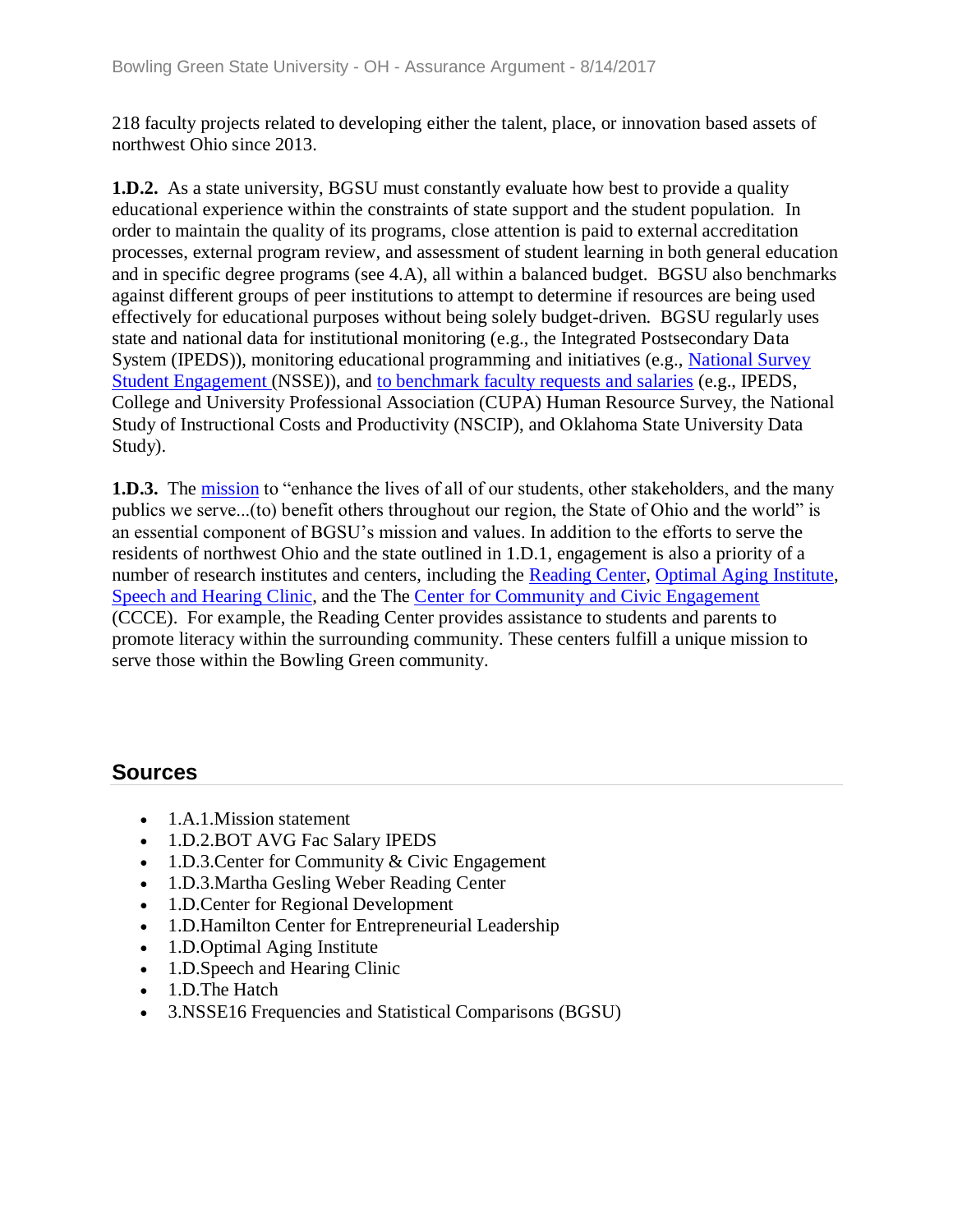# **1.S - Criterion 1 - Summary**

The institution's mission is clear and articulated publicly; it guides the institution's operations.

### **Summary**

Bowling Green State University collaboratively developed its Mission and Vision statements via a community-based process in 2008. Our institutional mission, in the spirit of innovation, continuous improvement and shared governance, guides BGSU's strategic directions, strategies, and actions. The strategic goals and budgeting infrastructure has been created to support units throughout the University on both Bowling Green and Firelands campuses to meet our mission. Our Board of Trustees approved the Mission/Vision/Goals Statements and has provided appropriate guidance in making progress to achieve our goals. Our progress on meeting strategic goals has been presented on the University's website, invoked in speeches by Presidents, and incorporated into institutional actions in a very direct manner. Academic programs, student support services, and enrollment profile are consistent with the mission. Since the last HLC review, the learning environment and infrastructure have been improved and are the university is engaged in a strategic planning process to become a more diverse and inclusive community. BGSU is invested in connecting and being responsive to the local, regional, and state constituencies.

### **Sources**

*There are no sources.*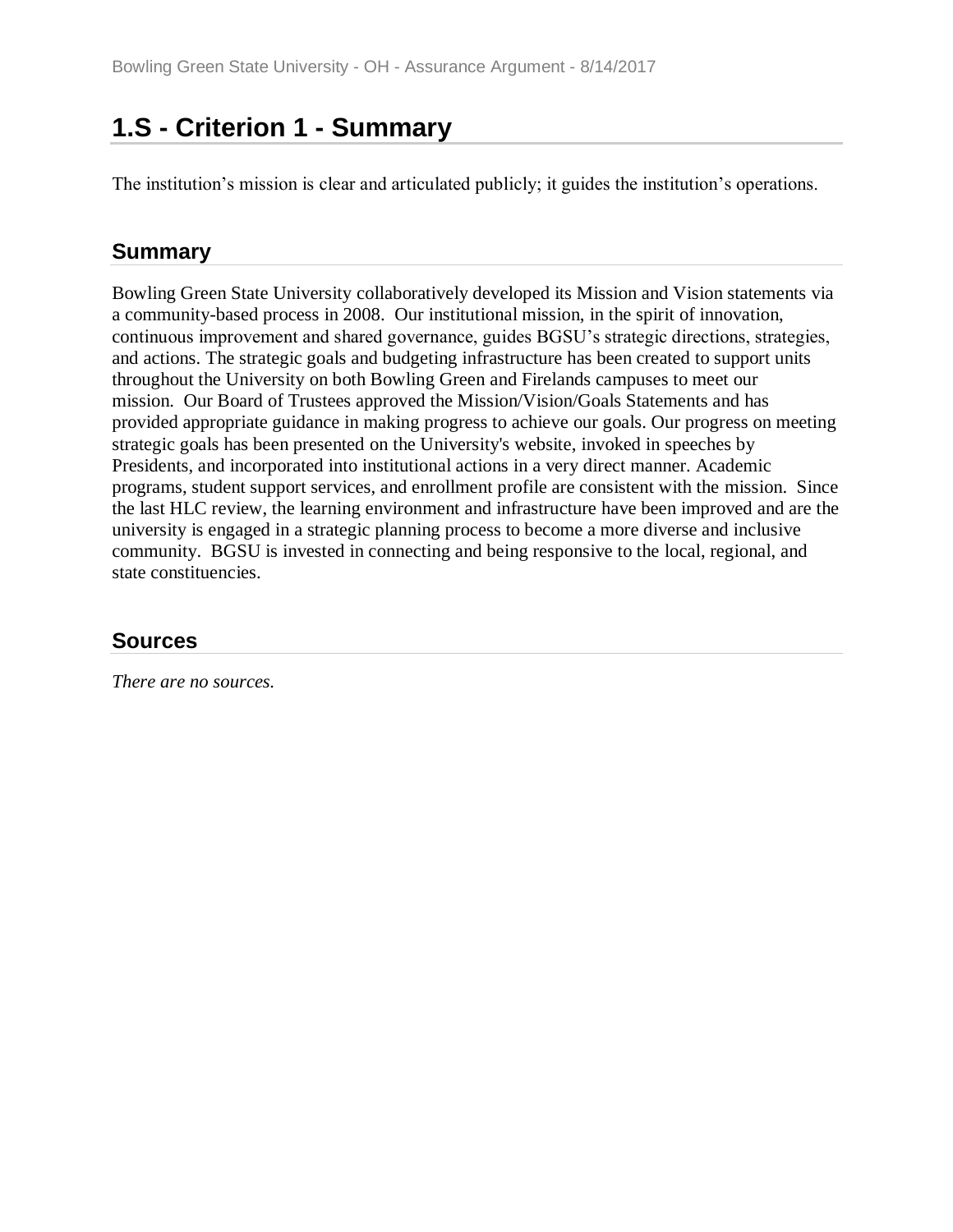# **2 - Integrity: Ethical and Responsible Conduct**

The institution acts with integrity; its conduct is ethical and responsible.

# **2.A - Core Component 2.A**

The institution operates with integrity in its financial, academic, personnel, and auxiliary functions; it establishes and follows policies and processes for fair and ethical behavior on the part of its governing board, administration, faculty, and staff.

### **Argument**

**2.A.** The governing board, administration, faculty and staff follow fair and ethical policies and processes to operate with integrity in its financial, academic, personnel, and auxiliary functions. Each division maintains its own policies and procedures to fulfill their primary functions and maintain fair and ethical practices. BGSU's policies and procedures are written, approved, and implemented in a system of shared governance that respects the expertise, experience, and contributions of the BOT, administration, staff, faculty, and students (e.g., [Faculty Senate,](../../evidence/viewfile?fileid=401804) the [BGSU-Faculty Association](../../evidence/viewfile?fileid=401779) (BGSU-FA), [Administrative Staff Council,](../../evidence/viewfile?fileid=401776) [Classified Staff Council,](../../evidence/viewfile?fileid=401787) [Graduate Student Senate,](../../evidence/viewfile?fileid=401806) and [Undergraduate Student Government,](../../evidence/viewfile?fileid=401833) [General Counsel\)](../../evidence/viewfile?fileid=404832).

#### Board of Trustees (BOT)

BGSU is governed by a **Board of Trustees** (BOT). Both BOT and University administration act in compliance with [Chapter 3345](../../evidence/viewfile?fileid=401789) of the Ohio Revised Code, which outlines the general powers of Ohio's public universities and includes authorizations and restrictions on the following activities: expenditure of tuition, fees, and other funds; provision of housing and dining facilities; building and maintenance of auxiliary and education facilities; establishment of competitive bidding procedures; purchase, grant, or transfer of land; creation and function of an investment committee; allocation of rights and interests in inventions and patents; suspension and dismissal of students; administration of faculty improvement programs; declaration of financial exigency; and the hiring and evaluation of the President. The BOT adopted a [Statement of Expectations](../../evidence/viewfile?fileId=405751) for the Board that outlines ethical obligations the Trustees have to the University, the Board itself, fellow trustees, the President, and internal and external constituents.

As public officials in Ohio, voting members of BGSU's BOT are required to file financial disclosure statements (FDS) annually with the Ohio Ethics Commission (OEC). The FDS reports sources of income, investments, real estate holdings, and other financial interests and reminds public officials of those financial interests that might impair their judgment on behalf of the public. The OEC then works in collaboration with BGSU's [Director of Business Operations](../../evidence/viewfile?fileid=401785) to identify board matters in which a member has a conflict of interest. The BOT participates in ethics training offered either by the OEC or BGSU's [Office of General Counsel \(](../../evidence/viewfile?fileid=404832)OGC). Similar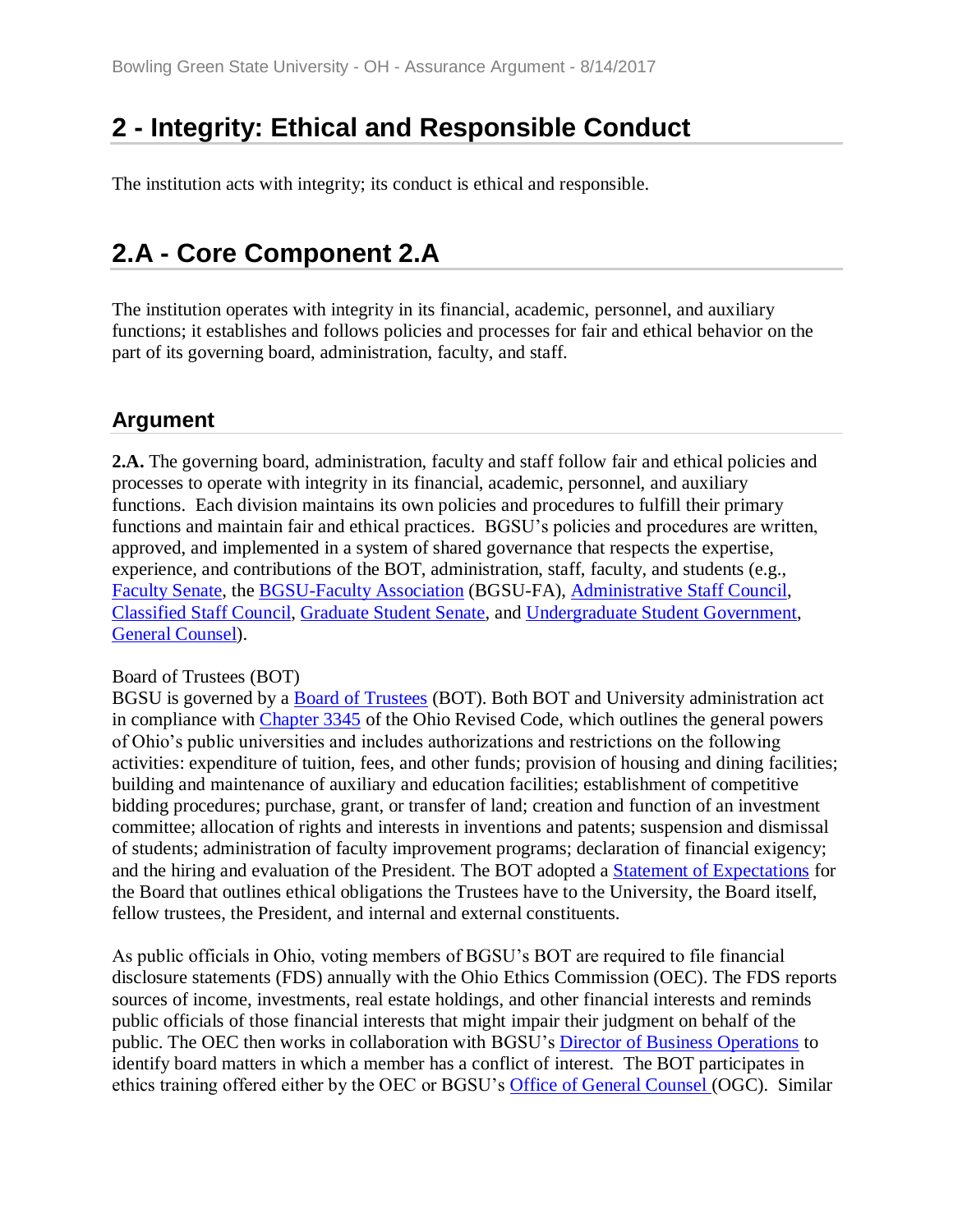ethics training is conducted periodically for the [President's Cabinet,](../../evidence/viewfile?fileid=401820) OGC, Deans Council, and the Division of Finance and Administration.

The BOT also approved a [Code of Ethics and Conduct](../../evidence/viewfile?fileid=401790) for the purpose of "conducting its academic and business affairs with the highest degree of integrity and honesty and in a manner that is, and appears to be, in full accord with principles of academic excellence, canons of ethical and professional conduct, and all controlling law". The Code – applicable to students, faculty, staff, and Trustees – addresses ethics principles related to conduct in business arrangements, political activities, research, community engagement, record keeping, and use of University resources. The Code is designed to supplement policies that appear in the University's Policy Register, maintained by the Office of [General Counsel](../../evidence/viewfile?fileId=404832) and accessible online to all members of the University community. Among the policies in the [Policy Register e](../../evidence/viewfile?fileid=401817)nacted for fair and ethical behavior on the part of the governing board, administration, faculty, and staff are policies on [conflict of interest,](../../evidence/viewfile?fileid=401793) [consensual amorous relationships,](../../evidence/viewfile?fileid=401795) [drug-free workplace,](../../evidence/viewfile?fileid=401800) [safety,](../../evidence/viewfile?fileid=401839) [violence in](../../evidence/viewfile?fileid=401834)  [the workplace,](../../evidence/viewfile?fileid=401834) [information technology,](../../evidence/viewfile?fileid=401807) [personal leave,](../../evidence/viewfile?fileid=401815) [disability/reasonable accommodations,](../../evidence/viewfile?fileid=401797) [religious accommodation,](../../evidence/viewfile?fileid=401823) and encourages diversity and respect for individuals.

#### Administration

It is from the Board's general powers that the administration of BGSU's financial, academic, personnel, and auxiliary functions takes shape. The [Organizational Chart](../../evidence/viewfile?fileid=401816) for the University, located on the [Office of the President](../../evidence/viewfile?fileid=401824) website, shows the Board, the President, and the President's Cabinet. The new Assistant to the President for Diversity and Inclusion will also be a member of the President's Cabinet starting fall 2017. In addition, two bargaining units exist on campus – the [International Union of Police Association](../../evidence/viewfile?fileid=401836) and the [BGSU-FA.](../../evidence/viewfile?fileid=401779) The first contract with the BGSU-FA was completed in 2013 (at the time of our last HLC review) and the second was ratified in 2016.

The [Division of Finance and Administration](../../evidence/viewfile?fileid=406578) administers many policies and practices that maintain the ethics and integrity of their operations and the University as a whole. The [Business](../../evidence/viewfile?fileid=401785)  [Operations](../../evidence/viewfile?fileid=401785) department oversees operations in the Bowen-Thompson Student Union, dining services, postal services, insurance, [purchasing department,](../../evidence/viewfile?fileId=401822) risk management and Falcon Outfitters (formerly the BGSU Bookstore). The purchasing office organizes and administers procurement for the University in accordance with the responsibility and authority delegated by the President and BOT. Pursuant to [BGSU's Purchasing Policy,](../../evidence/viewfile?fileid=401782) the office provides buying services to University offices, departments, and programs; administers purchasing agreements for materials, equipment, supplies, and designated services; executes leases and contracts for equipment, material, services, repairs, and property; and conducts research to maintain the most effective purchasing practices and procedures.

The [Risk Management](../../evidence/viewfile?fileid=401826) department provides oversight of insurance and risk financing programs; damage protection for the University assets; third-party claims resolution; control and mitigation of various activities (events planning, outdoor education, vehicle use, facilities use, field trips, and international travel); hazard identification and analysis; emergency response assistance; contract review and analysis; driver training for employees driving University vehicles; and annual inspection by insurance carriers. The [Controller's Office](../../evidence/viewfile?fileid=401796) oversees the implementation of the University's financial policies (accounts payable, bursar, financial accounting and reporting,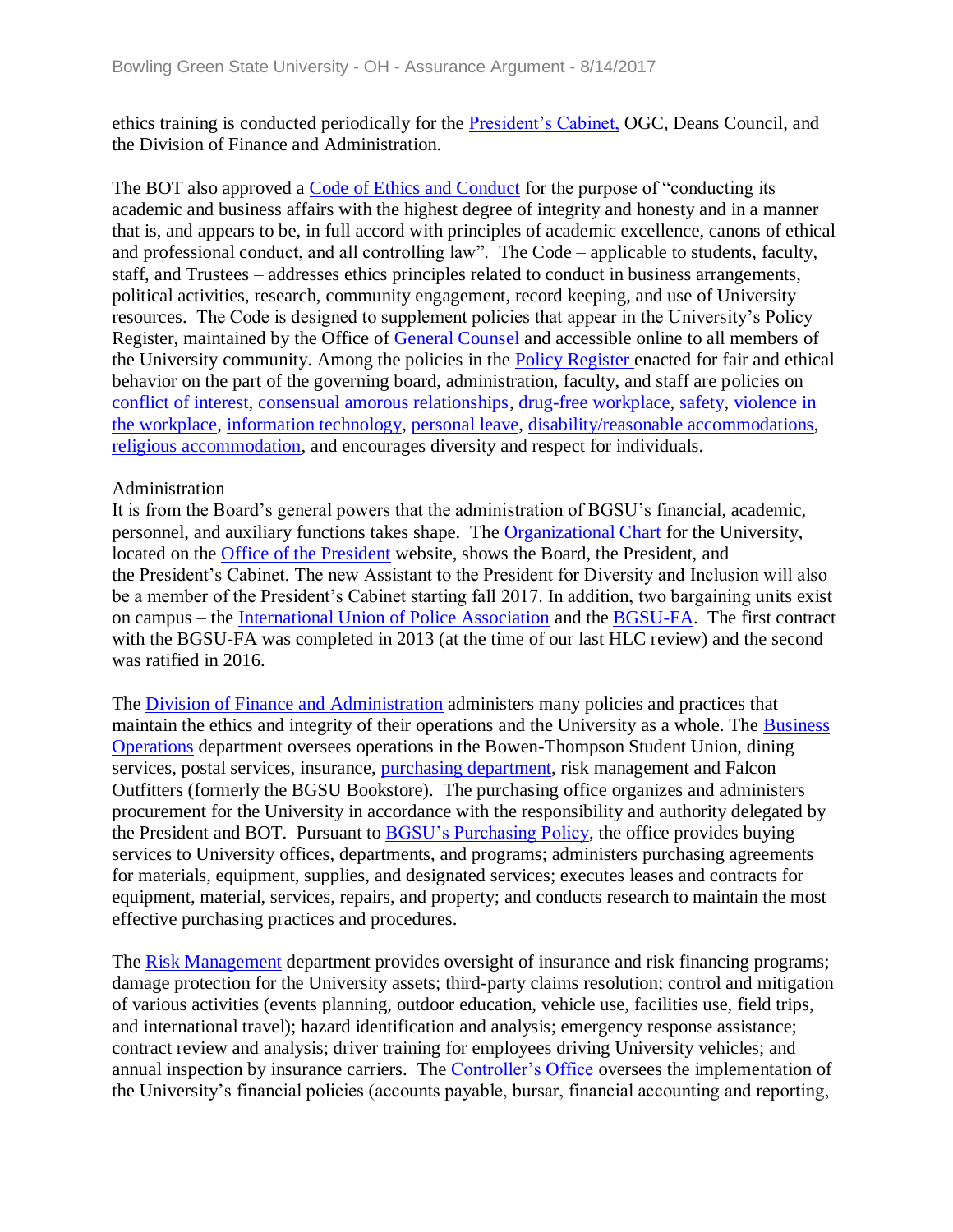payroll, and restricted fund accounting (grants). [Internal Auditing and Advisory Services](../../evidence/viewfile?fileid=401814) assists in assuring internal and external parties that financial resources are being properly managed and accounted for in a manner compliant with applicable processes and laws. Annually, the University undergoes an audit of its financial statements, conducted by external, independent auditors that is presented to the BOT each December and then filed with the [Auditor of](../../evidence/viewfile?fileid=401838)  [State.](../../evidence/viewfile?fileid=401838) Final audits, including that from 2016 in which no errors were found, are available to the public at the **State Auditor's site**.

Both the Internal Auditing and the Finance and Administration sites have links to BGSU's [Compliance and Tip Hotline.](../../evidence/viewfile?fileid=401781) BGSU has selected EthicsPoint, an independent provider of hotline services, to provide the University community a simple and anonymous way to report fraud, waste, and abuse. Reports may be made via telephone or online.

The Division of Intercollegiate Athletics has a [comprehensive policies website](../../evidence/viewfile?fileid=401794) that covers guides to NCAA rules and regulations, eligibility, financial aid, and recruiting. Coaches and staff in Athletics receive ongoing compliance education for NCAA rules. This, along with periodic ethics and leadership efforts, helps ensure that BGSU Athletics operates with integrity.

In 2017, a new position, [Assistant to the President for Diversity and Inclusion,](../../evidence/viewfile?fileId=403042) was created to join the Chief Human Resources Officer as Cabinet-level positions to strengthen the presence and practice of equity and diversity at the University. Housed within Human Resources, the [Equity, Opportunity and Compliance Team \(EOCT\) m](../../evidence/viewfile?fileId=405744)onitors University compliance with federal and state equal opportunity and nondiscrimination laws and regulations. This includes monitoring institutional employment practices and procedures, as well as investigating and resolving discrimination and harassment complaints. Our equity and diversity policies cover civil rights, anti-harassment, anti-violence, equal educational opportunity, and equal educational opportunity, and are prominently displayed on the web site.

EOCT and the [Office for Multicultural Affairs](../../evidence/viewfile?fileId=403046) **(**OMA) also conduct training programs and presentations on affirmative action, sexual and racial harassment, safe zones, and a wide range of diversity programs and workshops in order to assure the most inclusive and productive learning work environment for students, faculty, and staff. Education sessions for the policies and procedures are conducted through EOCT, OMA, Academic Affairs, and Student Affairs at orientations for new faculty, staff, and students. In addition, online tutorials and assessments are administered regularly to University employees to assure knowledge and practice in civil rights and anti-discrimination law.

#### Faculty and Staff

The [Division of Academic Affairs](../../evidence/viewfile?fileId=406580) has a [policy website t](../../evidence/viewfile?fileid=401817)hat links to such valuable resources as the Policy Register, the Academic Charter, which contains policies and procedures on [academic](../../evidence/viewfile?fileid=401777)  [honesty,](../../evidence/viewfile?fileid=401777) [conflict of interest,](../../evidence/viewfile?fileid=401793) and rights and [responsibilities](../../evidence/viewfile?fileid=401827) related to teaching and research. The collective bargaining agreement between the BOT and the BGSU-FA contains many of these provisions in contract form, including academic freedom, affirmative action, nondiscrimination, professional activities outside the University, tenure and promotion, disciplinary action, and grievance and arbitration. For example, the article on [Professional Activities Outside the](../../evidence/viewfile?fileId=405842)  [University](../../evidence/viewfile?fileId=405842) includes specific provisions on conflict of interest and conflict of commitment.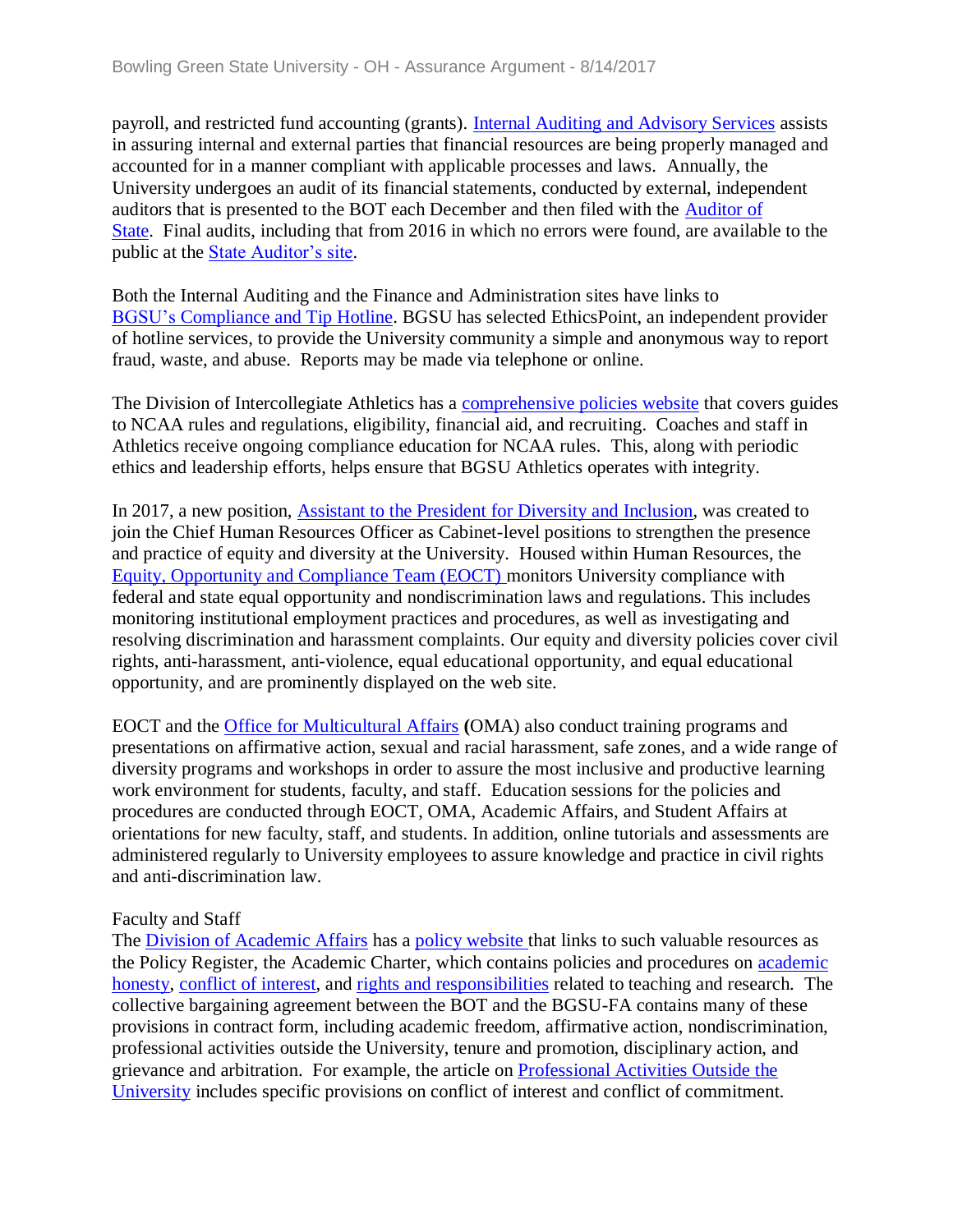The [Academic Affairs](../../evidence/viewfile?fileId=404206) website also links to the [Undergraduate Catalog](../../evidence/viewfile?fileid=401831) and [Graduate Catalog,](../../evidence/viewfile?fileid=401803) which present standards, policies, and details for each of BGSU's academic programs. Finally, the office of the [Vice President for Research and Economic Engagement](../../evidence/viewfile?fileid=401837) (VPREE) publishes, educates, and enforces several policies designed to encourage professional, ethical, and legal practices in research. Two offices that report to the VPREE are the [Office of Sponsored](../../evidence/viewfile?fileid=401812)  [Programs and Research](../../evidence/viewfile?fileid=401812) (e.g., conflict of interest, research misconduct, supplemental pay, patent, and copyright, commercialization of BGSU products) and the Office of Research Compliance (e.g., [Responsible Conduct of Research,](../../evidence/viewfile?fileid=401825) [Institutional Review Board,](../../evidence/viewfile?fileid=401809) [Institutional Animal Care](../../evidence/viewfile?fileid=401810)  [and Use Committee,](../../evidence/viewfile?fileid=401810) and [Institutional Biosafety Committee\)](../../evidence/viewfile?fileid=401808).

BGSU also provides extensive materials and guidance for students, staff, faculty, and parents on both [FERPA](../../evidence/viewfile?fileid=401802) and [HIPAA.](../../evidence/viewfile?fileid=401811) These materials are located on the [Student Affairs,](../../evidence/viewfile?fileid=401832) [Bursar,](../../evidence/viewfile?fileid=401783) and [Registration and Records](../../evidence/viewfile?fileid=401821) websites and include forms (e.g., students can grant permission via an online proxy to give others access to their bills, financial aid, grades and registrations/class schedules), definitions, examples, contact information, FAQs, and links to outside journal articles. Of special interest is FERPA's health and safety emergency exception to nondisclosure of student information. On this site, BGSU recognizes that both FERPA and Ohio law take a "good faith" approach in weighing the actions of university employees to protect students. In addition, BGSU's web portal, MyBGSU, contains information for faculty on FERPA rights, with helpful tips on how to handle grades and other protected educational records.

- 1.A. Finance-and-Administration Org
- $\bullet$  1.A.2.Provost
- 1.A.provost-org-chart
- 1.B.Student-Affairs Org
- 1.C.1.Office of Multicultural Affairs
- 1.C.2.Announcement Office of the President
- 2.A Bylaws-of-the-Board-of-Trustees-amend-july2014
- 2.A policy-acknowledgement
- 2.A USG Bylaws 2016-Final
- 2.A.1. Equity, Opportunity & Compliance
- 2.A.1.Professional Activities Outside the University
- 2.A.Academic Charter
- 2.A.academic honesty
- 2.A.Administrative Staff Council
- 2.A.Administrative Staff Handbook
- 2.A.agreement faculty association
- 2.A.Auditor of State
- 2.A.bgsu-fa
- 2.A.BGSU's Compliance and Tip Hotline
- 2.A.BGSU's Purchasing Policy
- 2.A.Board
- 2.A.Bursar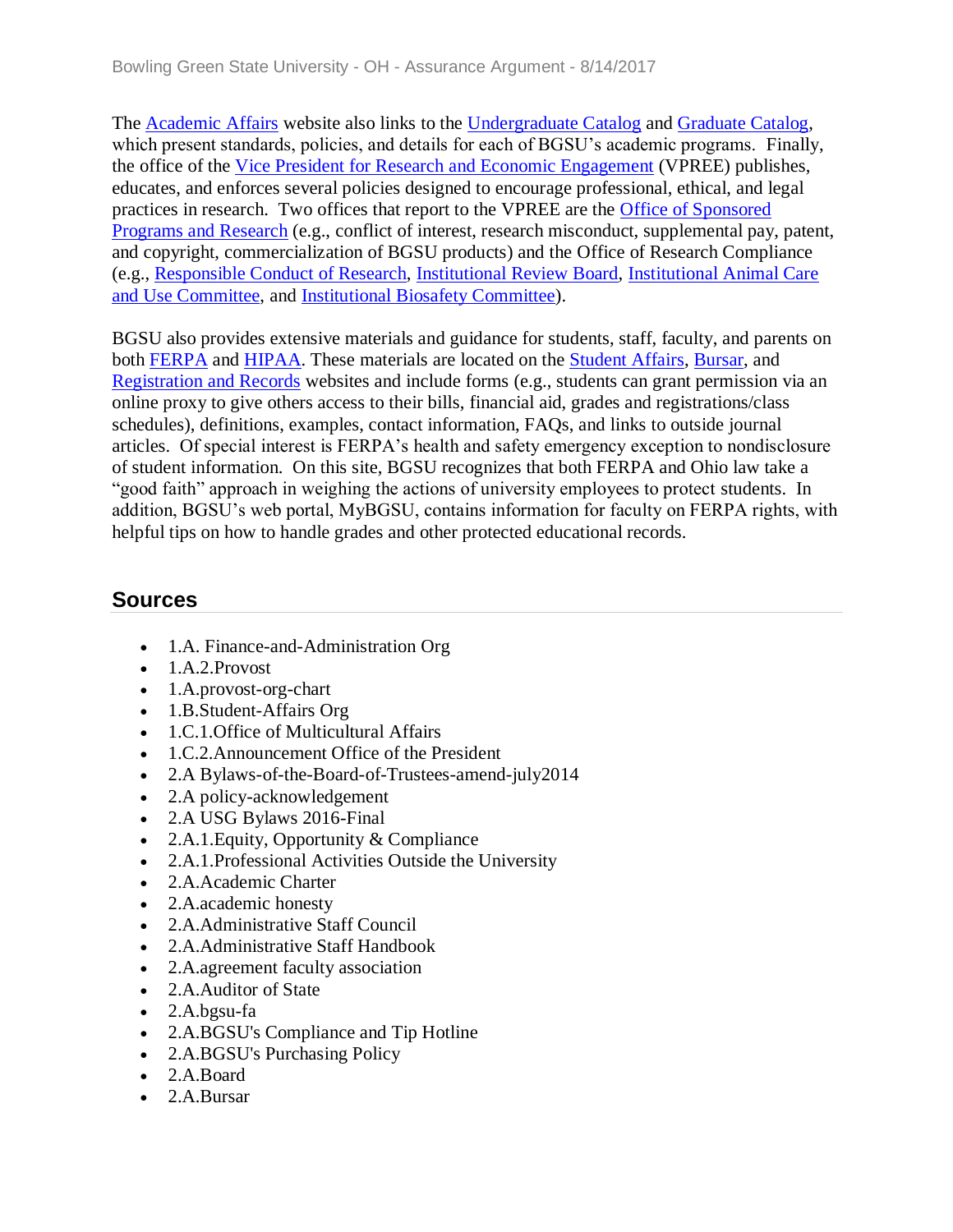- 2.A.Business Operations
- 2.A.Bylaws-Administrative Staff Council
- 2.A.Chapter 3345
- 2.A.Classified Staff Council
- 2.A.Classified Staff Handbook
- 2.A.Code of Ethics and Conduct
- 2.A.Commonly Shared Employment Policies
- 2.A.comprehensive policies website
- 2.A.conflict of interest
- 2.A.Consensual Amorous Relationships
- 2.A.Controller's Office
- 2.A.Disability Reasonable Accommodation
- 2.A.Division of Academic Affairs
- 2.A.Division of Finance & Administration
- 2.A.Drug Free Workplace
- 2.A.Faculty Senate
- $\bullet$  2. A. FERPA
- 2.A.General Counsel
- 2.A.Graduate Catalog
- 2.A.Graduate Student Senate
- 2.A.HIPAA
- 2.A.Information Technology
- 2.A.Institutional Animal Care and Use Committee
- 2.A.Institutional Biosafety Committee
- 2.A.Institutional Review Board
- 2.A.intermittent staff handbook
- 2.A.Internal Auditing and Advisory Services
- 2.A.International Union of Police Association
- 2.A.Office of Sponsored Programs and Research
- 2.A. Office of the President
- 2.A.Organizational Chart
- 2.A.Personal Leave
- 2.A.policy website
- 2.A.policy-on-misconduct-in-research
- 2.A.President
- 2.A.President's Cabinet
- 2.A.Purchasing Department
- 2.A.Registration & Records
- 2.A.Religious Accommodation
- 2.A.Responsible Conduct of Research
- 2.A.retiree-handbook
- 2.A. rights and responsibilities
- 2.A.Risk Management
- 2.A.Safety
- 2.A.State Auditor's sites
- 2.A.Statement of Expectations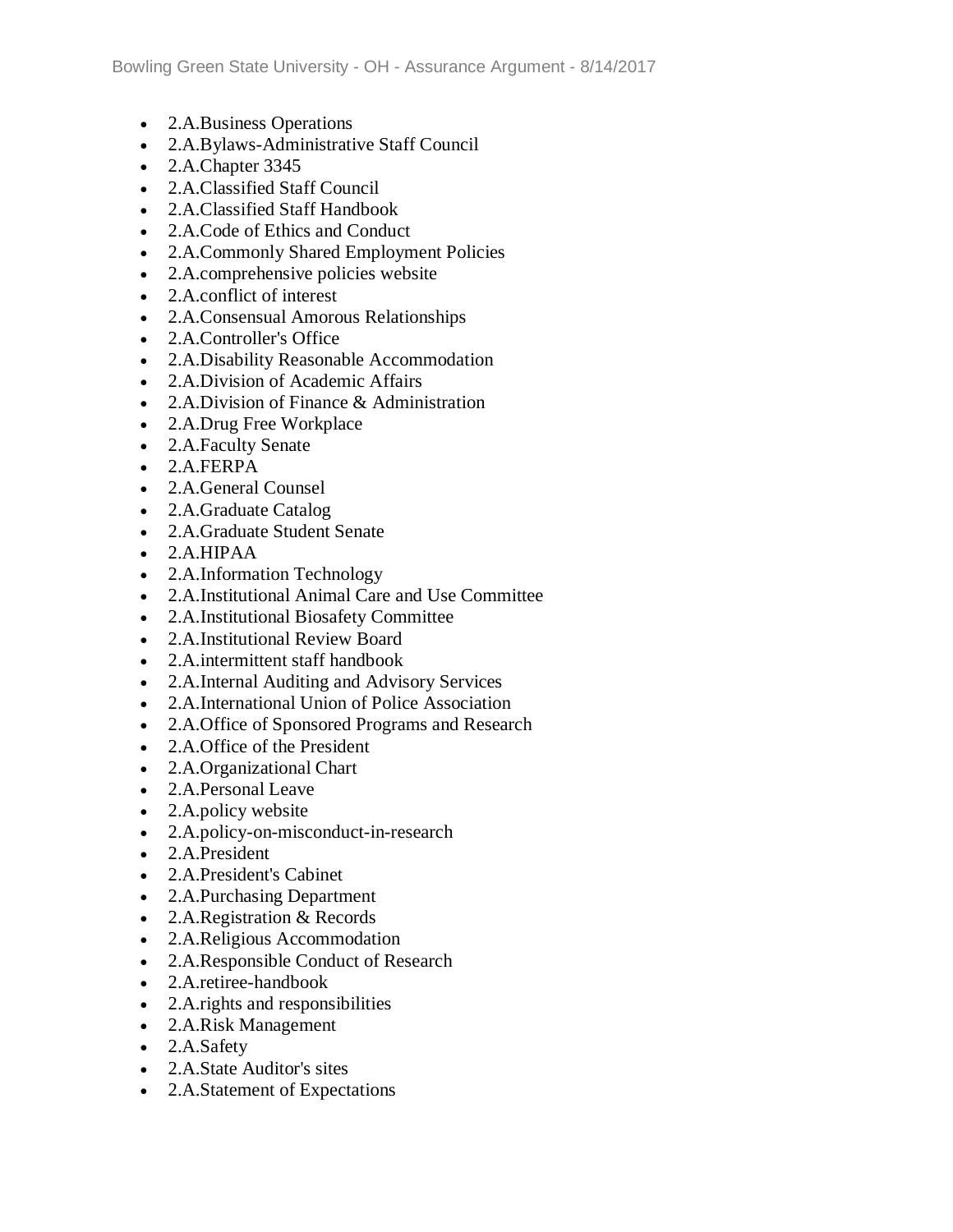- 2.A.Student Affairs
- 2.A.Student Codes of Conduct
- 2.A.Undergraduate Catalog
- 2.A.Undergraduate Student Government
- 2.A.Vice President for Research & Economic Engagement
- 2.A.violence workplace incident report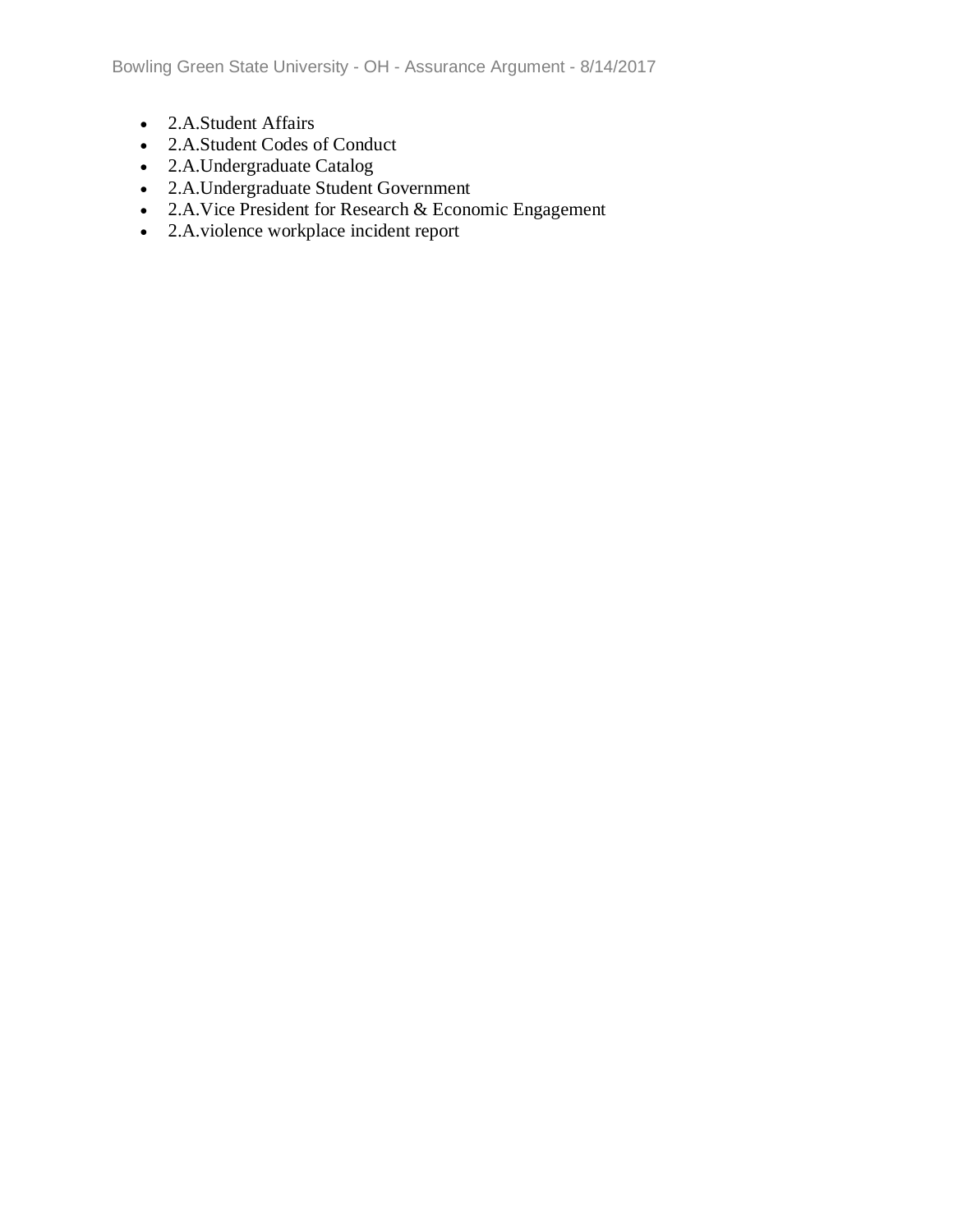# **2.B - Core Component 2.B**

The institution presents itself clearly and completely to its students and to the public with regard to its programs, requirements, faculty and staff, costs to students, control, and accreditation relationships.

# **Argument**

**2.B.** BGSU has an extensive set of resources available to students, parents and families, alumni, staff, faculty, and other friends and visitors with website links to academics, admissions, the arts, athletics, the libraries, email, student/staff directory, a search engine, an A-Z index, and a link to MyBGSU, the web portal. The ["About BGSU](../../evidence/viewfile?fileid=401850)" link offers a campus profile, facts and figures, and links to information about student life and student success, academic life, administration, University mission, honors and awards, prominent alumni, history and traditions, and life in Bowling Green. BGSU's website also contains links designed for our student and employee groups, including current students, prospective students and their families, and alumni. For example, the [Parents & Family](../../evidence/viewfile?fileid=401852) link takes visitors to information on parent/family programming, scholarships and financial aid, and student safety/security. The site also provides links to Admissions, Academics and Campus Life information.

The [University home page](../../evidence/viewfile?fileid=401857) takes visitors to material on undergraduate and graduate programs, campus visits, tuition and fees, and financial aid. The University home page also links to important admissions, course catalog, scholarships and financial aid, bursar sites, the undergraduate and graduate programs and majors, and campus visits. The site is also dynamic, with a banner that highlights student, staff, and faculty accomplishments, as well as headlines in University news. BGSU also actively uses social media (e,g, [Facebook,](../../evidence/viewfile?fileId=401593) [Twitter,](../../evidence/viewfile?fileId=401591) etc.) and each of these social media sites can be reached from the BGSU home page (see 1.B.1). Social media connects BGSU, its constituents, and its programs to students, families, and alumni around the world.

As stated in Criterion 2A, the Cabinet includes leaders of several administrative divisions, each with its own accessible policies and procedures, as well as staff and reporting lines, to carry out its primary functions. The President's Office website links to sites for the [Board of Trustees](../../evidence/viewfile?fileId=401818)  [\(BOT\),](../../evidence/viewfile?fileId=401818) the Cabinet, the University Council, [BGSU's Organizational Chart,](../../evidence/viewfile?fileId=401816) Title IX information, and the [Strategic Plan.](../../evidence/viewfile?fileId=401571) The BOT site links to biographies of each Trustee, as well as minutes to each Board meeting for the past several years. The [Cabinet](../../evidence/viewfile?fileid=401842) site lists each Cabinet member and links to the office or division of each.

The heart of the University is its students, faculty, and academic programs. The Division of Academic Affairs, led by the [Senior Vice President for Academic Affairs and Provost](../../evidence/viewfile?fileId=404853)[,](../../evidence/viewfile?fileId=406580) is made up of several administrative units that serve the academic mission of BGSU and each of its eight colleges, including the BGSU Firelands campus. The divisions and offices that fall under the purview of the [Provost,](../../evidence/viewfile?fileId=404206) [Academic Affairs,](../../evidence/viewfile?fileId=401764) [Institutional Effectiveness \(](../../evidence/viewfile?fileId=403270)IE), and [Academic](../../evidence/viewfile?fileId=401537)  [Operations s](../../evidence/viewfile?fileId=401537)upport colleges in meeting their enrollment/graduation targets and provides students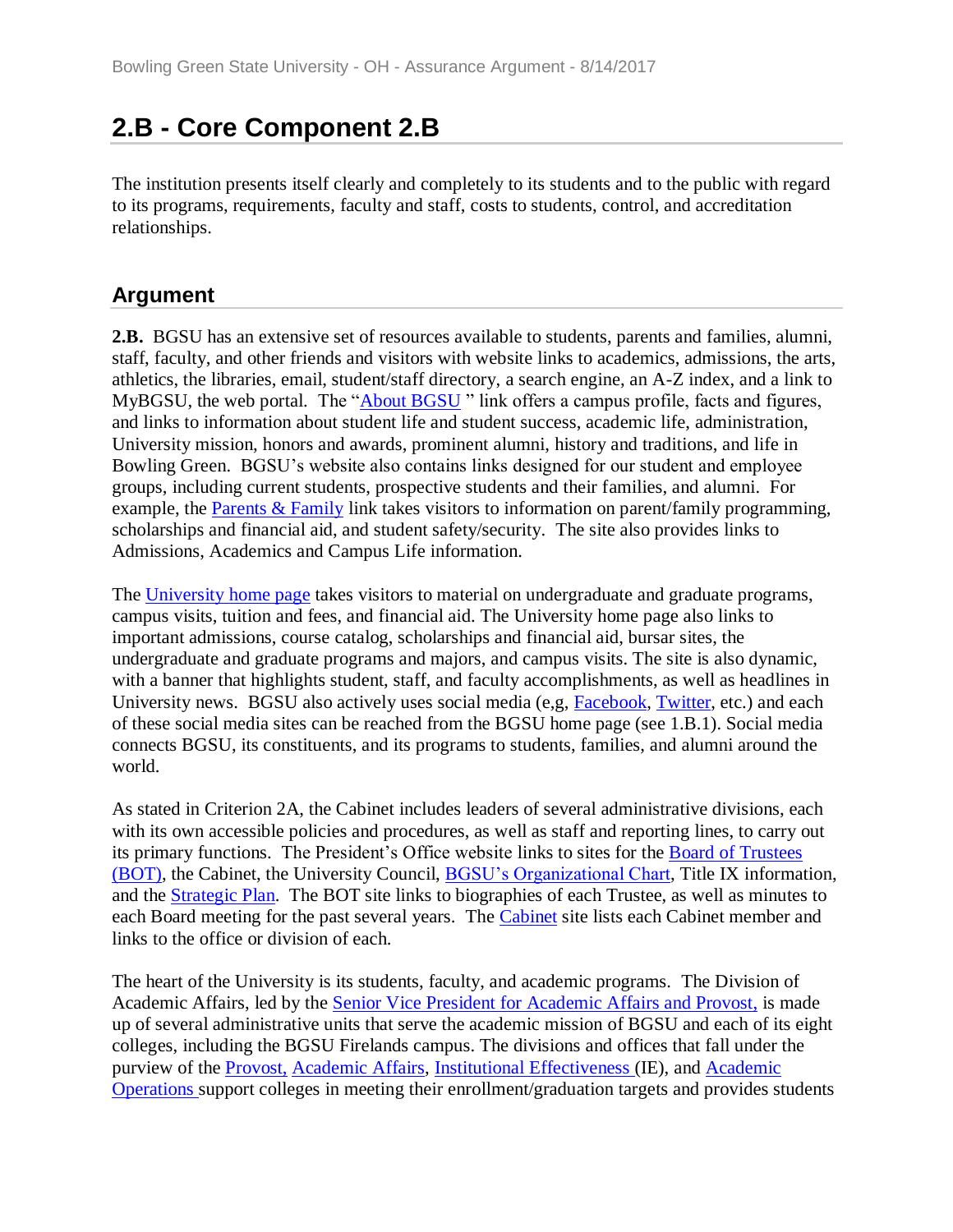with active academic support services, including admissions, advising, career services, academic assessment, program accreditation, international student services, nontraditional and military student services, tutorial services, online programs, registration and records, scholarships and financial aid, and bursar services.

The [Office of Admissions](../../evidence/viewfile?fileId=404858) site has special links for incoming freshmen, transfers, international students, multicultural students, nontraditional students, graduate students, and post-secondary enrollment programs for high school students. In each of these links, visitors will find information on ["BGSU at a Glance](../../evidence/viewfile?fileid=401843) ", [tuition and fees,](../../evidence/viewfile?fileid=401856) [campus life,](../../evidence/viewfile?fileid=401845) and [academic programs.](../../evidence/viewfile?fileid=401840) The Office of Admissions also actively uses Facebook, Twitter, and Snapchat to connect with students, parents and other constituents. These social media links can be found on the Admissions homepage.

The [Office of the Bursar](../../evidence/viewfile?fileid=401851) site contains several resources for student account billing and payment, loan repayment, refund options, payment plan and payment policy information, cost of attendance, FERPA, and tuition and fees. A link is provided to Tuition  $&$  Fees [Link](../../evidence/viewfile?fileid=401856) communicates in-state and out-of-state tuition and fees for BGSU, including the general fees (e.g., fees that support the Bowen-Thompson Student Union, intramural sports, other student services, student admission to many campus activities and events, athletics, the recreation center, etc.), special fees (e.g., fees charged for particular services or enrollment in certain courses), and housing costs. Under the Taking Care of Your Bill link, there is an online Tuition & Fee [Estimator,](../../evidence/viewfile?fileid=401853) a tool to aid prospective and current students to calculate their expected tuition bill. Similar sites exist with a link to financial aid resources to assist with applying for financial aid early to maximize funding options and help in identifying scholarships (scholarship search database).

All of these offices work closely with the [Office of Marketing and Communications](../../evidence/viewfile?fileid=401847) to ensure clarity and consistency in web sites, publications, and other marketing materials. BGSU has also completed an audit (see 1.B.2) of policies using the [Education Advisory Board's \(EAB\)](../../evidence/viewfile?fileId=403030)  [Academic Policy Audit w](../../evidence/viewfile?fileId=403030)hich evaluated publicly available policies related to degree planning, accelerating degree progress, registration and course scheduling, and preventing uninformed student withdrawals. This [audit](../../evidence/viewfile?fileId=403027) identified areas in which BGSU could improve publicly available policies and suggestions were distributed to units and offices impacted in spring 2017 for recommended changes to be made by fall 2018.

Students, parents, and community members have many avenues of access for academic programs and degree requirements. They can go through the University's home page and click on Programs & Majors which takes them to all colleges and programs offered at the University. The site for our new student orientation, or SOAR [\(Student Orientation, Advising, & Registration\)](../../evidence/viewfile?fileid=401855), provides links to information on all majors and programs, curriculum guides, course descriptions, course fees, financial aid, and other important information. On the SOAR site, under FAQs and details about Academic Advising and "Admission's Majors & Programs Page" link, there is an alphabetical listing of and curriculum guides for all academic majors and programs. In addition, while program accreditation information is presented in the Institutional Effectiveness website, colleges and programs also include their accreditation status on their college/program website.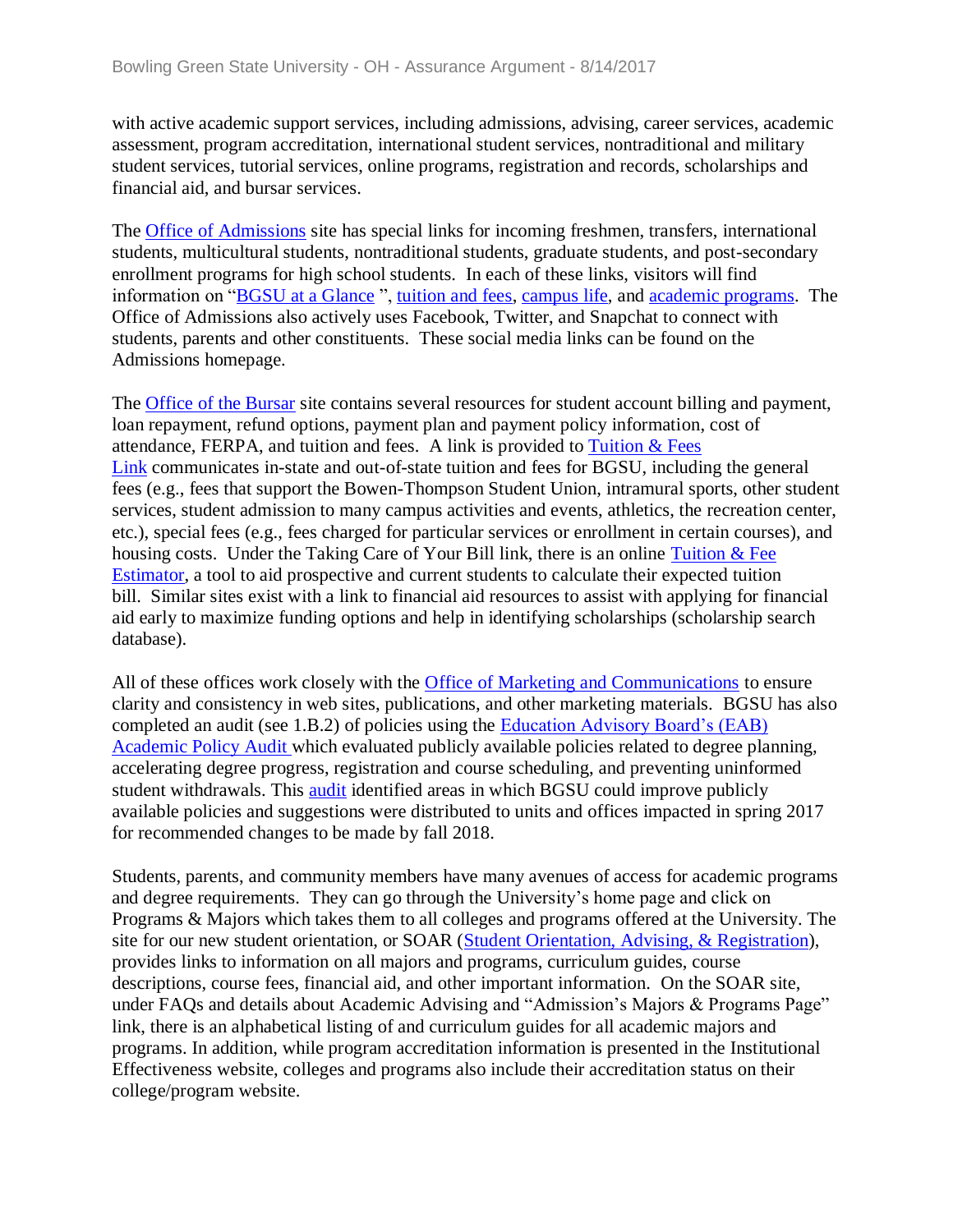Both the Undergraduate and Graduate Catalogs are also available under Academics on the main page. In the [Undergraduate Catalog,](../../evidence/viewfile?fileId=401831) students and other visitors can click on a course requirements link to find a course checklist for the major. The Undergraduate Catalog also houses applicable academic policies (e.g., academic forgiveness, academic honesty, grading policies), as well as Admissions and transfer policies, and records and registration policies. Graduate program information is accessible through the **Graduate College** web site or through individual department/school sites. On the Graduate College site, there are links to [Graduate](../../evidence/viewfile?fileid=401846)  [Degree Programs,](../../evidence/viewfile?fileid=401846) [graduate assistantships,](../../evidence/viewfile?fileid=401844) [financial aid,](../../evidence/viewfile?fileid=401841) and [graduate student orientation](../../evidence/viewfile?fileid=401848) (a week-long program for incoming graduate students, including special sessions for each academic program). Like the Undergraduate Catalog, the [Graduate Catalog](../../evidence/viewfile?fileId=401803) contains all applicable standards and policies for the Graduate College, graduate programs, faculty, staff, and students.

- 1.A.2.Academic Operations
- $\bullet$  1.A.2.Provost
- 1.A.2.Strategic Planning Full Report
- 1.A.provost-org-chart
- 1.B.1.Facebook
- 1.B.1.Twitter
- 1.B.BGSU Academic Policy Audit
- 1.B.Policy Audit 2017
- 2.A.Board
- 2.A.Graduate Catalog
- 2.A.Organizational Chart
- 2.A.Undergraduate Catalog
- 2.B.About BGSU
- 2.B.academic programs
- 2.B.BGSU at a Glance
- 2.B.Cabinet
- 2.B.Campus Life
- 2.B.Financial Aid
- 2.B.Graduate Assistantships
- 2.B.Graduate College
- 2.B.Graduate Degree Programs
- 2.B.Graduate Student Orientation
- 2.B. Office of Admissions
- 2.B. Office of Marketing & Communications
- 2.B.Office of the Bursar
- 2.B. Parents and Family
- 2.B.scholarships
- 2.B.Senior Vice President for Academic Affairs and Provost
- 2.B. Student Orientation, Advising & Registration
- 2.B. The University home page
- 2.B. Tuition and Fee Estimator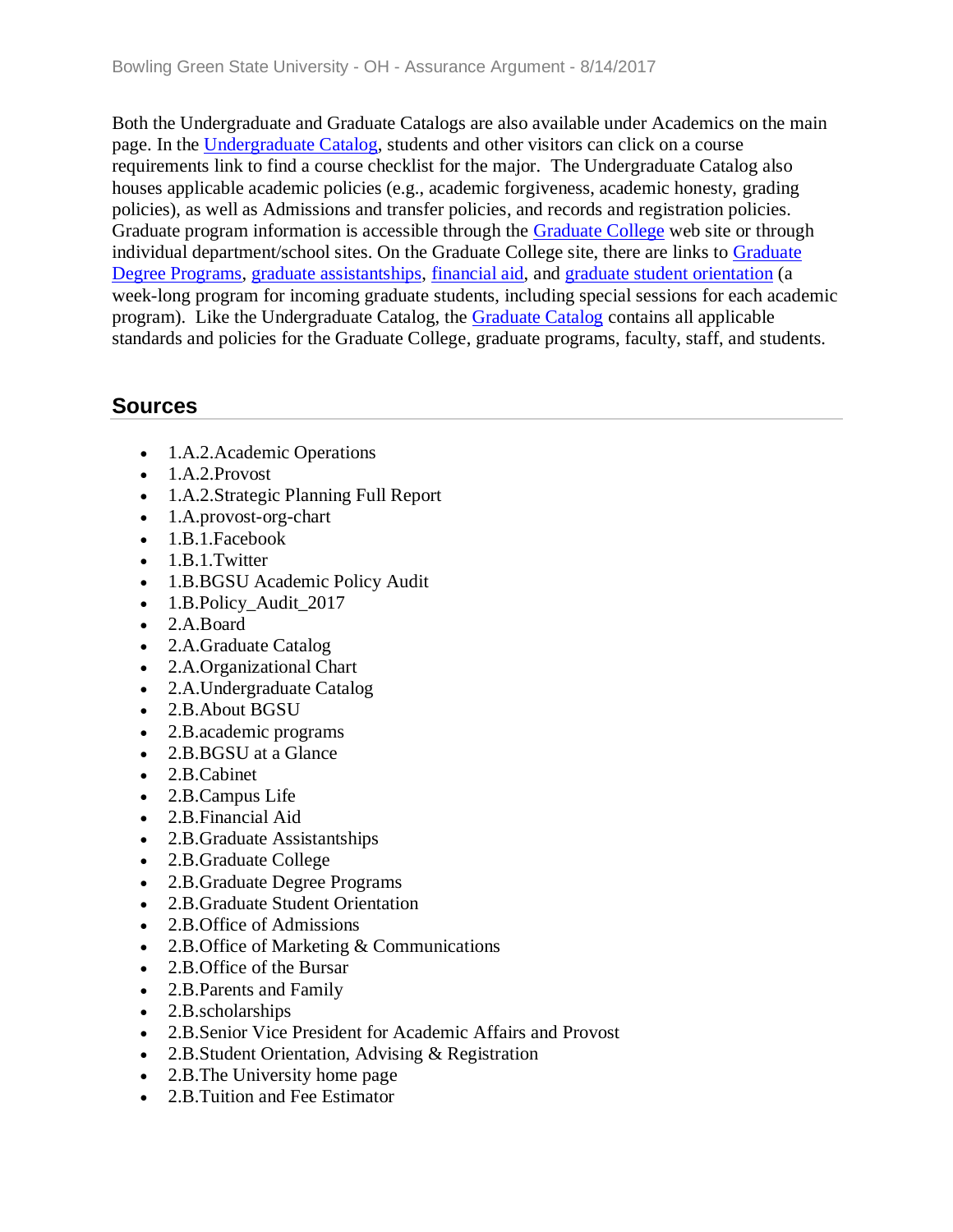Bowling Green State University - OH - Assurance Argument - 8/14/2017

- 2.B. Tuition and Fees
- 5.D.2.Institutional Effectiveness
- 5.D.2.Vice Provost for Academic Affairs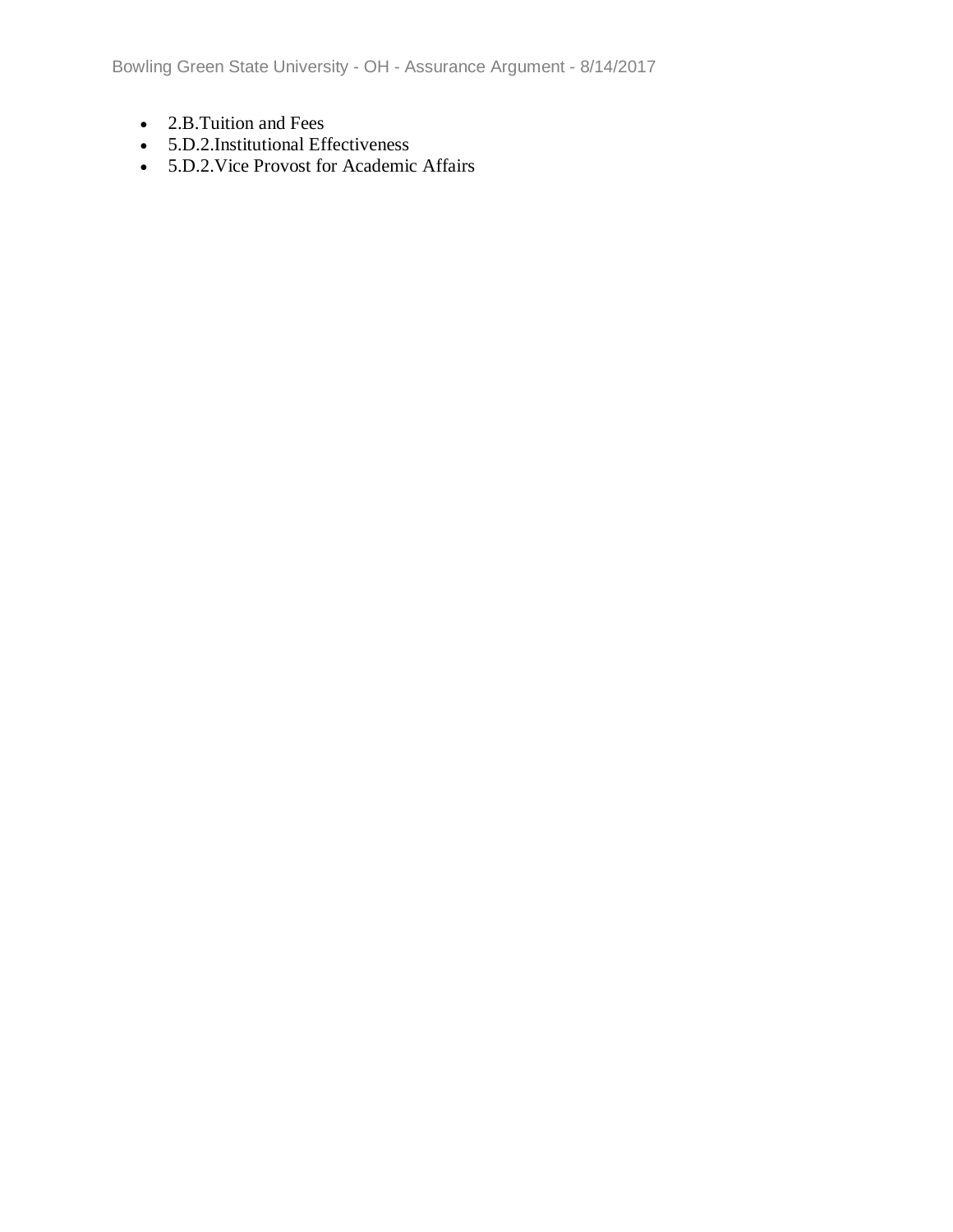# **2.C - Core Component 2.C**

The governing board of the institution is sufficiently autonomous to make decisions in the best interest of the institution and to assure its integrity.

- 1. The governing board's deliberations reflect priorities to preserve and enhance the institution.
- 2. The governing board reviews and considers the reasonable and relevant interests of the institution's internal and external constituencies during its decision-making deliberations.
- 3. The governing board preserves its independence from undue influence on the part of donors, elected officials, ownership interests or other external parties when such influence would not be in the best interest of the institution.
- 4. The governing board delegates day-to-day management of the institution to the administration and expects the faculty to oversee academic matters.

# **Argument**

**2.C.1.** According to [Ohio Revised Code Ann. § 3341.02,](../../evidence/viewfile?fileid=401858) the government of BGSU is vested in a Board of Trustees ("Board" or BOT). Eleven trustees are appointed by the Governor, with the advice and consent of the senate. Nine trustees, who are voting members of the Board, are appointed to nine-year terms. Two student trustees (one graduate and one undergraduate), also appointed by the Governor, serve for two-year terms as non-voting members. The terms are staggered so that only one new nine-year trustee and one new student trustee are appointed each spring. These eleven trustees must live in Ohio in order to serve on the Board. In 2012, BGSU's Board amended its [bylaws](../../evidence/viewfile?fileId=401774) to authorize the Board to appoint up to three non-voting "national trustees" and appointed its first national trustee in September 2012. The trustees receive no compensation for their services, but are reimbursed for reasonable expenses incurred.

The Board has the legal obligation to "do all things necessary for the proper maintenance and successful and continuous operation" of the University, including the employment, compensation, and removal of the President and any other faculty and staff it deems necessary [\(Ohio Rev. Code Ann. § 3341.04\)](../../evidence/viewfile?fileid=401858).

The BOT generally holds five regular meetings each year, plus a Board orientation, a retreat, and any other specially called meetings as needed. Each regular meeting is accompanied by several committee meetings, an education session, and reports from each of our constituent groups (Faculty Senate, Classified Staff Council, Administrative Staff Council, BGSU Firelands Advisory Council, Graduate Student Senate, and Undergraduate Student Government).

**2.C.2.** As shown in BOT Minutes [\(2013,](../../evidence/viewfile?fileId=404886) [2014,](../../evidence/viewfile?fileId=404888) [2015,](../../evidence/viewfile?fileId=404887) and [2016\)](../../evidence/viewfile?fileId=404885) the business considered by the Board is responsive to the needs of students, faculty, staff, community members, and citizens of the state. Items considered by the Board may be introduced by a Board member, recommended by the President, or submitted to the Board Secretary at least three weeks prior to the meeting at which the item is proposed for consideration. Most of the action items that are placed before the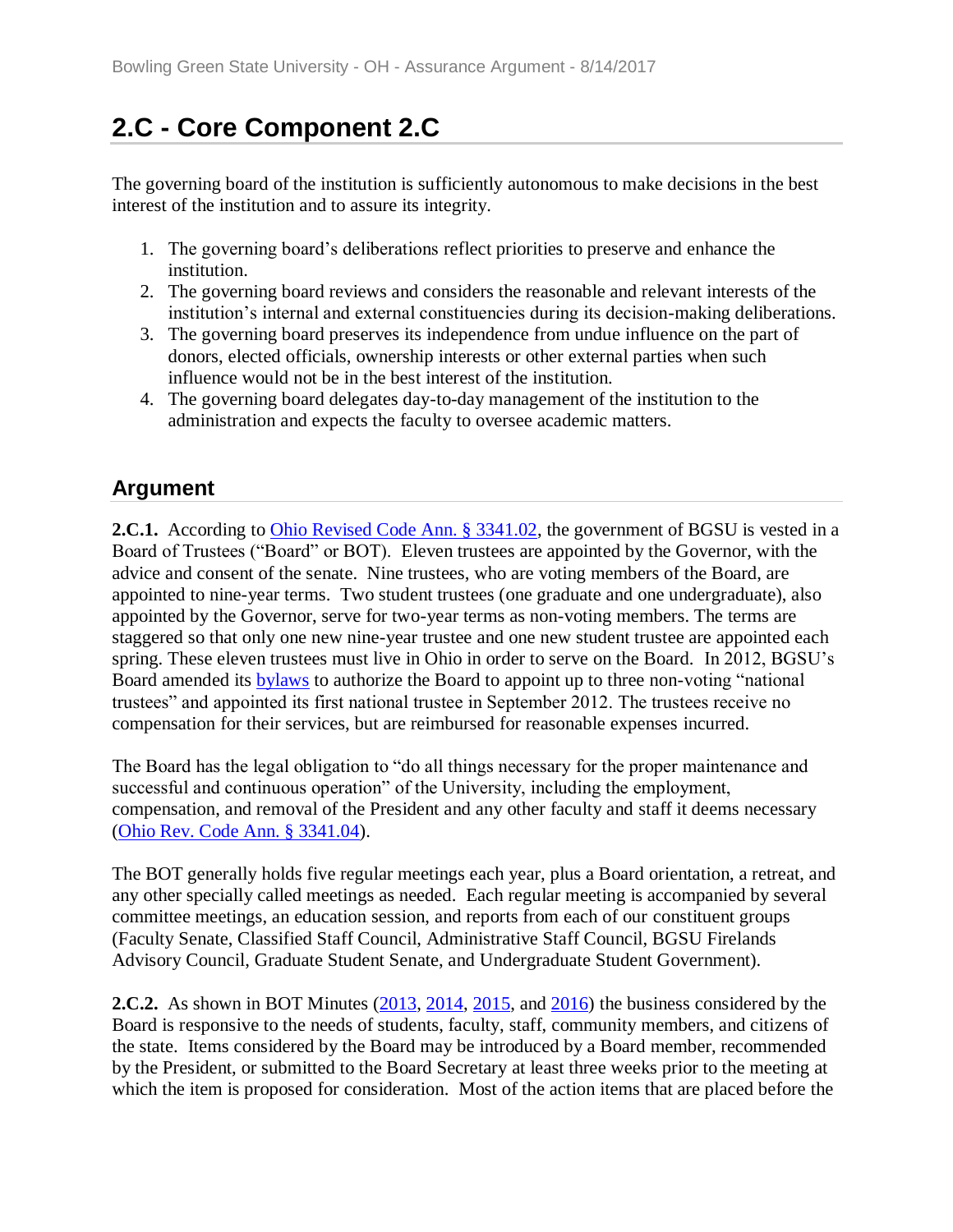Board are recommended by the President, who works with the Cabinet to assure that each item has been sufficiently considered and properly vetted in both substance and procedure. For example, a new degree program would, according to the [Academic Charter,](../../evidence/viewfile?fileId=401580) be proposed by faculty and administrators at the department/school level, be presented to affected faculty, and then proceed to the college dean, the Provost and the Vice President for Finance and Administration, appropriate curriculum councils (Undergraduate Council and/or Graduate Council), the Faculty Senate Committee on Academic Affairs, and the Senate as a whole for deliberation and approval. Once approved by the Senate, the proposal goes to the Provost and the President for final approval before being placed on the agenda for the BOT.

**2.C.3.** Each trustee participates in an orientation upon appointment to the Board. The orientation provides an opportunity to learn more about BGSU and meet the President's Cabinet. At orientation, trustees are provided with the [Board Bylaws,](../../evidence/viewfile?fileid=401774) the University's organizational chart, current strategic plan, latest financial statements and operating budgets, a roster of Board members, committee assignments, contact information for the Board office, summary of trustee responsibilities, and Statement of Expectations. In preparation for the orientation, many of the materials from the Association of Governing Boards are adapted, applying best practices recognized for Boards across the country.

The [Statement of Expectations,](../../evidence/viewfile?fileId=405751) adopted by the Board in 2008, opens with the following: "As Trustees of the Bowling Green State University, Board members have one overriding and allencompassing responsibility: to serve the best interests of the University so that the University, in turn, can serve the best interests of the state of Ohio and society at-large. The Board's principal duty, as fiduciaries, requires loyalty to the University as a whole – not to any particular parts or personal agendas – and an objective, long-term view."

The Statement of Expectations outlines obligations the Trustees have to the University, the Board itself, fellow trustees, the President, and internal and external constituents. Importantly, the Statement recognizes the Board Chair as the primary spokesperson for the Board and the President as Chief Executive Officer, and strongly discourages micro-management. The Statement of Expectations is a central piece to our trustee orientation and to continuing education for all trustees.

While a major part of the orientation is a one-time event shortly after new trustees are appointed, continuing education for Board members occurs throughout the year. At each meeting, there is an Education Session for the Board where we highlight the work of students and faculty. Each Board committee engages in discussions of educational/informational topics designed to better inform the Board for its decision-making.

The Trustees are subject to Ohio Ethics Law, which strives to uphold integrity and propriety in decision making and policymaking by public bodies and with expending public funds. One of the ethics law's primary aims is the avoidance of conflict of interest. To that end, each Trustee who acts as a voting member of the Board, as well as the BGSU President, is required to file an annual financial disclosure statement with the Ohio Ethics Commission (OEC) to report income, investments, real estate holdings, and other financial interests. The annual filing reminds public officials of the financial interests that might impair judgment as public officials, informs the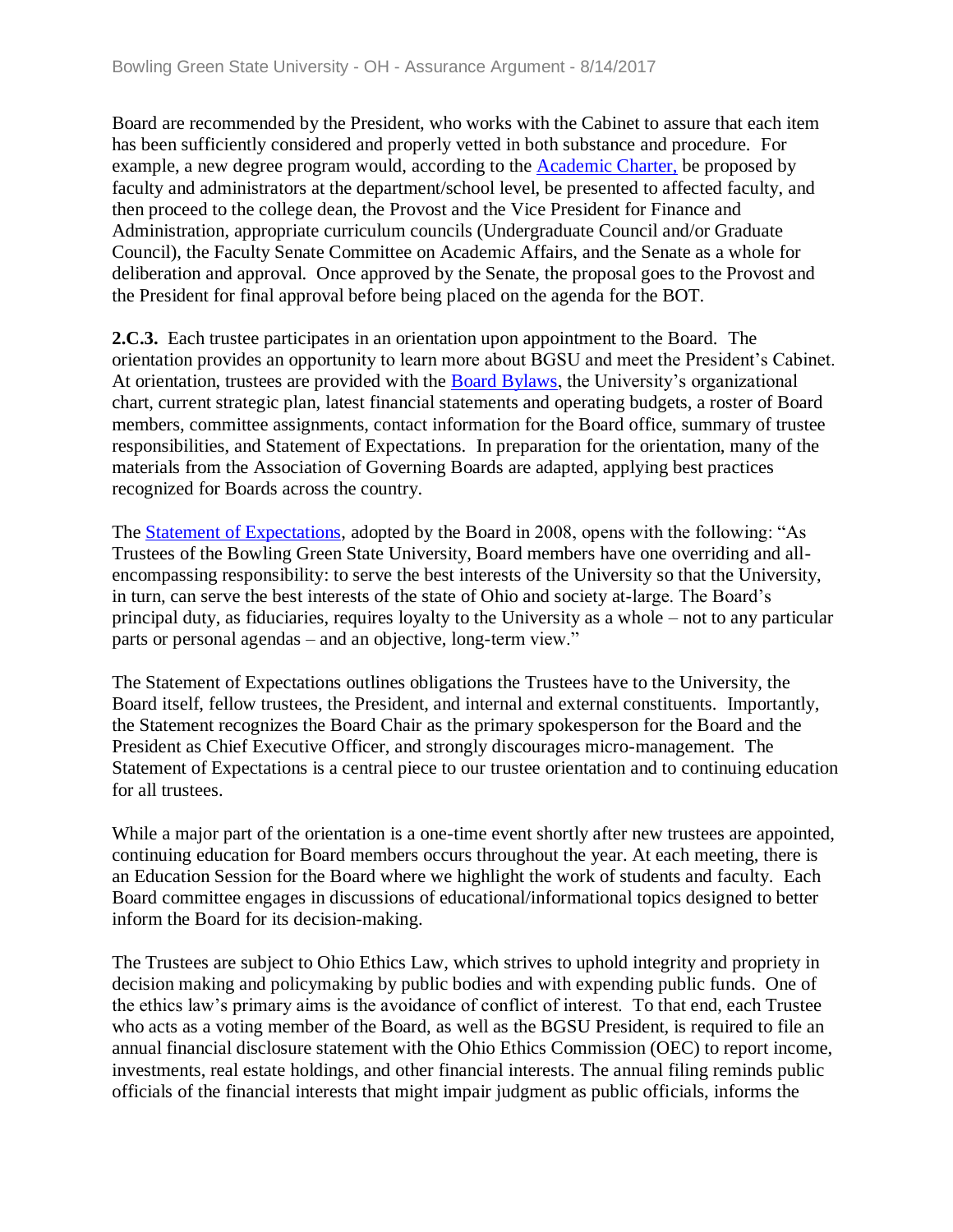public of these interests, and assists in instilling the public's confidence in the actions of these University officials. Those businesses, associations or other entities (derived from Trustees' financial disclosure statements) with which BGSU has conducted business are reported annually to the OEC. In addition, the OEC conducts ethics training for Board members and are reported annually.

**2.C.4.** The Board has several committees: Academic and Student Affairs (ASA), Financial Affairs and Facilities (FAF), Audit, Joint Investment, Executive, Evaluation and Governance. The Joint Investment Committee contains members of both BOT and Foundation Board. ASA considers the following: tenure and promotion, ratification of personnel changes, ratification of collectively bargained contracts, new academic programs and degrees, policy additions and/or amendments to the Academic Charter and the Student Handbook, emeritus professorships, distinguished professorships, and honorary degrees. The divisions of Academic Affairs and Student Affairs also provide regular updates on student recruitment and retention, research and economic development, academic programming, and accreditation. FAF considers the following items in a typical year: budget, tuition and fees, room and board rates, master planning for facilities (including academic buildings, residence halls, dining facilities, and other capital projects), new buildings, renovations and repairs, land leases and purchases, and facilities namings. The Audit Committee discusses matters such as risk assessments, compliance reports, fraud hotline statistics, corrective action updates, and internal and external audits. The Joint Investment Committee reviews market performance and investment schedules.

Each of these committees receives information and action items from the various divisions of the University (through the President), with the BOT delegating management of the University to the administration. For example, while the approval of tenure and promotion, new degrees and programs, and policy amendments for students and faculty are addressed by ASA, the development and deliberation of these items occurs at the department/school and college levels pursuant to policy and process made and approved by faculty and administration. Similarly, the items considered by FAF have been developed and vetted primarily in the division of Finance and Administration, in collaboration with other administrative divisions.

- 1.A.3. Academic Charter January-2017
- 2.A Bylaws-of-the-Board-of-Trustees-amend-july2014
- 2.A.Statement of Expectations
- 2.C.1.Ohio Revised Code Ann. § 3341
- 2.C.2.2013 BOT Minutes
- 2.C.2.2014 BOT Minutes
- 2.C.2.2015 BOT Minutes
- 2.C.2.2016 BOT Minutes
- 2.C.2. Fulltime Faculty by Highest Degree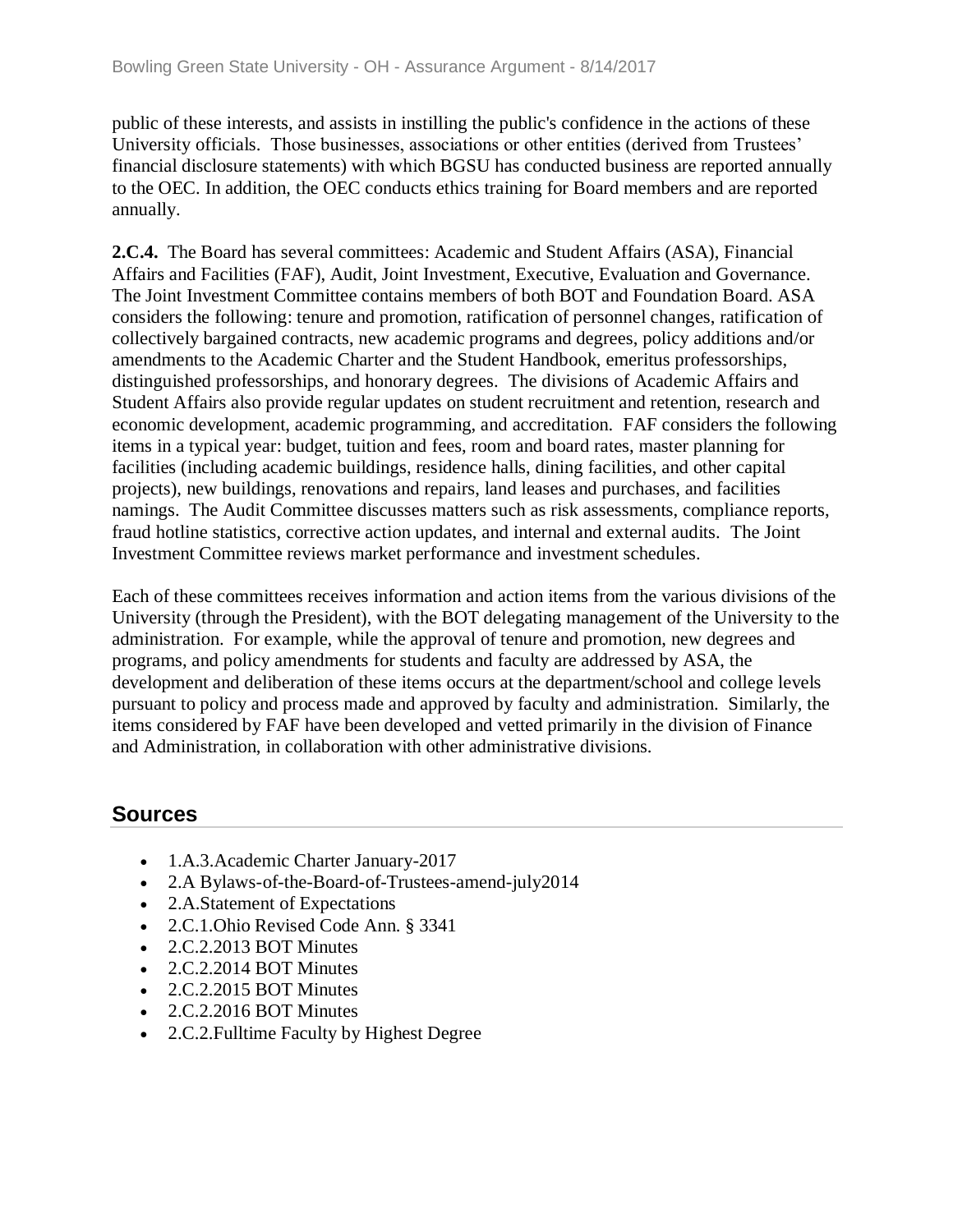# **2.D - Core Component 2.D**

The institution is committed to freedom of expression and the pursuit of truth in teaching and learning.

### **Argument**

**2.D.** "Essential to the atmosphere of a University is academic freedom, the full freedom of speech, freedom to teach, to learn, and to conduct inquiry in a spirit of openness necessary to the acceptance of criticism, the expression of differing opinions, and the pursuit of truth" is outlined in BGSU's Charter as a "Basic Principle." These Basic Principles serve as the foundational element in the Charter, governing the work of faculty (**ARTICLE 2.3, CBA**), staff, and students. Further, student rights include the "right to study and learn in an atmosphere of academic freedom". These statements indicate the University's commitment to academic freedom, a commitment supported by faculty through their work in the classroom and through their scholarly and creative endeavors.

### **Sources**

• 2.D Article 2.3 Page 17 of CBA 2013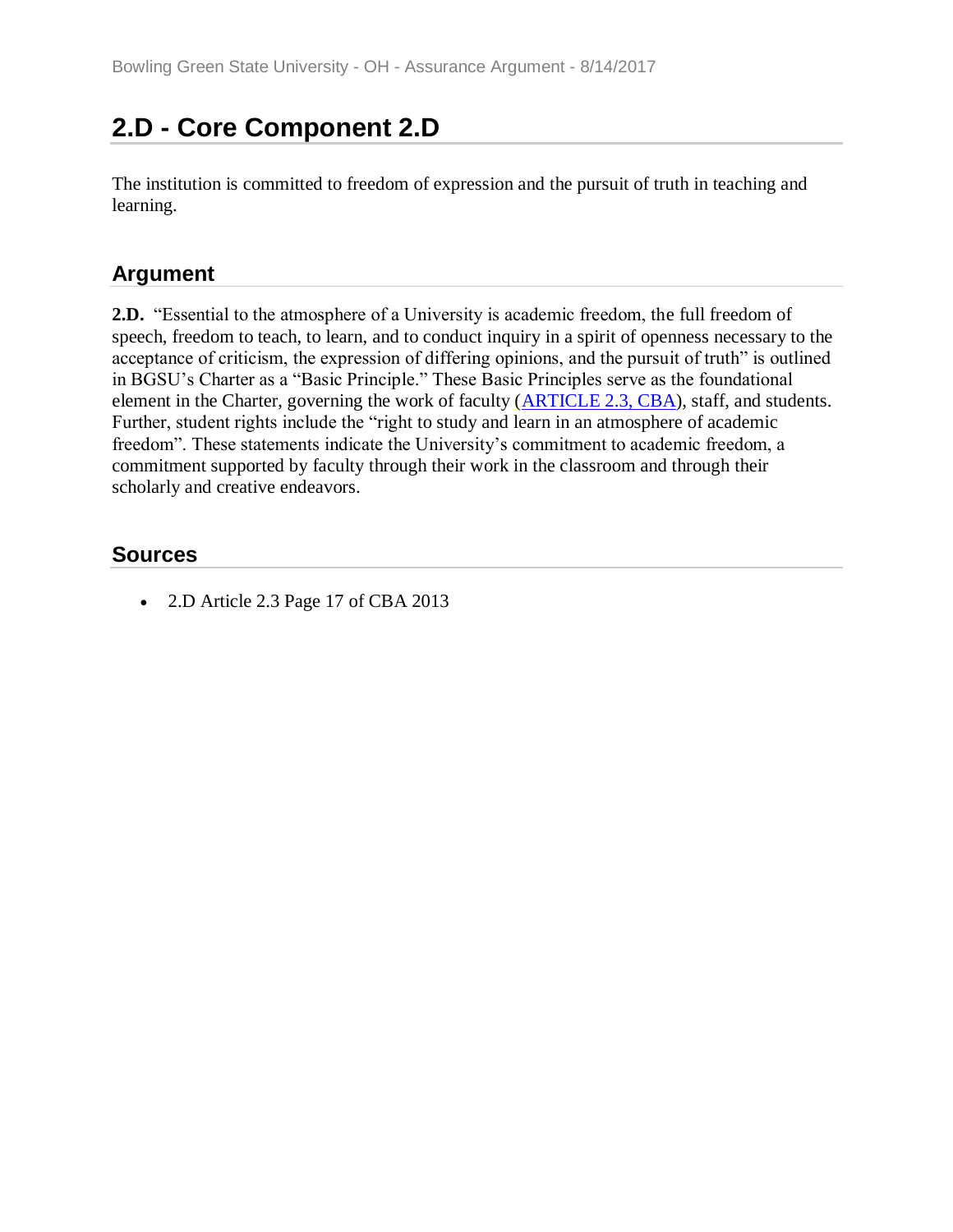# **2.E - Core Component 2.E**

The institution's policies and procedures call for responsible acquisition, discovery and application of knowledge by its faculty, students and staff.

- 1. The institution provides effective oversight and support services to ensure the integrity of research and scholarly practice conducted by its faculty, staff, and students.
- 2. Students are offered guidance in the ethical use of information resources.
- 3. The institution has and enforces policies on academic honesty and integrity.

### **Argument**

**2.E.1.** BGSU provides ample oversight over the ethical conduct of research and scholarly practices engaged by its faculty, staff, and students. While affirming the principles of academic freedom, the University's [Academic Charter](../../evidence/viewfile?fileId=401786) entitled "Policy on Misconduct of Research" (Section B-II.I) and [BGSU-FA contract \(Article 9\) p](../../evidence/viewfile?fileId=406321)rovide detailed policies and procedures for reporting, investigating, and handling of cases of research misconduct.

Administrative oversight over all [research misconduct policies](../../evidence/viewfile?fileid=401867) is maintained by the Vice [President for Research & Economic Engagement](../../evidence/viewfile?fileid=401868) (VPREE) who is responsible for their implementation. Reporting to the VPRED is the [Office of Research Compliance,](../../evidence/viewfile?fileid=401862) which supports and assists faculty members, staff, and students to ensure that their conduct of research and scholarly activities is in compliance with federal, state, local and University regulations and policies. This office serves as the administrative hub for the [Institutional Review Board](../../evidence/viewfile?fileid=401864) (IRB), [Institutional Animal Care and Use Committee](../../evidence/viewfile?fileid=401863) (IACUC) and the [Institutional Biosafety](../../evidence/viewfile?fileid=401865)  [Committee \(](../../evidence/viewfile?fileid=401865)IBC). The [Office of Research Compliance a](../../evidence/viewfile?fileid=401862)lso provides both online and face-toface training in the "Responsible Conduct of Research" (RCR) to all student and post-doctoral personnel who are receiving support from federal funding agencies. Online HSRB and RCR training is available to all students, faculty, and staff.

**2.E.2.** Efforts to inform our students in the ethical use of information resources are conveyed via individual courses and at the University level, by our [University Libraries \(](../../evidence/viewfile?fileId=405737)UL) and The [Learning Commons \(](../../evidence/viewfile?fileId=405319)TLC). Librarians partner with faculty to provide instruction and supporting materials for students on the information research process, including the ethical and legal guidelines in gathering and using information. [Library Guides](../../evidence/viewfile?fileId=405758) provide students with a variety of online guides in specific subjects and for specific classes and topics. Librarians actively maintain multiple guides providing instruction on documentation of sources.

Our First Year Experience Librarian works closely with the instructors and students in our General Studies Writing (GSW) program. Resources for GSW provide instructors with information and lesson plans related to academic honesty. Our library also offers courses for academic credit that touch on how to properly paraphrase, quote, and summarize information sources; preparing students to ethically use information; and, ethical issues as related to collecting, documenting, describing, and providing access to historical materials.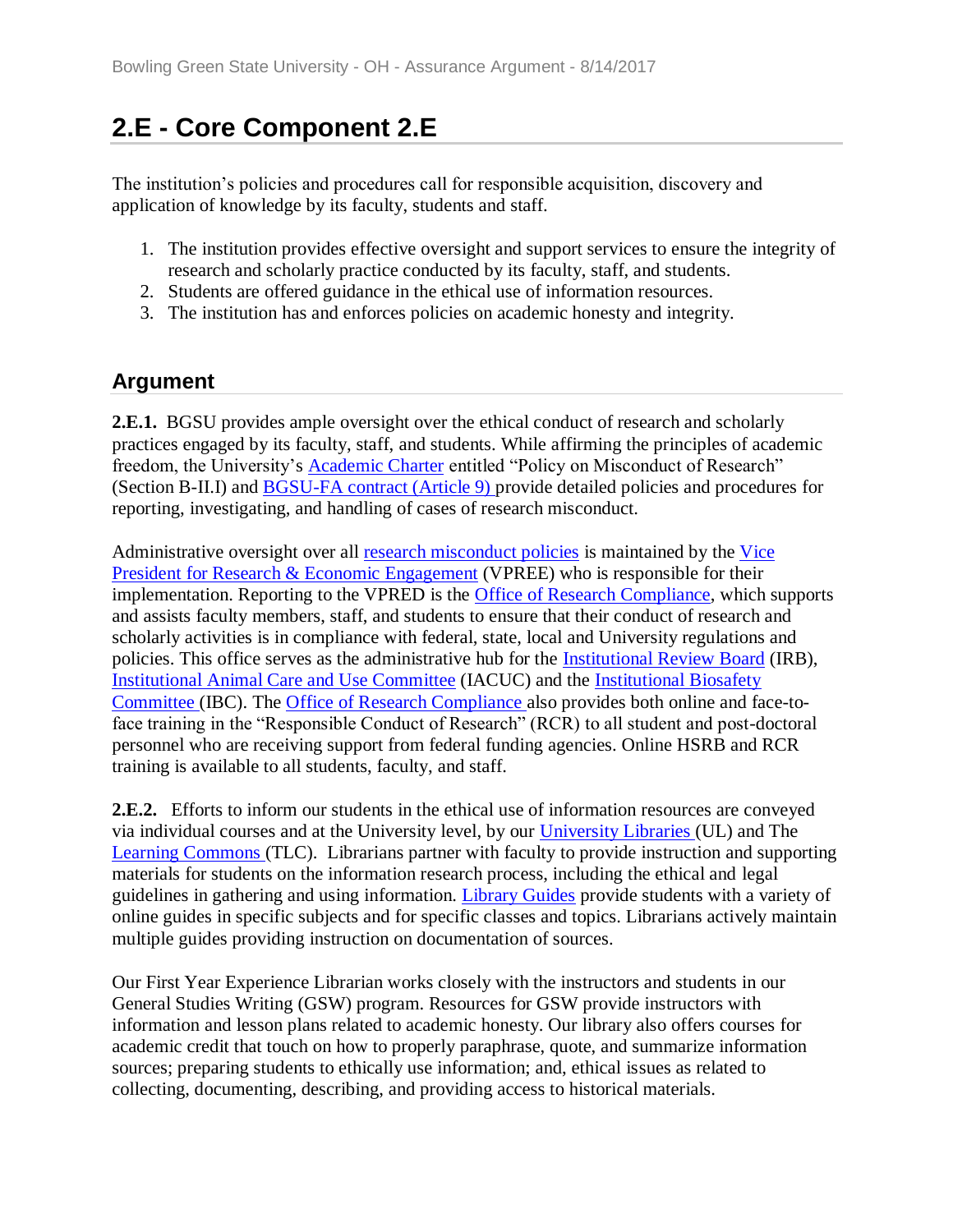TLC provides support for students and instructors regarding the proper use of information during the writing process. They offer workshops and classroom presentations on topics such as why the academy requires citations, choosing appropriate source material, incorporating material in a way that does not misrepresent the original intent, and the Academic Honesty policy, its implications and how to comply. The Writing Coordinator also works individually with students who have violated the academic honesty policy (a condition of the students' rehabilitation).

**2.E.3.** The Bowling Green State University [Student Handbook a](../../evidence/viewfile?fileid=401869)nd contains the [Code of](../../evidence/viewfile?fileid=401870)  [Academic Conduct](../../evidence/viewfile?fileid=401870) which is designed to create "an environment of ethical and principled intellectual pursuit" through the enforcement of policies and procedures described in Section B-II.H of the Academic Charter entitled ["Academic Honesty Policy."](../../evidence/viewfile?fileid=401871) Administrative oversight over these policies are provided by Academic and Student Affairs. The [Dean of Students](../../evidence/viewfile?fileId=405759) assists students and faculty when cases arise and the Office of the Provost maintains final appeal jurisdiction over all issue of academic honesty.

- 2.A.Academic Charter
- $\bullet$  2.E.1.CBA Article 9
- 2.E.1.IACUC Policies and Procedures
- 2.E.1.Institutional Animal Care and Use Committee
- 2.E.1.Institutional Biosafety Committee
- 2.E.1.Institutional Review Board (IRB)
- 2.E.1.Office of Research Compliance
- 2.E.1. research misconduct policies
- 2.E.1. Vice President for Research & Economic Engagement
- 2.E.3.Academic Honesty Policy-Academic Charter
- 2.E.3.Student Handbook
- 2.E.Code of Academic Conduct
- 2.E.Dean of Students
- 2.E. Guides By Subject LibGuides at Bowling Green State University
- 3.D.5.Library Services
- 5.C.2.Learning Commons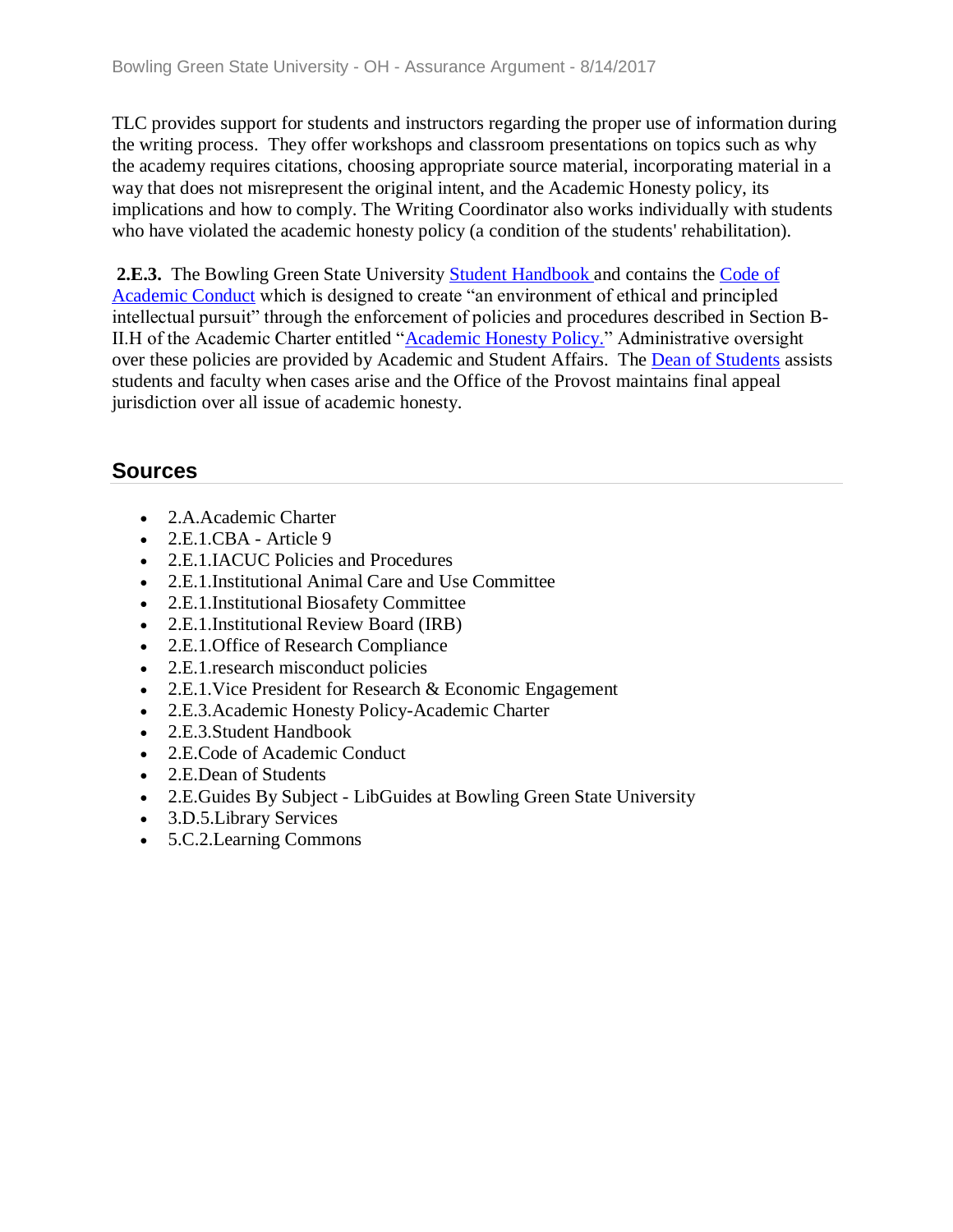# **2.S - Criterion 2 - Summary**

The institution acts with integrity; its conduct is ethical and responsible.

### **Summary**

BGSU is a large, complex, diverse organization that understands and fulfills its public responsibilities with ethics and integrity. The BOT receives its powers from Ohio law and is entrusted with the oversight of BGSU's academic, financial, legal, and ethical functions. The Board is responsive to the needs of students, faculty, staff, community members, and citizens, while delegating the daily management of the University to the administration. The Board maintains several committees that work well with University leaders.

These policies and processes are also outlined in contract form in the new BGSU-FA collective bargaining agreement. Shared governance is highly valued and is practiced in Faculty Senate, the BGSU-FA, Administrative Staff Council, Classified Staff Council, Undergraduate Student Government, and Graduate Student Senate. Academic decisions involving student assessment, tenure and promotion, and development and maintenance of new academic programs are shared among faculty and administrators.

BGSU presents itself clearly and consistently to students, parents, and community members. The relationships among student affairs, academic affairs, enrollment management, and marketing and communications are strong, reflecting BGSU's rich history of student and campus life. BGSU maintains a strong connection to parents, families, and alumni. Through policies, programs, and other support services, we take great pride in the creation and maintenance of a culture that respects free speech, personal and academic growth, and responsible discovery and application of knowledge. We take seriously the ethical teaching and research of our faculty and the modeling of academically honest behavior for our students. We are proud of the culture we have created at BGSU.

### **Sources**

*There are no sources.*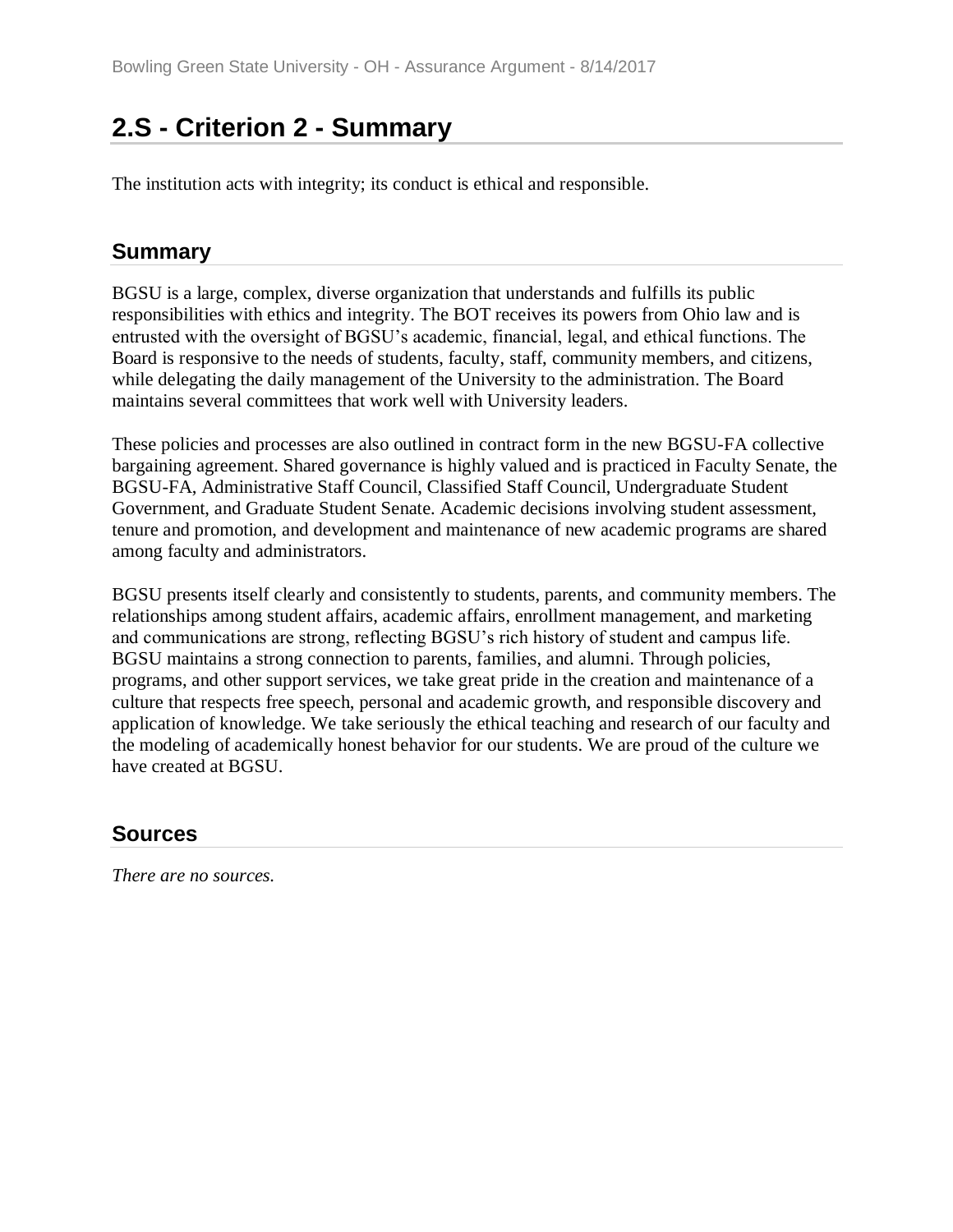# **3 - Teaching and Learning: Quality, Resources, and Support**

The institution provides high quality education, wherever and however its offerings are delivered.

# **3.A - Core Component 3.A**

The institution's degree programs are appropriate to higher education.

- 1. Courses and programs are current and require levels of performance by students appropriate to the degree or certificate awarded.
- 2. The institution articulates and differentiates learning goals for undergraduate, graduate, post-baccalaureate, post-graduate, and certificate programs.
- 3. The institution's program quality and learning goals are consistent across all modes of delivery and all locations (on the main campus, at additional locations, by distance delivery, as dual credit, through contractual or consortial arrangements, or any other modality).

# **Argument**

**3.A.1.** Undergraduate and graduate [courses](https://webapp.bgsu.edu/ClassSearch/search.htm) are differentiated by [course number:](../../evidence/viewfile?fileid=395475) 0000-4000 for undergraduate and 5000-7000 for graduate. 4000 and 5000 courses can be cross-listed for graduate and undergraduate, but have separate requirements for each level. All courses are listed on the Registration and Records website.

**3.A.2.** All courses have their own learning outcomes that are consistent with the general [education program](../../evidence/viewfile?fileid=395476) (if appropriate), and [program learning outcomes.](../../evidence/viewfile?fileid=395478) These outcomes are reviewed for rigor and appropriateness to course level, first when the course is proposed (see 4.B.1) and then annually by the **Student Achievement Assessment Committee** (SAAC). Except for programs with outside [accreditation,](../../evidence/viewfile?fileid=395477) which undergo their own review, academic units or programs are externally **reviewed** on a six-year rotation. Certificate programs learning outcomes, while similarly well crafted, are narrower, as befits their more limited scope.

**3.A.3.** Courses are taught on BGSU's Main Campus, at BGSU Firelands, other locations (e.g., [BGSU at Levis Commons\)](../../evidence/viewfile?fileid=395480), though our consortial arrangements with other institutions (e.g., Lorain County Community College), dual enrollment opportunities in local area high schools, and online. Online or non-traditionally offered courses or programs are overseen by the [Online](../../evidence/viewfile?fileId=404971)  [and Summer Academic Programs](../../evidence/viewfile?fileId=404971) (OSAP) and must first go through the regular curricular process, with a further review by OSAP to ensure consistency with traditional offerings. All course sections (i.e., main, Firelands, online, etc.) follow the same assessment and review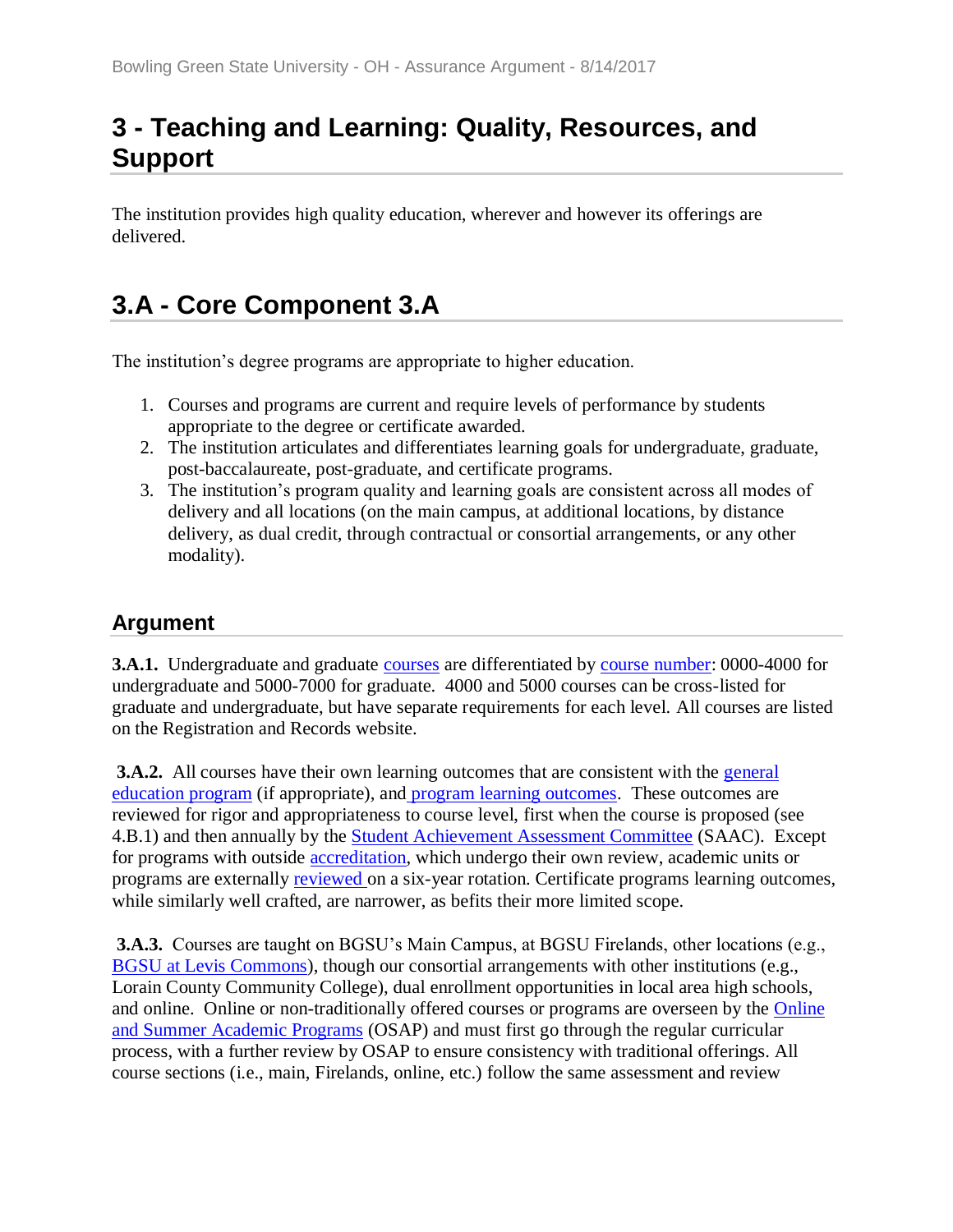processes (see 3.B.1-.4) to assure their currency, quality and conformity to University and individual programs' learning goals and outcomes.

- 3.A.1.Course Description Webpage
- 3.A.2.Accreditation
- 3.A.2.General Education (BGP) Learning Outcomes
- 3.A.2.Program Learning Outcomes
- 3.A.2.Program Review
- 3.A.2.SAAC Information
- 3.A.3.BGSU at Levis Commons
- 3.A.3.Online and Summer Academic Programs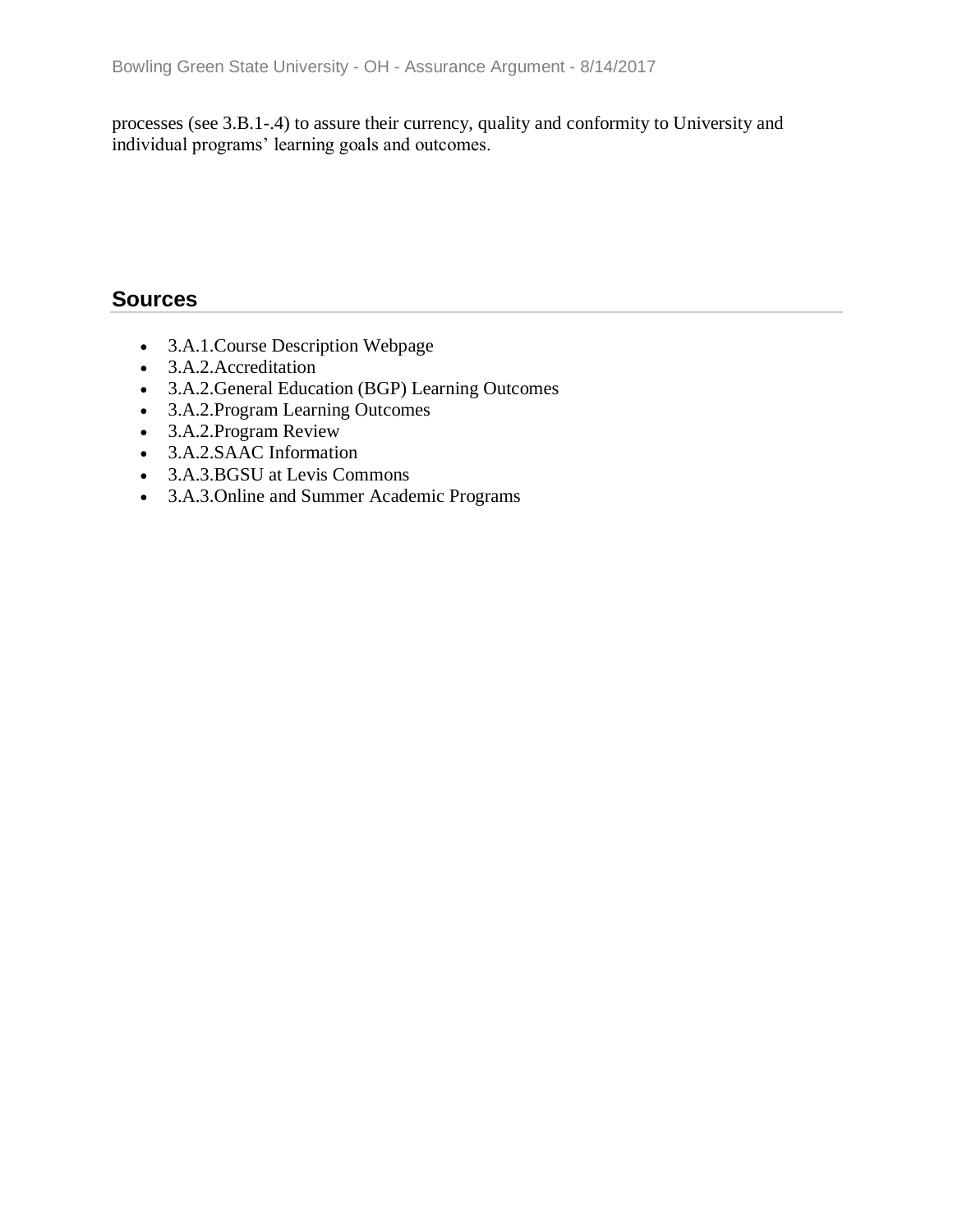# **3.B - Core Component 3.B**

The institution demonstrates that the exercise of intellectual inquiry and the acquisition, application, and integration of broad learning and skills are integral to its educational programs.

- 1. The general education program is appropriate to the mission, educational offerings, and degree levels of the institution.
- 2. The institution articulates the purposes, content, and intended learning outcomes of its undergraduate general education requirements. The program of general education is grounded in a philosophy or framework developed by the institution or adopted from an established framework. It imparts broad knowledge and intellectual concepts to students and develops skills and attitudes that the institution believes every college-educated person should possess.
- 3. Every degree program offered by the institution engages students in collecting, analyzing, and communicating information; in mastering modes of inquiry or creative work; and in developing skills adaptable to changing environments.
- 4. The education offered by the institution recognizes the human and cultural diversity of the world in which students live and work.
- 5. The faculty and students contribute to scholarship, creative work, and the discovery of knowledge to the extent appropriate to their programs and the institution's mission.

## **Argument**

**3.B.1.** Consistent with the [University's mission,](../../evidence/viewfile?fileId=403010) the goal of the general education program is to provide all students with a foundation in liberal studies that prepares them for a lifetime of learning, enabling them to participate thoughtfully in a diverse, democratic society that is situated in a global context. This goal is accomplished when undergraduates complete the **BG** [Perspective](../../evidence/viewfile?fileId=405047) curriculum, a set of courses that provides the opportunity to acquire both relevant content in specific disciplines, intellectual skills and values that are essential for educated citizens to possess: critical thinking and effective communication, investigating and problem solving, and participation and leadership through active learning and engagement. Achievement of these skills and values is central to all BG Perspective courses in the following domains: general studies writing, mathematics/quantitative literacy, social and behavioral sciences, natural sciences, humanities and the arts, as well as cultural diversity in the United States and expanded perspectives. Students are also required to take at least one course that provides an international perspective on a field of study.

The revised general education program, implemented in fall 2015, currently requires that students complete at least ten approved courses from the BG Perspective curriculum, distributed as follows: two from natural sciences; two from social and behavioral sciences; two from humanities and arts; one from cultural diversity in the United States; one additional course from the four domains already mentioned or one course from the expanded perspectives domain; one from quantitative literacy; and General Studies Writing 1120, the second of a two-course sequence in writing. Approximately 23 courses in the social and behavioral sciences domain and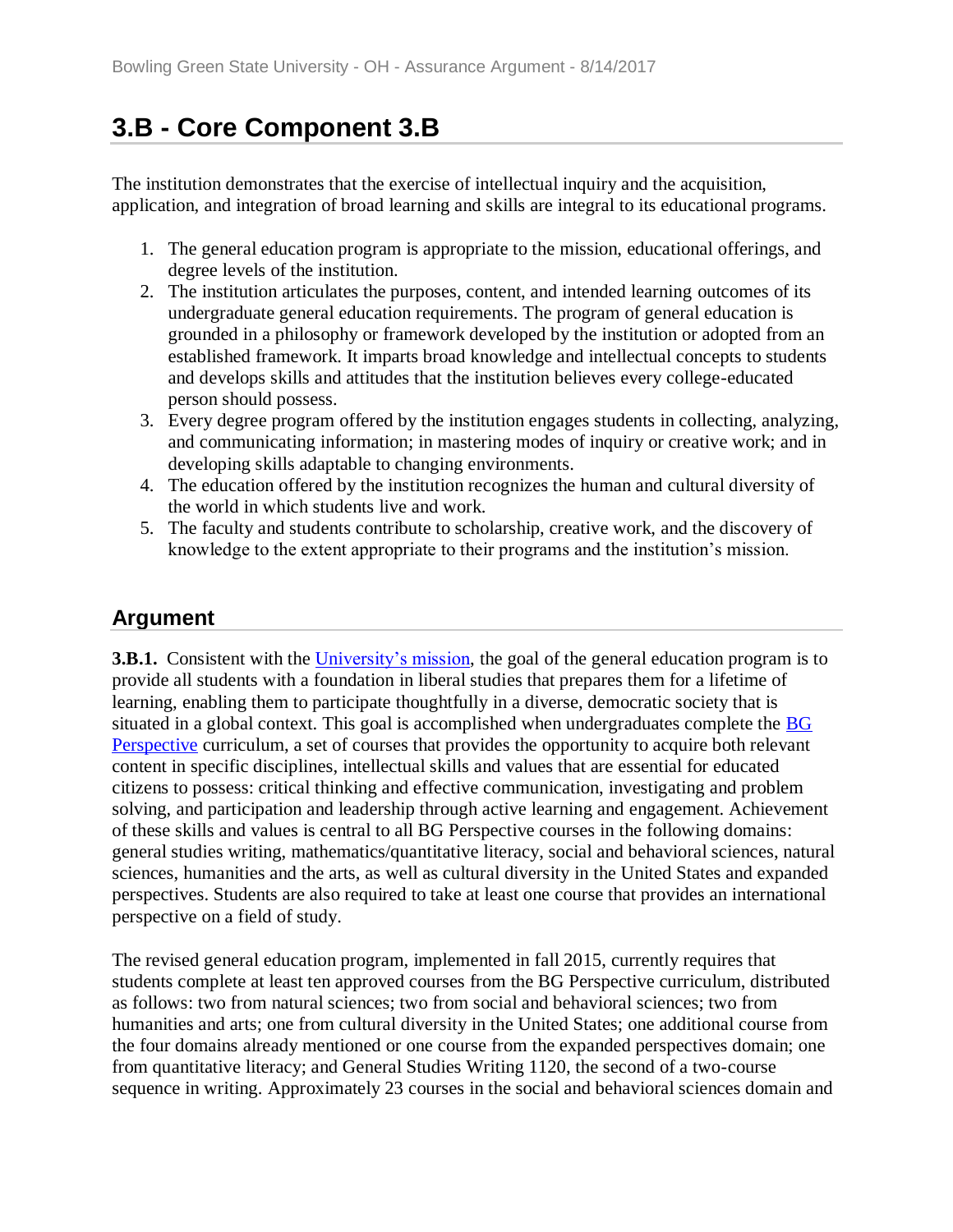25 in humanities and the arts are also designated as meeting the international perspective requirement.

Students earning Associates Degrees at BGSU Firelands complete nearly the full set of BG Perspective requirements listed above except for those in cultural diversity and international perspectives. BGSU Firelands students who complete associates degrees and then transition to main campus to earn bachelor's degrees complete the BG Perspective requirements in their final two years (approximately 60 credits) of study. Undergraduates receiving certificates are not required to complete the general education curriculum, and neither are graduate students.

**3.B.2.** BGSU's philosophy of general education is instantiated within the framework of [University Learning Outcomes,](../../evidence/viewfile?fileId=405050) a set of skills, knowledge, values, and abilities that undergraduates should acquire as a result of pursuing any major, participating in any academic program, and engaging in appropriate co-curricular activities. Briefly, BGSU students are expected to: acquire Intellectual and Practical Skills (i.e., Critical and Constructive Thinking, Communication, and Engaging Others in Action); learn General and Specialized Knowledge; develop Personal and Social Responsibility, revealed through an understanding of diverse perspectives, engaging communities through informed, values-driven action, and by acting ethically in concert with their principles; and be able to Integrate, Apply, and Reflect, which includes being able to synthesize what they've learned and show a commitment to life-long learning.

As an academic program, [BG Perspective](../../evidence/viewfile?fileid=405047) necessarily inherits many of the University Learning Outcomes, but tailors them to its goals. Beyond the integration of cognitive skills, BG Perspective is dedicated to outcome-driven learning at two levels. First, all BG Perspective courses have a set of program-wide learning outcomes: communicating effectively, thinking critically and engaging in creative problem solving, and actively engaging with other groups and teams of individuals. Second, classes within each knowledge domain listed above have an additional set of learning outcomes whose focus is on inquiry. For example, the learning outcomes for BG Perspective courses in the natural sciences include: developing the skills of using quantitative and qualitative approaches to study scientific concepts, understanding the nature of scientific evidence, how it is obtained and used in the scientific process; and learning how to solve problems using the logical approach of science.

**3.B.3.** One way to address how every degree program engages students in acquiring the target skills is to determine how they incorporate the University learning outcomes. Learning outcomes are listed in the undergraduate catalog for degree programs and specializations. Undergraduate learning outcomes, along with learning outcomes for graduate programs are available on the [Office of Academic Assessment](../../evidence/viewfile?fileId=404204) website.

A content analysis revealed that 78% of the degree programs have at least one learning outcome that is consistent with "collecting and analyzing information," 95% with "communicating information," 90% with "mastering modes of inquiry or creative work," and 94% with "developing skills that facilitate adapting to changing environments". Each degree program is guided by its own set of learning outcomes and all University target skills are embedded in the degree program learning outcomes. The general education program faculty collect learning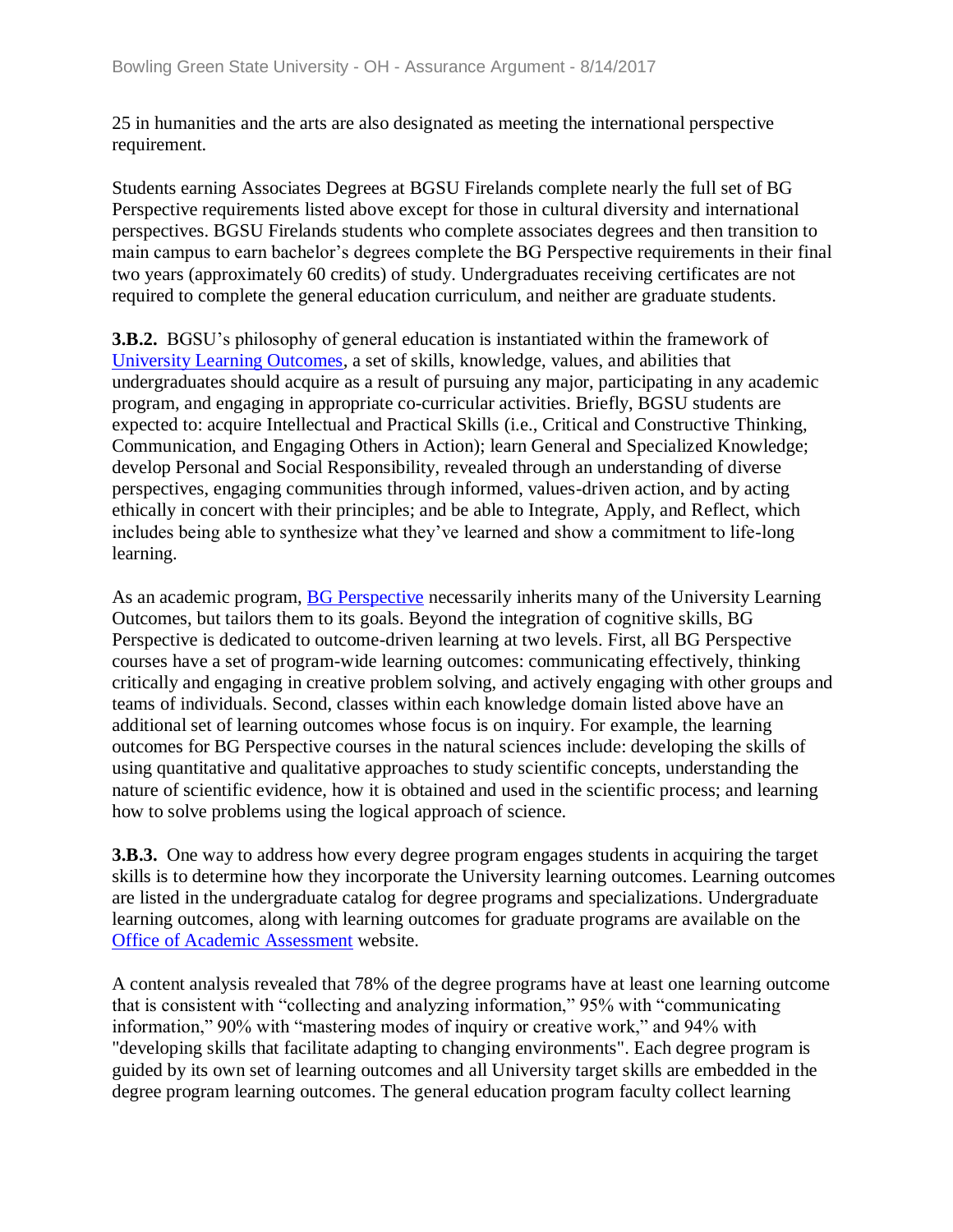outcomes data; the Office of Academic Assessment analyzes and reports aggregate data; and the University offers sessions to review and discuss the results.

All programs complete [Student Achievement Assessment Committee \(SAAC\) a](../../evidence/viewfile?fileId=401607)ssessment plans and report results on an annual basis. Through the SAAC reports, departments describe the programmatic learning outcomes assessed and how the results are being applied to improve programs. [AAC&U VALUE rubrics](../../evidence/viewfile?fileId=401603) are used to assess University and program learning outcomes and rubrics are embedded in the Learning Management System (i.e., Canvas) to measure student progress. Program learning outcomes are also evaluated during program review process and reported annually to the Chancellor's Council on Graduate Study within the Ohio Department of Higher Education (see 4.B.1-.4).

**3.B.4.** At its core, within the curriculum, and through a variety of co-curricular opportunities, the educational experience at BGSU recognizes the diversity among the people, cultures, and nations of the world (see 1.C.1-.2). First, the University's commitment to equal access creates an educational environment in which both the core value of respecting one another and the University learning outcome of interacting with diverse people and understanding their perspectives are promoted. The BG Perspective Cultural Diversity in the U.S. and International Perspective requirements are designed to help all students work towards achieving that learning outcome.

Less universal than BG Perspective requirements, although in keeping with the theme, BGSU undergraduates can major (e.g., [Africana Studies,](../../evidence/viewfile?fileId=405257) [Asian Studies,](../../evidence/viewfile?fileId=405262) [Ethnic Studies,](../../evidence/viewfile?fileId=405259) [World Music,](../../evidence/viewfile?fileId=405269) etc.) or minor (e.g., Chinese, global communication, Latino/a Studies, Italian, etc.) in a variety of programs focused on human and cultural diversity. At a finer level of analysis, while majors require at least one course whose focus is diversity or has a global perspective, often a course that is above and beyond the BG Perspective Cultural Diversity in the U.S. and International Perspective requirements.

At the graduate level, students may earn a degree (e.g., [Master of Arts in Cross-cultural and](../../evidence/viewfile?fileId=405260)  [International Education,](../../evidence/viewfile?fileId=405260) a [PhD in American Culture Studies with a specialization in Ethnicity,](../../evidence/viewfile?fileId=405265)  [Gender, and Social Identity,](../../evidence/viewfile?fileId=405265) etc.) and/or graduate certificate (e.g., [Autism Spectrum Disorders,](../../evidence/viewfile?fileId=405258) [Ethnic Studies,](../../evidence/viewfile?fileId=405259) etc.) in advanced programs focused on human and cultural diversity. In addition, the Graduate College utilizes the [Presidential Graduate Scholarship for Diversity Enhancement](../../evidence/viewfile?fileId=405268)  fund as a means to attract students with diverse backgrounds with a fellowship worth \$5,000 for master's and \$7,500 for doctoral students. In 2015-16, 22 students were attracted to the University with this fund and 35 scholarship winners are expected for the 2017-2018 academic year.

The co-curricular opportunities for undergraduates that promote acceptance of human diversity include, but are not limited to, living in a residential learning community (e.g., [Global Village,](../../evidence/viewfile?fileId=405272) [La Maison Française\)](../../evidence/viewfile?fileId=405274), studying abroad, participating in a special program to increase the success of underrepresented students in STEM disciplines (e.g., the [Academic Investment in Math and](../../evidence/viewfile?fileid=405256)  [Science \(AIMS\),](../../evidence/viewfile?fileid=405256) receiving encouragement and fiscal support to pursue graduate studies (e.g., as a [McNair Scholar\),](../../evidence/viewfile?fileId=405263) undertaking a service learning project (e.g., [BG Alternative Spring Breaks\)](../../evidence/viewfile?fileId=405277), earning a certificate (e.g., Inclusive Leadership) and participating in campus conferences and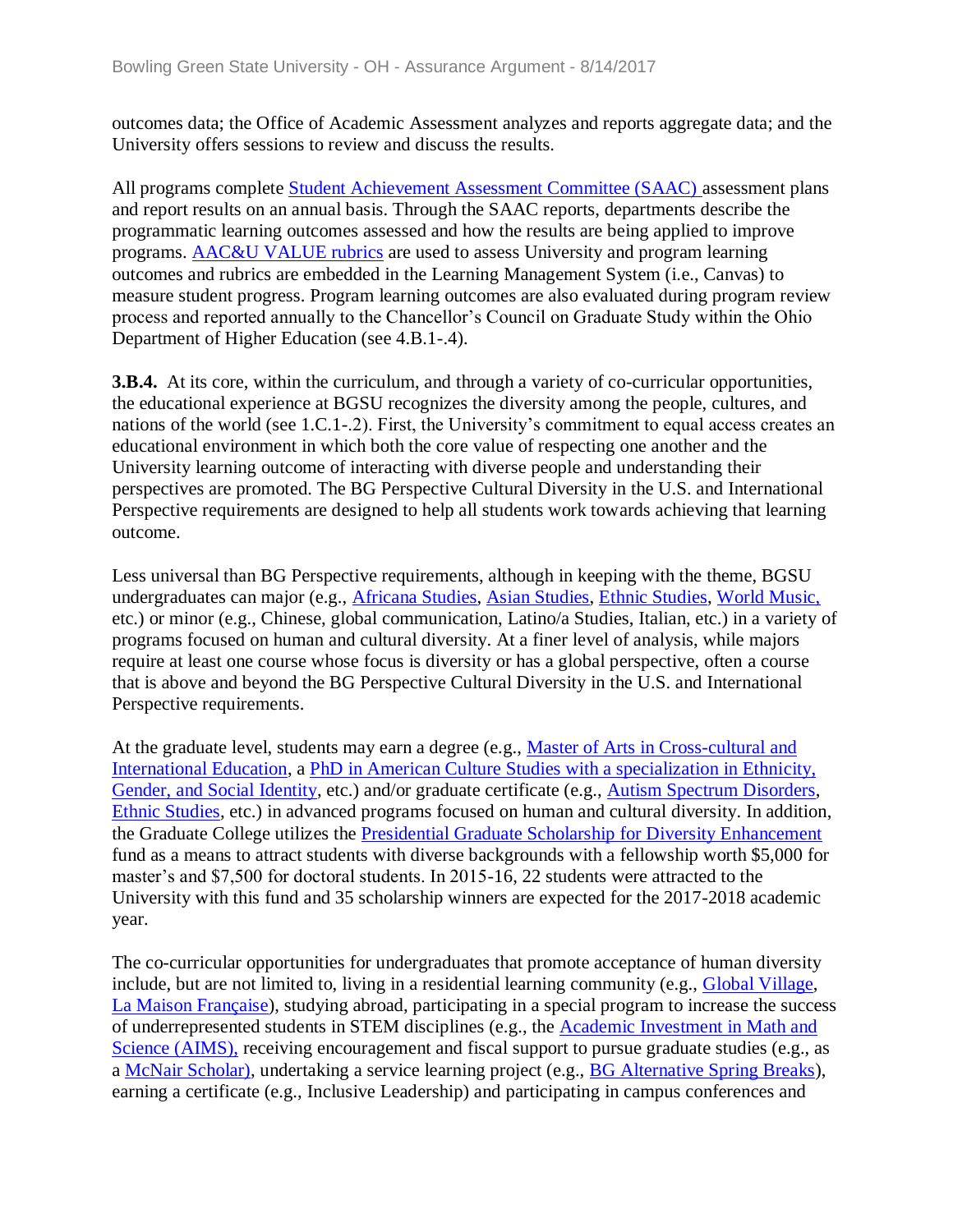programming (e.g., [Office of Multicultural Affairs\)](../../evidence/viewfile?fileId=405266). The Graduate College also hosts the [Paul D.](../../evidence/viewfile?fileId=405264)  [Coverdell Peace Corps Fellows Program,](../../evidence/viewfile?fileId=405264) where we have 16 degrees that enroll returned Peace Corps volunteers who support diversity initiatives on campus, the community, and the world.

Finally, as an indication of how BGSU realizes its commitment to support diversity, the Fall 2016 enrollment shows 926 international students (graduate and undergraduate) from 81 different countries, which is a 20% increase over Fall 2015 where 770 international students enrolled at BGSU. For international students who need to develop their English language skills, BGSU has dedicated faculty in the English department whose program in [English for Speakers](../../evidence/viewfile?fileId=405278)  [of Other Languages](../../evidence/viewfile?fileId=405278) provides intensive language training. Locally, BGSU is dedicated to increasing access to higher education for disadvantaged Toledo-area youth through the Educational Talent Search and [Upward Bound](../../evidence/viewfile?fileid=405267) programs. Section 1.C.1 details enrollment of diverse and international students at BGSU.

**3.B.5.** Faculty, graduate students, and undergraduates often partner in scholarship and creative work as indicated by the number of co-authored publications, presentations, and performances produced annually. The [Office of Sponsored Programs and Research a](../../evidence/viewfile?fileid=405271)ssists students and faculty in the acquisition and management of research grants. Master's theses and doctoral dissertations are held to high academic standards, as are degree capstone experiences. Specific programs, such as Building Ohio's Sustainable Energy Future [\(BOSEF\)](../../evidence/viewfile?fileId=402010), [Science and Math Education in](../../evidence/viewfile?fileid=405275)  [ACTION,](../../evidence/viewfile?fileid=405275) [Center for Undergraduate Research and Scholarship,](../../evidence/viewfile?fileid=405270) AIMS, and the [McNair Scholars](../../evidence/viewfile?fileid=405263)  [Program,](../../evidence/viewfile?fileid=405263) pair students with faculty to engage in research, especially in the STEM areas. In addition, students often enroll in independent study courses or do Senior Thesis/capstone projects where they engage in research and creative activities. In 2016, for example, 26% of seniors had engaged in research with BGSU faculty and 41% completed some type of culminating senior experience [\(NSSE 2016\)](../../evidence/viewfile?fileid=402015).

#### **Sources**

- 1.A.1.BGSU Vision, Mission & Core Values
- 1.A.Revised-Strategic-Plan-5-13
- 3.B.1.BG Perspective
- 3.B.2.University Learning Outcomes
- 3.B.4.Academic Investment in Mathematics and Science (AIMS) Program
- 3.B.4.Africana Studies
- 3.B.4.Asian Studies
- 3.B.4.Autism Spectrum Disorders
- 3.B.4.BG Alternative Breaks (bGAB)
- 3.B.4.Cross-Cultural and International Education (MACIE)
- 3.B.4. Education Abroad
- 3.B.4. Educational Talent Search
- 3.B.4.Ethnic Studies
- 3.B.4.Global Village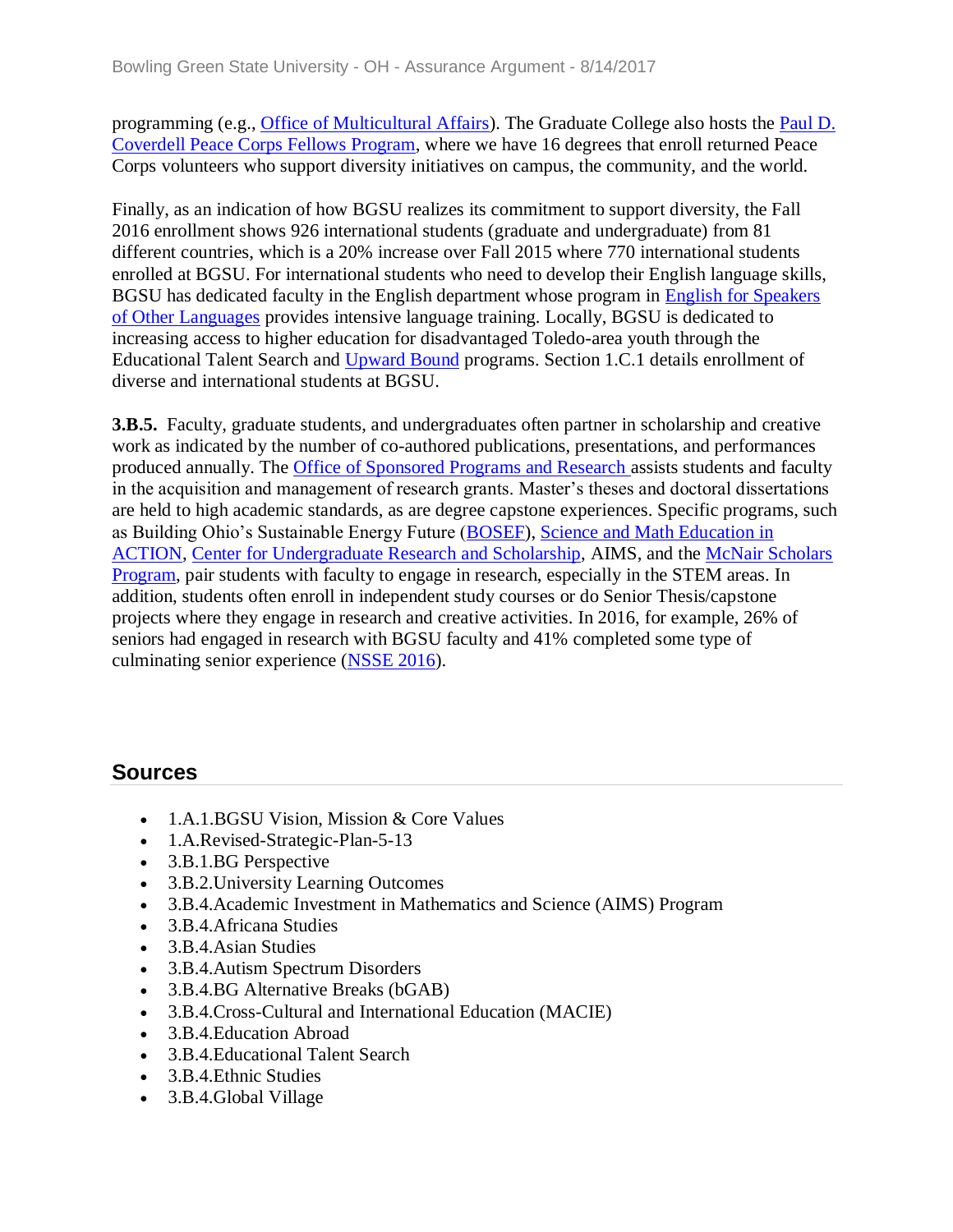- 3.B.4.La Maison Française
- 3.B.4.McNair Scholars Program
- 3.B.4.Multicultural Affairs
- 3.B.4.Peace Corps Coverdell Fellowship Program
- 3.B.4.PhD American Culture Studies
- 3.B.4.Studies in French
- 3.B.4.Upward Bound
- 3.B.4.Winifred O. Stone and Presidential Graduate Diversity Scholarship
- 3.B.4.World Music
- 3.B.5.BOSEF Scholarships Summary
- 3.B.5.Center for Undergraduate Research and Scholarship
- 3.B.5.Office of Sponsored Programs and Research
- 3.B.5.Science & Math Education in ACTION
- 3.NSSE16 Multi-Year Report (BGSU)
- 3.NSSE16 Pocket Guide Report (BGSU)
- 4.A.1.AAC&U VALUE rubrics
- 4.A.1.Student Achievement Assessment Committee
- 5.B.4.English for Speakers of Other Languages (ESOL)
- 5.D.2. Office of Academic Assessment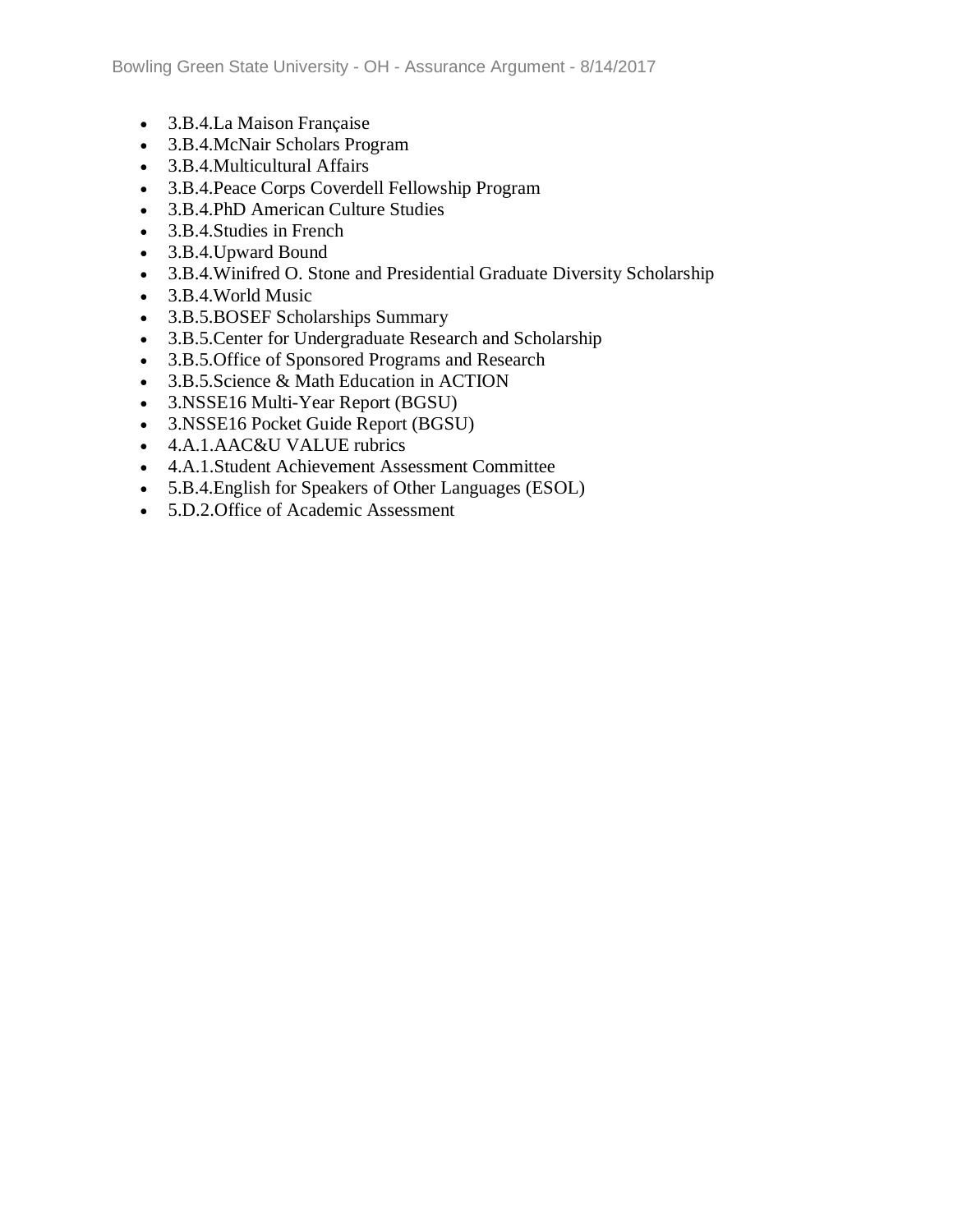# **3.C - Core Component 3.C**

The institution has the faculty and staff needed for effective, high-quality programs and student services.

- 1. The institution has sufficient numbers and continuity of faculty members to carry out both the classroom and the non-classroom roles of faculty, including oversight of the curriculum and expectations for student performance; establishment of academic credentials for instructional staff; involvement in assessment of student learning.
- 2. All instructors are appropriately qualified, including those in dual credit, contractual, and consortial programs.
- 3. Instructors are evaluated regularly in accordance with established institutional policies and procedures.
- 4. The institution has processes and resources for assuring that instructors are current in their disciplines and adept in their teaching roles; it supports their professional development.
- 5. Instructors are accessible for student inquiry.
- 6. Staff members providing student support services, such as tutoring, financial aid advising, academic advising, and co-curricular activities, are appropriately qualified, trained, and supported in their professional development.

## **Argument**

**3.C.1.** Faculty are responsible for many aspects of the educational process beyond actual classroom instruction, including curriculum development, setting and assessing learning outcomes, assigning grades. These additional responsibilities demand a sufficient number of well-qualified faculty who dedicate an appropriate amount of time to instruction and related activities.

Fall 2016, BGSU had  $\frac{799 \text{ full-time}}{2011}$  and  $\frac{381 \text{ part-time}}{2011}$  faculty. During the period from fall 2011 to fall 2016, the student-faculty ratio per FTE has steadily decreased from 20:1 to 18:1. Each Department or School has a promotion/tenure/merit document, and has been approved by the College and Provost, which references the allocation of effort between teaching, research, and service. Depending on their mission, all units specify at least 40% (e.g., School of Art) to 50% (e.g., Geography) of a full-time faculty's time is spent teaching.

Continuity of faculty increases the familiarity with the student culture and capabilities, resulting in a greater likelihood of effective student engagement. BGSU is fortunate in having a large number of faculty who have served the University for extended periods. The [percent of faculty](../../evidence/viewfile?fileid=402002) who have been at the University for 10 or more years has increased from 50.3% (Fall 2011) to 61.6% (Fall 2016). The average faculty annual retention rate over the same period is 94.4%.

**3.C.2.** Prior to 2016, the establishment of qualifications for new instructors rested primarily with the departments, but met minimum criteria defined in the [CBA Agreement \(Article 14\),](../../evidence/viewfile?fileid=405298) and was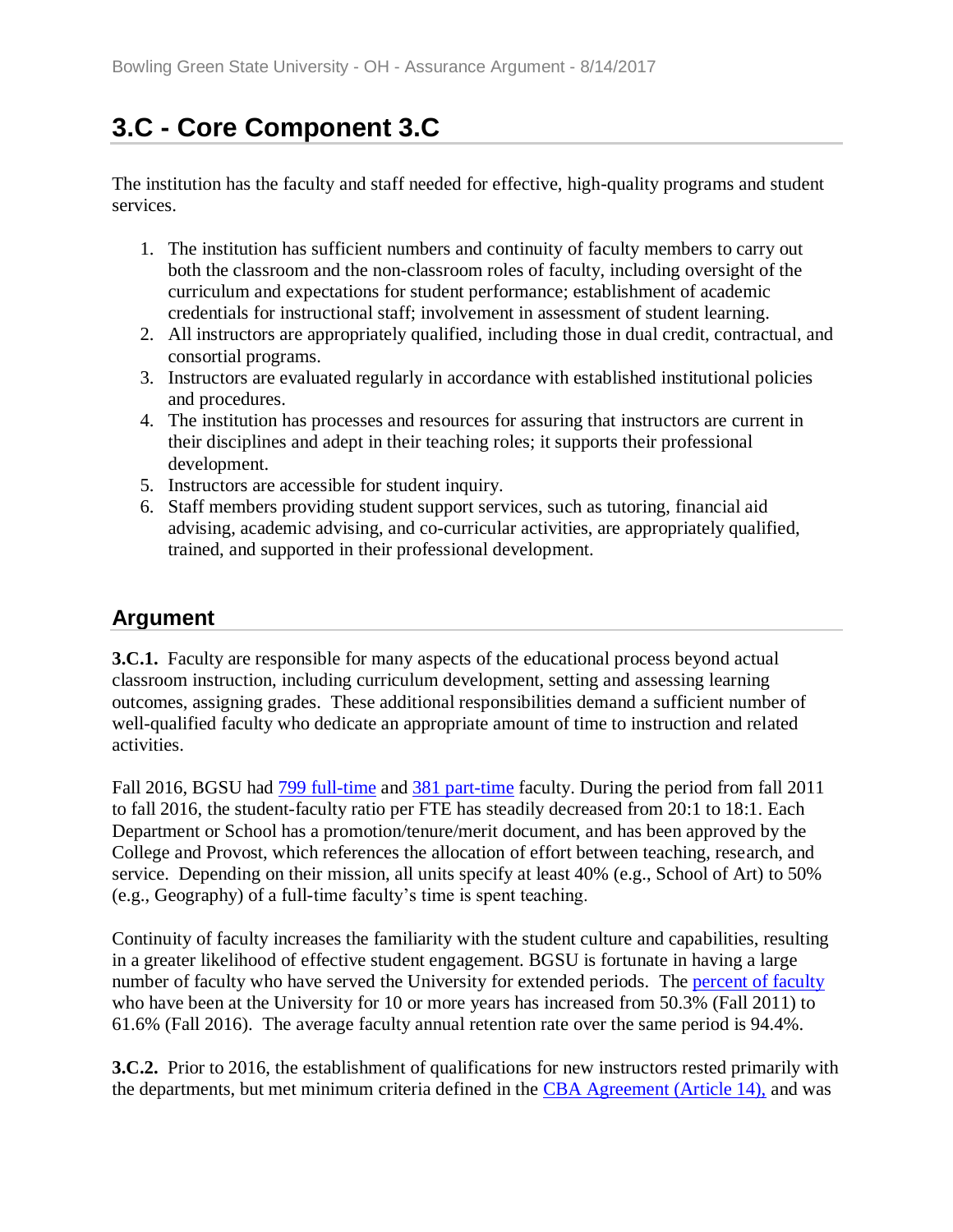approved at the College and University levels following the process described in the [Faculty](../../evidence/viewfile?fileid=402006)  [Hiring Manual.](../../evidence/viewfile?fileid=402006) A comprehensive review of the recruitment and hiring infrastructure, data, personnel, business processes and workflow (2015-2016) revealed areas of strength and improvements needed to ensure compliance with the new HLC Assumed Practice (HLC) by Fall, 2017. This review included all faculty; tenure track (TTF), non-tenure track (NTTF), part-time faculty (PT), and faculty teaching College Credit Plus (CCP) or dual enrollment, courses. Fall 2016, BGSU had [779 f](../../evidence/viewfile?fileid=401999)ull-time faculty (527 TTF and 252 NTTF) and [381 p](../../evidence/viewfile?fileid=405285)art-time faulty (includes CCP faulty).The institution also initiated a move from a paper-based system to an online system (HireTouch) for all faculty hires in 2015. Full implementation of the HireTouch system for faculty was enacted in spring 2017. Moving the online system necessitated an evaluation of and changes in workflow and business processes in Human Resources, the Provost's Office, and college offices.

The [recruitment](../../evidence/viewfile?fileid=402007) of qualified faculty was a particular strength of the [faculty hiring p](../../evidence/viewfile?fileid=402006)rocess at BGSU and minor adjustments were made to those processes to increase effectiveness and efficiency. When a faculty request is made, the College reviews and approves the position description, including the minimum credentials. The request then moves to the Provost level, which also includes a review by the Equity Officer [\(Human Resources\)](../../evidence/viewfile?fileId=403072) to ensure that the search is in compliance with federal and state equal opportunity and nondiscrimination laws and regulations. Previously, following a competitive search and candidate interviews, contract requests were made to the College offices where credentials were checked against the job descriptions. Now the recruitment workflow includes the centralization of a review of credentials (including the official transcripts) and invitation to faculty candidates requires Provost's approval. This is a key action step within the [HireTouch](../../evidence/viewfile?fileid=402008) system. One important consideration for approval is whether or not the candidate meets the definition of highly qualified established by HLC. At this point in the process, a background check is also conducted, along with completion of the I-9 and payroll forms (see [Checklist for Faculty Contracts\).](../../evidence/viewfile?fileId=405290)

The recruitment and hiring of part-time faculty and faculty teaching dual-enrollment (College Credit Plus (CCP) courses is not in the HireTouch system. However, College offices are required to adhere to the same recruitment procedures and contract requests are made to the Provost's Office where credentials, including official transcripts, are verified before a contract can be granted. The [College Credit Plus Credentialing Policy h](../../evidence/viewfile?fileid=401995)as been utilized since fall 2015 and oversight of faculty credentials teaching in that program is under the purview of the [Pre-](../../evidence/viewfile?fileId=405302)[College Programs](../../evidence/viewfile?fileId=405302) and [Institutional Effectiveness](../../evidence/viewfile?fileId=403270) (IE), both areas are within Academic Affairs.

One alteration to the workflows includes the verification and codification of faculty academic credentials during the contract request period. A position in the Provost's Office, the Associate Director (AD) for IE, was created in fall 2016 to assist in the review of all faculty credentials, including official transcripts, at the time of contract generation. In addition to verifying data entered into the Human Resources system, the AD also assigns each faculty a four digit Classification of Instructional Program (CIP) code that aligns with their academic discipline (which can then be matched to the CIP code for courses). Once CIP codes are assigned to faculty indicating their academic area of expertise and highest degree earned within those areas of expertise (i.e., doctoral, MFA, Masters, etc.) and entered into the data system, more accurate reports can be generated. At this time in the workflow, the AD also reviews requests and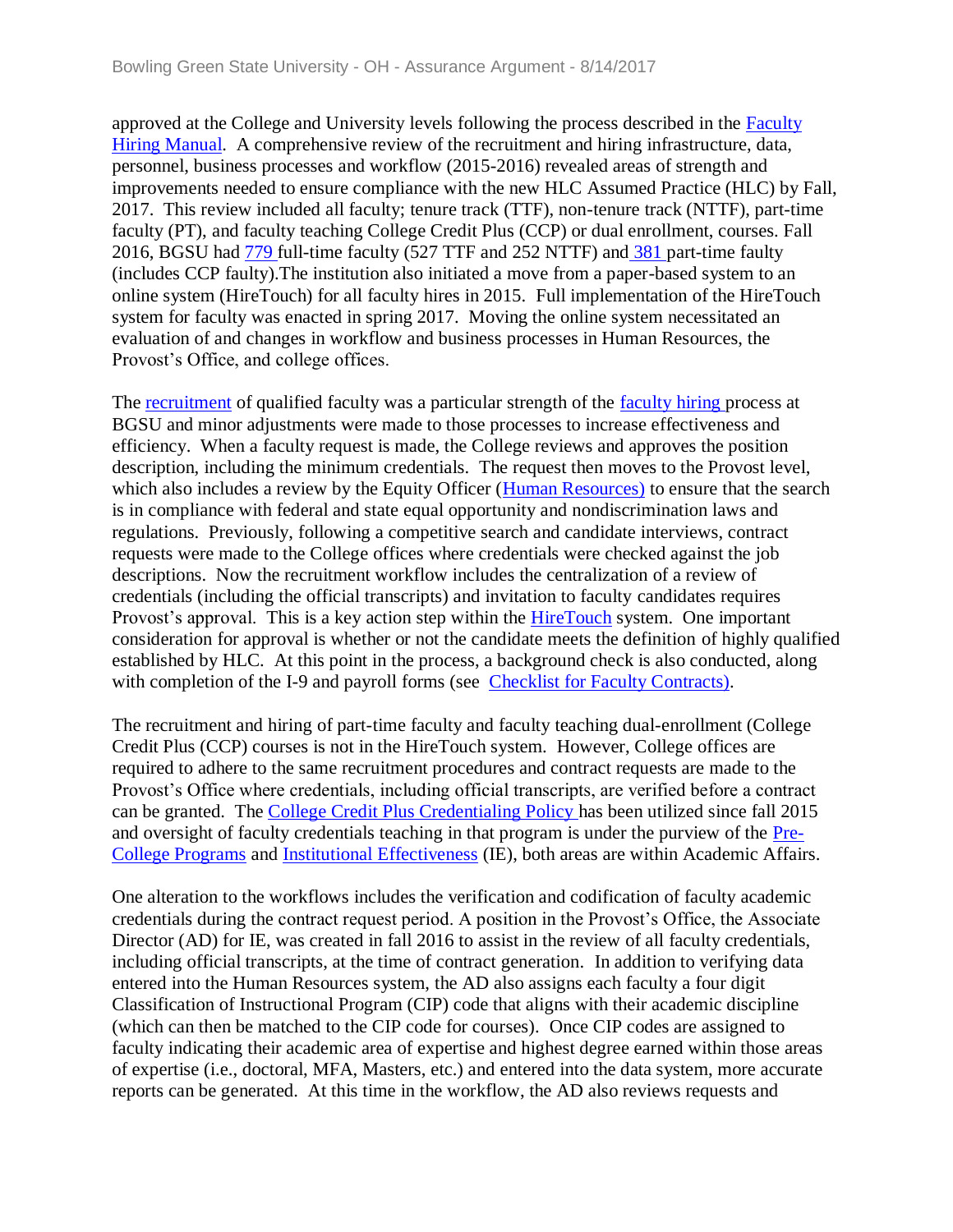documentation for Applications for Equivalent/Tested Experience, those candidates in the final stages of completing their required degree (i.e., ABD), and works in conjunction with the Director of Pre-College Programs to ensure that all faculty teaching at BGSU are properly credentialed.

[A common rubric w](../../evidence/viewfile?fileid=405304)as developed and refined by the Provost's Office, Deans, and Chairs/Directors to establish criteria used for evaluating applications using Equivalent or Tested Experience in hiring part-time faculty. This rubric was piloted spring and summer 2017. The resulting rubric will be used starting fall 2017 to hire part-time faculty who do not meet the highly qualified designation.

Should a candidate be in the final stages of completing the required degree (i.e., ABD), a oneyear contract is issued with the stipulation that it will be terminated should the candidate not complete the degree. The AD monitors these faculty hires, ensuring that official transcripts with terminal degrees be in the faculty member's personnel file in the Provost's Office and accurate data is entered into the Human Resources database.

The Graduate College also changed its policies for determining [Graduate Faculty Status \(](../../evidence/viewfile?fileid=405303)i.e., ability to teach graduate courses or serve on graduate thesis/dissertation committees) to align with HLC's highly qualified expectation and requirements for faculty qualifications put forward by the Ohio Department of Higher Education. Appointments to the BGSU Graduate Faculty Status requires a minimum of a doctoral or terminal degree within the academic field in which they teach. Exceptions may also be made for graduate faculty using the Equivalent or Tested Experience rubric, however, approval must be obtained by the AD and the Graduate College.

The institution is participating in audits of the new systems for incoming and current faulty to ensure that they are meeting the highly qualified designation. The related policies and procedures will need to be audited in fall of 2017 to identify any areas for further improvements. In spring 2017, the AD conducted an [audit](../../evidence/viewfile?fileId=405315) on a random sample of approximately 40% of full-time and part-time faculty (n=476) to evaluate changes made to the technological infrastructure, data, business processes, and workflow for highly qualified faculty. The audit of existing full-time faculty illustrated some opportunity for areas for improvement.

Approximately 76.9% of full-time faculty (TTF & NTTF) at the University have a [terminal](../../evidence/viewfile?fileId=402003)  [degree in the academic field](../../evidence/viewfile?fileId=402003) in which they are teaching. The data was then compared to the official transcript and in some cases, the terminal degree and/or academic areas were not identified correctly by Human Resources. For example, an examination of transcripts found that an area of expertise (e.g., drawing, art history), for example, is not reflected in the title of the terminal degree granted (e.g., Maters of Fine Arts). To ensure the accuracy of the data, the determination of whether or not a faculty member has a terminal degree in their field has been moved from Human Resources to the AD within the Provost's Office (completed in conjunction with assigning CIP codes). Comprehensive review of all paper and electronic files of current faculty is now in progress and will be completed in fall 2017. BGSU is dedicated to continuously evaluating our faculty data. Upcoming audits of all faculty credentials will be conducted by the AD every 2 years to maintain quality and make improvements to the infrastructure, data,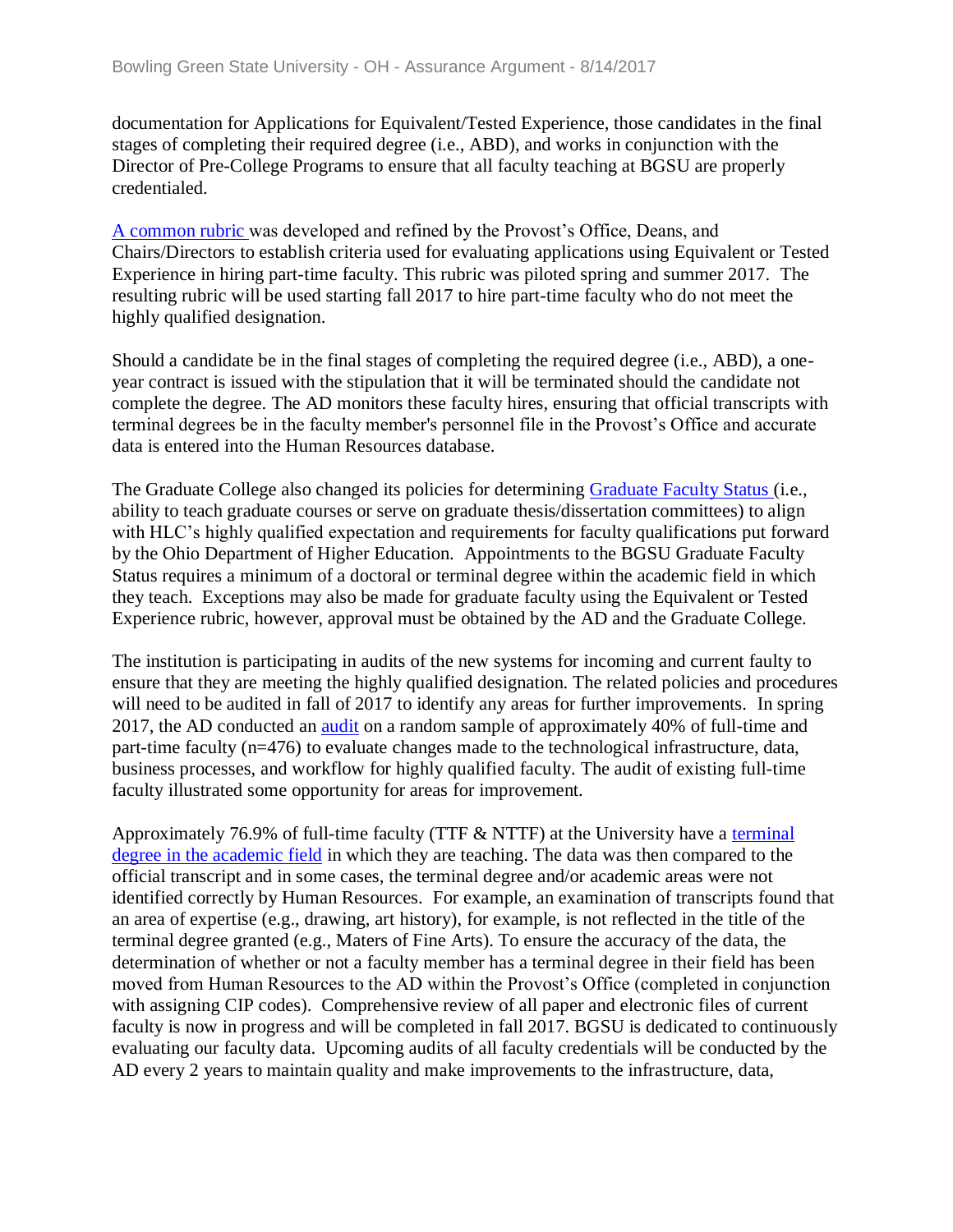personnel, business processes and workflow associated with ensuring all BGSU faculty have the appropriate academic credentials commensurate with their classification (TTF, etc.).

**3.C.3.** Subsequent to hiring, the University places great emphasis on assisting and monitoring the faculty's intellectual growth and development as an instructor and scholar, with the recognition that both the instructor and the University will benefit. This progress is monitored through the promotion and tenure (P/T), merit, and annual review processes which currently follow the guidelines and minimum criteria set out in the [BGSU Faculty Association \(BGSU-](../../evidence/viewfile?fileId=401779)[FA\) C](../../evidence/viewfile?fileId=401779)ollective Bargaining Agreement [\(CBA; 2016\)](../../evidence/viewfile?fileid=402005). In addition, the nature and timing of the faculty evaluations vary according to faculty rank and status.

For TTF, the [CBA \(Article 14\)](../../evidence/viewfile?fileid=405298) mandates an annual review for probationary faculty to ensure that the faculty member is making satisfactory progress toward attaining tenure and promotion. The annual review consists of an evaluation of the faculty member's performance in teaching, research, and service by the Department/School's tenured faculty with or without a separate review by a Department/School personnel committee. The nature of this review and any criteria that exceed those in the CBA are described in the current Department/School's P/T Guidelines (e.g., [Human Services,](../../evidence/viewfile?fileid=405289) [Music Performance,](../../evidence/viewfile?fileid=405287) [Sociology,](../../evidence/viewfile?fileid=405288) etc.). Following the review, the tenured faculty vote to indicate whether the candidate's progress is satisfactory. This vote, along with a committee report (if part of the unit's process), is communicated in a letter by the Chair/Director (that includes his/her own evaluation and recommendation). The Dean then writes his/her evaluation and communicates it to the candidate.

TTF probationary faculty are hired on an initial three-year contract. In addition to annual reviews, they also undergo a rigorous review in their third year according to the CBA. Following minimum criteria defined in the CBA and specific criteria defined in the unit's P/T document (see T/P Guideline examples above), the candidate is evaluated by the unit's faculty, and in some units, a Personnel Committee. This is followed by a vote by the tenured faculty to reappoint or not reappoint the faculty to a second three-year contract. The results of the vote, along with any committee report and an evaluation and recommendation by the Chair/Director are then sent to the College Dean. Following review by the College, a recommendation is then made to the Provost, and copied to the candidate.

At the end of the probationary period, faculty members are evaluated for tenure and promotion to Associate Professor. The process follows the guidelines and minimum criteria set forth in the CBA, along with additional criteria described in the unit's promotion and tenure (P/T) document. The evaluation is based on a dossier consisting of a curriculum vitae, indicators of performance in the areas of teaching, research, and service, and external letters of evaluation. These documents are reviewed by the faculty, and in some units, a Personnel Committee. Eligible tenured faculty then vote for or against tenure and promotion to the rank of Associate Professor. P/T require a two-thirds affirmative vote by eligible faculty. The results of the vote, along with committee reports are then sent by the Chair/Director to the College Dean along with his/her own evaluation and recommendation. Following review by the College P/T Committee, the Dean then makes a recommendation to the Provost and communicates it to the candidate. After review by the Provost, a recommendation is then made to the Board of Trustees, who vote on final approval.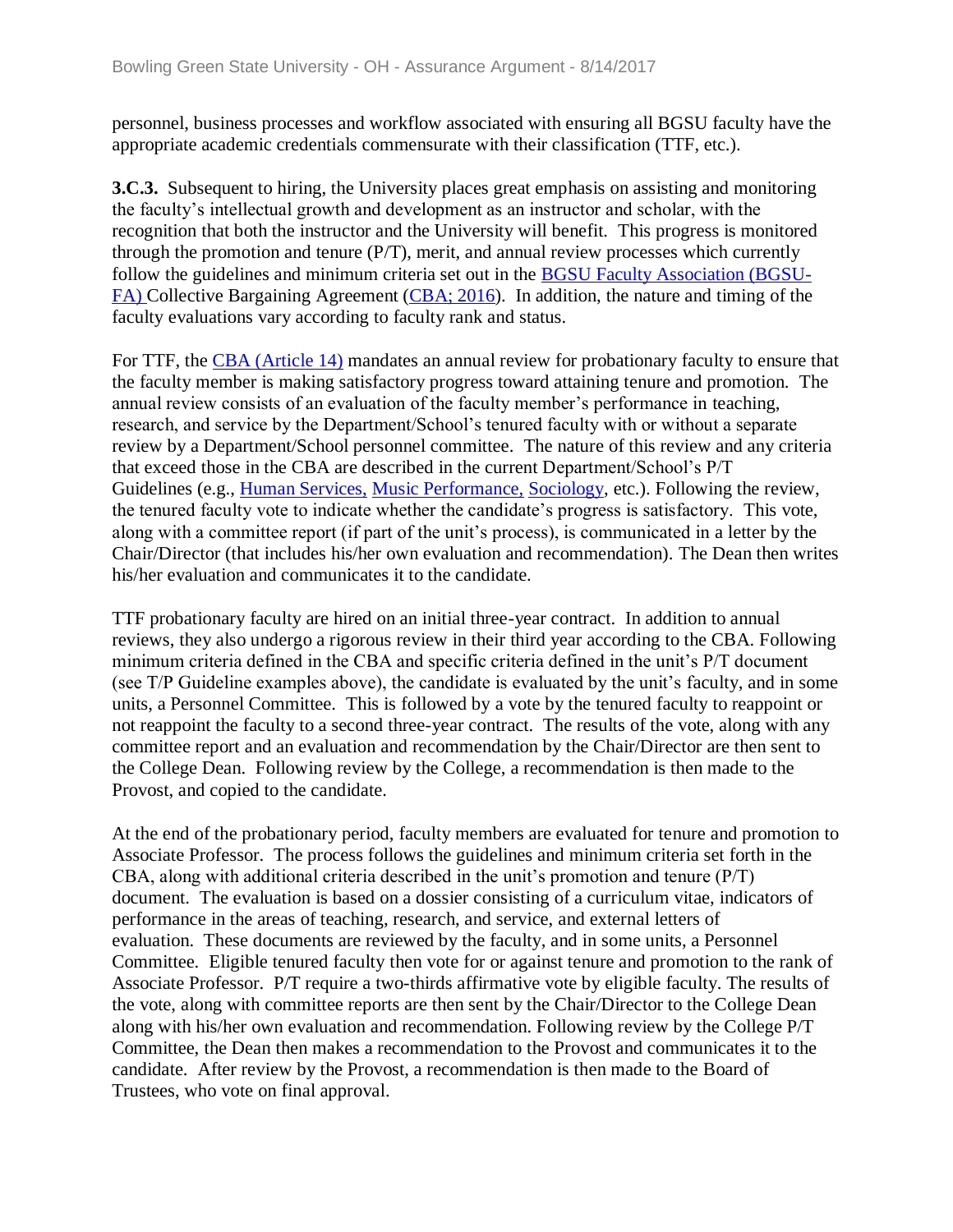Promotion to Professor follows a process similar to that for tenure and promotion to Associate Professor, except that the criteria are more rigorous, as defined in the CBA and in the unit's P/T document.

NTTF are reviewed annually according to the criteria in the CBA and Department/School P/T documents, which are approved by the College, BGSU-FA, and Provost. If the NTTF is on a multi-year contract, s/he is evaluated by a Department/School personnel committee using peer teaching evaluations and student course evaluations. The Chair/Director makes a recommendation whether to continue the faculty for another year based on the committee's recommendation along with his/her own observations. These evaluations and recommendations are then reviewed at the College level where a recommendation is made to the Provost to continue or not continue the faculty.

In addition to the specific reviews described above, all full-time faculty (NTTF & TTF) are evaluated annually for salary change [\(merit\)](../../evidence/viewfile?fileId=401996) according to the CBA [\(Article 17\),](../../evidence/viewfile?fileid=402009) and using the criteria defined in the unit's Merit Document, which has been approved by the College. Depending on the unit's procedures, an activity report is submitted by each faculty containing a current curriculum vitae and an outline of the year's accomplishments to their College (e.g., [Arts & Sciences\)](../../evidence/viewfile?fileId=401994) that are used in the merit evaluation process (e.g., [Physics\)](../../evidence/viewfile?fileId=401997). This [activity report,](../../evidence/viewfile?fileId=401994) provides the Deans to assess the performance of the faculty and are used in concert with other data (e.g., National Study for Instructional Cost and Productivity (NSICP), Oklahoma State Study, College and University Professional Association (CUPA) Human Resources Survey) to determine and recommend salary adjustments.

Part-time faculty are hired on a one-semester or one-year contract. To be renewed, s/he must reapply for the position in an advertised, competitive search.

**3.C.4.** The University recognizes that the intellectual growth and professional development of its faculty are essential for effective teaching and their satisfaction. Accordingly, it offers numerous opportunities for faculty to remain current in their disciplines, acquire new skills and refine existing ones.

The most comprehensive development program is the **Faculty Improvement Leave** (CBA; [Article 22\)](../../evidence/viewfile?fileid=405501). Faulty who meet the criteria set forth in the Charter are eligible to apply for a one semester (at 100% salary) or two semester (at 70% salary) leave for the purposes of improving his/her professional capabilities or increasing his/her expertise.

Faculty development/support include the [Center for Faculty Excellence \(CFE\) w](../../evidence/viewfile?fileId=401718)hich fosters excellence in teaching to support student success by sponsoring workshops, learning communities, book clubs, and campus events. The CFE regularly offers [workshops](../../evidence/viewfile?fileId=406323) aligned with the [Provost's ecosystem to](../../evidence/viewfile?fileId=406322) support student success and faculty may register for workshops via an online registration system. During AY2016-18, the CFE sponsored 150 events that were attended by 1,680 faculty, students, and staff, and conducted 400 consultations with faculty and graduate students teaching at BGSU. In 2016, the CFE also piloted the Faculty Affiliates program; providing fiscal support (i.e., professional development funds) to faculty to assist in professional development activities within departments, colleges, and on campus. In addition to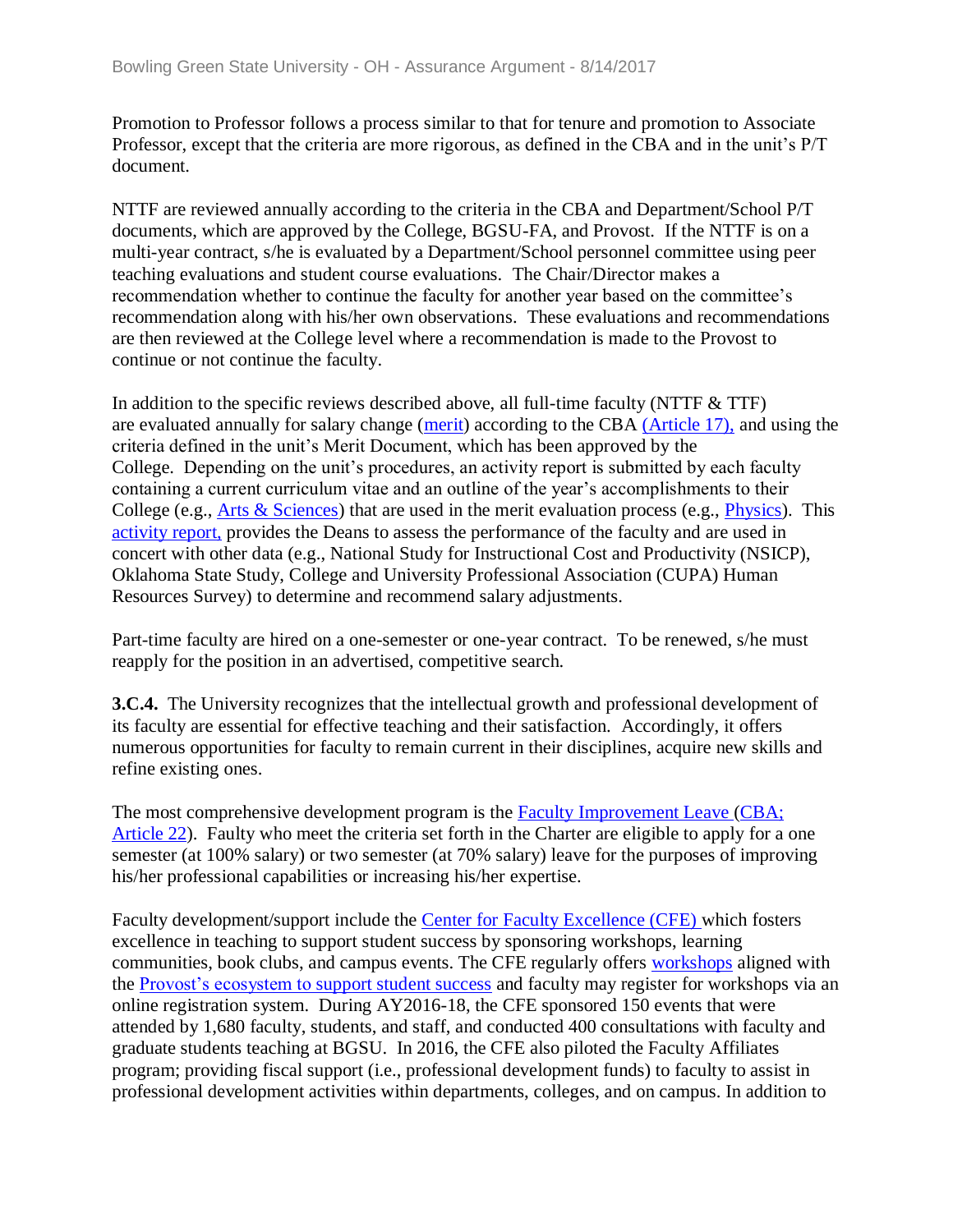CFE's New Faculty Orientation, the CFE piloted (AY2016-17) the New Faculty Learning Community that provided support related to teaching (fall 2016) and scholarship (spring 2017). The CFE will be continuing these programs AY 2017-18. In addition, the CFE will also be facilitating a required day professional development for all incoming BGSU faculty summer 2018.

The CFE also facilitates BGSU's institutional membership in [National Center for Faculty](../../evidence/viewfile?fileId=405306)  [Development and Diversity \(NCFDD\)](../../evidence/viewfile?fileId=405306) and this membership is available on the CFE website. NCFDD offers a wide range of professional development support for all faculty but offers additional support for underrepresented and mid-career faculty. For AY 2017-18, the CFE will sponsor six faculty to participate in the NCFDD Faculty Success Program which takes an online support team approach to helping mid-career faculty. The Teaching and Learning Center on the Huron campus, provide instructional services to the Firelands college faculty and collaborates with the CFE to support institutional initiatives, such as faculty book clubs and learning communities.

In addition to the CFE, BGSU has a variety of offices and initiatives that assist in faculty professional development. For example, the [Online and Summer Programs \(OSAP\)](../../evidence/viewfile?fileid=404971) provides resources, consultation, evaluation, and support for developing and teaching online or blended learning classes and programs and the [Faculty Development Committee](../../evidence/viewfile?fileId=405307) provides small development grants. The [Office of Sponsored Programs and Research \(OSPR\) h](../../evidence/viewfile?fileId=405271)elps faculty find external funding to support their research and to manage their existing projects. Finally, most departments have mentor programs for new faculty to expand on CFE's New Faculty Orientation.

**3.C.5.** Learning takes place outside the classroom in informal meetings, labs, field experiences, and internships. Key to these experiences is an accessible faculty. Faculty list scheduled office hours on their course syllabi, but most are available whenever they are not in the classroom, lab, or studio. For online teaching, faculty post times they will be available for online discussions or help sessions. The [Center for Undergraduate Research and Scholarship a](../../evidence/viewfile?fileId=405270)nd the [Center for](../../evidence/viewfile?fileId=402021)  [Community and Civic Engagement a](../../evidence/viewfile?fileId=402021)lso provide assistance to faculty and students to develop and engage in educational experiences outside the classroom. In 2016, 26% of students participated in research with faculty and 63% in service-learning at BGSU [\(NSSE, Senior data 2016\)](../../evidence/viewfile?fileid=402012).

**3.C.6.** Administrative staff members who provide academic and other support services participate actively in professional organizations (e.g. NASPA) are guided by standards of their profession (e.g. CAS) and seek staff development opportunities at local, regional, and national levels. Individual unit heads provide ongoing training for their support staff and use evaluation and assessment to inform and improve practice.

#### **Sources**

• 1.C.1.BGSU's NCFDD Site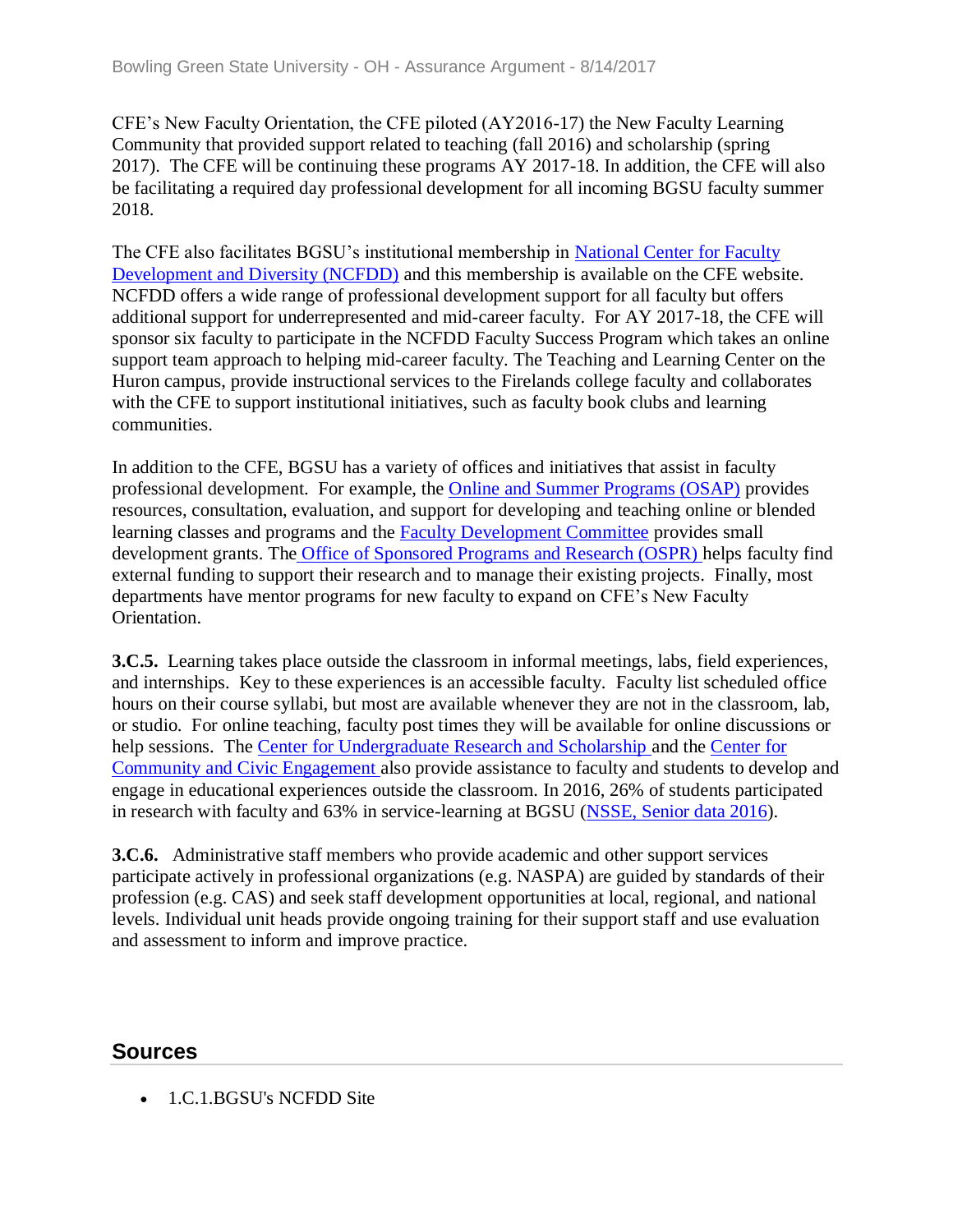- 1.C.Human Resources
- 1.D.3. Center for Community & Civic Engagement
- 2.A.bgsu-fa
- 3.A.3.Online and Summer Academic Programs
- 3. Article 17 CBA
- 3.B.5.Center for Undergraduate Research and Scholarship
- 3.B.5.Office of Sponsored Programs and Research
- 3.C.1.CBA Article 14
- 3.C.1. Checklist for New Faculty Contracts July 2017
- 3.C.1.Faculty Qualifications Audit
- 3.C.1.GFS Policy final 2017
- 3.C.1.Pre-College Programs
- 3.C.1.TP Human Services
- 3.C.1.TP Sociology
- 3.C.2.15 16 and 16 17 Summary 2-year FT Instructional Faculty
- 3.C.3.annual-faculty-record-update
- 3.C.3.approved-merit-II-physics
- 3.C.3.merit template part1 201612014
- 3.C.3.Political Science Merit Document 2017
- 3.C.3.Tested Experience Faculty Rubric
- 3.C.3.TP Music Performance
- 3.C.4.CBA Article 22
- 3.C.4.CFE Find a Workshop
- 3.C.4.Faculty Development Committee
- 3.C.4.Provost's Ecosystem for Student Success
- 3.C.BGSU CCP Credentialing Guidelines
- 3.C.CBA-2-july2016-june2019
- 3.C.Faculty Hiring Manual
- 3.C.Faculty Recruiting Process
- 3.C.FT\_FACULTY\_HEADCOUNT\_RANK
- 3.C.FTE Enrollment By Campus Location
- 3.C.Fulltime Faculty by Highest Degree
- 3.C.Full-time Falculty HC by Years of service
- 3.C.HireTouch Toolkits Faculty
- 3.C.PT faculty, 2016-17
- 3.NSSE16 Frequencies and Statistical Comparisons (BGSU)
- 3.NSSE16 High-Impact Practices (BGSU)
- 3.NSSE16 Multi-Year Report (BGSU)
- 3.NSSE16 Pocket Guide Report (BGSU)
- 5.A.4.Center for Faculty Excellence
- 5.D.2.Institutional Effectiveness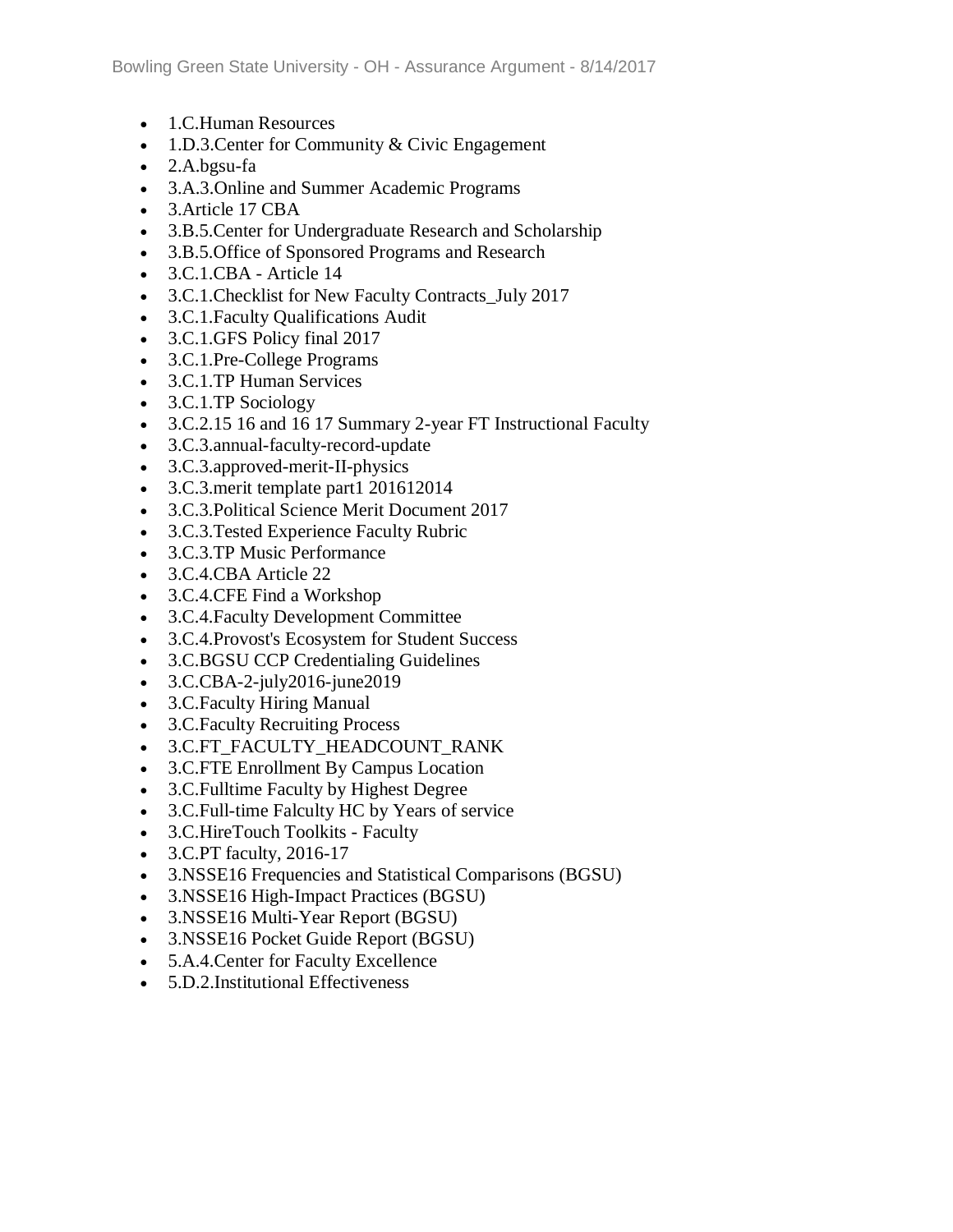# **3.D - Core Component 3.D**

The institution provides support for student learning and effective teaching.

- 1. The institution provides student support services suited to the needs of its student populations.
- 2. The institution provides for learning support and preparatory instruction to address the academic needs of its students. It has a process for directing entering students to courses and programs for which the students are adequately prepared.
- 3. The institution provides academic advising suited to its programs and the needs of its students.
- 4. The institution provides to students and instructors the infrastructure and resources necessary to support effective teaching and learning (technological infrastructure, scientific laboratories, libraries, performance spaces, clinical practice sites, museum collections, as appropriate to the institution's offerings).
- 5. The institution provides to students guidance in the effective use of research and information resources.

## **Argument**

**3.D.1.** BGSU provides students with a wide range of academic services designed to enhance students' learning and academic success, including services for student academic success, wellness, support for student inclusion and diversity, and economic support services. The responsibility for student support services involve all areas of the institution and are closely tied to BGSU's mission and strategic goals. Some offices and services that provide student support are highlighted below.

Academic success services include [Academic Advising](../../evidence/viewfile?fileId=405331) (students are assigned an academic advisor from day one to develop an on-going partnership for student success), the [Learning](../../evidence/viewfile?fileId=401759)  [Commons \(](../../evidence/viewfile?fileId=401759)provides academic support and study skills assistance for all students), [New Student](../../evidence/viewfile?fileId=405321)  [Orientation](../../evidence/viewfile?fileId=405321) (or [SOAR,](../../evidence/viewfile?fileId=405334) provides programs designed to assist all new students with a smooth transition to University life), [Pre-Major & Academic Planning](../../evidence/viewfile?fileId=405482) (serves students who are undeclared/undecided or academically at-risk) and Residential Faculty Mentor Program helps first year students build positive relationships with faculty.

Student health and wellness services include, the [Counseling Center](../../evidence/viewfile?fileId=401551) **(**provides preventative, emergency and by-appointment counseling interventions) and [Recreation and Wellness](../../evidence/viewfile?fileId=405323) (provides access to fitness facilities, unique educational opportunities through outdoor leadership courses, and intramural sports).

Supporting diverse students and promoting an inclusive educational environment are embedded in the mission strategic goals of the institution. The institution provides a variety of support services, including [Accessibility Services \(](../../evidence/viewfile?fileId=405324)provides individual learning support to students with verified disabilities by ensuring appropriate accommodations), [Falcon Learning Your Way](../../evidence/viewfile?fileId=405494)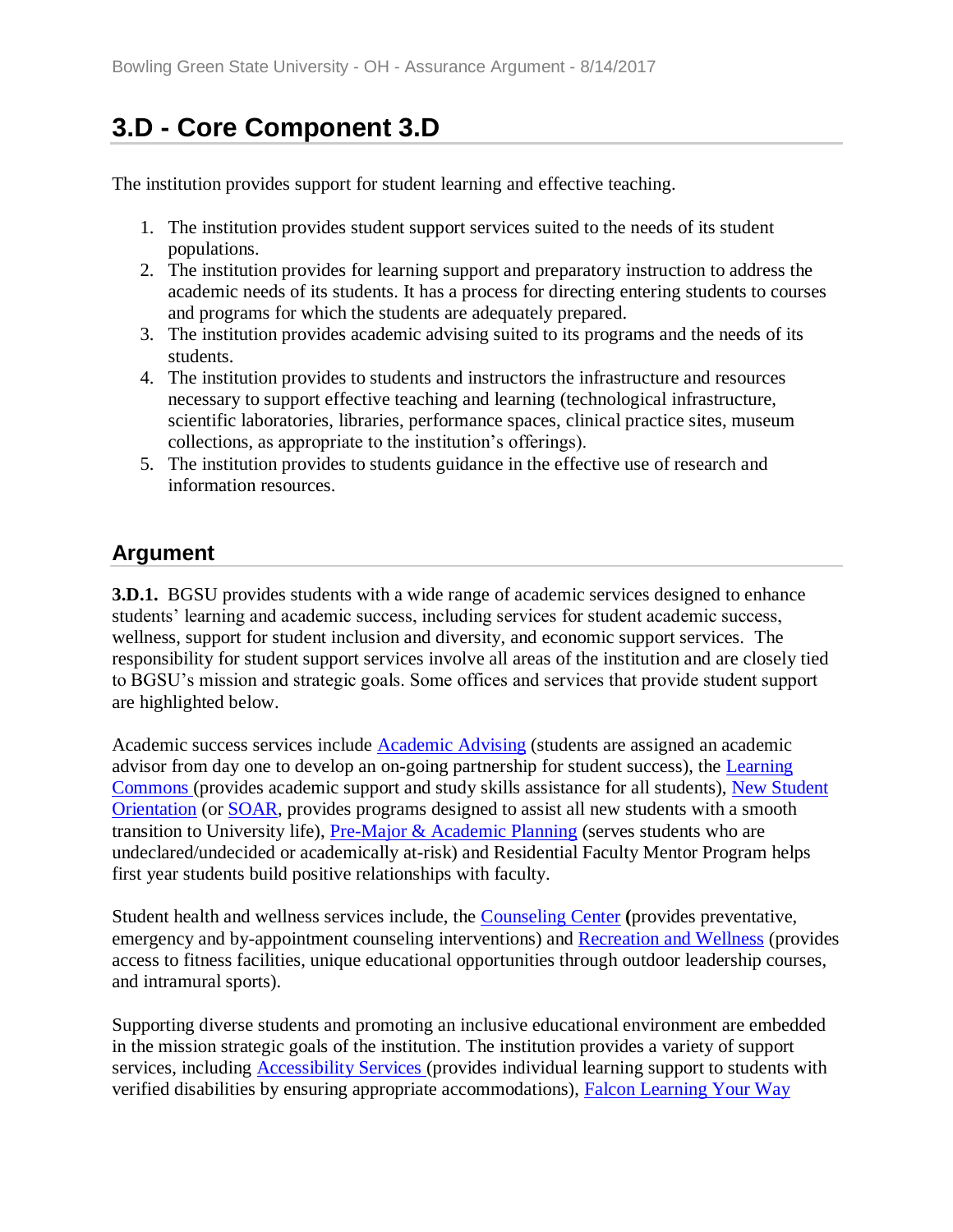(supports students with learning and attention challenges), [Nontraditional and Military Student](../../evidence/viewfile?fileId=405326)  [Services](../../evidence/viewfile?fileId=405326) **(**serves as a one-stop resource for adult learners, student Veterans, commuters, and transfer students), the Office of [Multicultural Affairs](../../evidence/viewfile?fileId=405327) (supports a campus environment that understands and embraces diversity; offers culturally rich programming experiences), the [TRIO](../../evidence/viewfile?fileId=405328)  [Program](../../evidence/viewfile?fileId=405328) (supports target populations of first-generation students, low-income, and students with disabilities by providing mentoring and tutoring assistance), the  $LGBTQ+Center$  (provides support for lesbian, gay, bisexual, and transgender students) and [International Student Services](../../evidence/viewfile?fileId=405352)  (provides support for international students).

The institution also has support services to provide students with economic and career success services. These services include the newly remodeled [Career Center](../../evidence/viewfile?fileId=405489) (assists students throughout their academic careers (co-ops, internships, job search), [Student Employment Services](../../evidence/viewfile?fileId=405473) **(**prepares students for part-time employment opportunities consistent with their personal, academic, and professional goals), the [Graduate College](../../evidence/viewfile?fileId=405471) (provides services to graduate students seeking graduate assistantships and funding), and [Scholarship Search](../../evidence/viewfile?fileId=405472) (provides students with a search tool for scholarship and additional funding for college).

**3.D.2.** BGSU provides learning support and preparatory instruction to address the academic needs of all students. College and program specific academic advising provides targeted individualized academic guidance and degree planning to undergraduate and graduate students to enhance the student learning experience. The [Office of Admissions,](../../evidence/viewfile?fileId=405330) [Academic Advising,](../../evidence/viewfile?fileId=405331) and [Academic Affairs](../../evidence/viewfile?fileId=405332) (including the [Graduate College\)](../../evidence/viewfile?fileId=405341) play critical roles in providing support to incoming students.

The Office of Admissions evaluates student academic profiles at the point of application and admission. If the designated major or program requires a standard for admission that is higher than general admission to BGSU, and the student does not meet the higher standard, the student is notified and provided alternate admission options, including admissions to Firelands College and transfer pathways from community colleges. Beginning with the admission process and throughout the first year, students' interests, abilities, and skills are also evaluated on both a micro and macro level.

The most significant practice related to introducing undergraduate students to BGSU and college life is Student Orientation, Advising, and Registration [\(SOAR\).](../../evidence/viewfile?fileid=405334) With few exceptions, all entering students are required to attend this one-day, pre-enrollment program. Over 30 SOAR sessions are held throughout the year for incoming first year and transfer students to learn more about the intended major, campus resources, and services. Opportunities to connect with faculty, staff, and peers are a critical part of the program. To ensure effective placement of students in appropriate levels of math courses, math placement is determined by their ACT/SAT math scores. Students are required to complete a writing essay prior to SOAR to determine appropriate composition placement.

In addition to SOAR, three events are designed to assist undergraduate students in their transition to college life and prepare them for academic success are highlighted here. [Opening Weekend](../../evidence/viewfile?fileid=405492)  allows for a variety of programming to connect new students to the BGSU community and serves as an introduction to the classroom and out of classroom environment. In addition to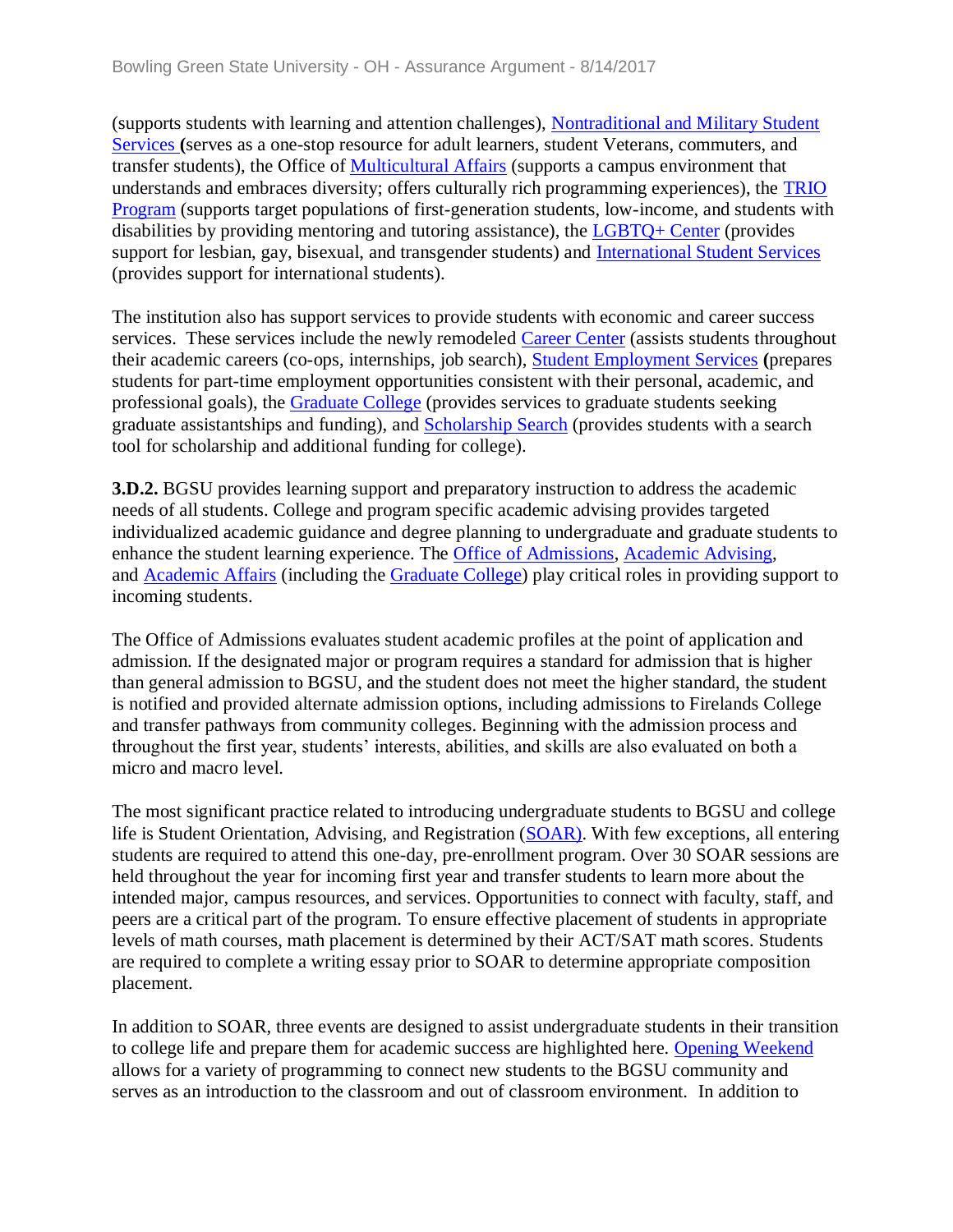academic programming, sessions are held on campus safety, diversity and inclusion, good decision making, and campus involvement. Returning students serve as Opening Weekend Group Leaders to assist new students in their transition to college life. Opening Weekend Extended Orientation provides additional supplementary academic meetings and advising opportunities, including a major-specific orientation session (Get with the Program) with faculty and staff from their respective programs and colleges). Finally, Fall Welcome activities occur during the first two weeks of the fall semester. Over 140 events are offered to provide students opportunities to learn more about campus resources, build friendships, and assist with the transition to college life. Events are focused on academic success, career development, leadership and engagement and personal and fiscal responsibilities. Approximately 40 Fall Welcome events take place the first weekend, as this is a critical time to keep student positively engaged and connected to BGSU.

BGSU offers advising and success programs throughout the academic career of the students. These programs start with [Mandatory First-Year Advising](../../evidence/viewfile?fileid=405477) which occurs prior to registration for the subsequent semester, where students are required to meet with their academic advisors to plan appropriately and discuss academic progress to date. Students are also monitored using Early Alert and Progress Reporting which is a University-wide online academic progress and tracking software [\(Student Success Collaborative\)](../../evidence/viewfile?fileid=405335) used by faculty, advisors, and staff to support students and track student attendance and academic performance, as of the first day of class. The Deciding Student Program provides students who enter BGSU without a declared major an opportunity to explore degree options and career interests. Major Mondays, which is a related initiative, provides undecided students an opportunity to network with faculty from particular disciplines.

BGSU offers support services to students who have academic challenges. The [Office of](../../evidence/viewfile?fileid=405324)  [Accessibility Services](../../evidence/viewfile?fileid=405324) works with faculty and staff to ensure that reasonable accommodations are provided for qualified students and [Falcon Learning Your Way s](../../evidence/viewfile?fileid=405494)upports students with learning and attention challenges. The [Learning Commons](../../evidence/viewfile?fileid=405319)**,** which is utilized by and available to all students and faculty provides academic support and study skills assistance. At the Huron campus (e.g., Firelands college), the [Teaching and Learning Center p](../../evidence/viewfile?fileid=405474)rovides academic support services to students through a variety of programs and services.

BGSU offers a number of [courses and seminars](https://csspublic.bgsu.edu/psc/ps/EMPLOYEE/HRMS/c/COMMUNITY_ACCESS.SSS_BROWSE_CATLG.GBL) to provide academic support to incoming undergraduate students to adjust to college life, including Career and Life Planning (UNIV 1310; required for new deciding freshmen this course promotes FOCUS career assessment and career consulting to assist students with major and career exploration), Multicultural Success Seminar (UNIV 1510), College Reading/Learning Skills (ACEN 1000; required of all conditionally admitted students), the First Year Seminar (BGSU 1910) and introductory courses in colleges/programs (e.g., BA 1500; Overview of Business Administration and HHS 1000: Seminar in Health and Human Services). Additionally, systems and programs are designed to allow faculty and staff to ensure the ongoing evaluation of student learning.

BGSU provides incoming graduate students with support to assure that they are adequately prepared for graduate school. [Graduate Student Orientation](../../evidence/viewfile?fileid=405339) (GSO), for example, provides general and discipline-specific programming for incoming graduate students designed to help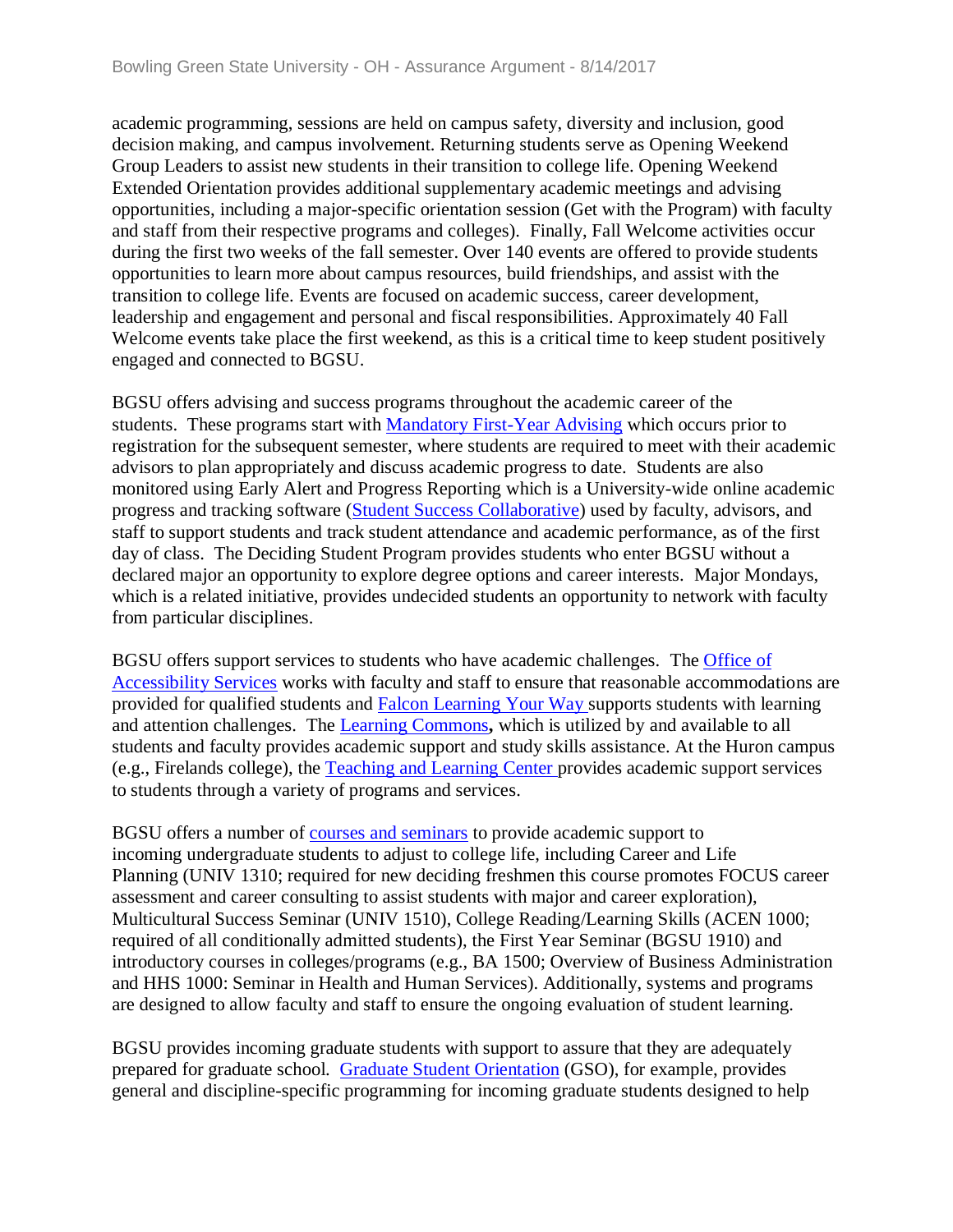prepare them for the rigors of graduate study. In addition, many academic programs (e.g., Sociology 6600) offer specific training and orientation for incoming graduate students on a variety of topics including pedagogy. The [Graduate College,](../../evidence/viewfile?fileid=405341) in collaboration with the [Center for](../../evidence/viewfile?fileid=405342)  [Faculty Excellence \(](../../evidence/viewfile?fileid=405342)CFE), is also in the process of developing a graduate course in pedagogy to be offered for course credit.

**3.D.3.** Through a centrally coordinated and decentrally delivered advising model, BGSU is purposeful in providing personalized delivery of comprehensive academic advising to effectively serve students in a variety of academic programs. At the beginning of their academic career, students are assigned an academic advisor from their degree granting college. Undeclared students participate in the [Deciding Student Program a](../../evidence/viewfile?fileid=405475)nd are advised on a 3 semester track toward declaring a major. New students are required to meet with this advisor at least twice during their first year to ensure a successful transition and to develop a coherent graduation plan and sequence of all required courses and pre-requisites. Faculty and faculty advisors (professors/instructors in the students' academic departments) are also included in the advising process, particularly for upper-class students, and provide support in degree planning, and discipline-specific advising and mentoring. A variety of integrated technology tools and data are available to support and direct academic advisors' work in helping students develop individual graduation plans, establish goals, monitor progress toward degree, and make referrals to support services.

**3.D.4.** The [University Libraries](../../evidence/viewfile?fileid=405737) (UL) supports the BGSU mission by: advancing scholarship, critical thinking and creativity for a diverse community of users; building, organizing and maintaining focused collections for academic, creative and research interests; and teaching users to identify, locate, assess, and effectively use a full range of information resources. The UL is a founding member of OhioLINK, a statewide library and information system that enables BGSU students, faculty and staff to borrow materials from 121 Ohio academic libraries and provides access to more than 100 online research databases, more than 100,000 e-books, and over 46 million books and other library materials. BGSU library holdings include more than 7 million items, including books, journals, sound recordings, government documents, audiovisual materials and archival manuscripts and photographs. Special research collections include the [Center for Archival Collections,](../../evidence/viewfile?fileid=405478) the [Music Library and Bill Schurk Sound Archives,](../../evidence/viewfile?fileid=405480) and the [Browne Popular Culture Library.](../../evidence/viewfile?fileid=405479) The [Curriculum Resource Center p](../../evidence/viewfile?fileid=405481)rovides a rich collection of current K-12 resources supporting BGSU's teacher education programs. The UL is now home to [The Learning Commons a](../../evidence/viewfile?fileid=405319)nd the [Collab Lab a](../../evidence/viewfile?fileid=405493)ll of which provide students curricular support at one location.

During the past three years BGSU has renovated or redesigned approximately 80 classrooms to better facilitate student engagement and active learning. These classrooms include movable chairs and tables, whiteboard walls and tables, color-separated furniture to more easily separate classes into smaller teams or related units, and a variety of new or updated classroom technologies. Larger rooms typically incorporate at least two projection screens/monitors, which allows for displaying two or more images or pieces of media simultaneously. Many redesigned rooms (i.e., [Active Learning Classrooms](../../evidence/viewfile?fileid=405483) (ALC)) now also include some form of touchscreen display technology or the ability for teams to connect their own devices to displays. Combined with built-in document cameras in most rooms, telepresence platforms, and related hardware and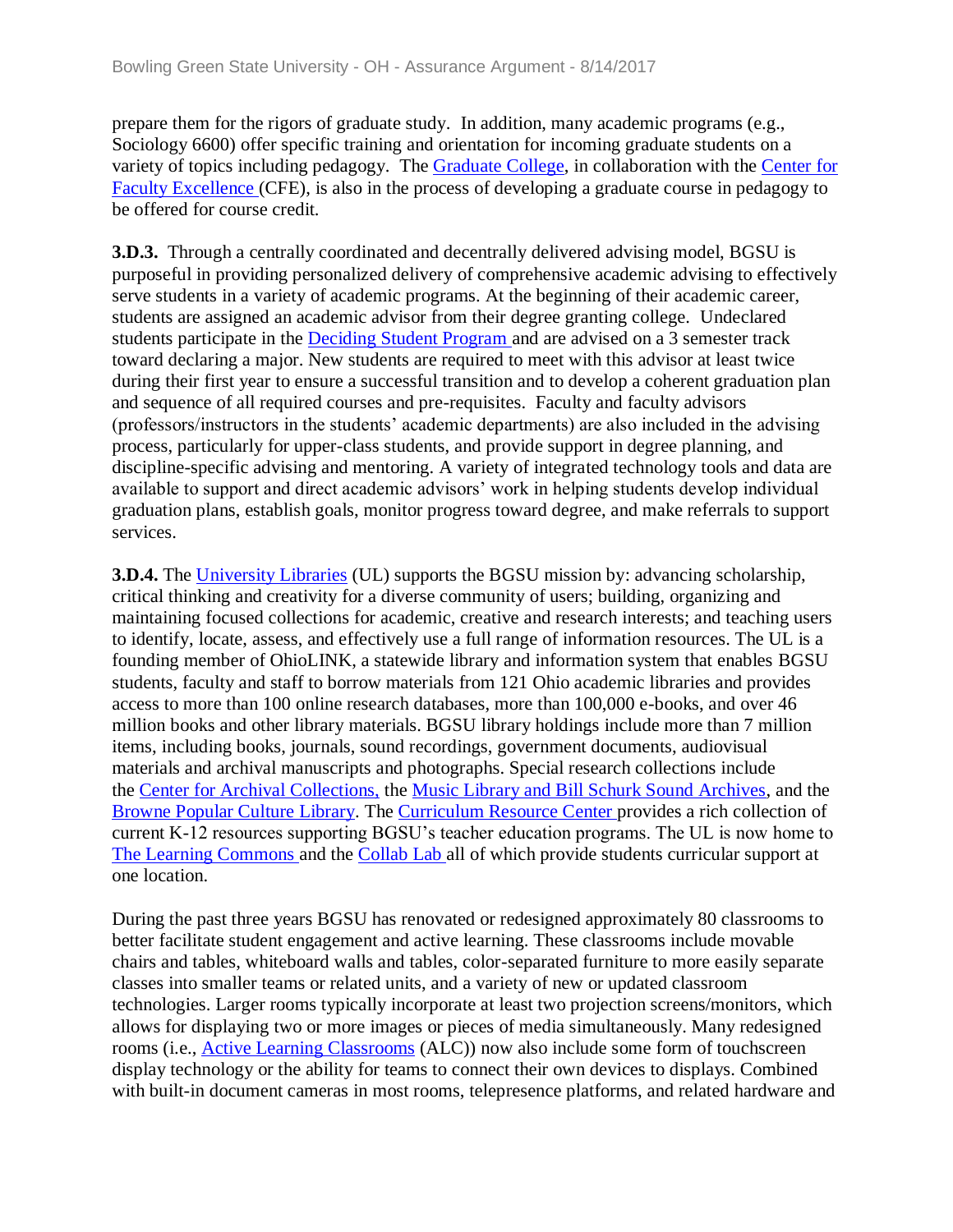software, each redesigned room is well-suited for "flipped" classroom environments, demonstrations and/or simulations and greater student-to-student collaboration. BGSU faculty must complete ALC training, a pedagogy and academic technology workshop offered by the [Center for Faculty Excellence t](../../evidence/viewfile?fileid=405342)o teach in these innovative, technologically-rich learning environments.

Other high-impact services and programs in place to support student learning include residential learning communities (e.g., [Arts Village,](../../evidence/viewfile?fileid=405490) [Educators in Context and Community,](../../evidence/viewfile?fileid=405484) [Global Village,](../../evidence/viewfile?fileid=405344) etc.) and experiential learning opportunities. Experiential learning opportunities include co-ops and internships (e.g., opportunities to gain practical work experience while integrating classroom knowledge), education abroad experiences (both short-term (1-10 weeks) and long-term (semester or academic year abroad)), community engagement (integrate community service with course content), and undergraduate research [\(SETGO,](../../evidence/viewfile?fileid=405488) [AIMS,](../../evidence/viewfile?fileid=405351) and program specific opportunities). These unique experiential learning opportunities are facilitated by several offices on campus including the [Office of Residence Life,](../../evidence/viewfile?fileid=405486) the [Career Center,](../../evidence/viewfile?fileid=405489) the [Center for Civic and](../../evidence/viewfile?fileId=403048)  [Community Engagement,](../../evidence/viewfile?fileId=403048) and the [Center for Undergraduate Research and Scholarship.](../../evidence/viewfile?fileId=401544)

**3.D.5.** The [University Libraries](../../evidence/viewfile?fileId=405737) (UL) faculty and staff teach students and faculty to identify, locate, assess, and effectively use a full range of electronic and print information resources. Librarians offer course-integrated library instruction sessions, teach credit-bearing classes at the graduate and undergraduate level, staff several research and information desks, offer individual research appointments and leverage technologies (e.g. chat, texting, email reference, and online tutorials) to respond to inquiries. In addition, librarians participate in graduate student orientation and collaborate with the [Center for Faculty Excellence](../../evidence/viewfile?fileId=401718) to provide information literacy themed workshops and learning communities to facilitate the integration of library resources and information seeking behaviors within the classroom. [Library research guides](../../evidence/viewfile?fileId=405931) are available by course, subject, audience and collection format to guide students in the effective use of research and information resources.

## **Sources**

- Science, Engineering & Technology Gateway Ohio
- 1.A.2.Academic Advising
- 1.A.2. Accessibility Services
- 1.A.2.Admissions
- 1.A.2. Center for Undergraduate Research and Scholarship
- 1.A.2. Counseling Center
- 1.A.2. Counseling Center
- 1.A.2.Falcon Family Weekend
- 1.A.2.Graduate Student Orientation
- 1.A.2.International Programs & Partnerships
- 1.A.2.Multicultural Affairs
- 1.A.2.New Student Orientation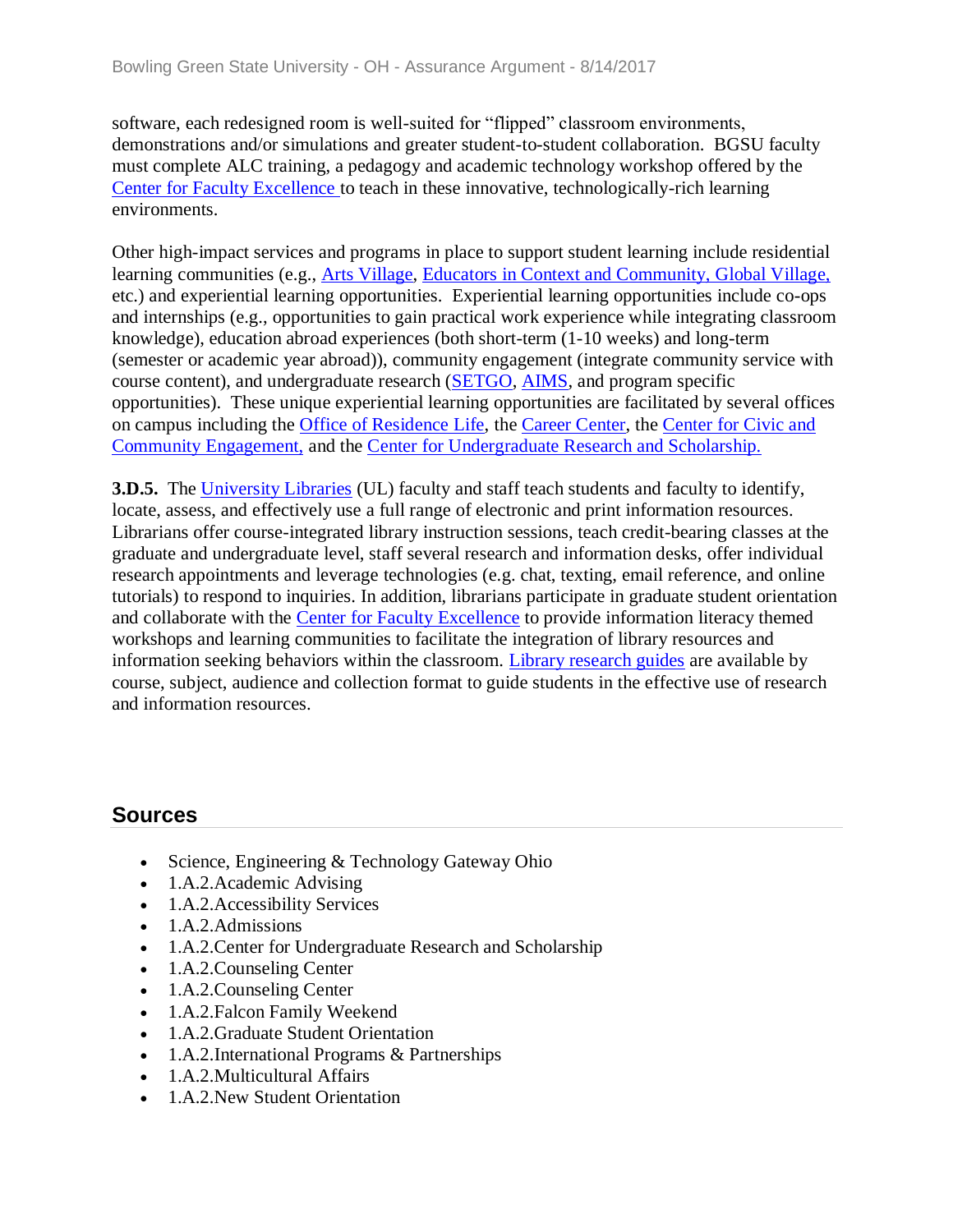- 1.A.2.Non-Traditional and Military Student Services
- $\bullet$  1.A.2.Provost
- 1.A.2. Recreation and Wellness
- $\bullet$  1.A.2.SOAR
- 1.A.2.Student Success Collaborative (SSC)
- 1.A.2.TRIO Programs
- 1.C.1. Center for Faculty Excellence
- 1.C.1.Global Village
- 1.C.1.LGBTQ+ Programs
- 1.C.2. Center for Community & Civic Engagement
- 1.D.3. Center for Community & Civic Engagement
- 2.D.1.Pre Major & Academic Planning
- 3.B.4.Academic Investment in Mathematics and Science (AIMS) Program
- 3.C.4.Faculty Development Committee
- 3.C.4.Residence Life
- 3.D.1. Graduate Funding
- 3.D.1.BGSU Scholarships All Opportunities
- 3.D.1.FLY Program
- 3.D.1.International Student Services
- 3.D.1.Student Employment Services
- 3.D.2.Mandatory Advising
- 3.D.2.Opening Weekend
- 3.D.2.TLC Firelands
- 3.D.3.Deciding Student Program
- 3.D.4. UL Services for Faculty
- 3.D.4.Active Learning Classroom Certification
- 3.D.4.Browne Popular Culture Library
- 3.D.4.Career Center
- 3.D.4.Center for Archival Collections
- 3.D.4.Collab Lab
- 3.D.4.Curriculum Resource Center
- 3.D.4.Music Library & Bill Schurk Sound Archives
- 3.D.5. Library research guides
- 3.D.5.Library Services
- 5.A.4.Center for Faculty Excellence
- 5.B.3.Graduate College
- 5.C.2.Learning Commons
- 5.C.2.Learning Commons
- 5.D.4.Arts Village
- 5.D.4.Educators in Context & Community (ECCO)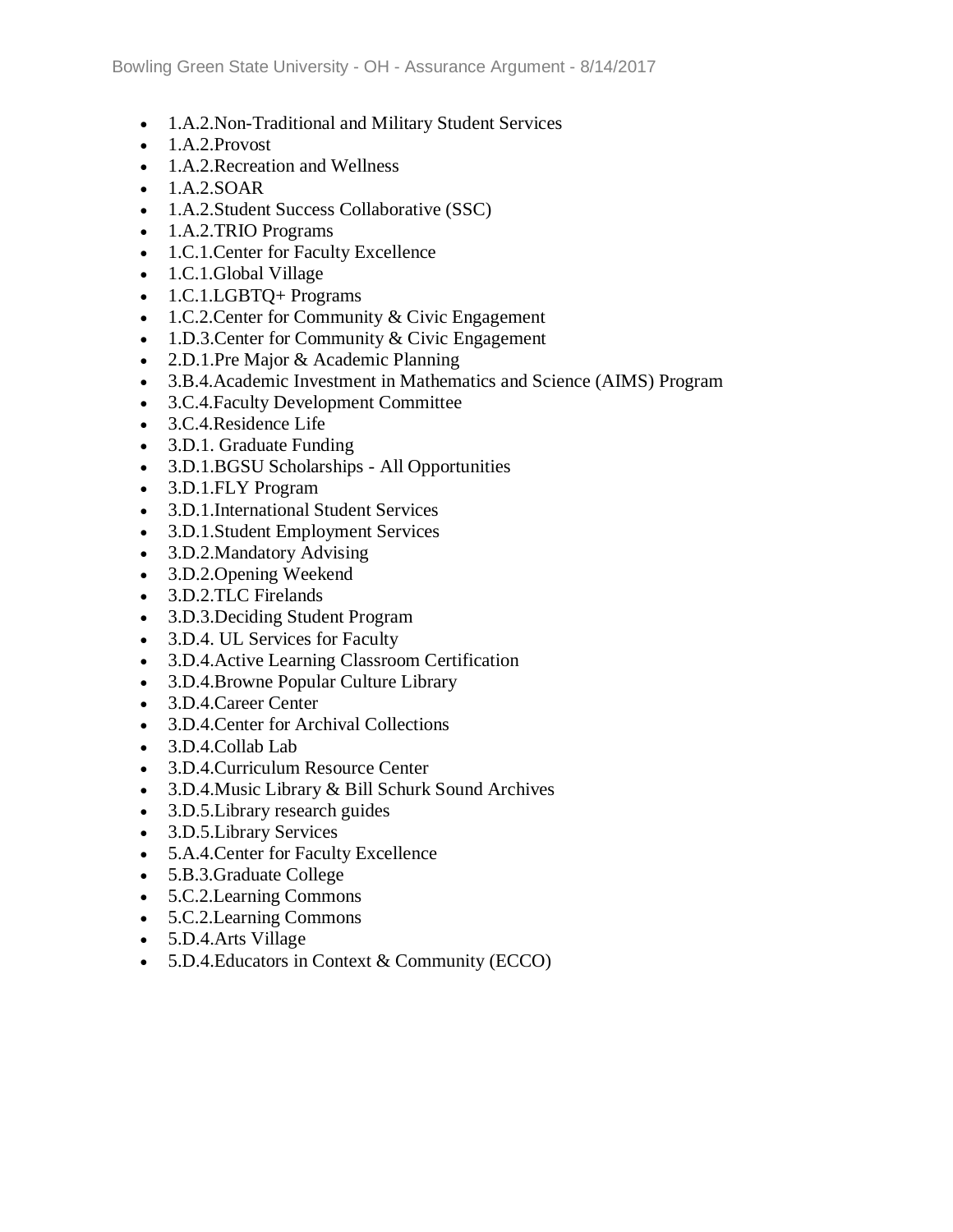# **3.E - Core Component 3.E**

The institution fulfills the claims it makes for an enriched educational environment.

- 1. Co-curricular programs are suited to the institution's mission and contribute to the educational experience of its students.
- 2. The institution demonstrates any claims it makes about contributions to its students' educational experience by virtue of aspects of its mission, such as research, community engagement, service learning, religious or spiritual purpose, and economic development.

### **Argument**

**3.E.1.** Co-curricular programs at BGSU promote involvement in activities outside the classroom, build commitment to the institution and its principles, and inculcate normative beliefs about the purposes, mission and values of the University. Experiential learning opportunities are detailed in (3.D.2, 3.D.4). In addition to residential learning communities and experiential opportunities, other examples for students to be involved in experiences outside the classroom include joining one of the [347 student organizations](../../evidence/viewfile?fileId=405740) (institutional and college specific), the common reading experience, first year success programs, resident education (e.g., faculty resident mentor program, residence life jobs, residence hall councils, [SMART](../../evidence/viewfile?fileid=405466) program), and the [President's Leadership Academy.](../../evidence/viewfile?fileid=405468) These co-curricular experiences align with the University's mission and strategic goals to support a successful educational engagement of students.

Directly aligning with the [University's Strategic Goal #1 t](../../evidence/viewfile?fileid=403010)o "engage undergraduate students in an unique BG learning experience that fosters engaged citizenship, global leadership, and career preparedness which will lead to lifelong success" BGSU offers the [Falcon Internship](../../evidence/viewfile?fileid=405467)  [Guarantee.](../../evidence/viewfile?fileid=405467) This program "guarantees students who complete the Falcon Internship Preparation Program and meet identified criteria, the opportunity to participate in an internship or other experiential learning activity during their undergraduate career."

**3.E.2.** In concert with its mission, the University, "provides educational experiences inside and outside the classroom that enhance the lives of students, faculty and staff. Students are prepared for lifelong career growth, lives of engaged citizenship and leadership in a global society. Within our learning community, we build a welcoming, safe and diverse environment where the creative ideas and achievements of all can benefit others throughout Ohio, the nation and the world."

General education skills of critical thinking, problem solving, quantitative reasoning, etc. help students adapt to face economic and other life challenges. Leadership opportunities are available in formal programs, residential communities, and student organizations. Aligning with our mission and strategic goals, BGSU strives to prepare students as active citizens and leaders who meet the needs of our global and local communities. High impact practices provide a pathway for students to succeed. As documented by the most recent [BGSU NSSE](../../evidence/viewfile?fileId=402012) (2016) data, 63% of firstyear students and 89% of seniors participated in high impact practices (learning community, service-learning, research with faculty, internship/field experience, study abroad, culminating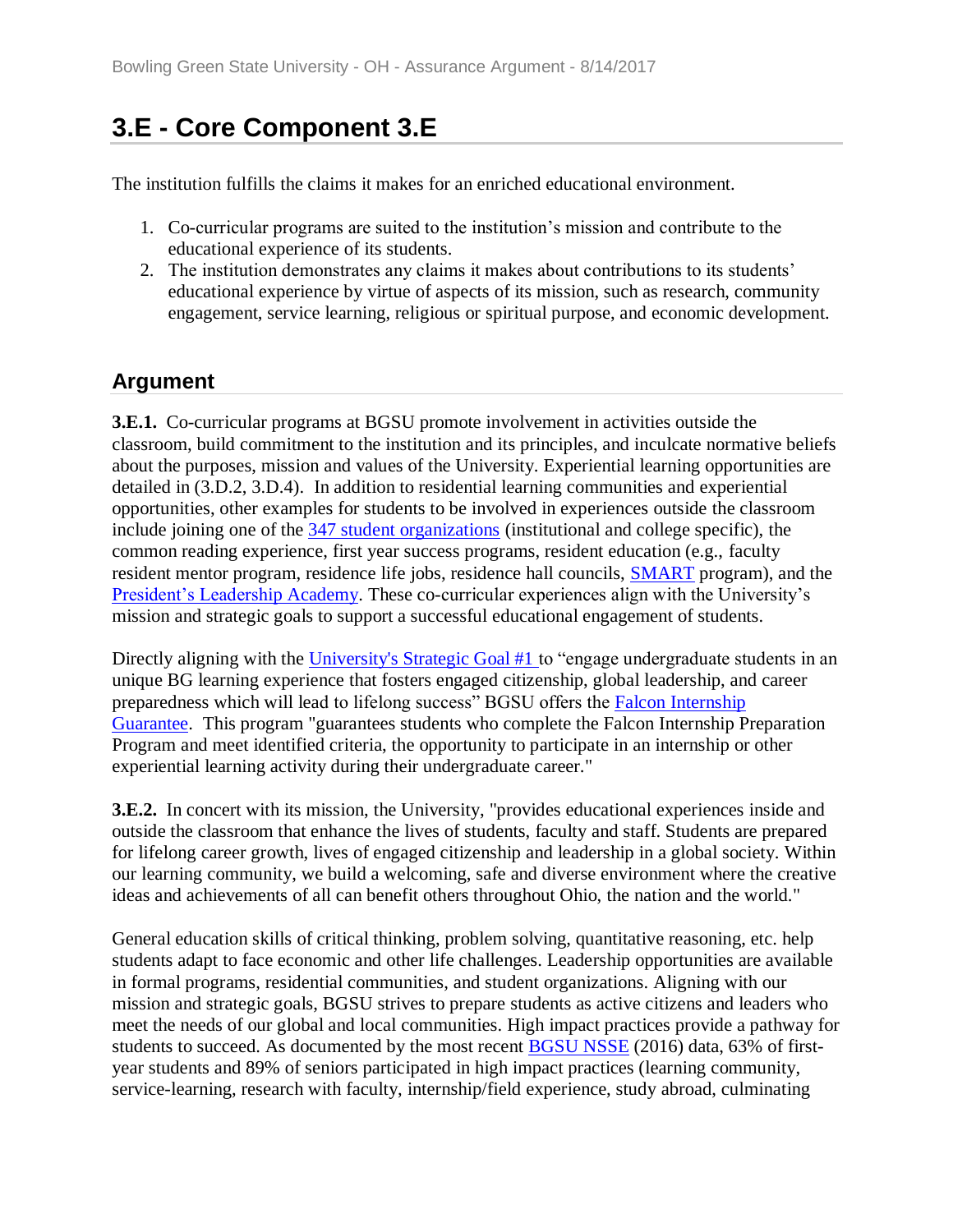senior experience). This participation was significantly higher than our peer institutions for firstyear learning communities and service-learning and senior learning communities, servicelearning, research with faculty, and internship/field experience.

#### **Sources**

- 1.A.1.BGSU Vision, Mission & Core Values
- 3.A.2.General Education (BGP) Learning Outcomes
- 3.Article 17 CBA
- 3.E.1.Falcon Internship Guarantee (FIG)
- 3.E.1.President's Leadership Academy
- 3.E.1.SMART Program
- 3.E.1.Student Organizations
- 3.NSSE16 High-Impact Practices (BGSU)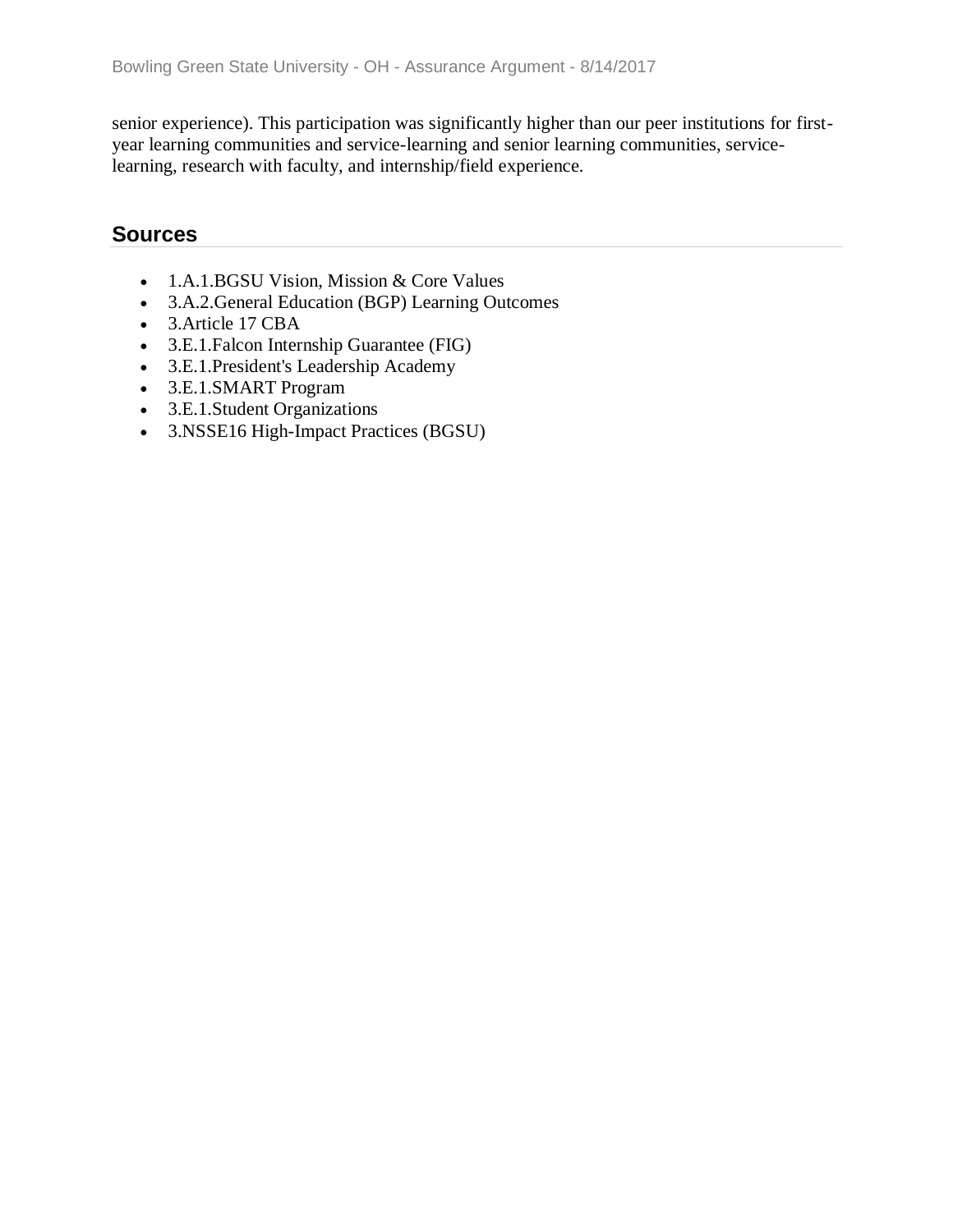## **3.S - Criterion 3 - Summary**

The institution provides high quality education, wherever and however its offerings are delivered.

#### **Summary**

BGSU's undergraduate and graduate degree programs provide students with a high quality education, whenever and however they are delivered. Faculty are responsible for aspects of the educational process beyond classroom instruction, including curriculum development and establishing and assessing learning outcomes. The institution is also committed to ensuring that all BGSU faculty are highly qualified and that there are clear qualifications for tenure, promotion and merit. BGSU also provides faculty with many opportunities and support for intellectual growth and development. The institution supports student learning and effective teaching through a variety of curricular and co-curricular offerings, beginning with orientation and advising, the creation and use of active learning classrooms, student learning communities, and institutional resources, such as University Libraries. The institution fulfills the claims it makes for being an enriched educational environment by providing experiential learning experiences and encouraging student and faculty engagement in high impact practices.

#### **Sources**

*There are no sources.*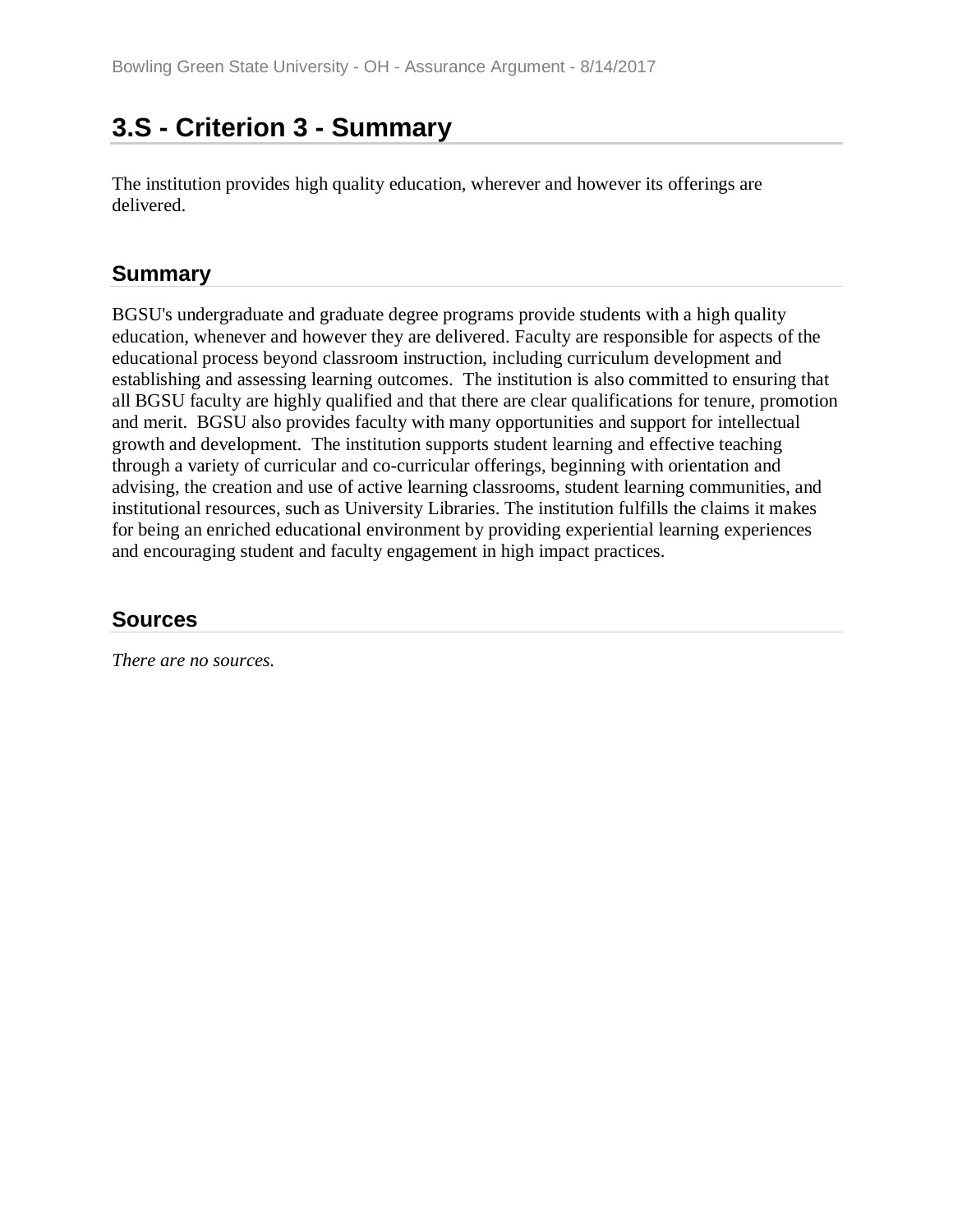## **4 - Teaching and Learning: Evaluation and Improvement**

The institution demonstrates responsibility for the quality of its educational programs, learning environments, and support services, and it evaluates their effectiveness for student learning through processes designed to promote continuous improvement.

## **4.A - Core Component 4.A**

The institution demonstrates responsibility for the quality of its educational programs.

- 1. The institution maintains a practice of regular program reviews.
- 2. The institution evaluates all the credit that it transcripts, including what it awards for experiential learning or other forms of prior learning, or relies on the evaluation of responsible third parties.
- 3. The institution has policies that assure the quality of the credit it accepts in transfer.
- 4. The institution maintains and exercises authority over the prerequisites for courses, rigor of courses, expectations for student learning, access to learning resources, and faculty qualifications for all its programs, including dual credit programs. It assures that its dual credit courses or programs for high school students are equivalent in learning outcomes and levels of achievement to its higher education curriculum.
- 5. The institution maintains specialized accreditation for its programs as appropriate to its educational purposes.
- 6. The institution evaluates the success of its graduates. The institution assures that the degree or certificate programs it represents as preparation for advanced study or employment accomplish these purposes. For all programs, the institution looks to indicators it deems appropriate to its mission, such as employment rates, admission rates to advanced degree programs, and participation rates in fellowships, internships, and special programs (e.g., Peace Corps and Americorps).

## **Argument**

**4.A.1.** BGSU is committed to the cyclical process of regular external review of curricular and co-curricular programs to ensure quality and adherence to educational and professional standards through accreditation and program review. In some colleges (e.g., Business and Education & Human Development) almost every unit is subject to review by an external accrediting agency. In other colleges (e.g., Arts & Sciences) a smaller proportion of programs are subject to review by external accreditors (see 4.A.5) and some colleges (e.g., Health & Human Services) require external review for programs granting licensure. Twenty-five professional organizations serve as external accreditors to programs at BGSU (see 4.A.5). The [attached chart](../../evidence/viewfile?fileId=401601) provides program review and accreditation dates by program grouped by college. Academic programs that are not part of an accreditation process engage in program review (either as an individual program or part of a cluster of related programs) [every six years.](../../evidence/viewfile?fileid=401604) BGSU demonstrates institutional support, consistency, and sustainability in program review.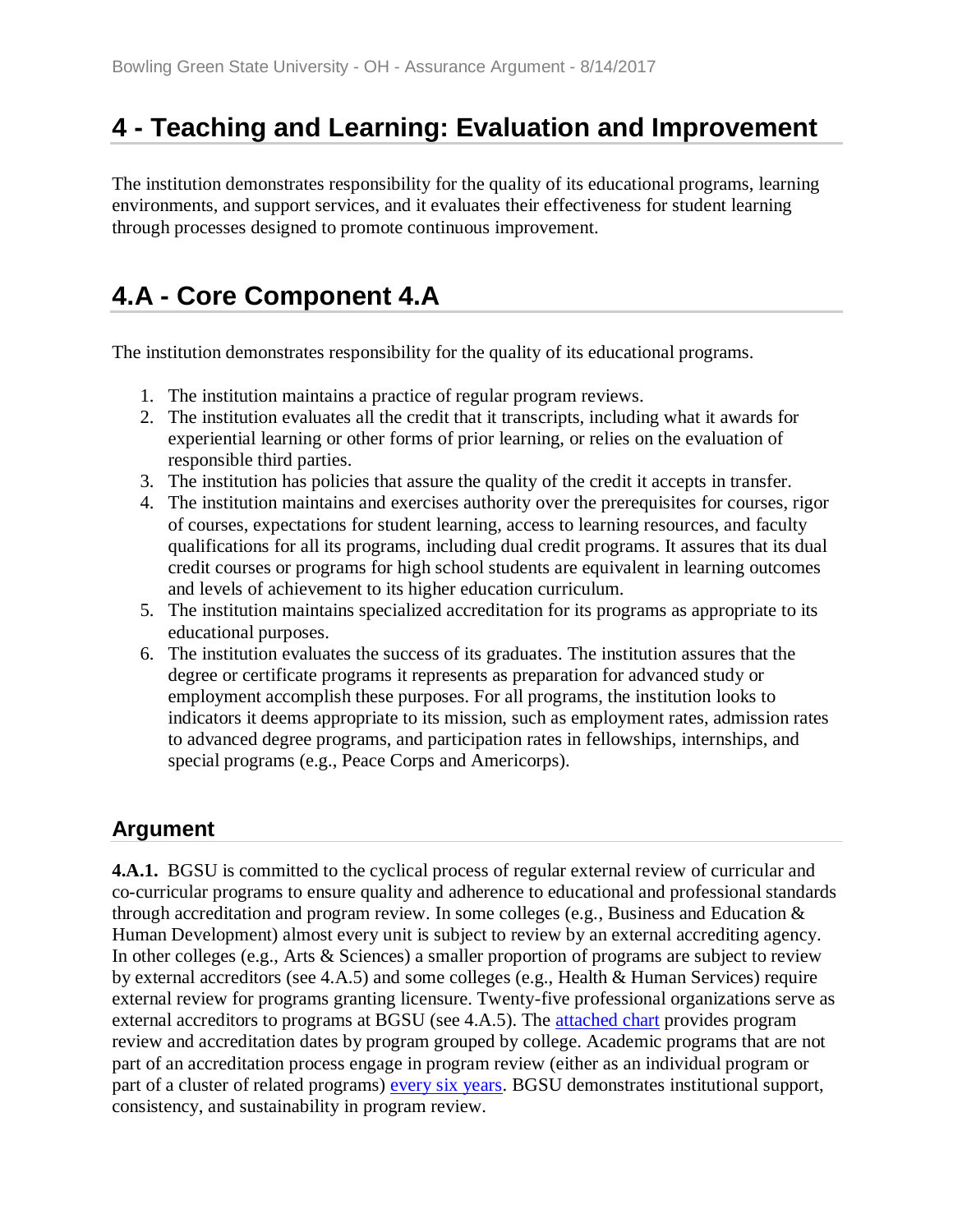Since our last review (2013), BGSU has reviewed, evaluated, and revised the academic program review process to align with the strategic planning and budgeting processes and promote the continuous improvement of our academic programs. Since 2013, program review moved from a decentralized to a centralized process. With the development of the area Institutional Effectiveness (IE) in 2015 (see 5.D.2), BGSU was intentional about centralizing program review and providing support for this process. IE provides leadership and services to support faculty development, the intentional and integrated assurance of student learning, compliance with programmatic and national accreditation standards, and the functional and systematic evaluation of programmatic and institutional performance by developing, collecting and disseminating information used to provide evidence to demonstrate the extent to which BGSU is fulfilling its mission. To aid in the program review process and promote interdisciplinary initiatives and institutional effectiveness, programs are grouped into cluster areas (see [Program/Cluster Review](../../evidence/viewfile?fileid=401604)  [Schedule\)](../../evidence/viewfile?fileid=401604). IE developed centralized processes and procedures for program review as documented by the [Program/Cluster Review Guidebook](../../evidence/viewfile?fileId=401608) for Academic Programs.

This guidebook is currently being updated to reflect the feedback provided from the program areas that recently went through the revised program/cluster review process (AY 2016-17).

The revised program/cluster review process is intended to be helpful, meaningful, collaborative, and useful to the faculty. The primary guiding principle for program/cluster review is the use of evidence and data to analyze and evaluate specific and critical issue(s) and/or question(s) and guide future goals, priorities, and actions to address those issue(s) and/or question(s) aligned with institutional priorities leading to improve program/cluster quality. The primary goal of the review and evaluation is to gather feedback and engage in a comprehensive analysis and evaluation of the critical issue(s) and/or question(s) outlined in the program/cluster self-study and action plan. For the review process, programs/clusters conduct a self-study and action plan that is shared with external reviewers who conduct a site visit and provide a team report. The report is reviewed by the program/cluster faculty and incorporated into an updated annual strategic planning document with specific metrics to monitor progress. To support the centralized program/cluster review process, areas within IE provide key data to program/cluster faculty and administrators. For example, the Office of Institutional Research (IR) provides enrollment, instructional productivity, student success, and faculty demographic data and the Office of Academic Assessment provides institutional and program learning outcome data.

Program review has been an important process that contributes to program quality. For example, [English and General Studies Writing](../../evidence/viewfile?fileId=402962) received feedback from external reviewers (spring 2017) on how to merge the two areas, develop new programs, and improve the academic quality of existing programs. As a result of this feedback, the faculty refined a detailed action plan to increase the quality of their programs to ensure student learning and success. This action plan will form the foundation for their upcoming strategic plan and will include metrics to gage progress towards goals (AY 2017-18).

All BGSU academic units are subject to the annual review of their unit assessment plans (see 4.B). Such reviews are undertaken at the unit level, the College level, and finally by the University level [Student Achievement Assessment Committee](../../evidence/viewfile?fileId=401607) (SAAC). Programs seeking to modify curriculum also are subject to reviews at multiple levels, including Department, College,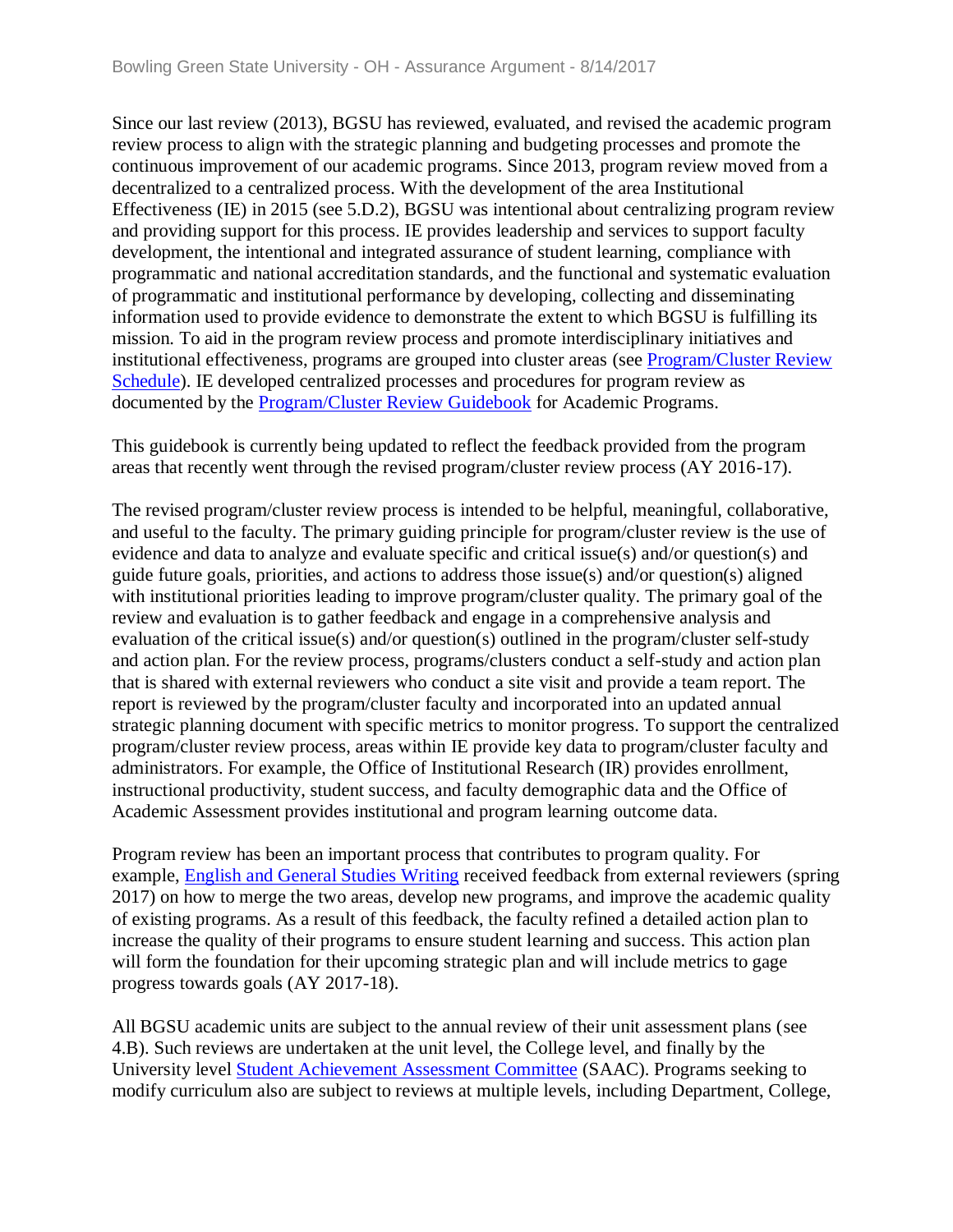and University level committees (Undergraduate Council or Graduate Council). The University level committees are comprised of faculty and staff members who represent all areas of the University. Finally, major modifications or new curricular developments also are reviewed by the BGSU's Committee on Academic Affairs and, in some instances, the Ohio Department of Higher Education.

SAAC is a University level assessment committee that monitors the assessment plans that support the program review process. SAAC membership includes A-Deans and faculty representatives from every College, including the Graduate College, Student Affairs, the Director of General Education Program (BG Perspective), the Associate Director of Academic Assessment, a graduate assistant in the Office of Academic Assessment, and the Vice Provost for Institutional Effectiveness. SAAC facilitates faculty development, the creation and refinement of program and course learning outcomes, the development of methods for directly and indirectly measuring and analyzing student achievement of these outcomes (e.g., the Colligate Learning Assessment, see 4B), and other programming and events to promote best practices in student learning assessment. For example, SAAC facilitated several sessions at the 2016 Teaching and Learning Fair to discuss and gather feedback from students, faculty and staff regarding the University Learning Outcomes. Another important way in which SAAC assists curricular and co-curricular programs is investigating and drawing inferences from the assessment (e.g., General Education) and institutional (e.g., Collegiate Learning Assessment, National Study of Student Engagement) data leading to positive program modifications and improvements.

The Center for Faculty Excellence in collaboration with the Office of Academic Assessment offers [professional development sessions](../../evidence/viewfile?fileid=401602) on assessment reporting to help faculty with the program review process. To support the centralized process, faculty can use the University's learning management system (Canvas) to collect learning outcomes data for program review. In addition to various department and course-level learning outcomes and rubrics, the [AAC&U](../../evidence/viewfile?fileid=401603)  [VALUE rubrics,](../../evidence/viewfile?fileid=401603) which align with University learning outcomes, also are embedded within Canvas. Programs can then use Canvas to track student learning. For example, after aligning their accreditation and program learning outcomes with University learning outcomes, the dietetics program at BGSU uses Canvas to track and assess these outcomes. Faculty can monitor how students are doing on each outcome to make pedagogical, course, and programmatic improvements and students also may track their progress on learning outcomes within Canvas as well. Additionally, program review has strong ties to the annual strategic planning process at the college level. Data gathered from program review provides foundational information for budget decisions (see 1.A.3).

**4.A.2.** The University complies with state guidelines related to transfer of credit as determined by the Ohio Department of Higher Education (ODHE) and evaluates all credits that are transcribed. Transcripts are submitted to the Office of Admissions as part of the admissions process. Admissions then forwards hard copies to [Registration and](../../evidence/viewfile?fileid=401821) Records (R&R) for evaluation and makes available electronic versions submitted to the Articulation Transfer Clearinghouse (ATC) or other means.

After the first week of the semester, enrolled students submit their transcripts directly to R&R for evaluation. Transcripts from regionally accredited institutions are reviewed to determine BGSU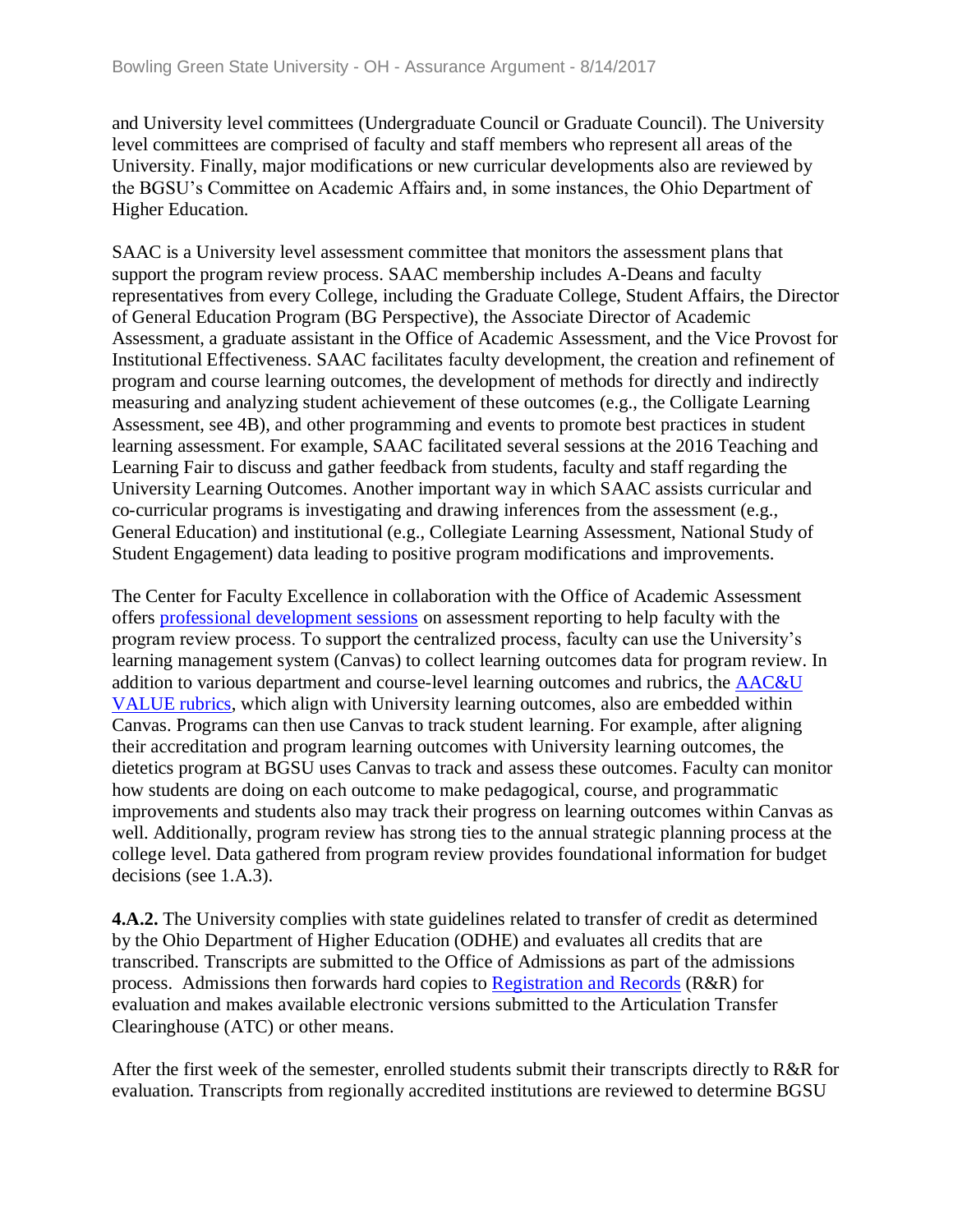course equivalencies. Equivalencies have been/are determined/established by the State of Ohio's Transfer Assurance Guide Approved Courses Reporting System (transfer equivalencies are stored in the state database accessible by BGSU students and institutions) and BGSU academic department recommendation.

R&R works with academic departments to determine equivalencies not established in the State of Ohio's database. These determinations are stored for future awarding of credit. If significant changes have been made to the course content, the academic department determines if the equivalency remains valid. [Courses without a direct equivalency](../../evidence/viewfile?fileid=401611) are granted either elective credit in the appropriate academic subject or, if no appropriate subject exists, general elective credit. Once credit is awarded, the equivalency is posted to the student's record, and the student is notified via email. Only earned credit from the source institution will transfer to an equivalent course at BGSU. Credit from institutions not regionally accredited must be validated before equivalencies can be posted. Validation is complete after R&R indicates a "C" or better was earned and the student's College Dean, the Chair/Director of the Department/School in which the course is being validated, and the instructor reviewing the course concur.

The [Office of Nontraditional and Military Student Services](../../evidence/viewfile?fileid=401558) (NTMSS) facilitates the review of credit for portfolio assessment and reviews non-equated military education and training for transfer credit. Portfolio Assessment is designed primarily for students who have gained documented college-level learning through significant volunteer work, work-related training, or work experience outside a formal classroom setting. Students seeking credit via portfolio assessment work with the appropriate faculty to outline learning outcomes and document achievement of the learning outcomes based on prior learning experiences. Once the portfolio is evaluated by the faculty, the results are sent to R&R to document credit and award the appropriate course equivalency. Military and some work place education and training may be assessed based on the American Council on Education (ACE) recommendations. This resource is used frequently for students with non-equated military service included on their military transcript. R&R reviews the recommendations and awards the appropriate credit and if necessary, consults with NTMSS and academic departments to ensure the appropriate prior learning experiences are being awarded credit.

[College Level Examination Program](../../evidence/viewfile?fileId=401605) (CLEP) is accepted for academic credit for some, but not all CLEP subject examinations offered by the College Board. Examinations accepted and criteria for awarding credit can be found in the [Undergraduate Catalog.](../../evidence/viewfile?fileid=401606) BGSU administers CLEP examinations on the main campus in the [Office of Accessibility Services.](../../evidence/viewfile?fileid=401543) Credits received through CLEP exams are posted to the student's record by R&R.

There are additional methods for students to demonstrate achievement of college-level learning. Individual academic departments coordinate the credit by exam process. A student pursuing credit by examination must not have enrolled in the course previously and must present sufficient evidence of prior study or experience. The course under consideration cannot be a prerequisite for any course the student has completed. The full academic policy concerning earning credit by exam is found in the [Undergraduate Catalog.](../../evidence/viewfile?fileId=401606) A student also may receive credit for coursework taken at another institution (equivalent to "C" or better), that did not transfer because of BGSU policies. Students can earn credit for this coursework by passing a validation examination or by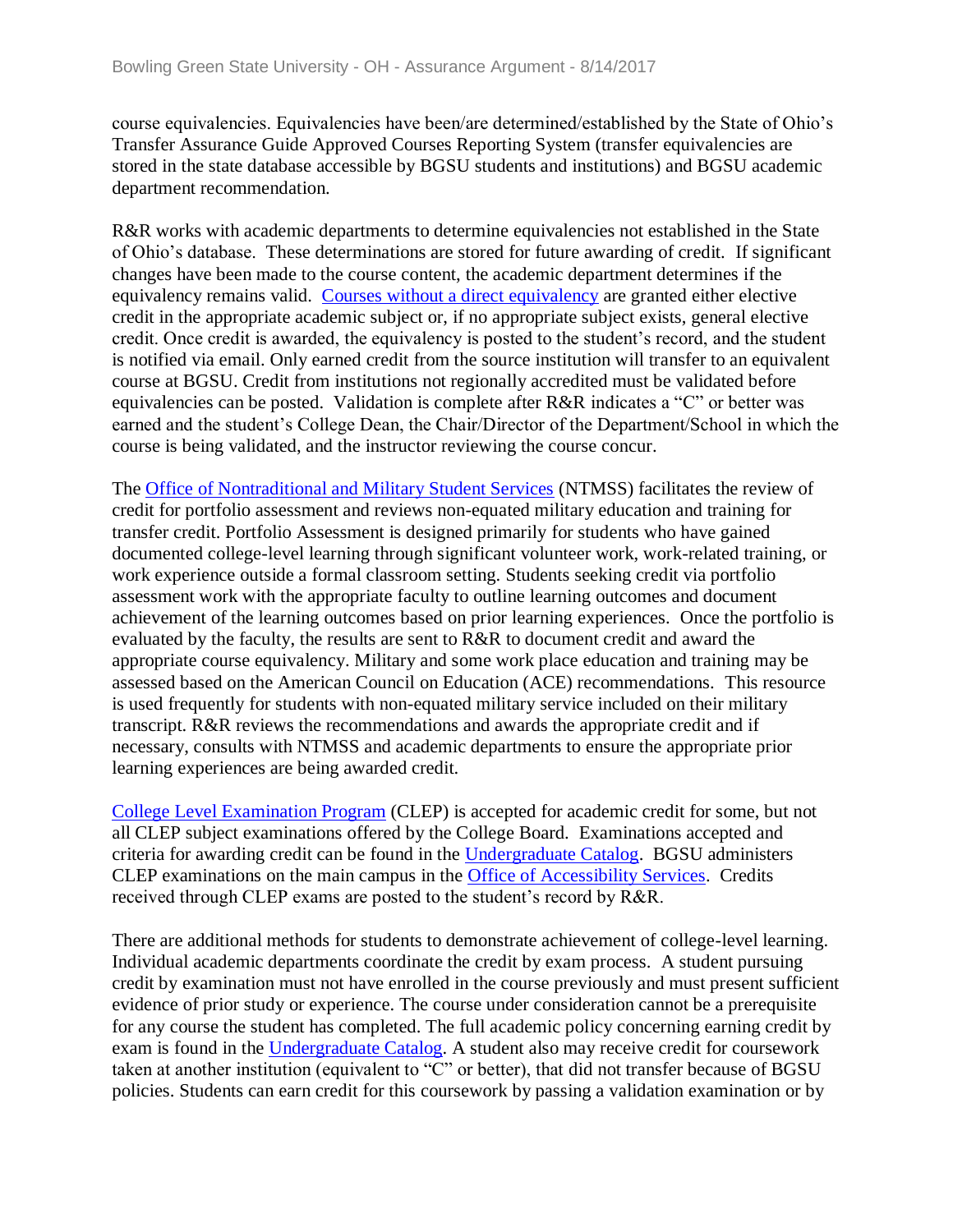presenting evidence of achievement of the learning outcomes/demonstrated skill set to appropriate faculty.

**4.A.3.** BGSU publishes and adheres to the policies regarding the transfer of credit in the Undergraduate Catalog: [Acceptable collegiate courses of credit transfer,](../../evidence/viewfile?fileid=401615) [Acceptable non](../../evidence/viewfile?fileId=401609)[collegiate sources for credit transfer,](../../evidence/viewfile?fileId=401609) [Transfer of credit,](../../evidence/viewfile?fileId=402953) [Ohio Transfer Module,](../../evidence/viewfile?fileId=401619) and [Institutional](../../evidence/viewfile?fileId=401612)  [credit transfer \(](../../evidence/viewfile?fileId=401612)statewide policy).

**4.A.4.** Prerequisites for courses or other academic requirements are determined by each academic Department. Prerequisite requests and changes are documented and go through a curriculum modification process. Once the request is approved, the document is sent to R&R to record the prerequisite. The prerequisite information is then added to the student information system (PeopleSoft CSS). From that point forward, students are prevented from registering for the course unless the student has earned credit for the prerequisite or the student is currently enrolled for the prerequisite. In cases where the student is currently enrolled for the prerequisite course, it is assumed that the student will complete his/her courses successfully. Individual departments are responsible for determining if all prerequisites are met and notifying students accordingly; typically this is done by running queries after grades are reported.

BGSU has specific [Dual Enrollment Guidelines](../../evidence/viewfile?fileId=401613) (i.e., College Credit Plus (CCP), reviewed by the Council of Deans, Undergraduate Council, the [Director of Pre-College Programs,](../../evidence/viewfile?fileid=405302) and Senior Administrators for BGSU Firelands. These guidelines underwent considerable discussions until a [protocol](../../evidence/viewfile?fileid=401618) was developed to ensure equivalency to coursework provided on [campus.](../../evidence/viewfile?fileid=401610) [Instructors](../../evidence/viewfile?fileid=401616) are required to meet HLC's Highly Qualified criteria or have earned at least a master's degree in the content/subject area or by state standards as defined in CCP legislation. At BGSU, CCP faculty have earned at a minimum of 18 hours of graduate credit in the discipline or content/subject area or are making progress toward completing the 18 hours or master's degree and meet other requirements as described in the [CCP Credentialing](../../evidence/viewfile?fileid=401995) [Guidelines \(](../../evidence/viewfile?fileid=401995)see Faculty Qualifications, section 3.C.2). Guidelines are shared with BGSU Departments that teach [dual](../../evidence/viewfile?fileid=401624)  [credit courses](../../evidence/viewfile?fileid=401624) as well as with schools interested in offering dual credit. BGSU also has implemented extensive training and a mentoring program in which CCP faculty are mentored by full-time faculty teaching the same courses on the BG or Firelands campuses to ensure that learning outcomes, required course assessments, and levels of achievement are aligned, consistent and implemented appropriately.

**4.A.5.** Since 1947, individual programs at BGSU have been seeking and receiving accreditation by nationally recognized accrediting organizations. Today, every College at BGSU houses programs with specialized program accreditation. Additionally, two accredited programs are housed at the Firelands campus, and the [Division of Student Affairs](../../evidence/viewfile?fileid=401832) houses several accredited services and programs. A handful of additional programs also are seeking specialized accreditation and/or are exploring possibilities for doing so. Twenty-five professional organizations serve as external accreditors to programs at BGSU. To assist faculty and colleges with accreditation initiatives at BGSU, **Institutional Effectiveness** (IE) was charged in AY2016-17 to coordinate accreditation activities within the University (see 5.D.2). The [attached chart](../../evidence/viewfile?fileId=401617)  provides accreditation and program review dates and agencies by program grouped by college.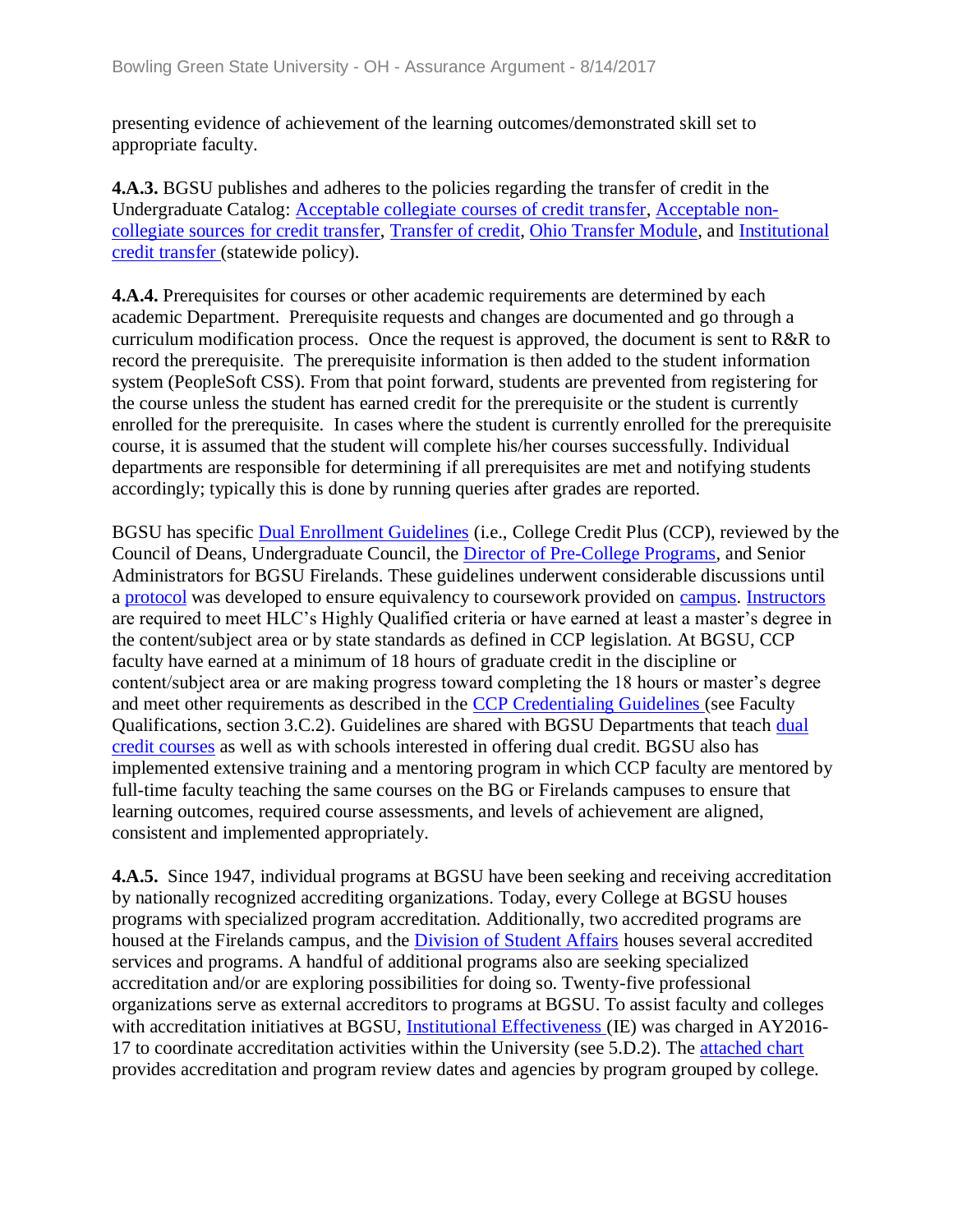One of the largest external college/unit level accreditation at BGSU is directed by The National Council for Accreditation of Teacher Education (NCATE) (now the Council for the Accreditation of Educator Preparation (CAEP), and involves the review of multiple units within the College of Education and Human Development and other colleges. The accreditation of teacher education programs involves multiple colleges and provides an example of ongoing participation in regular review of programs at BGSU. The NCATE/CAEP accreditation process establishes rigorous standards for teacher education programs and holds accredited institutions accountable for meeting professional standards. In NCATE/CAEP's performance-based accreditation system, institutions must provide evidence of competent teacher candidate performance. BGSU had a successful CAEP reaffirmation of accreditation in 2016.

Similarly, the College of Business (COB) undergoes regular re-accreditation reviews by the Association to Advance Collegiate Schools of Business (AACSB) emphasizing assurance of learning practices. The COB maintained reaccreditation by the AACSB in April 2015. The National Association of Schools of Art and Design accredit the School of Art, which was initially accredited in 1984 and had a successful reaccreditation visit in 2013. In all instances, the accrediting agency has defined accreditation measures that they carefully monitor during the reaccreditation process.

In addition to currently accredited programs, six other programs are seeking accreditation. For example, the Department of Computer Science (Accreditation Board for Engineering and Technology - ABET), Architecture (National Architecture Accrediting Board - NAAB), Construction Management (American Council for Construction Education - ACCE), the Master of Science in Forensic Science (Forensic Science Education Programs Accreditation Commission - FEPAC), Master of Arts in Social Work (Council on Social Work Education - CSWE) are seeking initial accreditation. Aviation Studies, currently accredited by the Association of Technology, Management, and Applied Engineering (ATMAE), is seeking additional accreditation from the Aviation Accreditation Board International (ABBI).

**4.A.6.** BGSU assures that the degree or certificate programs it represents as preparation for advanced study or employment accomplish their intended purposes. For all programs, the institution looks to indicators it deems appropriate to its mission, such as employment rates, admission rates to advanced degree programs, and participation rates in fellowships, internships, and special programs (e.g., Peace Corps and AmeriCorps).

From 1997 to 2010, the **Office of Institutional Research** at Bowling Green State University conducted numerous surveys to collect data concerning the success of graduates. In fall 2012, a [graduation survey](../../evidence/viewfile?fileid=401621) was developed by the [BGSU Career Center,](../../evidence/viewfile?fileid=405489) R&R, and [Office of Academic](../../evidence/viewfile?fileId=406324)  [Assessment \(](../../evidence/viewfile?fileId=406324)OAA) and reviewed and modified by BGSU leadership. To capture placement data at the time of commencement, the survey was piloted and deployed as an online survey with a follow-up phone survey to non-responders. The survey was piloted AY2012-13, revised AY 2013-14, and a final version was deployed AY2014-15. The survey is administered every fall, spring, and summer session at graduation and since AY2016-17 six months after graduation.

In AY2014-15, the online survey was sent to 3,136 undergraduates and 936 graduates. Of the undergraduates, 1,737 (55.39%) completed the survey. Of the 936 graduate degree recipients,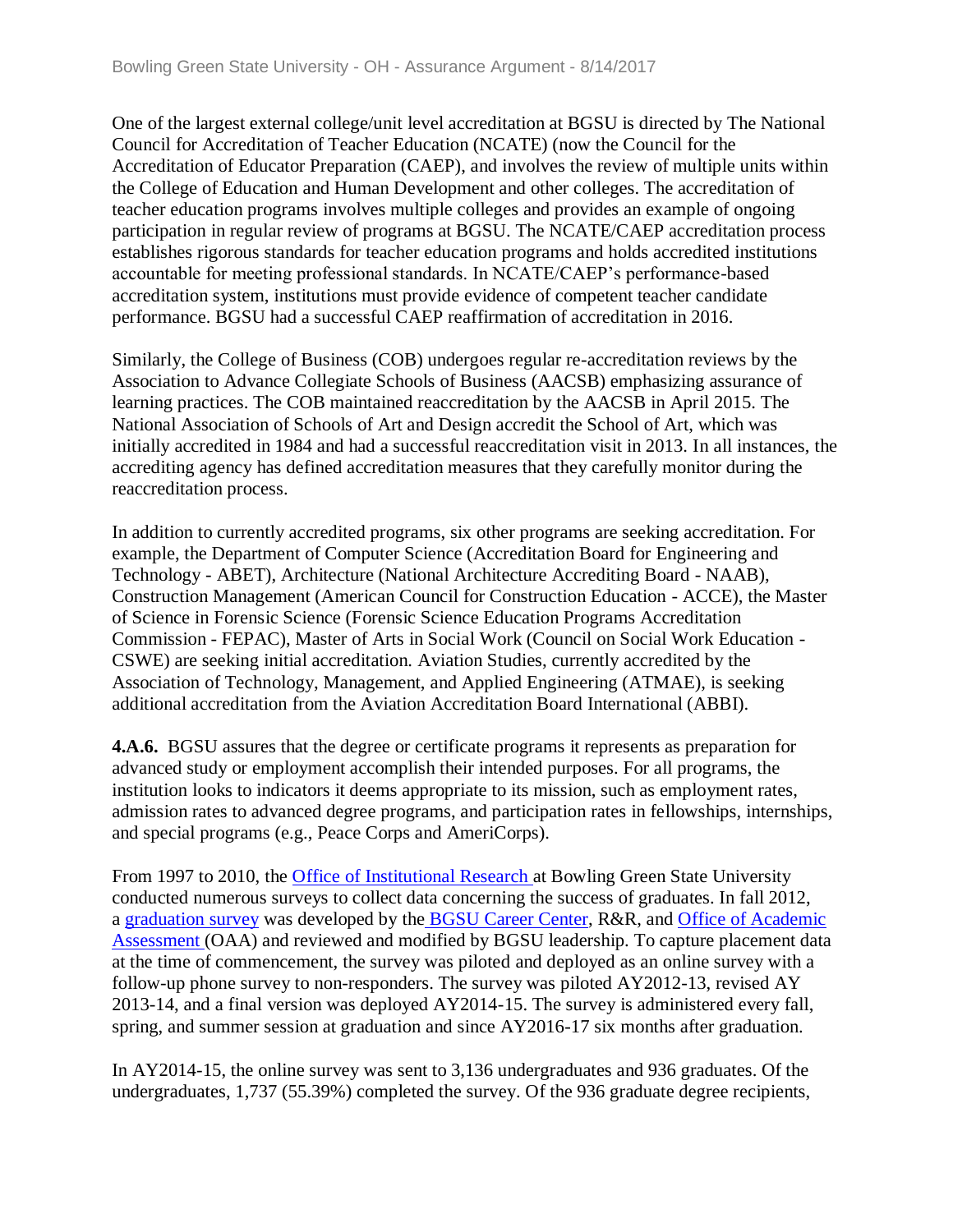581 (62.07%) completed the survey. Results of the [AY2014-15 survey of](../../evidence/viewfile?fileid=401625)  [graduates](../../evidence/viewfile?fileid=401625) (undergraduate and graduate) indicate that:

- 938 (40.46%) stated they were employed (accepted a job, continuing current job, committee to service/volunteer position)
- 449 (19.37%) stated they were continuing or interested in continuing their education
- 48 (2.07%) stated they were completing a post-graduation internship
- 18 (0.78%) stated they were starting/opening a business
- 804 (34.69%) stated they were actively looking for employment
- 27 (1.16%) stated they were postponing their search for employment

In addition to an overall graduation survey report, college specific graduation survey reports were shared with the Deans.

Based on feedback from the colleges, the [AY2015-2016 Graduation Survey](../../evidence/viewfile?fileId=401623) incorporated satisfaction questions to identify students' overall level of satisfaction with the quality of instruction in their courses, how likely it would be that they recommend BGSU to a friend or family member, and how pleased they were with their overall experience at BGSU. Additionally, during fall and spring commencements, a shortened version of the Graduation Survey was administered on the back of the commencement cards. This shortened graduation survey contained two questions – an employment status question (Which statement best describes your employment status?) and a satisfaction question (How pleased were you with your BG experience?). Finally, a follow-up survey was sent six months after graduation to the students who indicated on the initial survey at the time of commencement that they were "looking for a job". With these additional data collections, the OAA cross-checked the online, phone, and commencement card data to ensure only one response per student was recorded.

For AY 2015-2016, 3,118 students earned undergraduate degrees from BGSU, and of those, 1,475 (47.31%) participants completed the survey by [six-months from graduation.](../../evidence/viewfile?fileId=401622) There were 800 students who earned graduate degrees (masters and doctoral degrees) from BGSU, and of those, 385 (48.13%) participants completed the survey by six months from graduation. Of the AY 2015-16 undergraduates and graduate students from BGSU who completed the Graduation Survey by the six month follow-up:

- 1,247 (67.04%) stated they were employed (accepted a job, continuing current job, committee to service/volunteer position)
- 423 (22.74%) stated they were continuing or interested in continuing their education
- 51 (2.74%) stated they were completing a post-graduation internship
- 21 (1.13%) stated they were starting/opening a business
- 59 (3.17%) stated they were actively looking for employment
- $\bullet$  32 (1.72%) stated they are postponing their search for employment

Of the students who responded to the location of their employment site by six months from graduation, 73.4% indicated it was in Ohio. Additionally, of the students who responded to the question by six months from graduation, 85.3% indicated their employment position is related to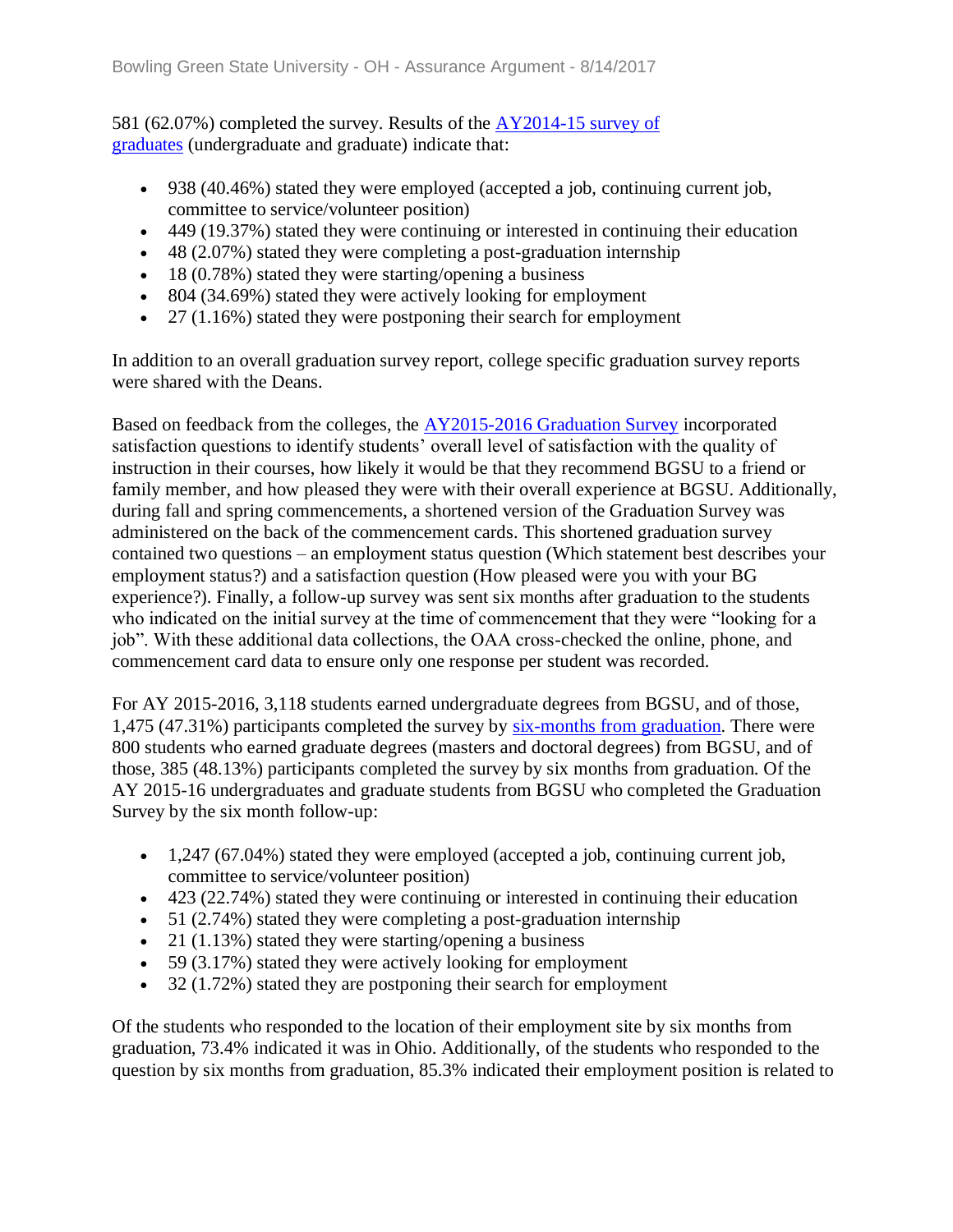their BGSU degree or field of study. Of the students that responded to the salary question, the median salary was \$40,000.

The AY2015-16 Graduation Survey included a few satisfaction questions and highlights from the students who responded to the satisfaction include:

- 82% were satisfied or very satisfied with the quality of the instruction in their courses
- 79% were likely or very likely to recommend BGSU
- 87% were pleased or very pleased with their overall experience at BGSU

The AY2015-2016 Graduation Survey data were shared with Deans, Chairs, and Directors in an aggregate report and by college reports with program level data. Targeted discussion on how to use these data occurred at Deans' Council and at Chairs and Directors meetings. Graduation survey data will be used as a required key performance metric for the new Performance Based Budgeting model at BGSU (see Section 5.A.5).

#### **Sources**

- 1.A.2. Accessibility Services
- 1.A.2.Non-Traditional and Military Student Services
- 1.C.1. Center for Faculty Excellence
- 2.A.Registration & Records
- 2.A.Student Affairs
- 3.C.1.Pre-College Programs
- 3.C.BGSU CCP Credentialing Guidelines
- 3.D.4.Career Center
- 4.A.1.AAC&U VALUE rubrics
- 4.A.1.BGSUreview\_final
- 4.A.1.chart
- 4.A.1.every six years
- 4.A.1.Office of Academic Assessment
- 4.A.1.professional development sessions
- 4.A.1.Program-Cluster Review Guidebook
- 4.A.1.Student Achievement Assessment Committee
- 4.A.2.College Level Examination Program
- 4.A.2. Courses without a direct equivalency
- 4.A.2.Undergraduate Catalog
- 4.A.3.Acceptable Collegiate Sources for Credit Transfer
- 4.A.3.Acceptable Noncollegiate Sources for Credit Transfer
- 4.A.3.InstitutionalCreditTransfer
- 4.A.3.Ohio Transfer Module
- 4.A.3.Transfer of Credit
- 4.A.4.campus
- 4.A.4.dual credit courses
- 4.A.4.Dual Enrollment Guidelines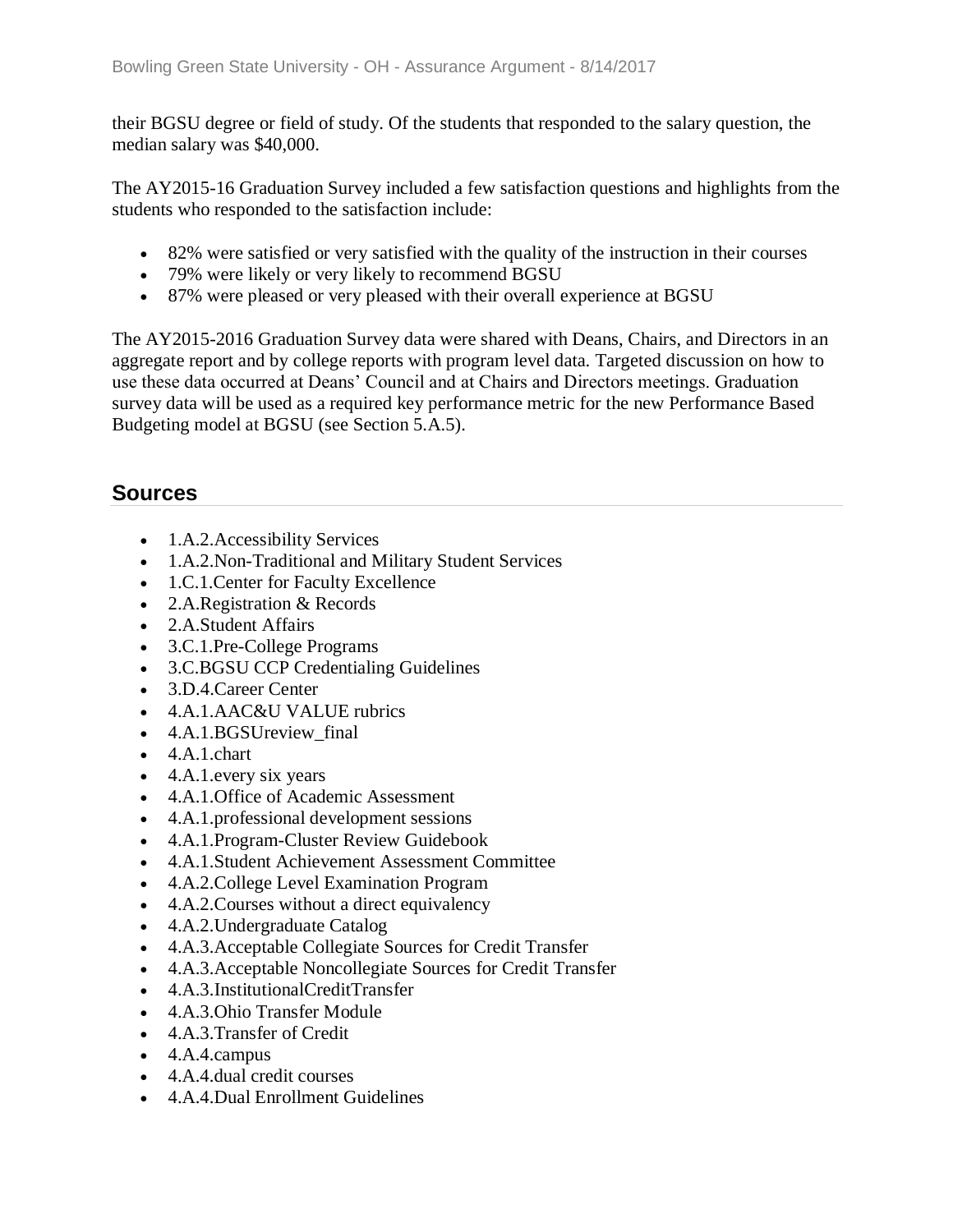- 4.A.4.Instructors
- 4.A.4.protocol
- 4.A.5.attached chart
- 4.A.6.2014 2015 Graduation Survey data
- 4.A.6.2015 2016 Graduation Survey
- 4.A.6.Graduation Survey
- 4.A.6.Office of Institutional Research
- 4.A.6.six-months from graduation
- 5.D.2.Institutional Effectiveness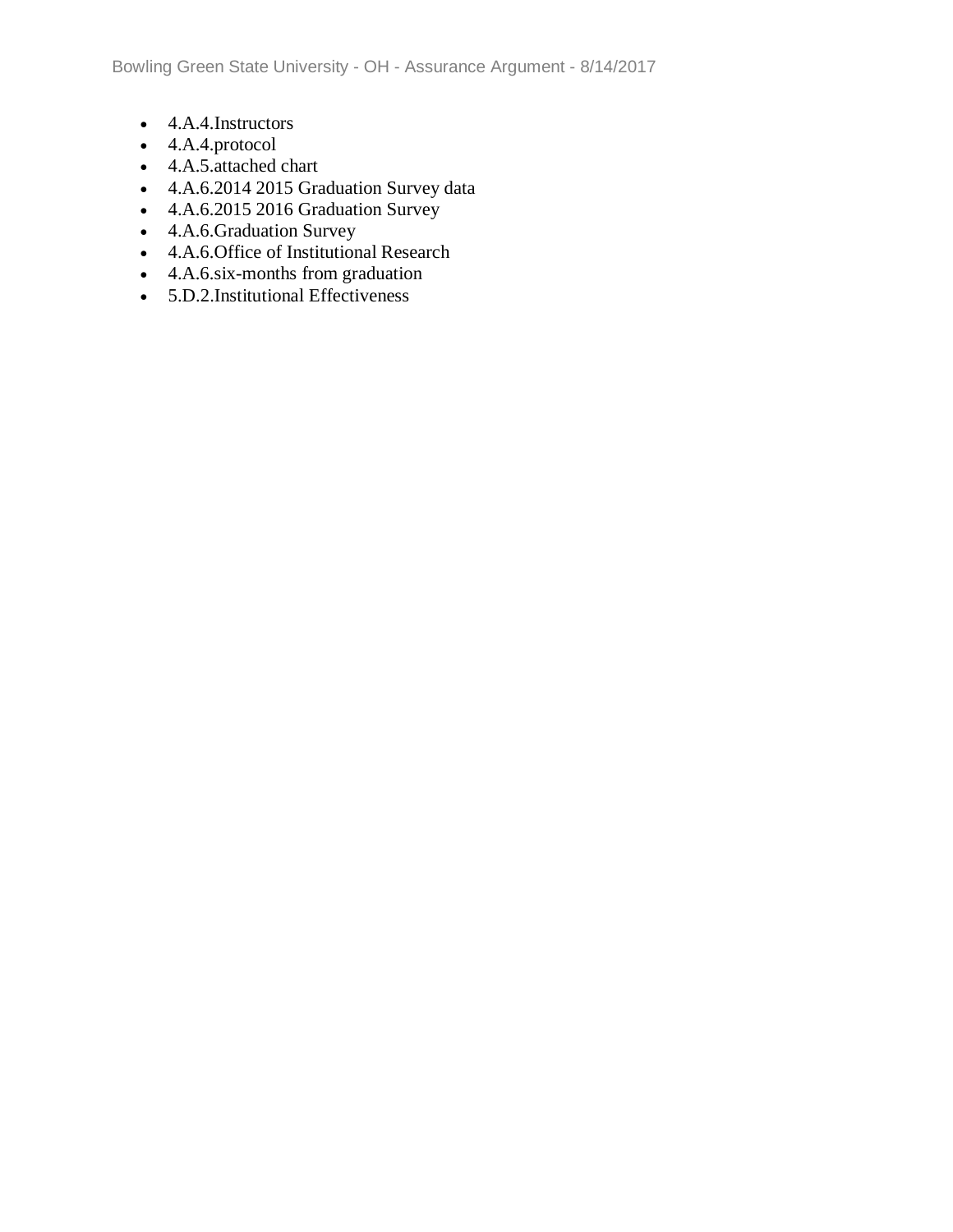# **4.B - Core Component 4.B**

The institution demonstrates a commitment to educational achievement and improvement through ongoing assessment of student learning.

- 1. The institution has clearly stated goals for student learning and effective processes for assessment of student learning and achievement of learning goals.
- 2. The institution assesses achievement of the learning outcomes that it claims for its curricular and co-curricular programs.
- 3. The institution uses the information gained from assessment to improve student learning.
- 4. The institution's processes and methodologies to assess student learning reflect good practice, including the substantial participation of faculty and other instructional staff members.

## **Argument**

**4.B.1.** All BGSU majors and programs, including Student Affairs, hold high and clear expectations for student learning. While program learning outcomes accommodate specialized knowledge, all majors also share fundamental educational values. These values are described by the 2008 [University Learning Outcomes \(ULO\) a](../../evidence/viewfile?fileid=401634)nd encompass six institutional priorities (critical thinking, engagement, information literacy, inquiry, oral communication, and written communication). The ULOs are [aligned](../../evidence/viewfile?fileid=401626) and assessed using [Association of American Colleges](../../evidence/viewfile?fileid=401627)  [and Universities \(AAC&U\) VALUE Rubrics.](../../evidence/viewfile?fileid=401627) In 2014, the corresponding AAC&U VALUE Rubrics were embedded within [Canvas,](../../evidence/viewfile?fileid=401630) the University's learning management system. These VALUE Rubrics not only help operationalize the ULOs, but they also provide an external validation of their content. These VALUE Rubrics were first reviewed and edited by faculty committees to ensure their language was appropriate for BGSU.

The ULOs are integrated throughout the curriculum and align with the expectations of BGSU's general education program - [Bowling Green Perspective \(BGP\),](../../evidence/viewfile?fileid=401632) program learning outcomes, and student life. The ULOs are intentionally scaffolded into program- and course-level student learning outcome statements. All courses have their own learning outcomes (LOs) that are consistent with BGP (if appropriate) and program learning outcomes. These outcomes are then reviewed for rigor and appropriateness at the course level, when the course is proposed, and then annually at the program level as evaluated by the **Student Achievement Assessment** [Committee](../../evidence/viewfile?fileid=401663) (SAAC). To aid in transparency, the ULOs are listed in the [undergraduate catalog](https://csspublic.bgsu.edu/psc/ps/EMPLOYEE/HRMS/c/COMMUNITY_ACCESS.SSS_BROWSE_CATLG.GBL) and listed on curriculum guides/major maps available online. BGSU students have access to all course, program, and ULOs via rubrics and the Gradebook function within Canvas and linked from the Provost and departments' websites.

BGSU uses a centralized, all-in-one assessment system and continuous improvement model for the assessment of student learning. The focus is to promote alignment, share access to data, use data to inform action and engage stakeholders in the assessment process to improve and enhance student learning, teaching and the curriculum. A cornerstone of our all-in-one assessment system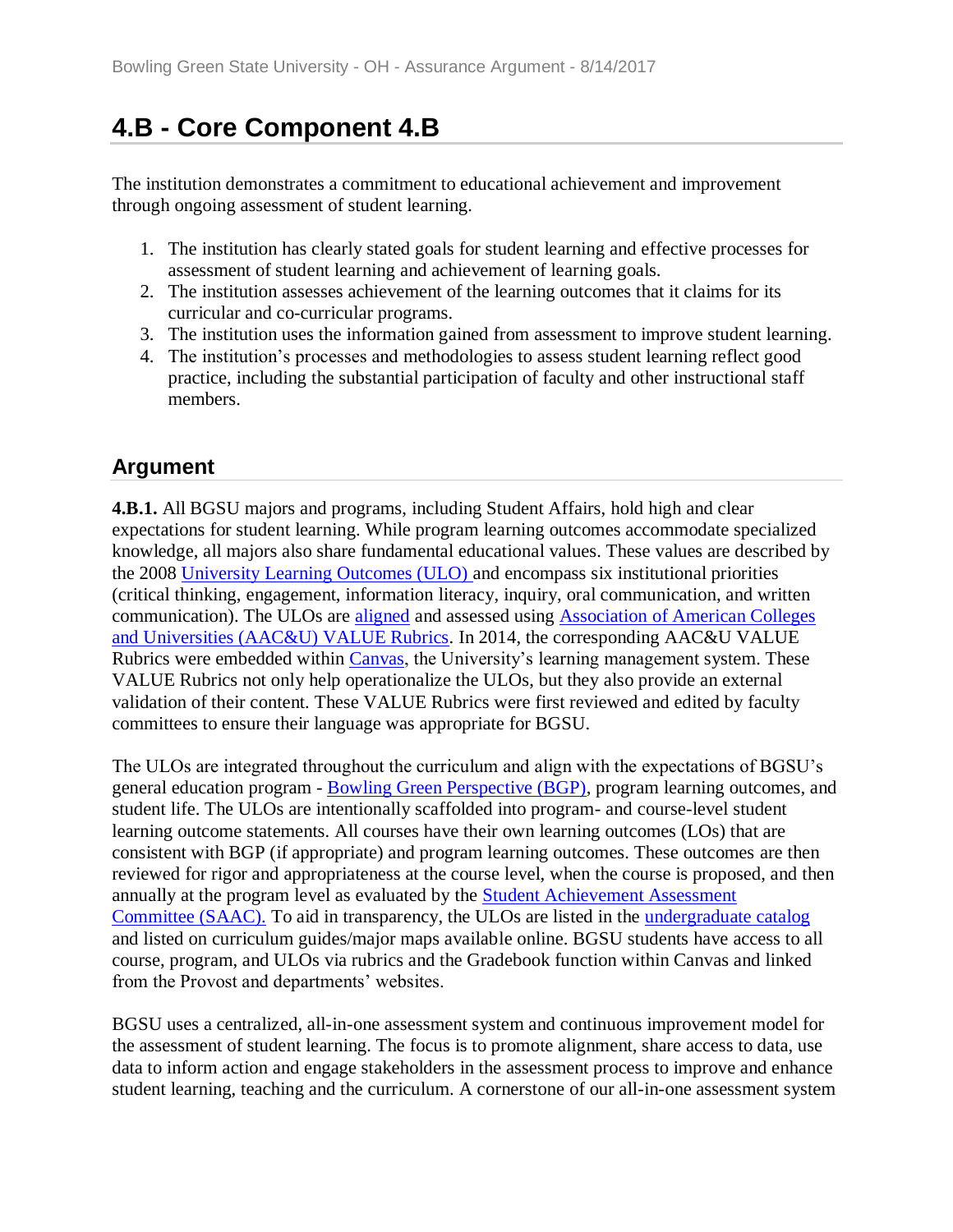is faculty created, course-embedded assessments. These are assessments of student learning the faculty would normally complete as a requirement in the development of a particular course. At BGSU, BGP faculty created course-embedded assessments used with all students in all course sections. Another key aspect of our assessment system is vertical alignment of LOs (i.e., mapping of the relationship among LOs within a course to the program level, then the program level to the college, and the college to the institution). [Programs'](../../evidence/viewfile?fileId=403293) use of Canvas illustrates the scaffolding of LO assessment. For example, the construction management program uses rubrics embedded within Canvas to assess their program learning outcomes by integrating key assessments within specific courses aligning with program learning outcomes/accreditation standards and ULOs.

BGP committee members, which are comprised of faculty and administrators from all colleges, evaluated each BGP learning outcome and the degree to which it was concise, appropriate, and measurable [\(AY2012-13\).](../../evidence/viewfile?fileId=406335) All courses seeking designation as a BGP course for AY2015-16 were required to submit master syllabi illustrating alignment with the new LOs and course level assignments for assessment of those revised LOs. The [BGP learning outcomes](../../evidence/viewfile?fileid=401632) were then connected to the AAC&U VALUE rubrics and also aligned with levels of the revised Bloom's Taxonomy and the type of knowledge (declarative, procedural, conceptual, and metacognitive). This vertical alignment of LOs allows for the use of BGP or program assessment data to inform the institution's progress on institutional learning outcomes and identify strengths and weaknesses.

All academic departments complete an assessment plan for their program learning outcomes. SAAC is a comprehensive committee composed of A-Deans and faculty from all colleges, assessment staff, and Student Affairs staff. SAAC reviews the assessment plans and short-/longforms annually using a rubric to guide continuous improvement feedback. During 2012-2013, members of SAAC developed a set of *[guidelines](../../evidence/viewfile?fileid=401629)* and a *[rubric](../../evidence/viewfile?fileid=401628)* for writing/evaluating assessment reports, which align with program review and accreditation. These plans contain the program learning outcomes, information about the approval and communication of the ULOs, and a multi-year learning outcome assessment plan, with corresponding rationale and schedule. Additionally, each department submits program assessment reports each year, which are used by program faculty for strategic planning, submission of future SAAC reports, and accreditation or program review. The main goal of assessment or "assurance of learning" is to improve the effectiveness of the academic and co-curricular programming.

At every level, faculty are involved in creating, modifying and approving program-specific learning outcomes for courses and programs. Faculty initiate new programs and/or courses by completing a course/curriculum modification request. Both undergraduate and graduate program/course forms require that faculty identify student learning outcomes and plans for assessing student learning (see [Undergraduate Program/Course Modification](../../evidence/viewfile?fileId=406062) and [Graduate](../../evidence/viewfile?fileId=406061)  [Program/Course Modification\)](../../evidence/viewfile?fileId=406061). Both forms go through an approval process that requires review from program faculty, department/school/college faculty councils and department/school directors, Deans, University Undergraduate/Graduate Councils, Faculty Senate (new programs), and the Academic Affairs leadership. At the College and University levels, new programs and course curriculum are given two readings to allow for comment and suggestions from faculty committees. With the exception of Provost and Dean approval, committees involved in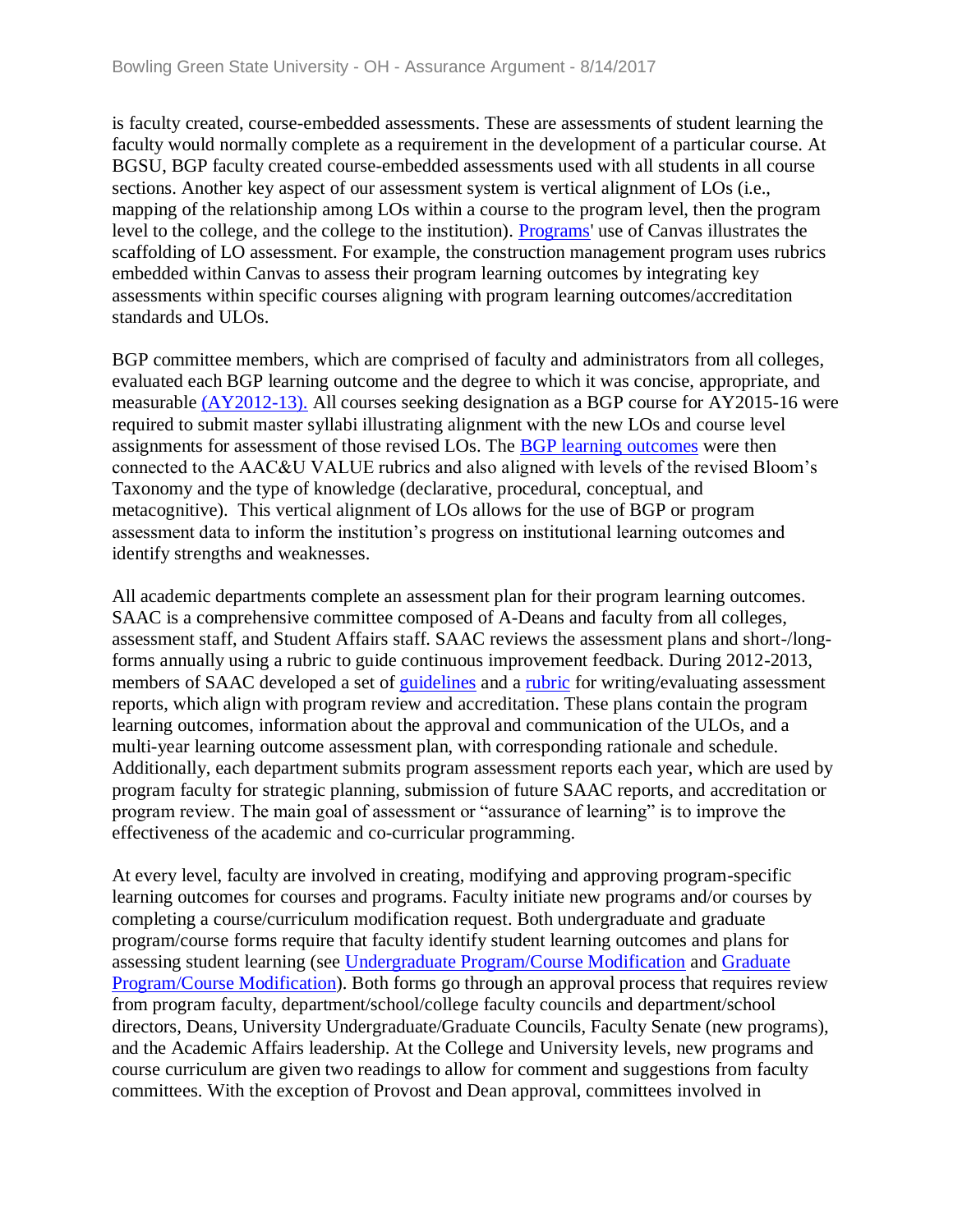approving undergraduate and graduate program and course curriculum are composed of faculty representatives from academic units at BGSU. Student input also is gained through curriculum modification committees at various levels. Students are involved at [Undergraduate](../../evidence/viewfile?fileid=401747) and [Graduate](../../evidence/viewfile?fileid=401743)  Councils at BGSU. BGSU is in the process of requiring the involvement of the Office of Academic Assessment at the beginning of the program/course creation modification process, so targeted feedback about learning outcomes and the assessment process can help guide the creation and modification of courses/programs. This process will be implemented in Fall 2018.

The use of the [AAC&U VALUE Rubrics,](../../evidence/viewfile?fileid=401627) since they can be aligned with BGSU learning outcomes, have been suggested by several committees (standing and ad-hoc) since 2008. While the use of these rubrics to assess student learning has been voluntary, a few BGSU programs have utilized the AAC&U VALUE rubrics to assess student learning. AAC&U VALUE rubrics were piloted in General Education courses and guided the development of co-curricular offerings (e.g., Community-Based Learning). The General Studies Writing program utilizes the Written Communication rubric and the Honors College utilizes several rubrics (Critical Thinking, Integrative Learning, etc.) to monitor and assess student learning within their respective programs. The divisional learning outcomes also connect individual Student Affairs units' programmatic learning outcomes with the broad framework of the University Learning Outcomes. Student Affairs is currently working on aligning learning outcomes with the AAC&U VALUE rubrics.

Several initiatives are currently in progress to address assessment reporting in curricular and cocurricular programs. With the exception of program review and specialized program accreditation, the primary focus of assessment activities at BGSU has been on undergraduate education. The AAC&U VALUE rubrics, for example, do not extend beyond the 'capstone' or senior year of undergraduate education and investigations on how these can be modified for graduate education have been minimal. However, in 2011-12, the Graduate College created a strategic plan [for graduate education](../../evidence/viewfile?fileid=401631) that was approved by the Graduate College and involved input from graduate students and faculty. One of the strategic goals generated by the task force (Strategic Goal #3) was to "build a more systematic and valid process of assessment and review." The Graduate College actively engages in the SAAC assessment process.

New initiatives that identify and address areas of improvement and potential growth for student achievement and program development are in progress. Thus far, these initiatives resulted in the following: identification of University learning outcomes, reinstating SAAC for overseeing program assessment at all levels, initial steps toward developing rubrics for assessment, the integration of co-curricular learning outcomes into University assessment processes, progress toward integrating the undergraduate experience and requiring all units to engage in a strategic planning process that includes program assessment reporting.

To continue to enhance student learning, BGSU will create a plan to audit, revise, and communicate program learning outcomes (PLOs) by Spring 2018. SAAC will take the lead with this systematic evaluation initiative by developing the plan and guiding its implementation in Fall 2018. The goal is to evaluate the PLOs in terms of measurability and alignment with ULOs and AAC&U VALUE Rubrics, similar to the process used with BPG. These revised PLOs will then replace current PLOs in Canvas and be evaluated via mastery or developmental rubrics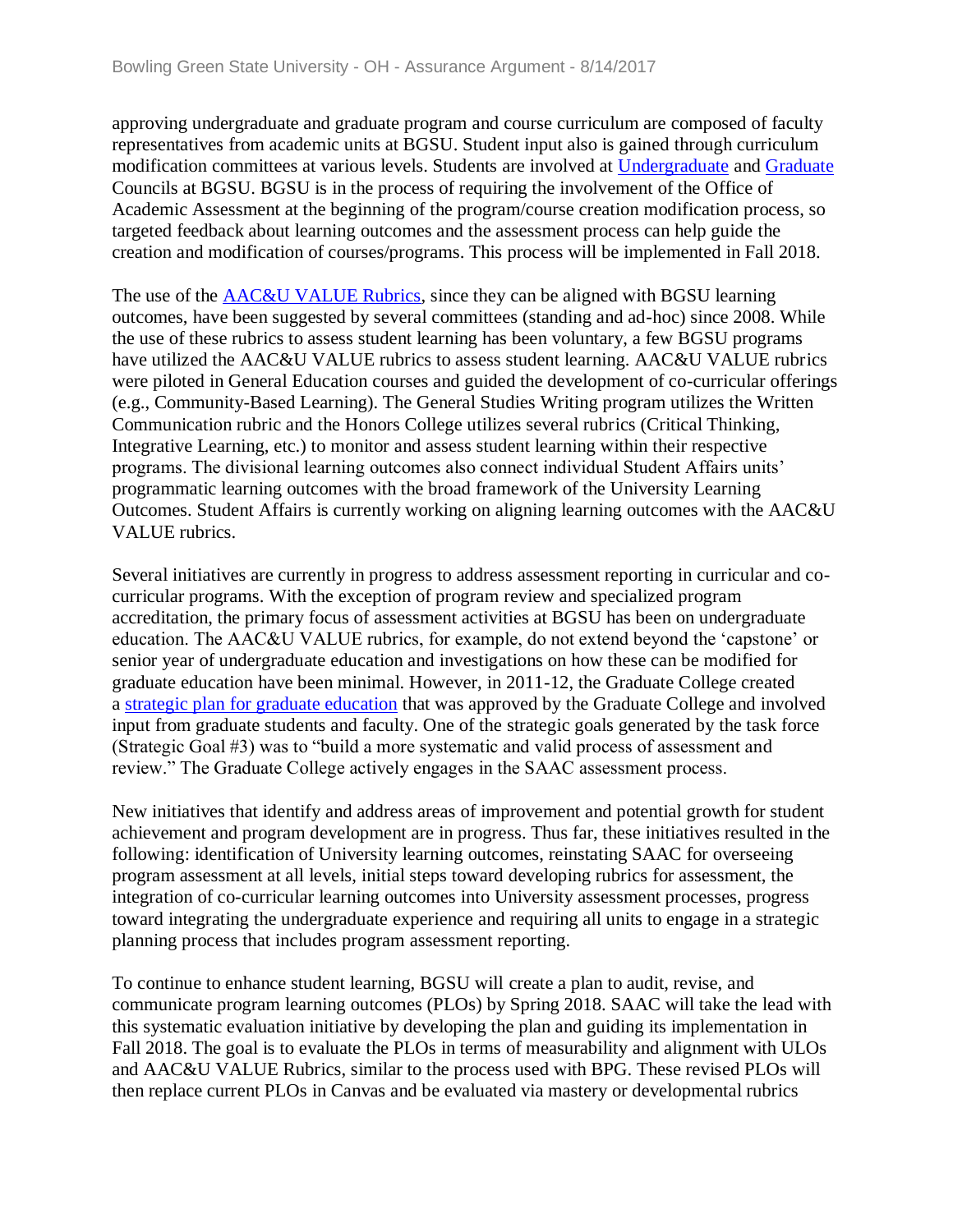providing a streamlined system for data collection. BGSU has a demonstrated commitment towards building the capacity for a robust infrastructure to support the review and revision of learning outcomes and the processes, practices, and activities for the ongoing assessment of student learning.

For example, in 2012 a recommendation that resonated through committee recommendations was to identify an individual or an office that would guide assessment efforts at BGSU. In response to this and to address other important assessment infrastructure issues, the Provost's Office created the [Office of Academic Assessment](../../evidence/viewfile?fileId=406324) (OAA) in AY 2012-13. To provide ongoing, permanent support for the office, BGSU created the Director of Academic Assessment position in fall of 2012. The Director of Academic Assessment has since taken on more responsibilities and is now the Vice Provost for Institutional Effectiveness and oversees Academic Assessment, Institutional Research, the Center for Faculty Excellence, Program Review, Accreditation, State Authorization and other special initiatives (see 5.D.2). To continue the support for assessment initiatives at BGSU the Office of Academic Assessment hired an Associate Director in May 2016.

BGSU's All-in-One Assessment System provides the foundation needed for integration of campus-wide assessment; whereas, course-level, embedded assessments help inform programlevel assessments (program review), which are connected to college-level and campus-level assessment (BGP assessments). Course-embedded data are coupled with national data, such as NSSE and CLA+, to help provide a holistic picture and horizontal alignment. These data are then reviewed by various constituents with the goal of continuous improvement. Assessment is no longer an add-on, but rather an integrated component of the daily operations of the academic culture.

Another strength BGSU offers is the involvement of key constituents with the assessment process. For example, the BGP assessment is faculty-driven where faculty developed the embedded assessments, evaluate them, review assessment data, and identify potential action items. SAAC is an additional example of how faculty are involved with assessment; whereas, faculty and staff review program assessment data using a targeted rubric and provide helpful feedback to their colleagues. The [Center for Faculty Excellence](../../evidence/viewfile?fileId=403034) provides professional development to their faculty peers on a variety of assessment topics and create an environment of mutual support. Students who work as student learning analysts are directly involved with the assessment process.

**4.B.2.** A focus on student learning, development, and success toward the achievement of essential learning outcomes remains an institutional priority at BGSU. [BGSU's educational](../../evidence/viewfile?fileId=406581)  [mission](../../evidence/viewfile?fileId=406581) is to facilitate and support the development of students who will investigate and make connections, write and make presentations and participate and lead as defined within the learning outcomes of their disciplines. In order to empower students to become adaptive lifelong learners, BGSU has the responsibility to teach and guide students within responsive and encouraging environments in and outside of the classroom, where expectations are clear and the fullest potential of educational achievement is obtainable.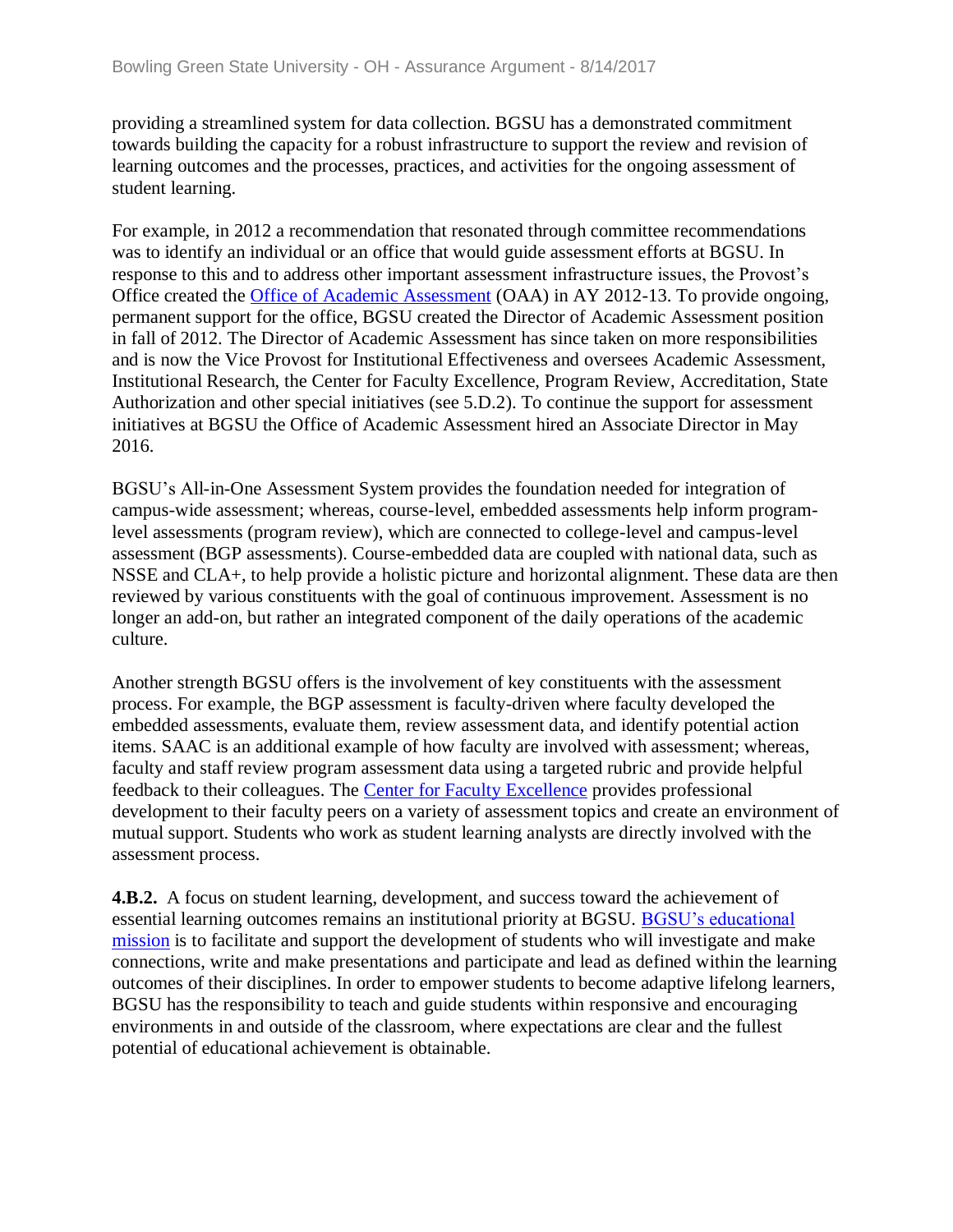Since fall 2015 BGP has gathered assessment data by [domain for each of its learning outcomes.](../../evidence/viewfile?fileid=401643) The [BGP learning outcomes \(LOs\)](../../evidence/viewfile?fileId=405047) for all domains were revised and evaluated to the degree to which each BGP LO was concise, appropriate, and measurable in 2012-2013 by the BGP Committee. BGP has adopted a mastery approach to learning outcomes in which faculty at the course level identify whether the students' performance on BGP course assessments "did not meet", "met", or "exceeded" expectations. The majority of faculty (71.43%) utilized Canvas to submit their BGP learning outcomes data, and others submitted their BGP learning outcomes data via Excel spreadsheets (28.57%). For the 2015-2016 academic year, there were a total of 138,881 data points and 175 BGP courses (73.53%) submitted assessment data.

BGSU has a history of participating in national, University, and program-specific assessments to evaluate student achievement in curricular and co-curricular programs. The impact of curricular programming has been assessed utilizing external, direct measures of student learning such as the Collegiate Learning Assessment (CLA).The CLA provides external comparisons of BGSU students with students at other institutions on critical thinking, analytic reasoning, problem solving and written communication skills. The CLA also provides BGSU with value-added indicators. Since 2005, BGSU has participated in several administrations of the CLA (biannually from 2005 to 2012) and CLA+ (AY2011, [AY2014,](../../evidence/viewfile?fileid=401665) [AY 2015,](../../evidence/viewfile?fileid=401653) [AY2016,](../../evidence/viewfile?fileid=401656) [AY2017\)](../../evidence/viewfile?fileid=401644). For the CLA+, BGSU uses a cross-sectional design and administers the assessment to approximately 100 first-year students (fall) and approximately 100 graduating seniors (spring). BGSU will continue to pilot the use of the CLA+ for the foreseeable future. BGSU CLA/CLA+ results are discussed in greater detail in Section 4.B.3.

BGSU also regularly participates in the [National Survey of Student Engagement \(NSSE\),](../../evidence/viewfile?fileid=401645) an indirect measure of student learning, as a means to evaluate the extent to which BGSU students develop learning outcomes for curricular and co-curricular programming. Survey items represent empirically confirmed "good practices" in undergraduate education, by reflecting behaviors by students and institutions that are associated with desired outcomes. BGSU has participated in the NSSE biannually since 2000 (see [2013,](../../evidence/viewfile?fileid=401640) [2015,](../../evidence/viewfile?fileid=401637) [2016](../../evidence/viewfile?fileid=401638) reports). NSSE results provide indicators pertinent to undergraduate student learning, development and success. In terms of various academic enrichment activities, BGSU freshmen and seniors, were as likely as students at peer universities to participate internships or cooperative education, carry out community service/volunteer work, join a learning community or some other formal program where groups of students take two or more classes together and work with faculty on research projects. [NSSE](../../evidence/viewfile?fileid=401668)  [results a](../../evidence/viewfile?fileid=401668)lso are provided to University administration (Deans/Chairs/Directors) and [Board of](../../evidence/viewfile?fileId=406337)  [Trustees](../../evidence/viewfile?fileId=406337) for discussion on strategic institutional initiatives.

BGSU will continue to use the NSSE as an indirect measure of student success at BGSU. The NSSE 2013 was revised to reflect questions on quantitative literacy, reflective and integrative learning, supportive environment, teaching practices, collaborative learning and learning strategies. Many of these align directly with ULOs. The administrations of the NSSE 2013 and 2015 at BGSU included two new modules to provide information regarding student perceptions of [advising](../../evidence/viewfile?fileid=401636) and [writing.](../../evidence/viewfile?fileid=401649) BGSU showed growth from 2013-2015 on both the advising and writing modules, highlights include advisors providing useful information about courses and discussing career interests, and post-graduation plans for freshmen and seniors. The administration of the NSSE 2016 included two new modules of [civic engagement](../../evidence/viewfile?fileid=401641) and experiences with [information](../../evidence/viewfile?fileid=401642)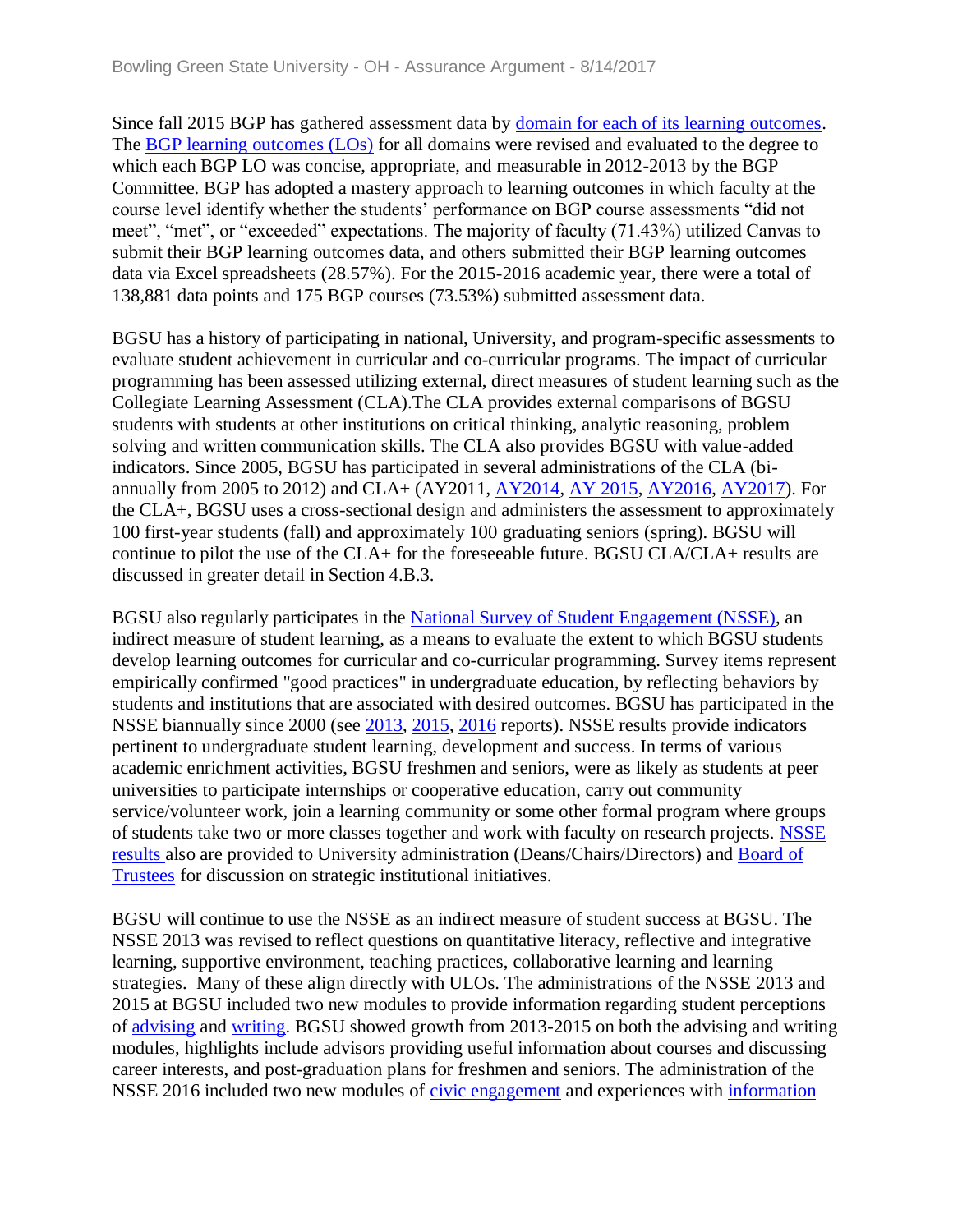[literacy.](../../evidence/viewfile?fileid=401642)The NSSE 2017 included to new modules of Global Learning and First-Year Experiences and Senior Transitions.

The writing questions on the new NSSE module also provide information on writing and critical thinking. These are utilized in conjunction with classroom-based assessments within General Studies Writing (GSW) to inform BGSU on student progress on a critical ULO, assist student writing development and instructional practice and to correlate with external measures, such as, the CLA+ results. The GSW faculty worked within an interdisciplinary team of faculty to modify and pilot the AAC&U VALUE written communication rubric for potential use at BGSU.

The use of both the CLA and NSSE has provided BGSU with longitudinal, cross-sectional, value-added, and comparison data with other institutions. For example, NSSE and CLA+ results were shared within the BGSU community at two events spring 2017. At a Chairs and Directors meeting, faculty leadership reviewed the results and identified potential strategies to increase academic engagement. At the Inclusive Pedagogy Summit, faculty had targeted conversations about NSSE results relating to students' discussions with diverse others. NSSE data also are presented annually to the Board of Trustees. Additionally, CLA+ and NSSE summaries, reports, and snapshots are available online. Some direct assessments, like the portfolio assessment created for General Studies Writing (GSW) or unit assessments in teacher education, have been used to provide student achievement data across BGSU programs. And while there were challenges with the implementation and use of classroom-based assessments as direct measures of student success (see 4.B.3), BGSU is committed to exploring the development of direct assessments University-wide.

BGSU has assessed the achievement of learning outcomes through accreditation and internal student assessment reporting. With oversight by the SAAC and by the Division of Studen[t](../../evidence/viewfile?fileid=403022) [Affairs](../../evidence/viewfile?fileid=403022) (DSA), the institution has engaged in the regular collection, analysis and use of student assessment data for program improvement. SAAC's overall purpose has been to promote teaching and learning at BGSU. SAAC's revised assessment reporting system was implemented in 2016 (see 4.A, e.g., [2016\)](../../evidence/viewfile?fileid=401648). SAAC fosters a variety of effective learning environments, where "effective" includes regular assessment cycles designed to result in the continuous improvement of curricular and co‐curricular programs (see Section 4.A.1 and 4.B.4). All programs follow a seven year [SAAC reporting cycle,](../../evidence/viewfile?fileid=401646) and assessment plans contain the program learning outcomes, information about the approval and communication of the ULOs, and a multi-year learning outcome assessment plan. Each department submits a status report annually.The assessment reports are reviewed by SAAC with a [rubric](../../evidence/viewfile?fileid=401650) to evaluate the LOs assessed, methods and procedures, expectations for student achievement, results and conclusions, and actions taken. The SAAC reports and feedback are then used by program faculty for strategic planning, the submission of future SAAC reports, and accreditation or program review. The main goal of assessment or "assurance of learning" is to improve the effectiveness of BGSU academic and cocurricular programming.

The Vice President created the [Student Affairs Assessment Committee \(](../../evidence/viewfile?fileid=403022)now the Student Affairs Strategic Planning and Assessment Committee) to administer and sustain the process of evaluating student learning within the [Division of Student Affairs \(DSA\).](../../evidence/viewfile?fileid=401567) To maximize uniformity and consistency among submissions, members of this committee created a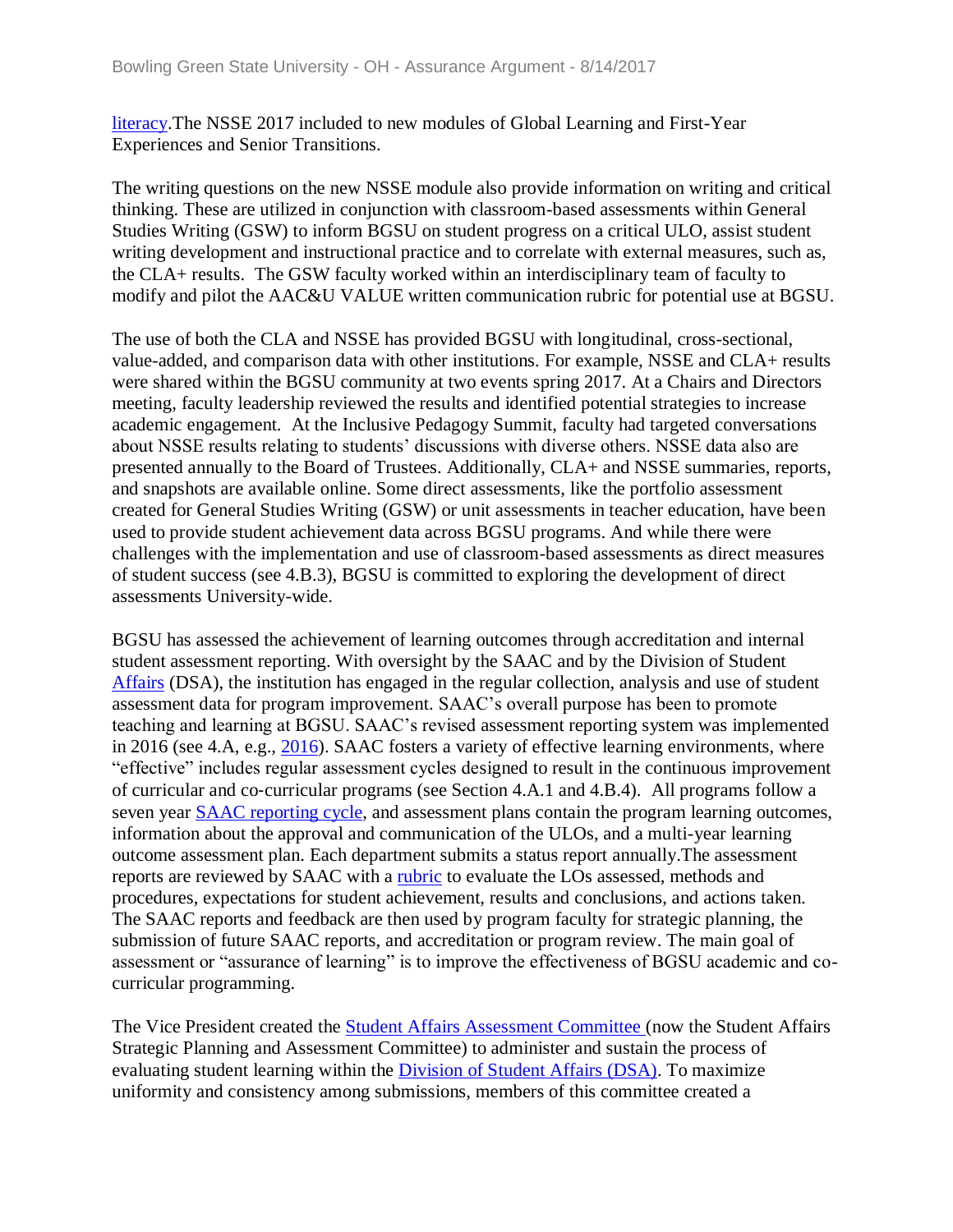[template](../../evidence/viewfile?fileid=401647) and [rubric](../../evidence/viewfile?fileId=402916) for unit directors to utilize when reporting data on student learning and information on how to enhance student learning. In fall 2011, the Division partnered with Campus Labs to improve staff members' capacity concerning assessment of student learning. Staff members have access to Campus Labs software to conduct surveys as well as the company's consultation services to assist them in planning assessment initiatives. The DSA departments assess learning outcomes aligning with signature programs and evaluate key performance indicators. In 2017, there will be a review of these data at the annual DSA retreat.

**4.B.3.** Through accreditation, program review, SAAC reports, BGP assessment, strategic planning, and special assessment initiatives, BGSU uses information gained from multi-level assessments to inform programmatic changes and improve student learning in curricular and cocurricular offerings.

Accreditation agencies, many of which require direct assessment of student achievement and indicators that assessments will be used to improve curricular and co-curricular programming, provide external benchmarks for BGSU. Many accreditation agencies now require the direct assessment of student learning in curricular and co-curricular programs. Furthermore, those accreditation agencies require that programs illustrate how those assessment data will be used to improve programs and student learning. At BGSU, 25 professional organizations serve as external accreditors to programs at BGSU academic units.

Regular SAAC reporting promotes the use of assessment feedback to guide program improvement and allows for both internal and external constituencies to contribute to the process. The SAAC assessment [report guidelines](../../evidence/viewfile?fileid=401657) and [process](../../evidence/viewfile?fileid=401654) have assisted with the educational achievement and program improvement though the ongoing assessment of student learning in a number of ways, including the provision of SAAC feedback to curricular and co-curricular programs and the recent modification to the SAAC review process.

The promulgation of feedback to programs regarding the assessment of students is a critical component of the SAAC assessment reporting process. Frequently the feedback results in significant improvements. An illustrative example is the feedback given to the **Department of** [Computer Science.](../../evidence/viewfile?fileId=402930) In 1999, Computer Science was not doing assessment very well as noted in a letter from the College's Associate Dean. Yet, within several months this Department was able to use feedback to earn a University award recognizing the Department's significant improvements, which contributed to a successful accreditation visit by the Accrediting Board for Engineering and Technology In AY2016-17. BGSU is strategic is using its assessment results to close the loop, guide decision-making and improve the quality of our programs.

For example, Quantitative Literacy is a University Learning Outcome where student assessment and success data are utilized to improve student learning and success. As of fall 2013, BGSU required that all baccalaureate degree programs adopt a course in quantitative literacy, which led to changes in course offerings and format. The use of BGP assessment and student success data (pass/fail) have been used to address student learning and course improvements in mathematics. A [Quantitative Literacy Taskforce](../../evidence/viewfile?fileid=401655) was created with faculty from courses within this domain. They investigated the courses within quantitative literacy and their corresponding assessments. In Spring 2017, the task force invited a nationally recognized math education expert to lead a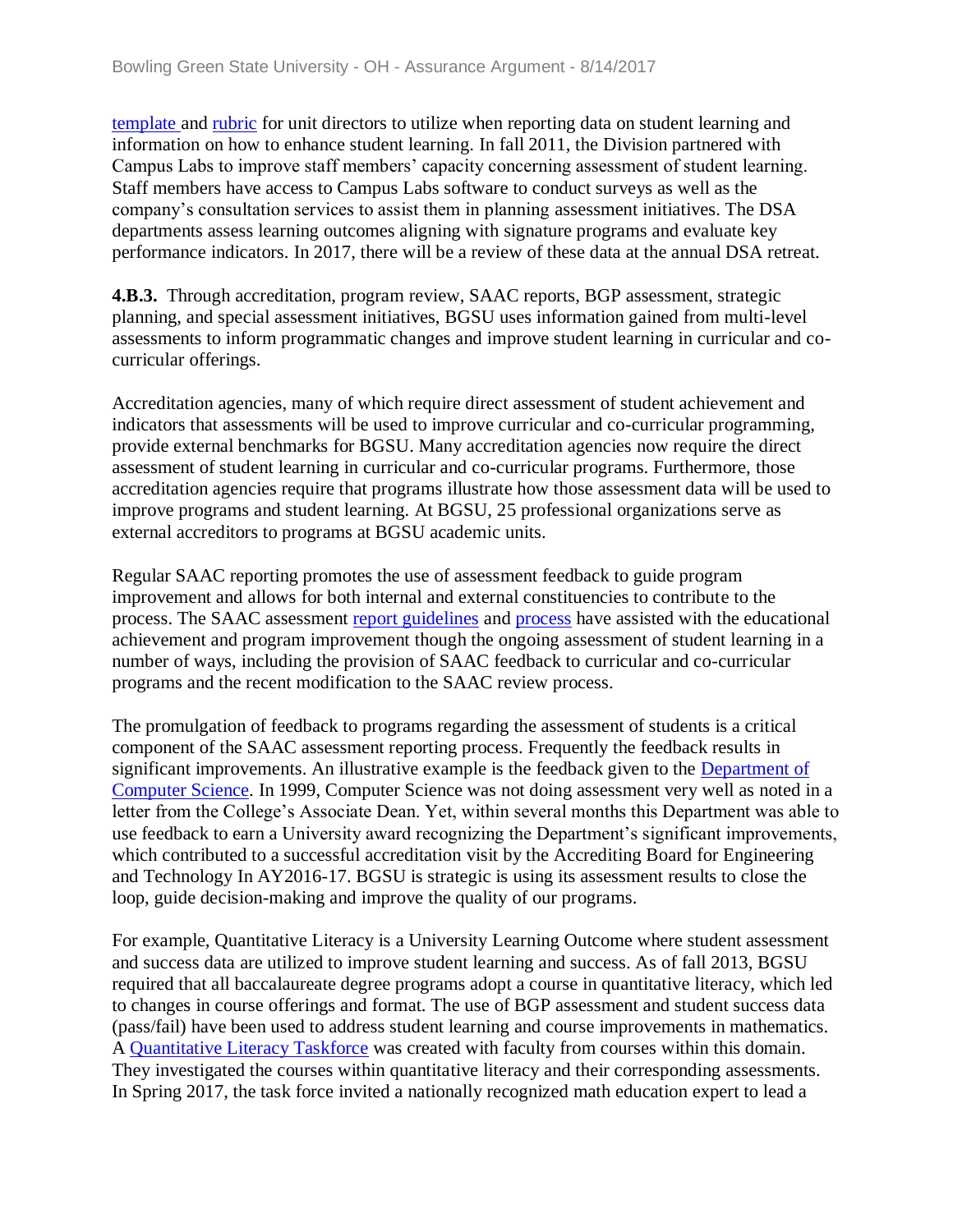workshop with mathematics faculty on course design and instructional strategies to promote student learning and success. The task force report focused on alignment of assessments, increasing active learning strategies, and investigation of the impact of technology tools on quantitative literacy. BGSU continues to monitor student progress and provide additional professional development for math education. While still in progress, this example illustrates how BGSU uses learning outcome and success data to design, monitor, and promote student learning.

BGSU is intentional about sharing assessment data. BGSU implements targeted activities every semester to review and discuss assessment results with multiple constituencies. In Fall 2016, BGSU hosted an annual Closing the Loop session in which faculty (tenure/tenure track, nontenure track, and adjunct), students, and staff members reviewed GenEd learning outcomes assessment data and had discussions about the assessment instruments/methods used; domain learning outcomes; next steps; and how departments could use and benefit from these data. Faculty and staff continued these conversations the following semester at the Spring 2017 annual Teaching and Learning Fair. Additionally, external stakeholders from surrounding colleges and universities (e.g., Owens Community College) participated in reviewing BGSU assessment data at the Spring 2016 Teaching and Learning Fair.

BGSU has collaboratively established clear outcomes for student learning and developed an ongoing and effective process for the assessment and achievement of those learning goals. In addition to internal mechanisms, the use of the CLA (since 2005)/CLA+ (starting 2011), the NSSE (since 2000), and the revision and use of AAC&U VALUE rubrics (starting 2012) are [initiatives illustrating student learning outcome results.](../../evidence/viewfile?fileid=401651) These external data sources' results are shared within the BGSU community (see 4.B.2).

In AY2015-16 Bowling Green State University (BGSU) had a freshman Total CLA+ score that was "greater than or equal to the average freshman score at 81% of CLA+ schools". The BGSU senior Total CLA+ score was "better than or equal to the average senior score at 78% of CLA+ schools." The value-added of BGSU was reflected in gains in critical thinking proficiency from freshmen (55%) to seniors (76%). For 2016-2017, BGSU had a freshman Total CLA+ score that was "greater than or equal to the average freshman score at 73% of CLA+ schools. BGSU demonstrated gains in critical thinking proficiency from freshman (42%) to seniors (67%). This indicates that BGSU has a strong value-added impact on student growth in critical thinking, although we are always focused on continuous improvement.

[NSSE](../../evidence/viewfile?fileid=401668) results also were utilized to identify how BGSU students rate their college experience, especially in the areas of acquiring a broad general education as well as job/work-related knowledge and skills (thinking critically, speaking and writing clearly, using computer, analyzing quantitative problems, learning effectively by themselves, and working effectively with others). Overall, BGSU first-year students (2016) spent approximately the same amount of time participating in co-curricular activities and working on-campus as students at peer institutions; while BGSU seniors spent more time participating in co-curricular activities and working oncampus as students in peer institutions. The majority BGSU students indicated a positive evaluation of their entire educational experience and noted the intent of attending the same institution if they had to start over.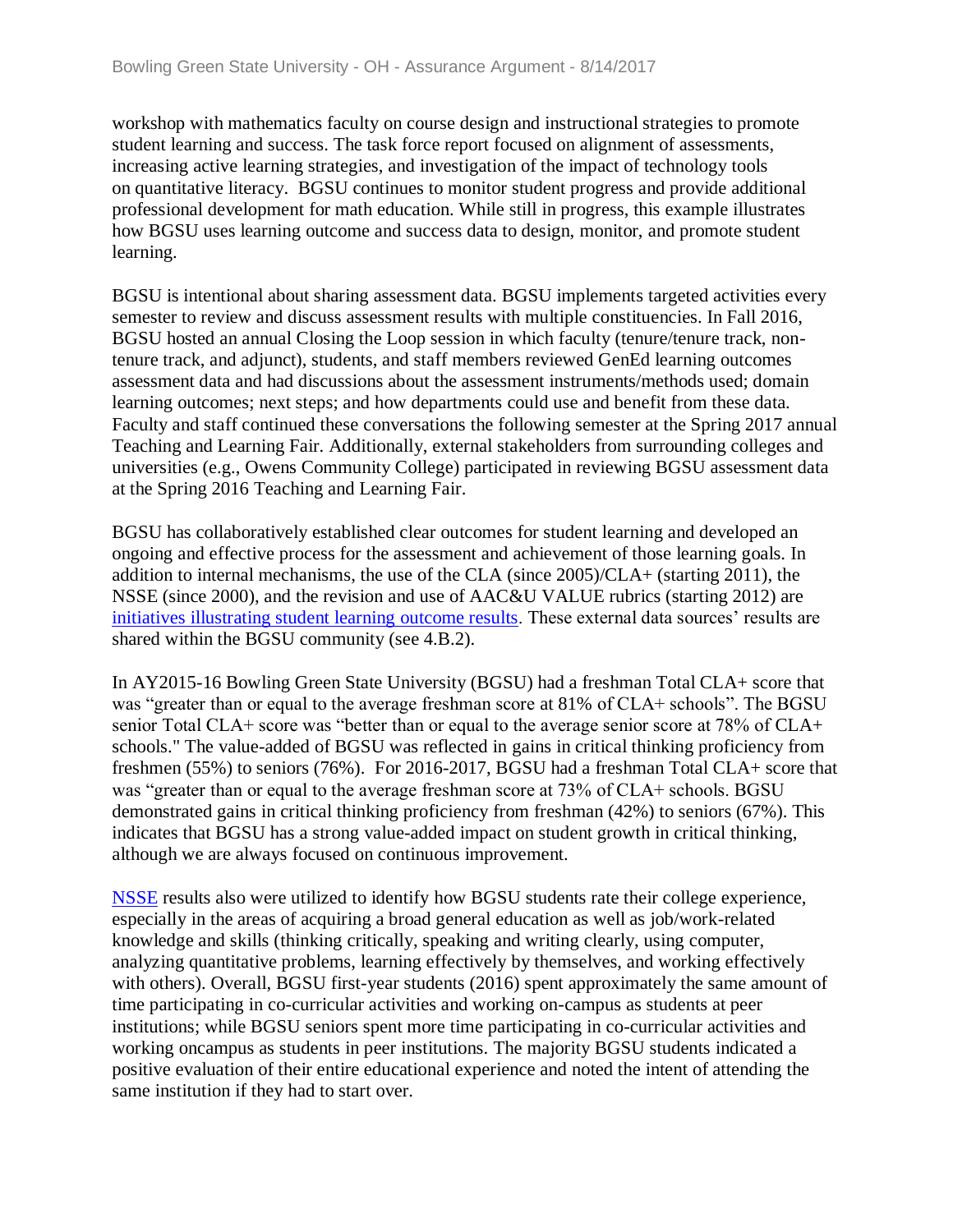Expanding on the effective use of assessment data to improve student learning is an area of potential growth at BGSU, and several strategies have been generated to address this critically important function to foster educational achievement and improvement through ongoing assessment of student learning (see 4.B.2 and 4.B.4). The revised math requirement and the use of the CLA+ and NSSE have provided BGSU faculty and administration with additional opportunities to utilize student assessment data. Additionally, expanding on the successes of the BGP Closing the Loop session and the Inclusive Pedagogy Summit, BGSU plans to continue to bring various constituents together to discuss and use the data we collect. The plan is to offer a series of data forums where data from different institutional reports, such as NSSE, CLA+, COACHE, etc. are shared and discussed with faculty, administration, staff, and students. In addition to these more focused data discussion, BGSU will offer a data forum to take a comprehensive look at our student success data.

The Office of Academic Assessment (OAA) provides an infrastructure for systemic institutional support and promotion of new assessment activities and initiatives on BGSU campuses. For example, in the College of Health and Human Services first-year students participate in a project where they identify and work towards particular goals throughout the semester to better themselves as a student and professional. Additionally, the College of Education and Human Develop hosts a Capstone Day in which candidates about to graduate present posters sessions on essential questions explored in their internships and coursework. They are in the process of scaling this program to invite external stakeholders. These programs showcase their students' learning from the beginning to the end of students' educational experience and it is an institutional goal to foster discussions with other programs on this initiative.

In AY2016-17, BGSU piloted the Student Learning Analyst (SLA) program to engage students in academic analytics at the institution. The SLAs are a group of undergraduate students involved with the assessment of student learning by taking an active role in gathering information on student learning experiences and ULOs. The SLAs not only design assessment projects, they also implement these projects, analyze the data, create summary reports, and present findings to the campus community. The [SLAs](../../evidence/viewfile?fileid=401659) demonstrate how BGSU uses assessment data innovatively and will be recognized by NSSE in their 2017 Institution Report – Lessons from the Field.

To further assess student learning, BGSU Faculty Senate and Academic Affairs collaborated to explore the development and utilization of a student evaluation of teaching and learning, which includes a set of [common University questions](../../evidence/viewfile?fileid=401652) on course expectations, feedback and assessment, support for student success, and engagement that provides flexibility for colleges and departments to add specific questions. The ad hoc committee (which included faculty, administrators, union, undergraduate and graduate student representation) administered a university-wide survey of questions, collected and analyzed the data on potential questions, and presented that report to Faculty Senate (spring 2017). The six questions on the [University-Wide](../../evidence/viewfile?fileId=406336)  [Evaluation of Teaching and Learning](../../evidence/viewfile?fileId=406336) align with the [Provosts Ecosystem for Student Success a](../../evidence/viewfile?fileid=406322)nd the strategic goals for the Center of Faculty Excellence (CFE) ensuring institutional and pedagogical support for student learning at BGSU.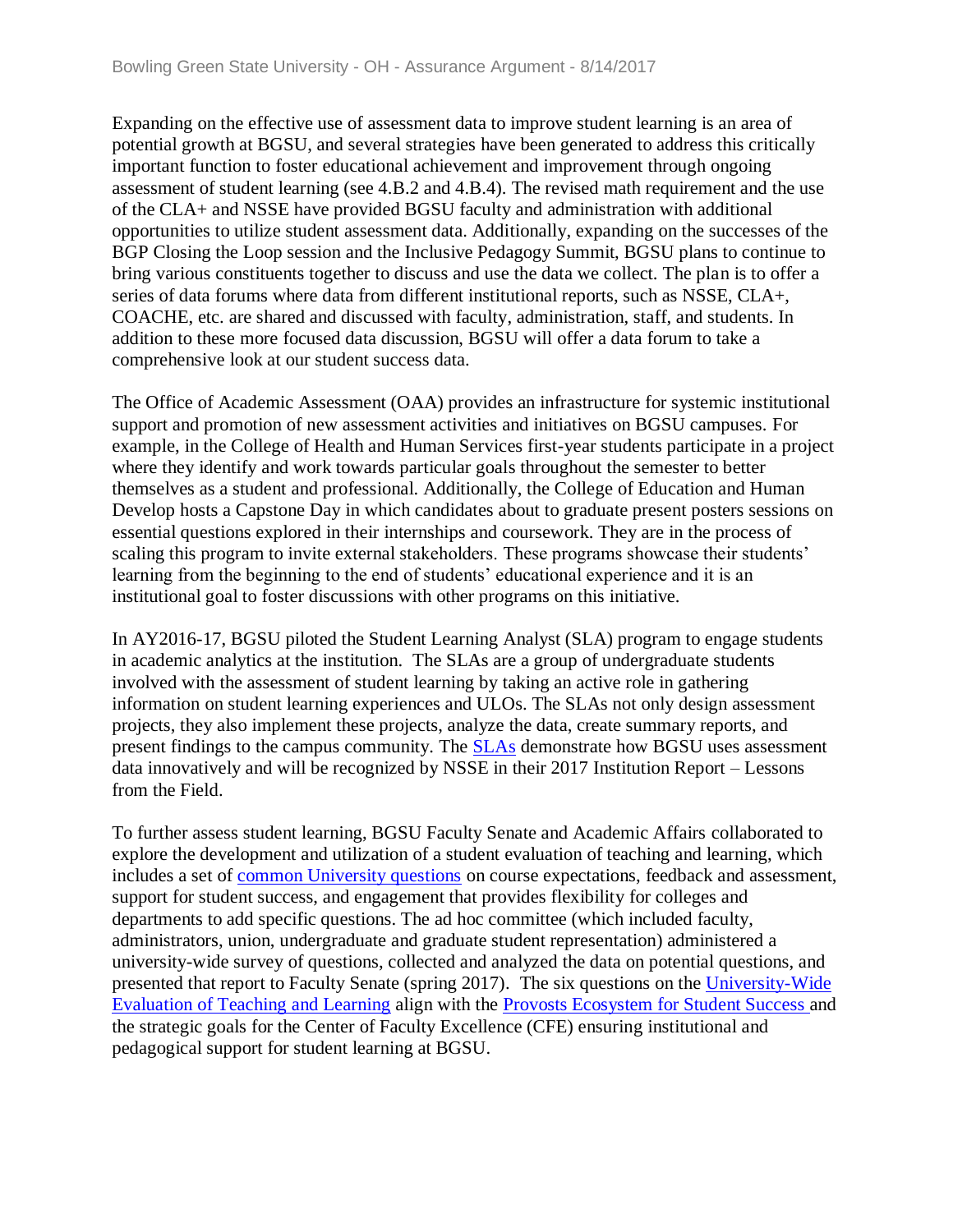Comprehensive communication plans for assessment initiatives and the effective distribution of assessment data for program improvement need to be developed to a greater extent than what is currently in place at BGSU. The Office of Academic Assessment (OAA) is charged with assisting with both of these activities. OAA has a comprehensive [website.](../../evidence/viewfile?fileid=401658) As with many large institutions, however, communication can be an issue and broadly communicating assessment results could be improved. In 2017-2018, OAA, CFE, and SAAC will work with Marketing and Communications to develop strategies and create a communication plan for internal and external constituencies.

BGSU also would like to further engage external stakeholders in the assessment process. While various departments across campus are engaging external stakeholders, such as employers through employer advisory boards, there could be deeper level engagement of examining assessment results. BGSU plans on documenting external feedback of assessment reports starting in 2018. To enhance our communication process, a more intentional effort to share our assessment story can be started that engages both internal and external stakeholders on a deeper level. While the University engages in a variety of intentional professional development session to discuss assessment data, there can be more connection with external stakeholders. The University can look into expanding capstone days and seminar poster sessions engaging employers and community members to more programs across campus. These also are key components of our upcoming communication plan.

**4.B.4.** BGSU has a demonstrated commitment to utilizing best practices to assess student learning and the development of curricular and co-curricular offerings. The creation of a shared vision and learning goals by BGSU faculty and co-curricular personnel through an ongoing developmental strategic planning process has been well documented (see 4.B.1).

BGSU has earned external recognition for student assessment efforts and was recognized by the Council for Higher Education Accreditation (CHEA) in 2007 by receiving the [CHEA Award for](../../evidence/viewfile?fileid=401664)  [Institutional Progress in Student Learning Outcomes.](../../evidence/viewfile?fileid=401664) Aligning with best practices, BGSU now uses the National Institute for Learning Outcomes Assessment (NILOA) framework to evaluate the extent to which we are "making evidence of student accomplishment readily accessible and potentially useful and meaningful to various audiences". BGSU was one of five institutions nationwide awarded the 2017 Excellence [in Assessment Designation](../../evidence/viewfile?fileid=401661) for their best practices in learning outcomes assessment. Please note this information is embargoed until August 21, 2017.

The collaboration and participation of faculty and co-curricular personnel in refining measurable learning outcomes, designing rubrics, and evaluating programmatic assessment methods that reflect best practices is a priority at BGSU. BGSU faculty and co-curricular personnel have participated in a variety of assessment initiatives over time in accordance with best practices in assessment. Notably, BGSU faculty and co-curricular personnel have been deeply involved in the development and revision of [University Learning Outcomes](../../evidence/viewfile?fileid=401666) at BGSU. A "bottom up" approach to deriving the ULOs was consistent with the view that the programs were best suited for assessment of learning outcomes, and therefore, each of the ULOs would be tested, in some form. SAAC had the responsibility to support and enable program assessment. The ultimate goal was to gain the participation of all degree granting programs and co-curricular programs in the assessment cycle. The idea was held that the two types of assessment -- the "vertical" (program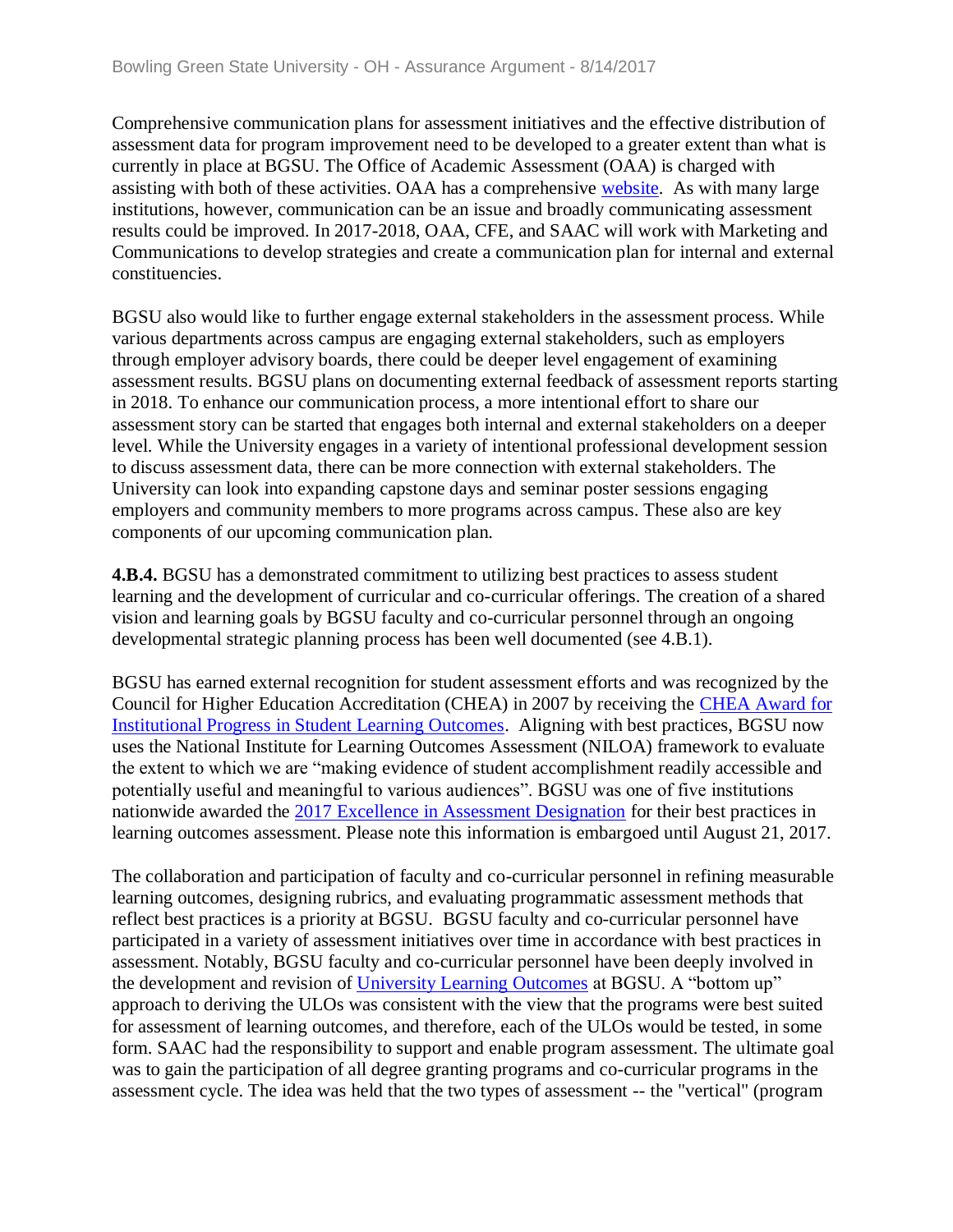level) and "horizontal" (across programs) -- would come together via the use Canvas rubrics and the ability to administratively analyze assessment data at the University level.

In late 2008, SAAC approved a revised set of ULOs, our current set. The revisions were done to explicitly include the co-curricular elements of the students' BGSU experience. For example, the ULO describing student development of "Personal and Social Responsibility" was modified to include a goal for students to "integrate, apply, and reflect". The ULOs are [aligned](../../evidence/viewfile?fileid=401660) and assessed using Association of American Colleges and Universities (AAC&U) VALUE Rubrics. In 2014, the corresponding AAC&U VALUE Rubrics were embedded within Canvas, the University's learning management system. These VALUE Rubrics not only help operationalize the ULOs, but they also provide an external validation of their content.

AAC&U's VALUE meta-rubrics were developed from many voices and faculty who piloted drafts and participated in revising the rubrics at BGSU. The revision of the AAC&U VALUE Rubrics (see 4.B.1) required the participation of faculty and also allowed important feedback from a constituency group that has not played a prominent role in assessment at BGSU, that of students. In addition to gaining the feedback of students for rubric construction, the loading of rubrics into the Canvas LMS also will serve as a mechanism to communicate expected proficiency levels for each learning outcome to students.

Review for curricular and co-curricular programs that assess student learning ventures to adhere to best practice in a variety of ways. SAAC has strived for adhering to best practice for internal program assessment reports. Several features of the SAAC assessment report review process are worthy of mentioning. The review process requires programs to have clear, explicit, and measurable learning goals with the responsibility of assessment at the program level. Furthermore, while SAAC evaluation rubrics for assessment reports have been utilized to facilitate a feedback loop to provide programs with an examination and recommendations for how to improve their assessment of student learning, recent modifications have required specific program-generated strategies for how assessment will be used for program improvement. The utilization of best practice also is evident in the co-curricular program through the actions of staff within the Division of Student Affairs. Student assessment in co-curricular offerings continued to be a priority for all departments within the Division. Staff members attended institutional, regional, and national workshops on assessment and implemented "best practices" to measure the impact of co-curricular programs and services on student learning.

Aligning with best practice, BGSU has a Center for Faculty Excellence (CFE). One of the strategic goals of this office is to "develop, use, and analyze assessment methods and strategies to help increase student academic performance". As such there are a variety of corresponding [assessment professional development sessions](../../evidence/viewfile?fileid=401662) offered through the office focusing on assessment methods/practices, LOs development, and continuous improvement facilitated by the OAA Associate Director. Faculty and staff regularly attend these assessment sessions; and according to feedback from attendees, 96% would recommend them to a colleague and 98% said it contributed to their professional development. Additionally, a variety of sessions at the annual Teaching and Learning Fair focus on assessment and feedback, such as this year's keynote focus on evidence-based teaching strategies, interactive sessions to review and discuss GenEd domain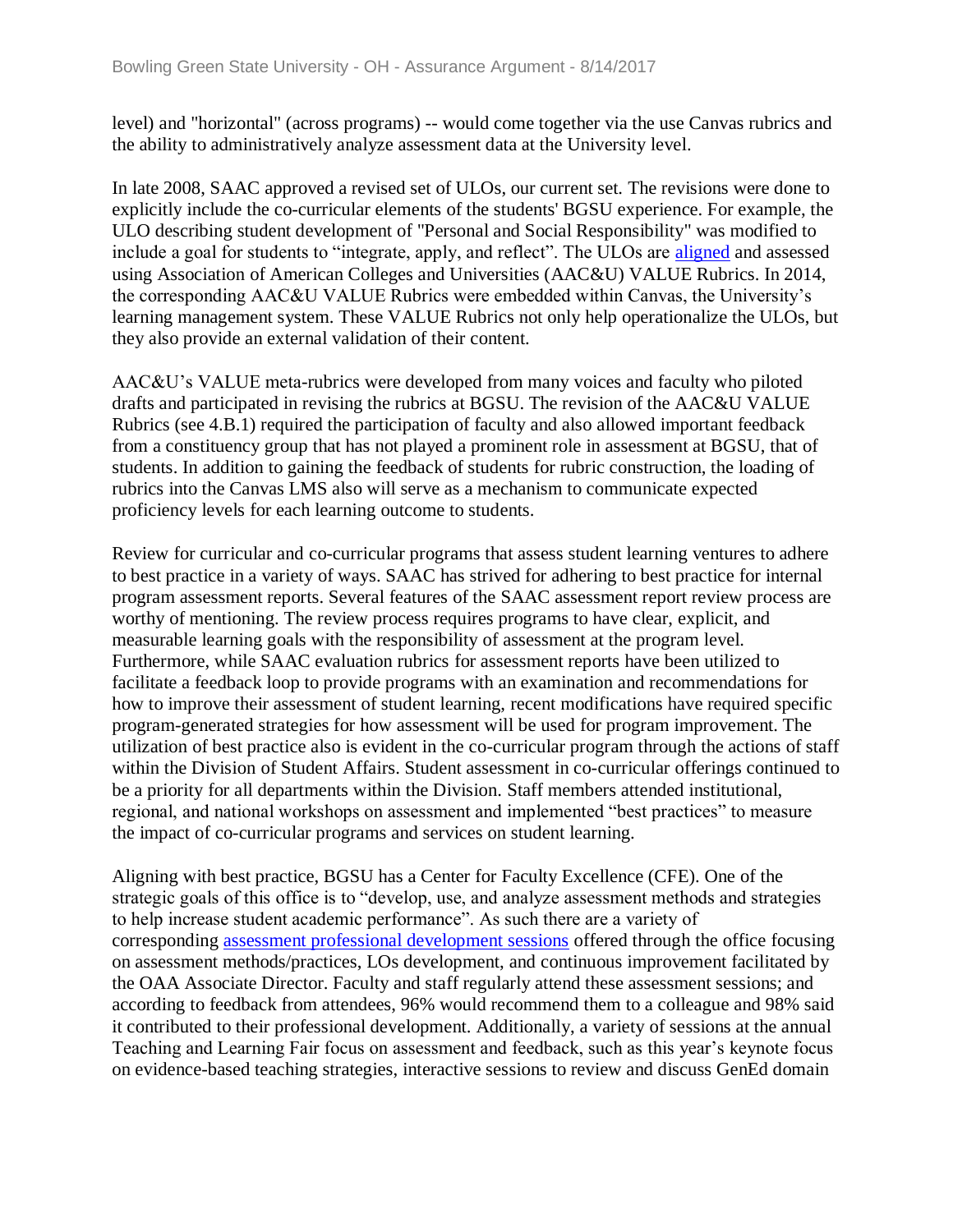learning outcomes and assessment data, and SLA presentations on their student-led assessment projects.

While great strides have been made to adhere to best practice in assessment, new initiatives and activities are needed for continual improvement to strive to meet higher education standards for good practice at BGSU. By creating the OAA, the administration acknowledged the critically important role of assessment as an integral component of learning at BGSU. Units collaborate with the OAA to coordinate a variety of assessment related activities including, but not limited to, the development of a technological infrastructure to assist assessment efforts, identifying and overseeing the administration of external measures of student learning, communication and use of assessment results for continuous improvement of student learning, and the evaluation of assessment practices and methodology to ensure adherence to best practices.

The OAA investigates multiple measures for student assessment and the development of assessment plans that have clear and manageable timelines for student assessment. This includes the exploration of other external measures and the development of internal measures as university-wide assessments. One challenge for administering university-wide assessments is the sheer size of the student population at BGSU and getting a representative sample of students taking university-wide assessments, such as the CLA+. A second challenge faced at BGSU is the distribution of assessment results and documenting the use of those results for program improvement. These activities require systemic solutions and strategies. OAA will lead faculty and co-curricular personnel in the generation of solutions and strategies surrounding universitywide assessment initiatives at BGSU. To guide and communicate the strategic actions of the OAA, an Assessment Advisory Board with broad representation of constituencies is in process. This new assessment committee structure serves as example of how communication of best practices in the assessment of student learning can be addressed at BGSU.

The re-examination and reconstitution of the [SAAC committee structure](../../evidence/viewfile?fileid=401663) and charges also were needed to provide mechanisms for communication of best practices. To further support good practice, in AY 2016-17 SAAC recently added faculty representatives from each college to involve more faculty in the review of programs. These SAAC faculty representatives not only provide feedback to their peers, but also learn from the report they read how to do a better job assessing their own departments. There are institutional challenges to the traditional charge of SAAC that warrant consideration. For example, assessment needs dictate that SAAC should to play a larger role in communication of best practices; act as a consulting body to programs on student assessment practices; re-examine the role that program and college committees play in reviewing assessment reports; re-evaluate assessment report guidelines, rubrics, and timelines; and serve as a mechanism to evaluate assessment practices at BGSU. Additional work that needs to be done is focusing on closing the loop and creating an assessment communication plan for internal and external stakeholders. Furthermore, a re-examination of data and learning outcomes needs to be conducted and will be spearheaded by SAAC and other assessment committees. BGSU has created the infrastructure and policies necessary for successful implementation of assessment practices.

## **Sources**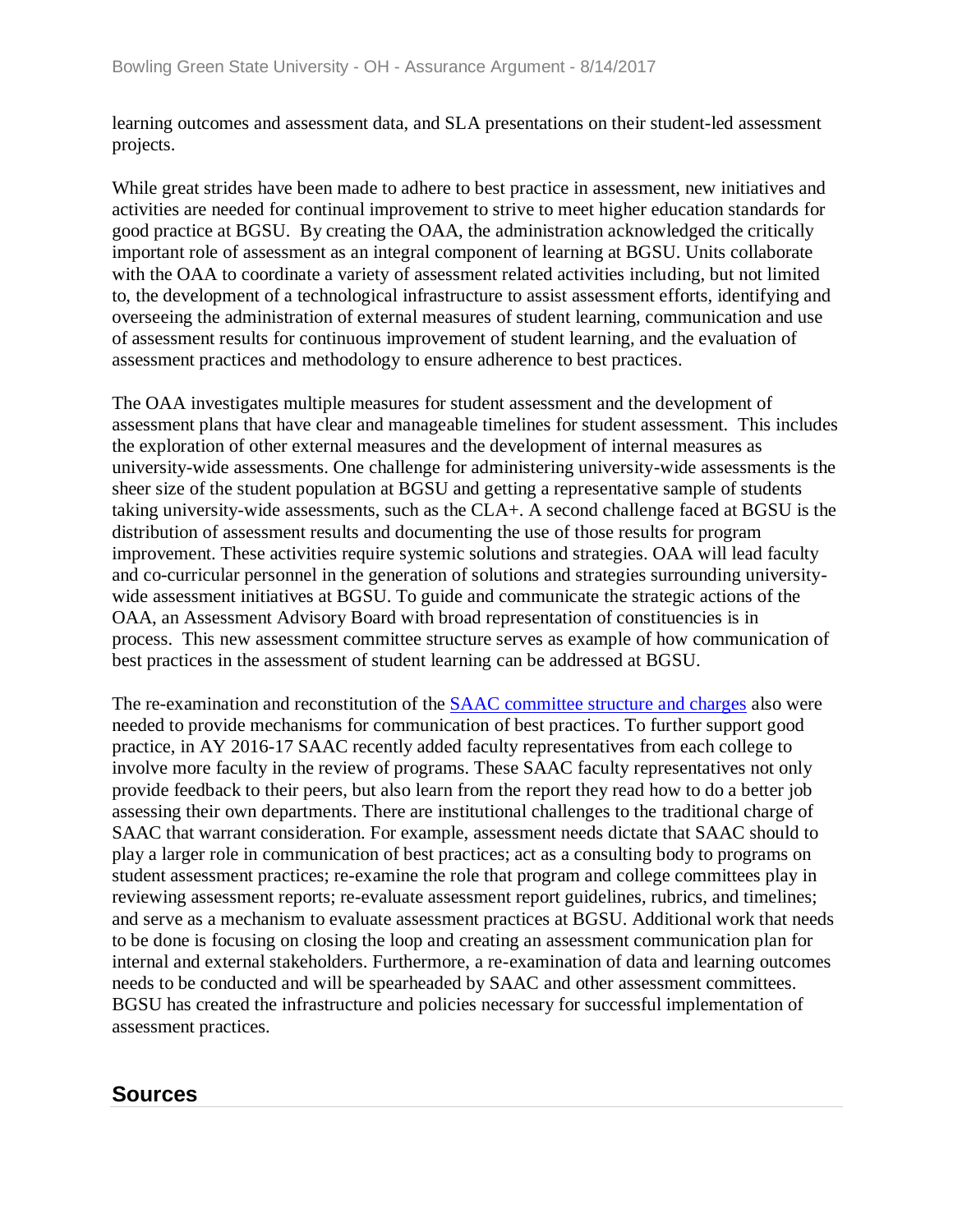- 1.A.2.Student Affairs
- 1.A.2.Student Affairs Divisional Assessment
- 1.A.Revised-Strategic-Plan-5-13
- 1.C.1. Center for Faculty Excellence
- 3.A.2.SAAC Information
- 3.B.1.BG Perspective
- 3.C.4.Provost's Ecosystem for Student Success
- 4.A.1.Office of Academic Assessment
- 4.B.1.AAC&U VALUE Rubrics
- 4.B.1.aligned
- 4.B.1.BGP Learning Outcomes
- 4.B.1.BGP Report 2012-13
- 4.B.1.Canvas
- 4.B.1.Graduate Curriculum Modification
- 4.B.1.Guidelines
- 4.B.1.Program Learning Outcomes
- 4.B.1.Rubric
- 4.B.1.Strategic Plan for Graduate Education
- 4.B.1.Student Affairs
- 4.B.1.University Learning Outcomes
- $-4.B.2.2013$
- $-4.B.2.2015$
- $-4.B.2.2016$
- $\bullet$  4.B.2.advising
- $\bullet$  4.B.2.AY2014
- 4.B.2.AY2015
- 4.B.2.AY2016
- $-4.B.2.AY2017$
- 4.B.2.BGSU's educational mission
- 4.B.2.civic engagement
- 4.B.2.domain for each of its learning outcomes
- 4.B.2. information literacy
- 4.B.2.National Survey of Student Engagement
- 4.B.2.NSSE Present
- 4.B.2.rubric
- 4.B.2.SAAC reporting cycle
- 4.B.2.SAAC2016
- 4.B.2.SignatureProgramReportRubric
- 4.B.2.template
- 4.B.2.writing
- $-4.B.3.CLA+$
- 4.B.3. common University questions
- 4.B.3.ComputerScienceFeedback
- 4.B.3.Final Report Instrument Construction University-wide Evaluation of Teaching and Learning
- 4.B.3.initiatives illustrating student learning outcome results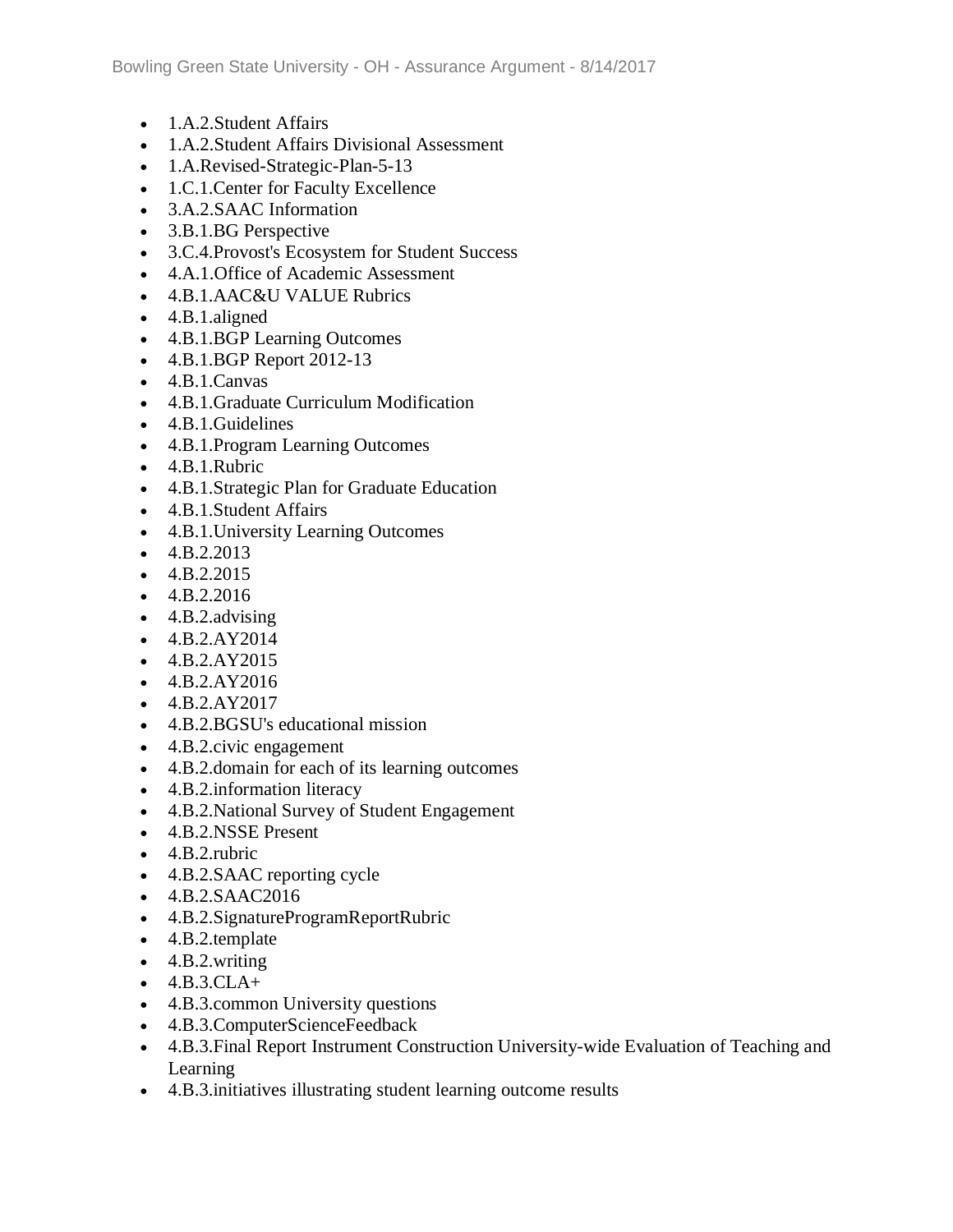- 4.B.3.NSSE
- 4.B.3.process
- 4.B.3.Quantitative Literacy Taskforce
- 4.B.3.report guidelines
- 4.B.3.SLA's
- 4.B.3.website
- 4.B.4.2017 Excellence in Assessment Designation
- 4.B.4.aligned
- 4.B.4.assessment professional development sessions
- 4.B.4.CHEA Award for Institutional Progress in Student Learning Outcomes
- 4.B.4.SAAC committee structure
- 4.B.4.University Learning Outcomes
- 5.A.4.Center for Faculty Excellence
- 5.B.3.Graduate Council
- 5.B.3.Undergraduate Council
- bluesheet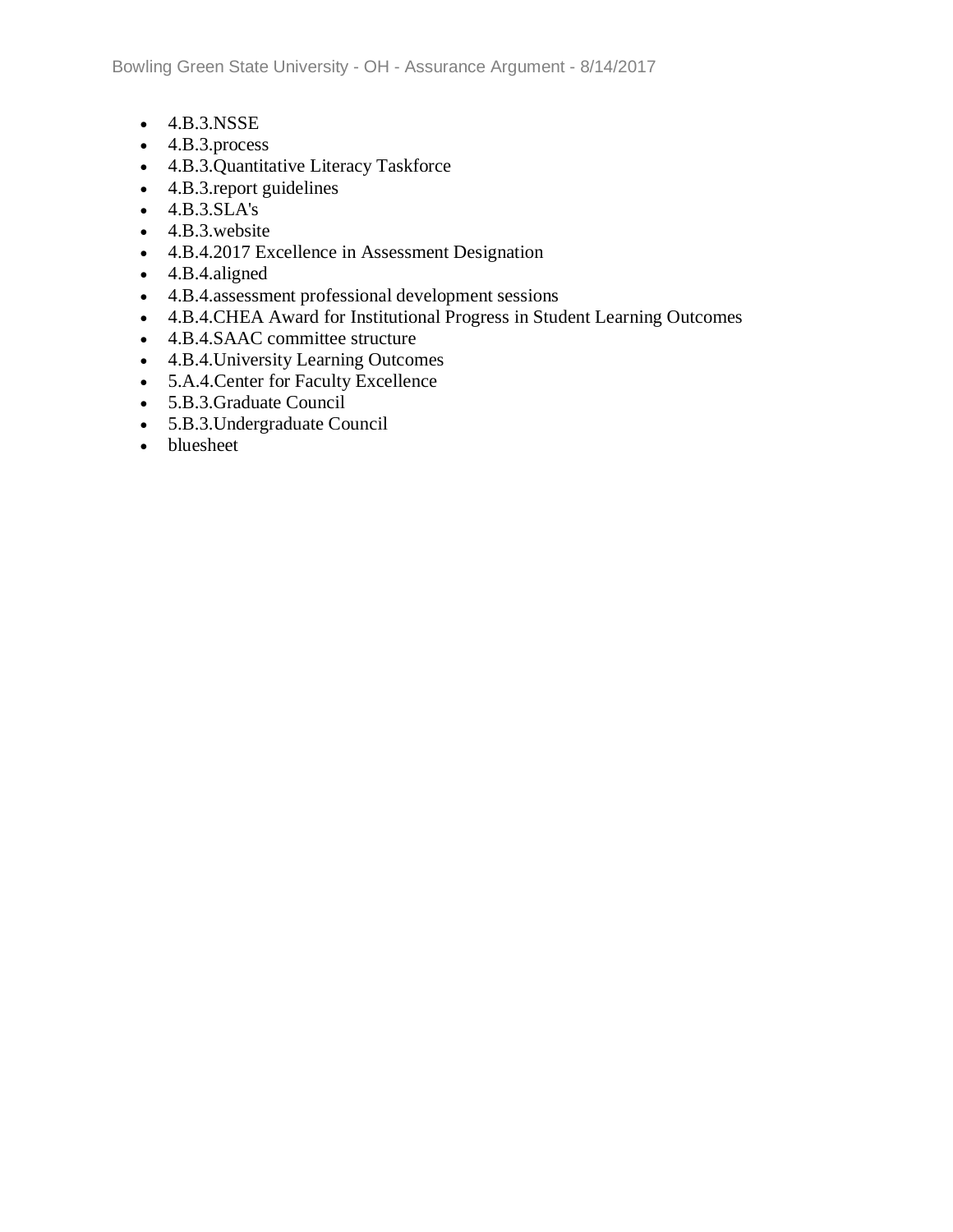# **4.C - Core Component 4.C**

The institution demonstrates a commitment to educational improvement through ongoing attention to retention, persistence, and completion rates in its degree and certificate programs.

- 1. The institution has defined goals for student retention, persistence, and completion that are ambitious but attainable and appropriate to its mission, student populations, and educational offerings.
- 2. The institution collects and analyzes information on student retention, persistence, and completion of its programs.
- 3. The institution uses information on student retention, persistence, and completion of programs to make improvements as warranted by the data.
- 4. The institution's processes and methodologies for collecting and analyzing information on student retention, persistence, and completion of programs reflect good practice. (Institutions are not required to use IPEDS definitions in their determination of persistence or completion rates. Institutions are encouraged to choose measures that are suitable to their student populations, but institutions are accountable for the validity of their measures.)

## **Argument**

**4.C.1.** BGSU has faced many challenges but also has experienced successes and gains in response to its recruitment, persistence, and retention efforts. Acknowledging the shortfalls and taking action to address the challenges (both underway and in development) are evident campuswide.

In response to declining enrollment related to the shrinking population of new high school graduates, the previous President led a significant effort to increase enrollment in 2008. In her [2012 State of the University Address,](../../evidence/viewfile?fileid=401670) the President announced enrollment goals achievable by 2020: 25,000 headcount; improve the quality of the freshman class (ACT or 24 and high school GPA of 3.4); strengthen partnerships with Community Colleges and grow transfer enrollment; expand online programs; and ensure that BGSU graduates are prepared for the jobs and careers that meet the needs of Ohio's economy.

When the President set the new [enrollment goal of 25,000](../../evidence/viewfile?fileid=401671) (headcount) while increasing the quality (GPA and ACT) of the freshman cohort, alternate populations for growth were identified and a plan was put in place to incrementally increase quality of the incoming freshman class. Reliance on the traditional aged student population that had well-served BGSU was no longer fiscally sustainable.

After creating the **Division of Enrollment Management** and hiring a Vice President in January 2009 (later named as a Vice Provost in 2014), additional resources were allocated for undergraduate recruitment (staff, event programming, and purchase of qualified applicant names). This strategic increase in recruitment efforts resulted in recent noticeable gains in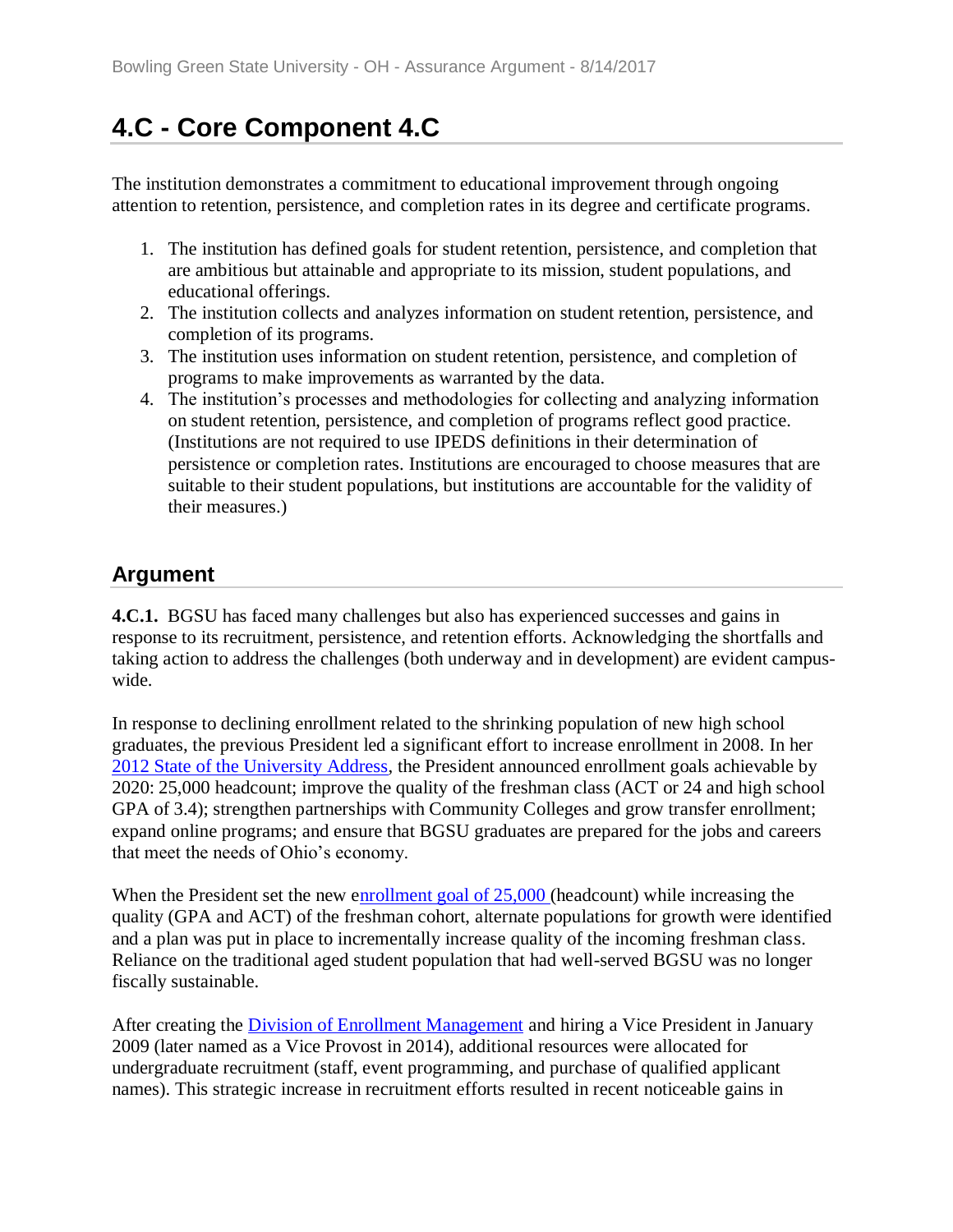undergraduate enrollment. The quality of the incoming applicant pool, measured by GPA and ACT scores, also improved since 2013. However, the percentage of students of color dropped from 22.00% in 2011 to 19.8% in 2016; prompting the development of a revised strategic plan for diversity and inclusion at BGSU (see 1.C.1). Enrollment Management staff also responded by creating strategic plans to increase the populations of transfer and international students, grow enrollment in online programs, and increase graduate student enrollment. These plans gained approval from University leadership and gains were made in undergraduate, transfer, international, online, and graduate student enrollments since 2013.

As freshman enrollment grew, however, the University experienced an unexpected downturn in retention of the fall 2010 cohort; first-time, full-time students were retained at 71.8% after a three-year (2007-2009) increase. BGSU engaged Farnum and Associates in fall of 2011 to guide the creation of a plan to gradually increase retention of the first-time, [full-time freshman cohort](../../evidence/viewfile?fileid=401679) to 80%. This plan called for the creation and regular monitoring of college retention plans and institutional programs and efforts to improve student retention, in particular freshmen. For example, [academic advising](../../evidence/viewfile?fileid=401673) was centralized (see 3.D.3) and special attention was paid to students who are undecided/undeclared. By reallocation of existing resources, a new advising/programming unit targeting the special needs of undecided students works with students on career development and decision-making, occupational exploration, and choosing a major. The institution also joined national initiatives such as [EAB's Student Success Collaborative](../../evidence/viewfile?fileId=402956) and the [College Transition Collaborative \(CTC\) Belonging Project](../../evidence/viewfile?fileId=402957) to increase student retention. These initiatives have been successful. Since 2011, the first-time, full-time retention rate of the 2010 cohort has risen from 72.11% to 75.86% for the 2015 cohort. Two- and three-year retention rates also have increased.

BGSU established 4-year and 6-year completion rate goals; 40% and 60% respectively. While BGSU is outperforming **[IPEDS](../../evidence/viewfile?fileid=402964)** peers on 4-year completion rates (see figure 14), we are still facing challenges in this area due to the impact from low retention rates of previous cohorts (fall 2010, fall 2011, fall 2012). BGSU has implemented and participated in a number of institutional and state initiatives to raise student completion rates. For example, in November 2012, the Ohio Higher Education Funding Commission announced a new formula for calculating the State Share [of Instruction.](../../evidence/viewfile?fileid=401677) This change is a shift from enrollment-based funding to an emphasis on course and degree completion and graduation rates; enrollment of graduate, non-traditional, and at-risk students; increase in the number of Ohio high school students who attend post-secondary education; workforce development; and college affordability. This led to the development and adoption of an [institutional completion plan.](../../evidence/viewfile?fileId=403026) In addition, Academic Affairs is currently developing an initiative to develop and monitor college completion plans, similar to the college retention plans that were successful in promoting student retention at BGSU.

[Enrollment,](../../evidence/viewfile?fileid=401676) [retention,](../../evidence/viewfile?fileId=402970) persistence and [completion](../../evidence/viewfile?fileId=402972) rates since 2010 are provided on the Office of Institutional Research's (IR) website. Enrollment data is presented in an interactive dashboard format where data can be selected and investigated using variety of parameters (e.g., student demographics, residency, etc.). These data also are available to institutional and college administrators via the [IR Data Depot,](../../evidence/viewfile?fileId=406339) a password protected site. Retention and graduation data are presented in a way that is easily understood and provides a longitudinal view of our progress.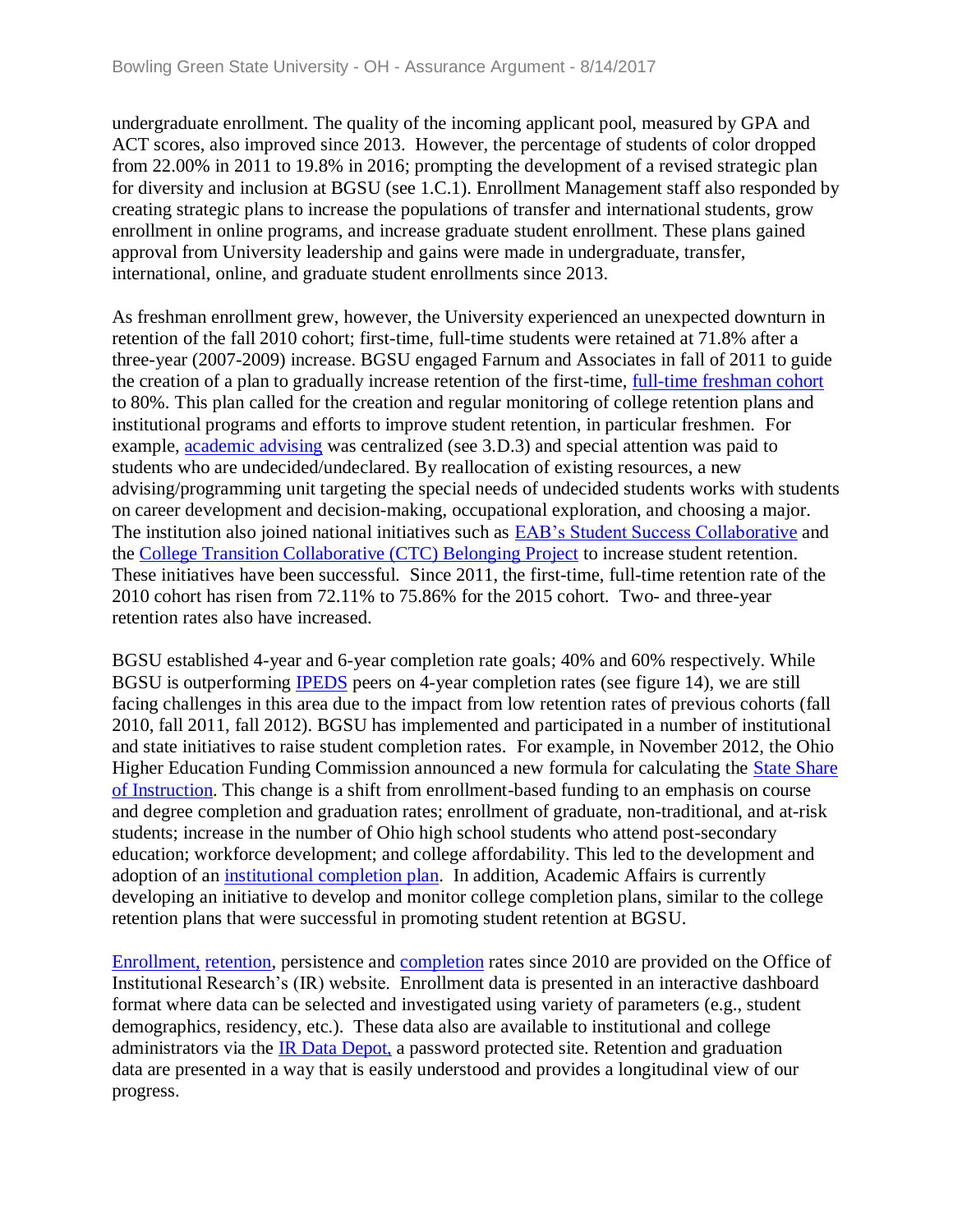**4.C.2.** On the 15<sup>th</sup> calendar day of each fall semester, the first time, full-time cohort is defined by the IR. The retention rate is determined based on the number of first-time, full-time students who enrolled the previous fall semester as of the 15<sup>th</sup> day count who have returned for the current fall semester as of the 15<sup>th</sup> day of the semester. Head Count, Student Credit Hours, and Full-Time Equivalents also are reported for undergraduates on the main and Firelands campuses and graduate students on the main campus. The students are then defined as the cohort population in the student information system, and are tracked by IR, which reports retention rates, 4-6 year [graduation rates,](../../evidence/viewfile?fileId=402992) and degrees conferred by level and college.

**4.C.3.** A comprehensive examination of student retention, persistence and completion has been given highest priority by the President and Provost, who both began in their positions in the summer of 2011. At the same time, Farnum and Associates was invited by the President to work with BGSU to identify retention concerns and create a retention improvement plan. In late August, Farnum began with the first of a series of workshops to explore Fall 2010's reduction in first-to-second year retention, conduct a campus-wide retention assessment, and enlist members of the campus community in a Retention Planning Retreat. A [Retention Steering Task Force](../../evidence/viewfile?fileid=401674) was appointed by the Provost. During the first three, two-day consultations, Farnum led the Task Force in discussions and activities designed to set the tone for the retention improvement initiatives, gain support at the highest leadership levels, develop a structure for creating, implementing, and monitoring the plan, and to identify enrollment and retention data required by the retention teams during her subsequent visits.

The focus of the October 2011 visit was to engage additional members of the campus community in a multi-perspective approach to retention planning by conducting a SWOT analysis and reviewing retention data regarding 15 pre-identified at-risk populations. Five populations were chosen for development of specific retention strategies. The groups included undeclared students, underprepared students, and students with poor academic performance in the first year, students with financial issues, and a broad category of strategies to enhance the overall student experience. By the end of the two-day session, 40 strategies along with corresponding goals, team leads, liaisons to the Task Force, and team memberships were identified and an initial draft of the plan was compiled. [Participants](../../evidence/viewfile?fileid=401672) in the retention planning activities reduced the 40 strategies to 27. Farnum has been on the BGSU campus for bi-annual visits, meeting with the retention teams to share best practices, discuss progress and engage participants in solution building (see 4.B.3 and 4.C.2). In late 2012, Farnum was invited to continue working with BGSU to develop new retention strategies. In [2013](../../evidence/viewfile?fileid=401678) and [2016,](../../evidence/viewfile?fileId=406624) Farnum returned to BGSU to facilitate with a focus on the new State Share of Instruction model; (i.e., leverage the summer sessions, focus on STEM, increase the use of the student notification system (by faculty and others), and develop additional retention strategies, including the Advising Plan (see [Retention](../../evidence/viewfile?fileId=405337)  [by Major, College, and University\)](../../evidence/viewfile?fileId=405337).

Implementation teams composed of faculty and staff were formed to review University policies and student data, identify populations of students at risk, and determine short and long term goals and the strategies to achieve them to reach the long-term goal of 80%. Analyses of retention and persistence data resulted in the development of a plan targeting specific subsets and initiatives designed to improve the retention of all students. In addition to their participation on the task force, the Deans were also charged to create their own detailed [College plans.](../../evidence/viewfile?fileId=405357) (College of Arts &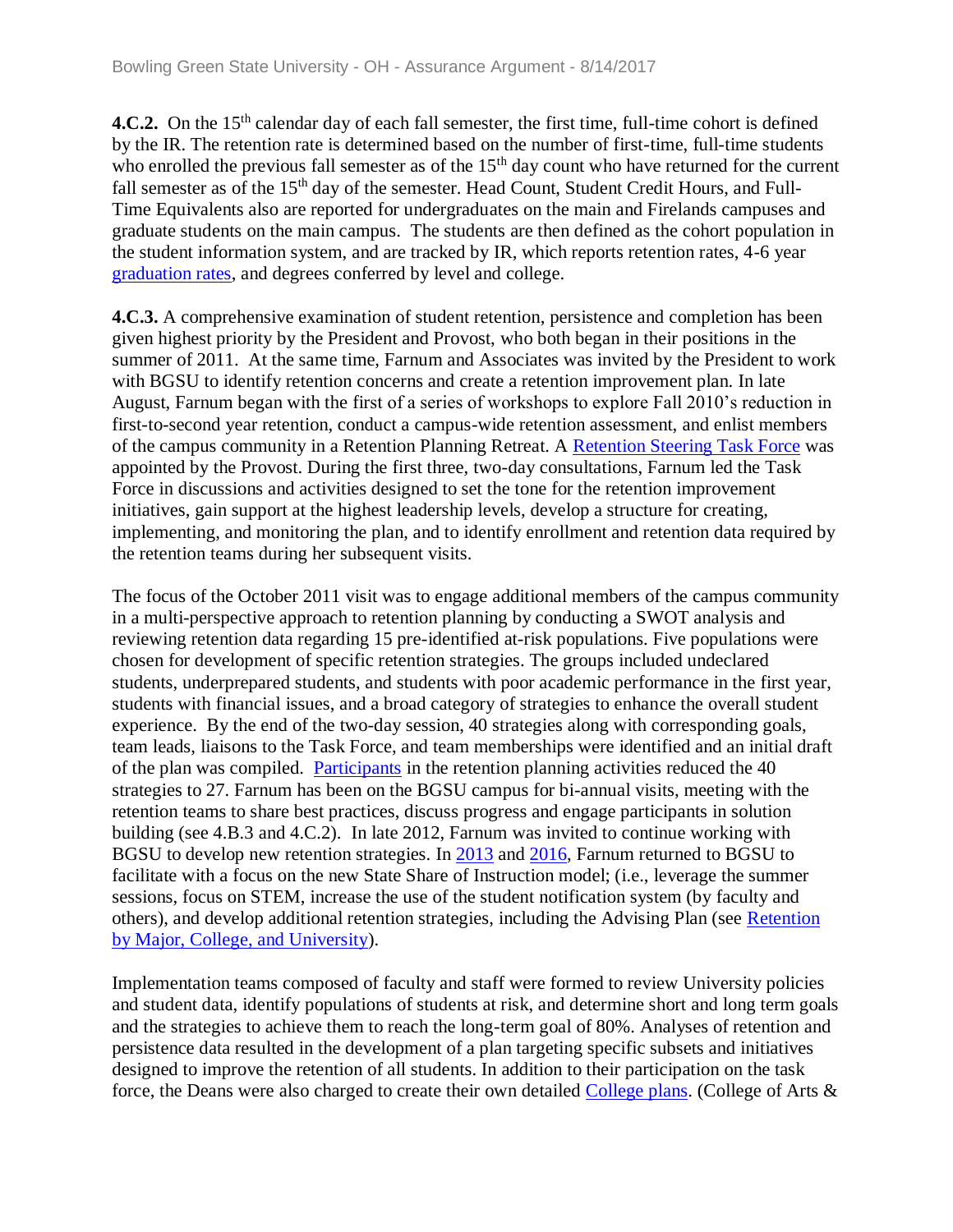Sciences, College of Business, College of Education & Human Development, College of Health & Human Services, College of Musical Arts, and the College of Technology, Architecture, and Applied Engineering). Additional smaller task forces led by the [Vice Provost for Academic](../../evidence/viewfile?fileId=401799)  [Affairs r](../../evidence/viewfile?fileId=401799)eview academic and administrative policies. As a result of these collaborations, data associated continue to be closely monitored in retention planning efforts at the institutional and college levels on a monthly and bi-annual basis. For example, regular retention updates are emailed to college advisors and administration from the Assistant Vice Provost and Director of Advising.

In addition to identified retention initiatives, BGSU has taken the following aggressive actions to improve retention. BGSU has leveraged the [Student Enrollment Communication Center,](../../evidence/viewfile?fileId=401563) social media, data on academic progress, feedback from faculty, and student financial status. Trained peer callers and automated messaging systems provide students timely reminders of critical deadlines, financial aid actions, available academic support services (e.g., [Learning](../../evidence/viewfile?fileId=401759)  [Commons\)](../../evidence/viewfile?fileId=401759) and other actions requested by the Colleges and other student service departments. The Learning Commons, for example, uses course data (high failure rates, low completion rates, etc.) to create (peer-led) Supplemental Instruction groups and determine what services are needed most. BGSU also restructured the new student orientation program to better prepare students for the academic rigor of college work and provide resources to support student's transition to college. Falcon [SOAR](../../evidence/viewfile?fileid=401675) (Student Orientation, Advising, and Registration) consists of four themes, Academic Success, Career Development, Personal and Financial Responsibility, and Leadership and Engagement. Strong and frequent messages, coupled with faculty engagement and focus on the academic aspects of college (and student success) have changed the focus of the day-long event, and are carried throughout the student's first year.

BGSU also has joined the Education Advisory Board's (EAB) [Student Success Collaborative](../../evidence/viewfile?fileId=405335)  [\(CSS\), w](../../evidence/viewfile?fileId=405335)hich utilizes Grades First, an electronic resource and communication system to help students, advisors, faculty, and university administrators monitor student academic success. Grades First supports a communication system to engage advisors and faculty in identifying students at risk and in need of early interventions, and refer them to academic support services. Advisors and faculty can provide (positive and corrective) feedback directly to students, make referrals to campus resources (such as tutoring and advising), schedule online advising appointments, and alert University departments as to their concerns related to student progress. The SSC also provides institutional support for the success of retention and persistence initiatives by closely monitoring the data captured in retention (e.g., early alert) and course completion reports. The reports include student registration data for each semester, the amount of credits, academic status, financial burden, and transcripts ordered; students who have not yet registered for classes as well as those that have cancelled or withdrawn from the University. This information is used to identify trends over time and determine appropriate actions by advisors, faculty, and college administrators, such as the ones described in the University's retention plan.

**4.C.4.** Much of the data on student retention, persistence, and graduation are compiled, collected and displayed by the Office of Institutional Research through their website. Student enrollment data are presented on an open-access dashboard in a series of [interactive dashboards](../../evidence/viewfile?fileid=401676) (tableau). Retention and graduation rates are available online and more detailed reports are also made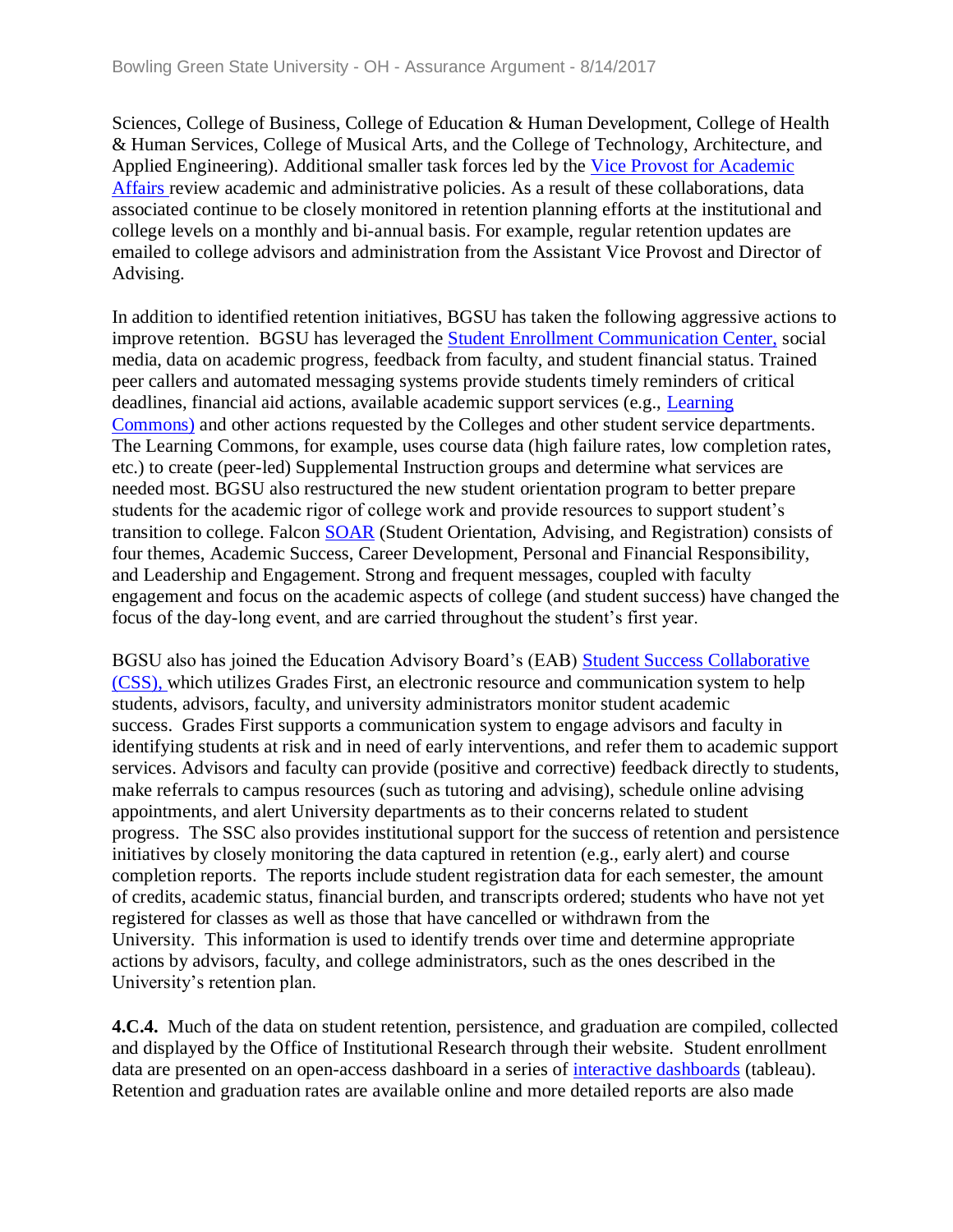available online and within the IR's Data Depot (see 4.C.1). Specialized reports are available upon request from the IR website and BGSU's Data Warehouse provides standard enrollment reports, including graduation rates (4, 5, and 6-year) and headcounts for all students by demographic profile, including gender and ethnicity that are available to BGSU personnel. BGSU utilizes IPEDS definitions for retention, persistence, and completion rates which are regularly reported to the IPEDS and Ohio.

Student retention data are conveyed in several different formats including rates tracing first-time, full-time cohort of new students on a fall-to-fall basis following sub-groups by gender and general ethnicity. More detailed retention data are presented in our [Student Flow Model w](../../evidence/viewfile?fileId=406340)here cohorts are tracked and BGSU makes use of the University of California-Davis's ribbon tool to illustrate data. Retention in the flow model is calculated from session to session, including the summer. College and program enrollment and retention patterns include migration between programs and between/within colleges. BGSU also monitors retention of first-time, full-time freshmen by gender, ethnicity, college, class level, ACT, high school GPA, residency, living status and any developmental placements. Longitudinal retention provides persistence data as well and graduation yields once the length of time is long enough. In addition to FTFT freshmen cohort, full-time transfer students, transfer students, non-traditional students, residential learning community students, Firelands full-time freshmen students, Firelands part-time freshmen students, full-time Masters students, part-time Masters students, and doctoral students also are monitored.

#### **Sources**

- 1.A.2.Student Enrollment Communication Center
- 1.A.2.Student Success Collaborative (SSC)
- 2.A.agreement faculty association
- 2.A.Division of Academic Affairs
- 4.B.2.BGSU's educational mission
- $\bullet$  4.C.1. Enrollment to 25K plan
- 4.C.1.2012 State of the University
- 4.C.1.academic advising
- 4.C.1.Completion Plan
- 4.C.1.full-time freshman cohort
- 4.C.1.IPEDSDFR2016
- 4.C.1.Main FTFT Graduation Rates
- 4.C.1.Main FTFT Retention Rates
- 4.C.1.State Share of Instruction
- 4.C.1.Student Success Collaborative EAB
- 4.C.1.The College Transition Collaborative
- 4.C.2.Graduation Rates Archive
- 4.C.2.IR Data Depot Home
- 4.C.3.2016 Retention Planning Workbook
- 4.C.3.Participants
- $\bullet$  4.C.3. Report 10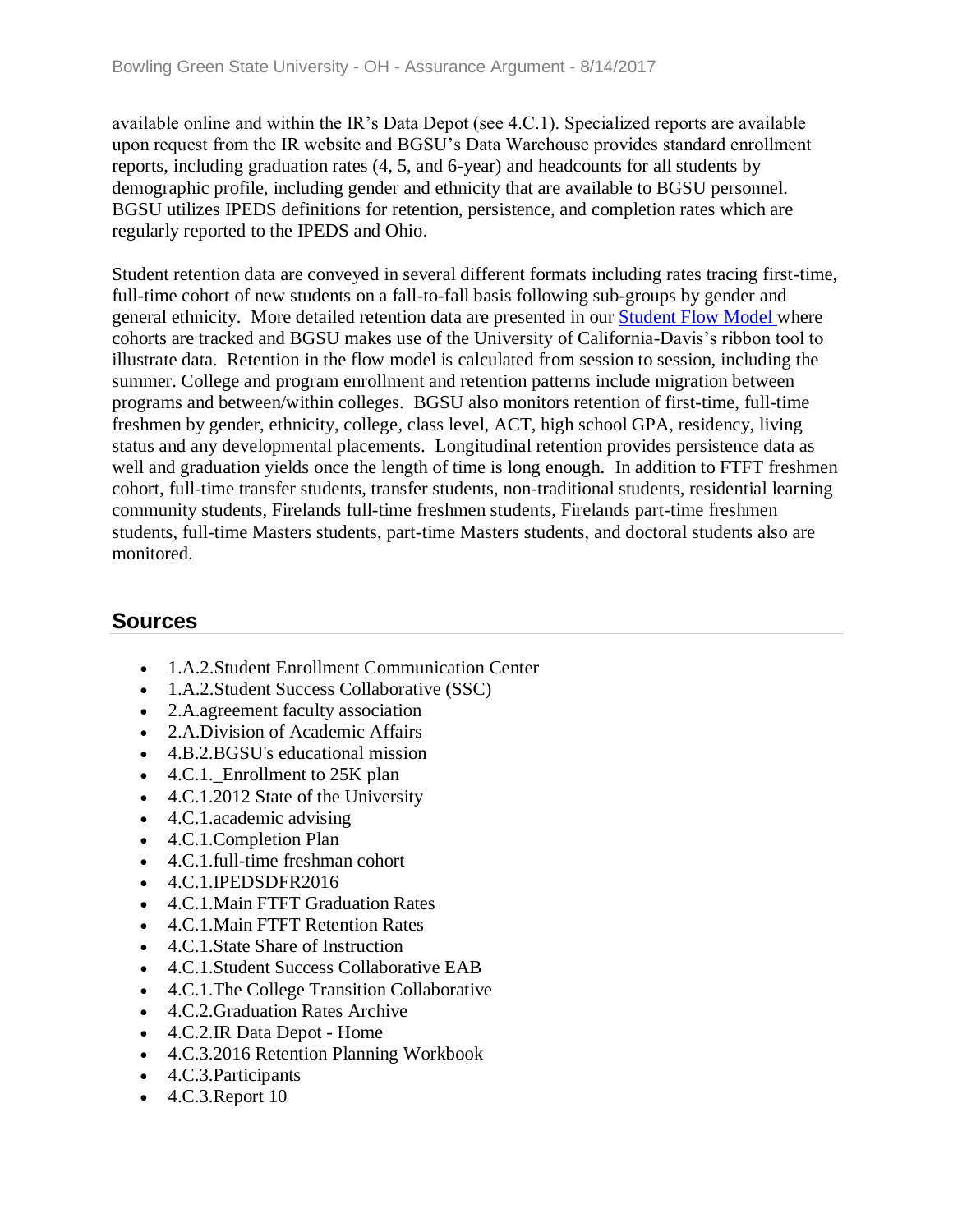- 4.C.3.Retention Major College University
- 4.C.3.Retention Plans
- 4.C.3.Retention Taskforce Membership
- 4.C.3.SOAR
- 4.C.4.FlowModel FTFT Sex-Ethn 2015
- 4.C.4.interactive dashboards
- 5.A.2.quality of BGSU's incoming first-year class
- 5.C.2.Learning Commons
- 5.D.2.Vice Provost for Strategic Enrollment Planning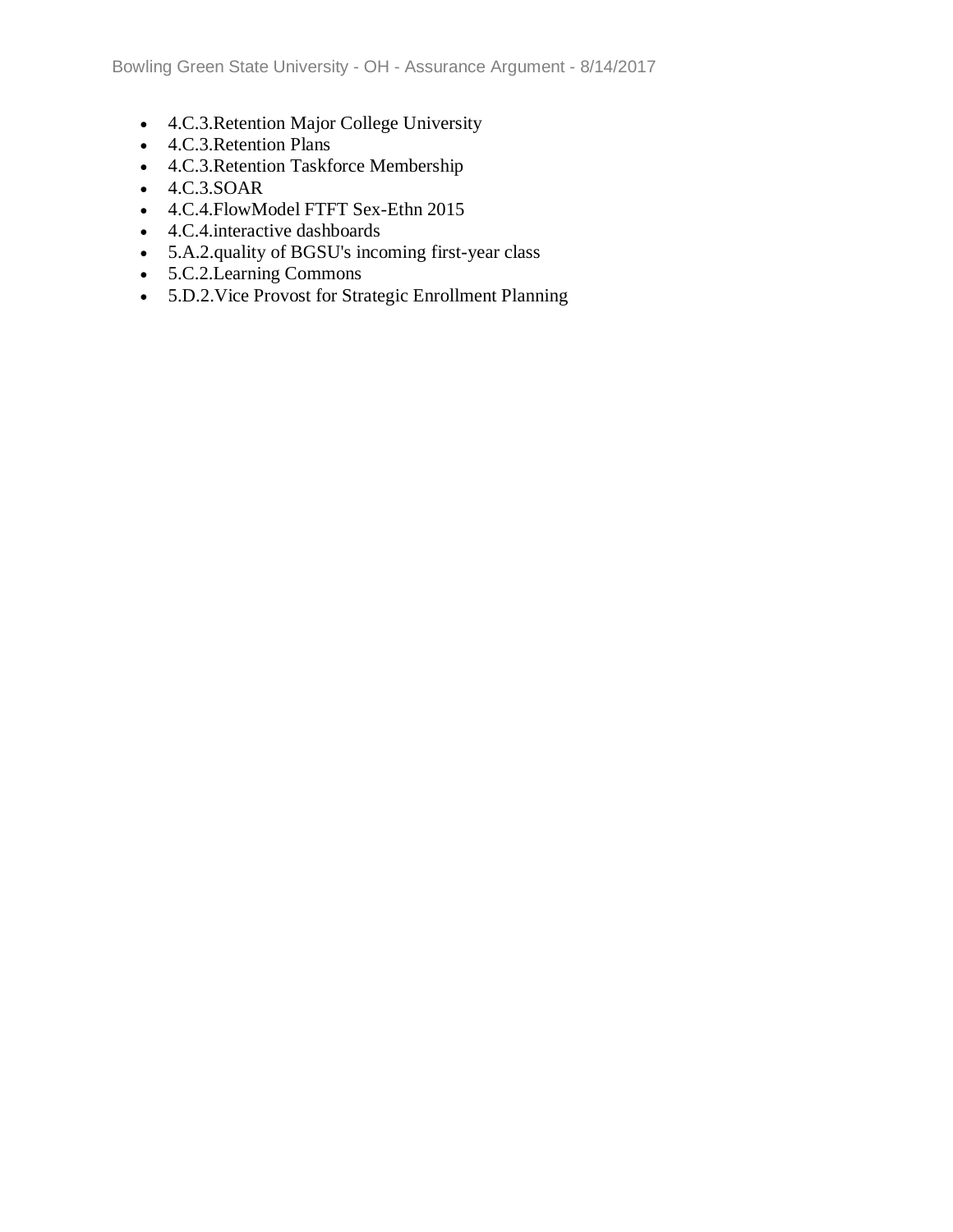## **4.S - Criterion 4 - Summary**

The institution demonstrates responsibility for the quality of its educational programs, learning environments, and support services, and it evaluates their effectiveness for student learning through processes designed to promote continuous improvement.

#### **Summary**

The evaluation and improvement of teaching and learning documents a clear effort to sustain best practices and develop strategies to address challenges at BGSU. We have presented a record of our policies, procedures, and actions to demonstrate our dedication to improving the quality of our educational programs, system for the ongoing assessment of student learning, and attention to retention, persistence, and completion rates in our degree and certification programs. BGSU's All-in-One Assessment System is nationally recognized and provides the foundation needed for integration of campus-wide assessment; whereas, course-level, embedded assessments help inform program-level assessments (program review), which are connected to college-level and campus-level assessment, including general education assessment. Course-embedded data are coupled with national data, such as NSSE and CLA+, to help provide a holistic picture and horizontal alignment. Assessment is no longer an add-on, but rather an integrated component of the daily operations of the academic culture. It is through past actions and planned directions that BGSU adheres to our Mission of providing "educational experiences inside and outside the classroom that enhances the lives of students". The University has established appropriate goals for student enrollment, retention, persistence and completion, has been very proactive in providing resources and being involved in initiatives to meet those goals, and monitors progress towards meeting those goals on a monthly and bi-annual basis. Data obtained from direct and indirect student assessments, student success data (e.g., grades), and institutional data (e.g., retention and graduation rates, IPEDS) are regularly reviewed by various constituents with the goal of using results to continually improve our programs and institutional efforts to support student learning and success.

#### **Sources**

*There are no sources.*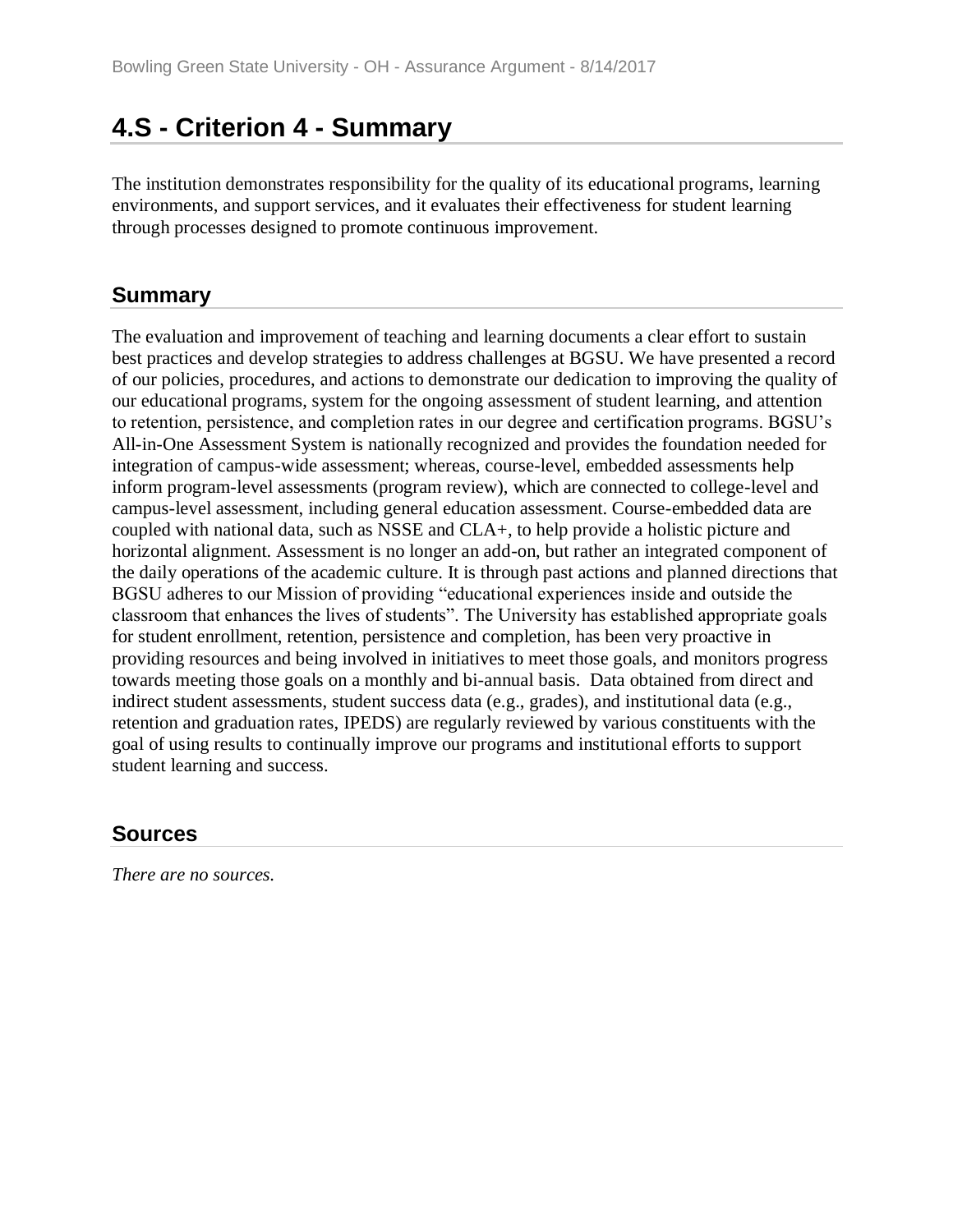## **5 - Resources, Planning, and Institutional Effectiveness**

The institution's resources, structures, and processes are sufficient to fulfill its mission, improve the quality of its educational offerings, and respond to future challenges and opportunities. The institution plans for the future.

## **5.A - Core Component 5.A**

The institution's resource base supports its current educational programs and its plans for maintaining and strengthening their quality in the future.

- 1. The institution has the fiscal and human resources and physical and technological infrastructure sufficient to support its operations wherever and however programs are delivered.
- 2. The institution's resource allocation process ensures that its educational purposes are not adversely affected by elective resource allocations to other areas or disbursement of revenue to a superordinate entity.
- 3. The goals incorporated into mission statements or elaborations of mission statements are realistic in light of the institution's organization, resources, and opportunities.
- 4. The institution's staff in all areas are appropriately qualified and trained.
- 5. The institution has a well-developed process in place for budgeting and for monitoring expense.

## **Argument**

**5.A.1.** The **[Division of Finance and Administration](../../evidence/viewfile?fileId=406578)** initiates and oversees an annual process to create the University's institutional budget. The [Vice President for Finance and](../../evidence/viewfile?fileid=401701)  [Administration/Chief Financial Officer](../../evidence/viewfile?fileid=401701) (CFO) monitors the ongoing fiscal health of the University and prepares three-year rolling budget projections. BGSU is required to prepare annual accrual financial statements subject to audit by an independent external auditor, and all public universities in Ohio are required to submit annual, audited financial statements for inclusion in the State's Comprehensive Audited Financial Report.

During the past ten years, BGSU's operational funding from the state of Ohio peaked during FY2010 (\$95.2 million) and has since recovered to only \$75.1 million (FY2017). Although BGSU has been required to reduce expenditures institution-wide to maintain a balanced budget, reductions in academic areas have been kept to a minimum to protect the academic core. BGSU monitors the overall allocation of funds and the University benchmarks itself against other universities to assess funding and staffing levels. The [Office of the Provost u](../../evidence/viewfile?fileid=404205)ses various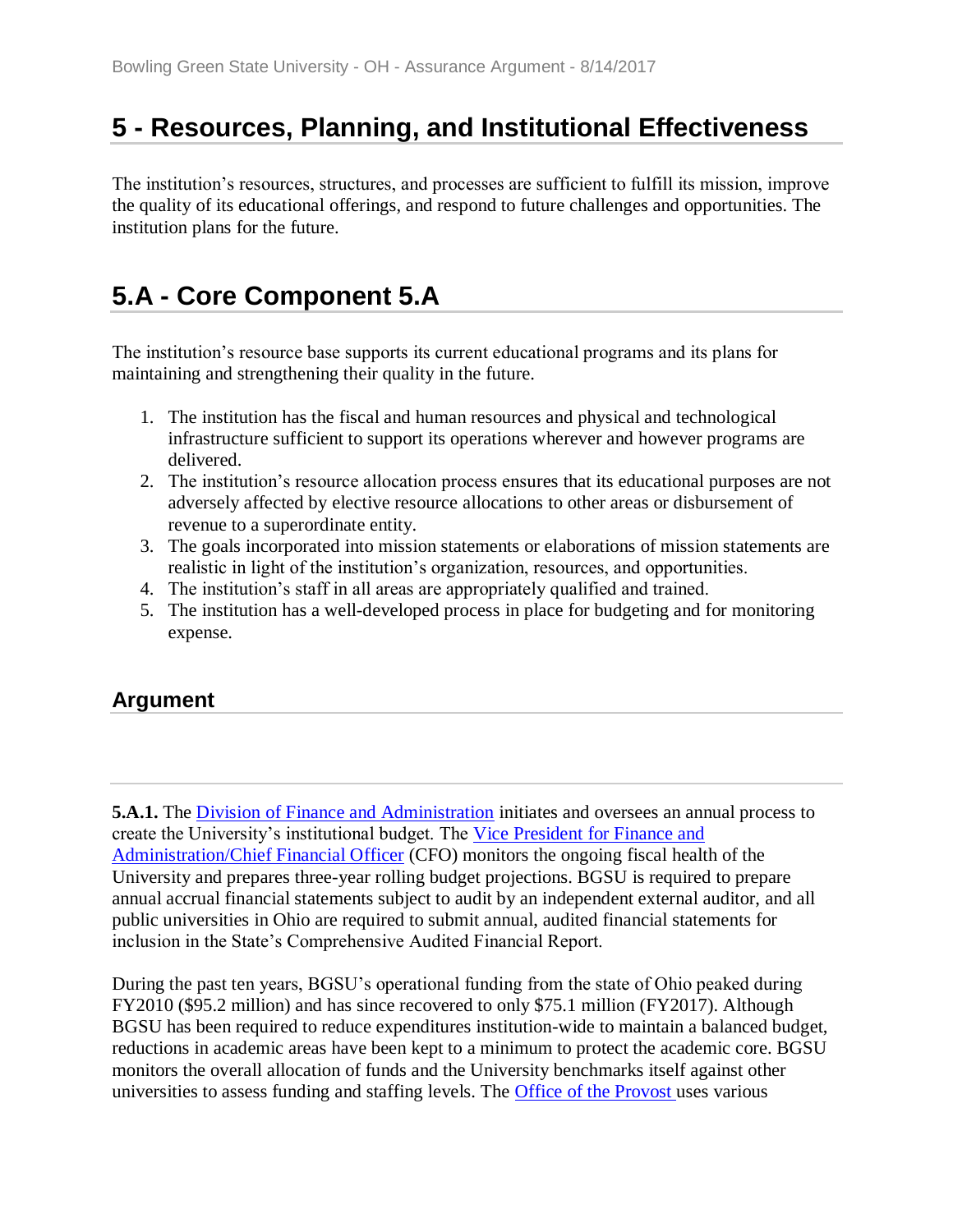benchmarking data (such as the National Study of Instructional Costs and Productivity) to ensure the adequacy of faculty lines relative to the teaching and research expectations of academic units.

The [Office of Human Resources](../../evidence/viewfile?fileid=401700) (HR) monitors and facilitates the human resource needs of the University including compliance with federal and state equal opportunity and nondiscrimination laws and regulations, benefits administration, performance reviews and maintenance of classified and administrative staff records. HR administrators meet regularly with members of the police union, [classified](../../evidence/viewfile?fileid=401703) and [administrative](../../evidence/viewfile?fileid=401698) staff councils, discuss faculty equal opportunity, and participate on various committees and presidential advisory councils. While HR provides primary oversight for the hiring processes related to administrative and classified staff, the Office of the Provost is responsible for faculty hiring, evaluation, promotion, and tenure.

The [Office of Capital Planning and Design](../../evidence/viewfile?fileid=401695) oversees campus-wide planning for all capital projects. The University has completed approximately \$400 million of [major capital](../../evidence/viewfile?fileid=401696)  [improvements](../../evidence/viewfile?fileid=401696) during the past eight years with an additional \$200 million of investment to be completed by 2020. Recent projects include the renovation of approximately 50 classrooms to improve teaching and learning technology, the [BG Flight Center](../../evidence/viewfile?fileid=401688) and the [Ohio Bureau of](../../evidence/viewfile?fileid=401694)  [Criminal Investigation Lab.](../../evidence/viewfile?fileid=401694) Renovations of the [Health and Human Services Building](../../evidence/viewfile?fileid=401689) (BG) and [Allied Health Sciences Building](../../evidence/viewfile?fileid=401685) (Firelands) have included updated lab and research spaces to support the expansion of upper-division courses in the STEM disciplines.Recent rebuilds of academic buildings support high-impact academic programs that define the BGSU undergraduate experience. [The Kuhlin Center,](../../evidence/viewfile?fileId=404208) the new home for the [School of Media and Communication,](../../evidence/viewfile?fileid=401702) provides new video/audio production suites and industry-quality systems for student learning.

The University's [Chief Information Officer](../../evidence/viewfile?fileid=401687) (CIO) oversees all technology initiatives and leads [Information Technology Services](../../evidence/viewfile?fileid=401690) (ITS) to support the needs of faculty, students, staff, and guests. [Information technology policies](../../evidence/viewfile?fileid=401691) guide practice and processes, and a [list of current](../../evidence/viewfile?fileid=401692)  [projects](../../evidence/viewfile?fileid=401692) and the status of each is posted online. An [Advisory Board](../../evidence/viewfile?fileid=401684) composed of faculty, staff, and students advises the CIO regarding services offered, services needed, and potential future investments.

**5.A.2.** The institution's resource allocation process is driven by **BGSU's strategic plan**, which focuses the mission of BGSU on the educational experiences of its students. During the annual budgeting process, all Divisions of the University present their strategic priorities to the President and Cabinet. Within Academic Affairs, all academic units present their individual priorities and budget requests to the Provost for consideration before approved requests are presented to the President and Cabinet. The President makes final recommendations to the [Board](../../evidence/viewfile?fileId=405687)  [of Trustees](../../evidence/viewfile?fileId=405687) (BOT) for approval. All [current budgets](../../evidence/viewfile?fileid=401699) and the prior ten fiscal years are available online.

At the Provost's discretion and after consultation with the appropriate deans, budgetary reallocations within Academic Affairs are made from time to time to redirect financial resources or open faculty lines to support new or high demand academic programs or departments.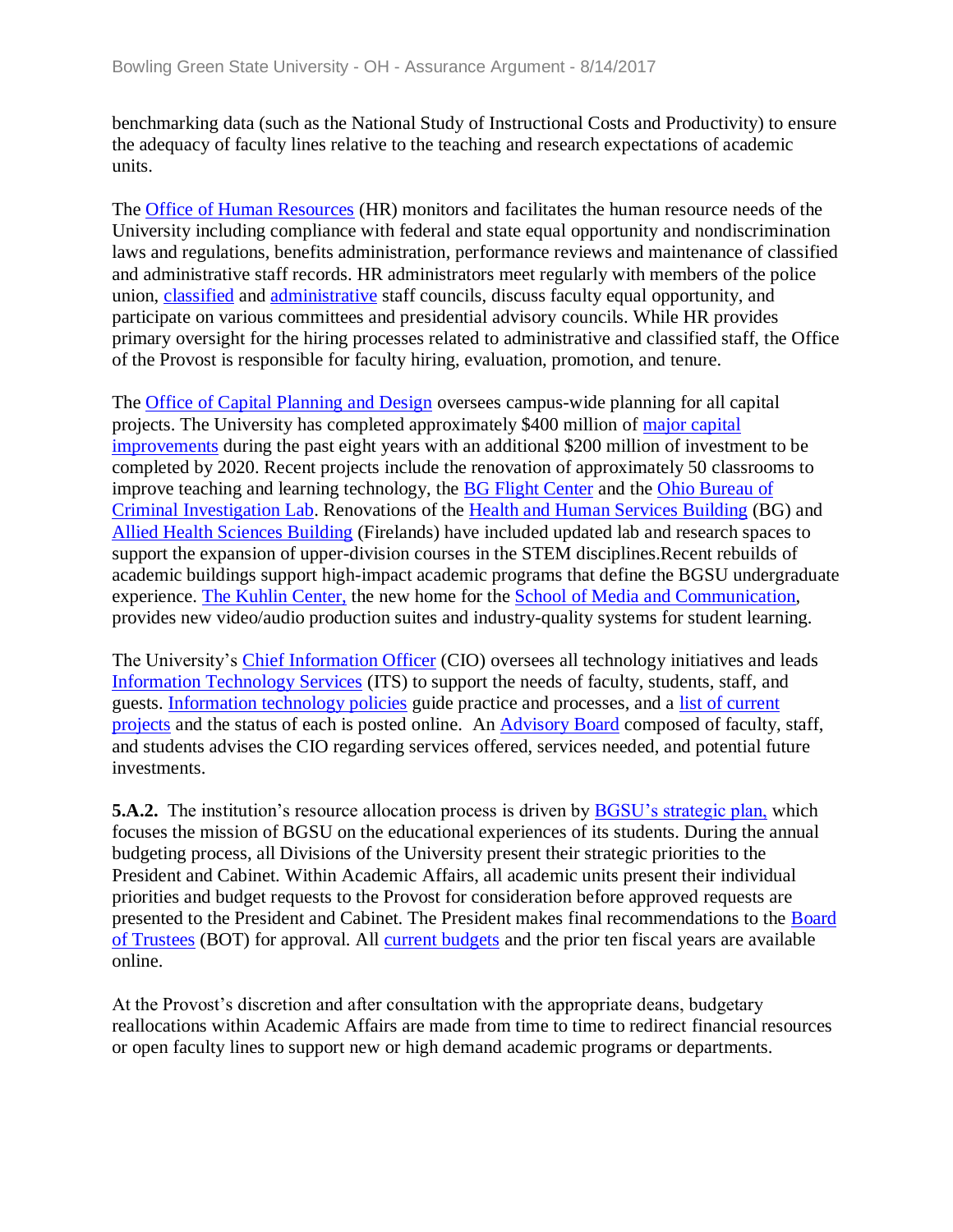Undergraduate enrollment strategies are aligned accordingly to leverage territory management and market and data analytics to meet enrollment goals (quality, diversity, etc.). A significant restructuring and centralization of the University's scholarship programs, strategic packaging of campus-based aid programs, and investment of foundation funds to create need-based gap scholarships for academically qualified students were introduced for the 2016-2017 academic year. These efforts and others continue to support growth both in new student enrollment and [quality of BGSU's incoming first-year class.](../../evidence/viewfile?fileid=401706) In addition, a significant investment of resources since the last accreditation review has focused on improving retention, persistence, and graduation rates of undergraduate students (see 4.C).

To strengthen the academic infrastructure supporting student success, the University completely revamped its model and services for undergraduate advising (see D.3). A centralized/decentralized model under the direction of [Undergraduate Advising and Academic](../../evidence/viewfile?fileid=401707)  [Services](../../evidence/viewfile?fileid=401707) included an investment in the [Educational Advisory Board's Student Success](../../evidence/viewfile?fileId=401572)  [Collaborative \(SSC\),](../../evidence/viewfile?fileId=401572) centralization of student information, additional academic advisors and transition to a model where first and second year students are advised by highly-trained academic advisors (see 3.D.2 and 3.D.3). Juniors and seniors are advised by faculty mentors at the time when discussions on career paths, co-ops and internships, job attainment, and graduate/professional school are critical.

In 2016 the [Ohio Task Force on Affordability and Efficiency](../../evidence/viewfile?fileid=401704) issued recommendations for improving efficiency and academic practices to improve the quality and reduce (in part, through reinvesting the savings) the cost of higher education for students in Ohio. Subsequently, Ohio House Bill 64 (2016) required each institution to undergo an efficiency review based on the recommendations of the task force. BGSU reported efforts underway as well as new initiatives in its plan submitted to the Chancellor in late 2016.

House Bill 64 also required that all Ohio institutions of higher education review enrollments in courses and programs to increase efficiency and effectiveness. In consultation with chairs and deans, the Provost's office developed an action plan during Spring 2016 to regularly review and address low-enrollment programs. Two reports, [Course Evaluation Based on Enrollment &](../../evidence/viewfile?fileId=404210)  [Performance,](../../evidence/viewfile?fileId=404210) and [Low-enrolled Programs,](../../evidence/viewfile?fileid=401710) were submitted to the Ohio Department of Higher Education. With exceptions for some courses/programs, plans are in place for ongoing monitoring of low-enrolled courses through annual course and program review.As a follow up to the review of low-enrollment programs, the Ohio Department of Higher Education identified duplicate academic programs at two-year and four-year intuitions by region. Fifty programs offered at both University of Toledo (UT) and BGSU were identified, and BGSU considered sixteen of the 50 programs for further review and possible elimination, collaboration with UT, or redevelopment to address current and emerging employer needs, especially in northwest Ohio.

**5.A.3.** All Unit Level Strategic Plans, including Academic Affairs, are aligned with the mission and strategic goals of the institution (see 1.A). This ensures alignment of strategies and resource allocations with the University strategic plan and ensures the continuous improvement of educational offerings and support at the institution. The President reviews all strategic plans and budget allocations prior to final submission to the Board of Trustees for approval. These strategic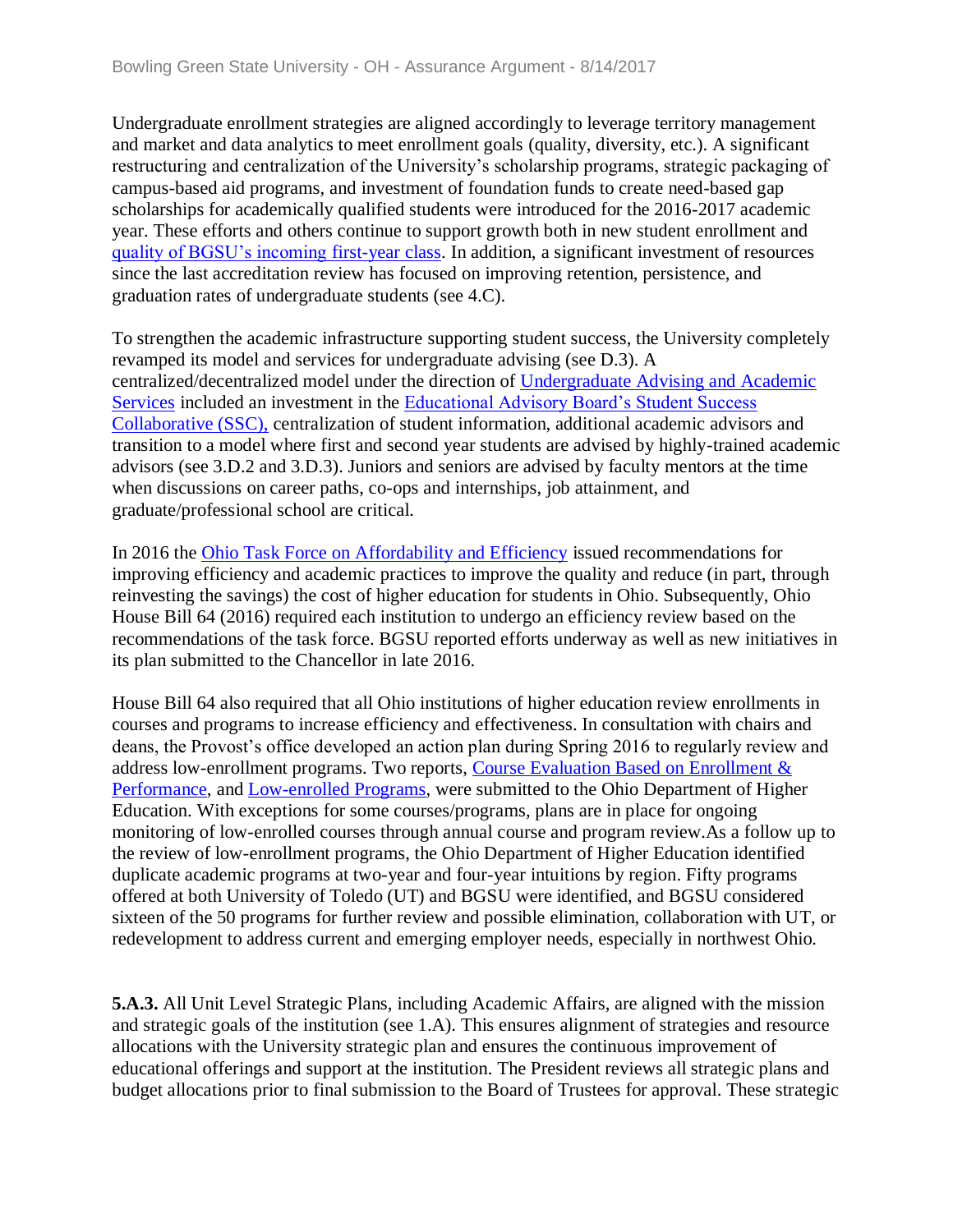plans inform changes in the institution's organization, reallocation of resources, and supports unique educational opportunities for students. Regular updates on the status on the progress of the institution are provided on the President's and [Strategic Planning website.](../../evidence/viewfile?fileid=401738)

**5.A.4.** The [Office of Human Resources](../../evidence/viewfile?fileId=405692) (HR) provides benefits administration, compensation, employee and labor relations, compliance, and training and development and monitors the hiring, evaluation, and professional development of administrative and classified staff, as well as monitors the University's compliance with federal and state equal opportunity and nondiscrimination laws and [regulations.](../../evidence/viewfile?fileid=401716) The office conducts [training programs and](../../evidence/viewfile?fileid=401720)  [presentations](../../evidence/viewfile?fileid=401720) on affirmative action, sexual and racial harassment, and a wide range of diversity programs and workshops to ensure the most productive learning and work environment for students, faculty, and staff.

To enhance the safety and security of BGSU students, faculty, staff, and others, and to safeguard University property and resources, [background checks](../../evidence/viewfile?fileid=401709) are conducted by a third party vendor for all newly hired or rehired staff, including graduate assistants, before individuals are authorized to begin employment. [Mandatory compliance training](../../evidence/viewfile?fileid=401713) covering Title IX and Workplace Harassment Prevention, is required of all faculty and staff annually, with additional requirements for supervisors. Skill development, technical training, and professional development sessions are offered online and face-to-face on a scheduled and ad hoc basis. Guidance and training are provided for supervisors/managers on setting work expectations, conducting performance reviews, and performance improvement plans; resources are available as an online ["toolkit"](../../evidence/viewfile?fileid=401717) for mangers. Specialized training and/or certifications, based on requirements of the position (police officers, skilled trades, food handlers, etc.) are coordinated, documented and monitored by the employee unit.

While faculty and Chairs/Directors are directly involved in recruiting faculty, the appropriate college Dean, Dean of the Graduate College, Institutional Effectiveness, and the Provost oversees and reviews all faculty appointments to ensure that faculty members have appropriate credentials for their respective disciplines. (See Section 3.C.2) Institutional Effectiveness regularly conducts (every 2 years; next audit 2018-19) a [review](../../evidence/viewfile?fileId=406049) of electronic data, physical files, business processes, and workflow to ensure that full-time and part-time faculty are properly credentialed and highly qualified to teach at the institution.

The Faculty of the University are supported in their professional development from the [Center](../../evidence/viewfile?fileid=401718)  [for Faculty Excellence](../../evidence/viewfile?fileid=401718) (CFE) as well as from the [Office of Vice President of Research and](../../evidence/viewfile?fileId=401837)  [Economic Engagement](../../evidence/viewfile?fileId=401837) (see 3.C.4). The CFE provides professional development workshops, book clubs, consultations, web resources, and learning communities regarding teaching pedagogy and innovative approaches to teaching, and also organizes the annual Teaching and Learning Fair, which showcases faculty members' innovations and highlights an external keynote speaker to engage faculty, students, and staff in discussions about pedagogy at BGSU. Additionally, the faculty are provided support for the use of technology in the classroom from the [Office of the CIO](../../evidence/viewfile?fileid=401687) as well as the Center for Faculty Excellence.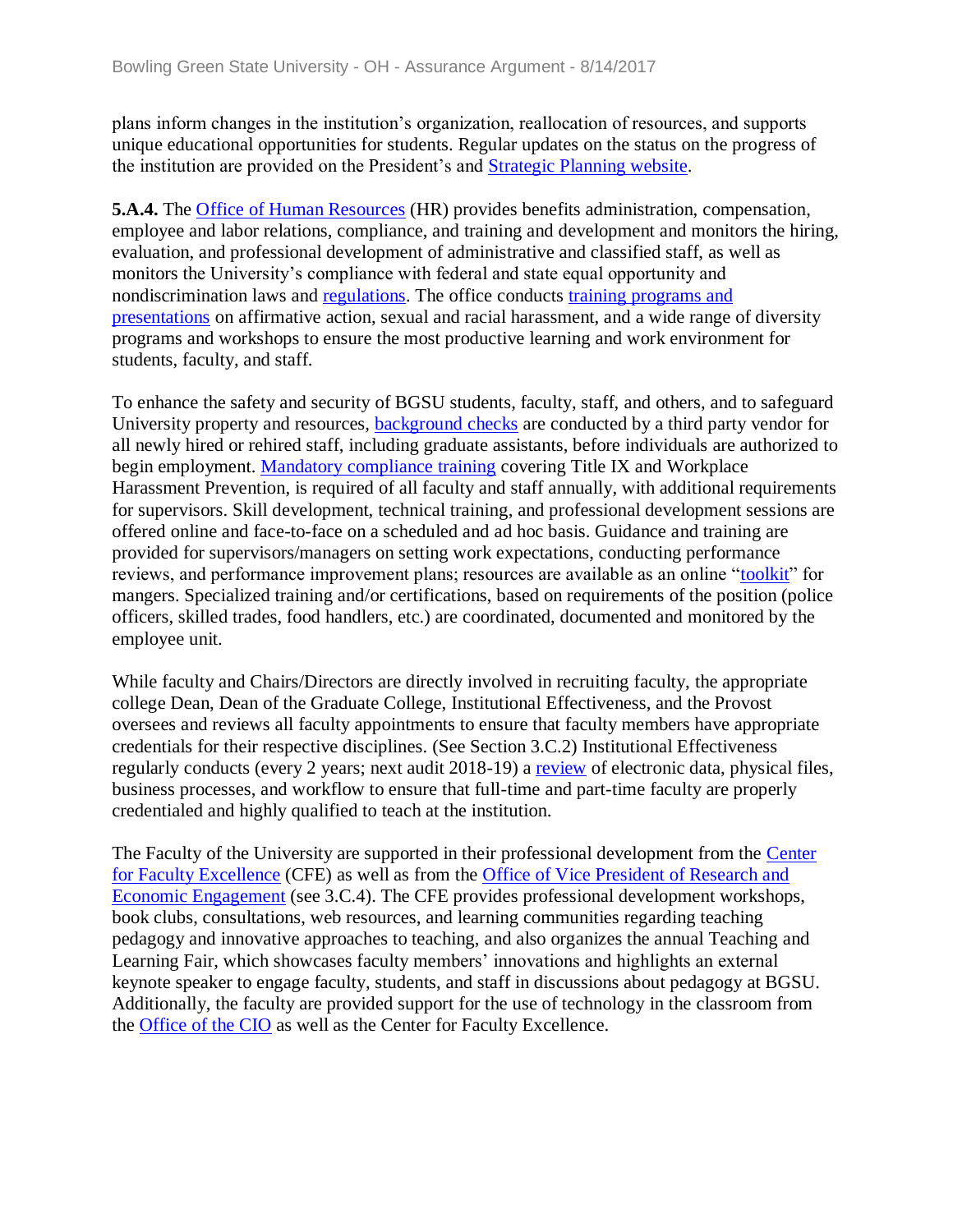University Libraries also provides resources and consultations, databases, and instructional and individualized research support. Library Instruction Teams who have subject expertise are available by appointment.

**5.A.5.** The CFO and the Director of University Budgets and Resource Planning are responsible for managing the budgeting process and ensuring that the University overall and individual departments, units and divisions operate within the available financial resources of the University. Current approved budgets are provided on Finance and Administrations [website.](../../evidence/viewfile?fileId=404211)

The [Fiscal Affairs Advisory Committee](../../evidence/viewfile?fileid=401719) (FAAC) provides input to the Provost regarding strategic priorities of Academic Affairs. Faculty Senate elects the members of the FAAC to represent the various academic units. Students provide feedback on their budgetary priorities via input from Undergraduate Student Government, Graduate Student Senate and the Student Budget Committee.

The University prepares budgets using a participatory process with input solicited at different levels of the process. Within the Division of Academic Affairs, the Department Chair/School Director initiates the process with faculty and staff at the academic unit level, aligning budget requests with the unit's strategic plan (which itself is aligned with college, division, and university strategic plans). Academic units are expected to benchmark their requests for increased staffing and operating resources using established peers from the NSICP data in their requests forwarded to their respective college offices. Deans, working with college budget committees, review the academic unit requests and rank them as collegiate priorities and then forward them to the Provost. After reviewing the collegiate requests, the Provost determines the overall priorities for Academic Affairs.

The process for developing budget requests and recommendations for consideration by individual divisional vice presidents is similar to Academic Affairs; BGSU Firelands campus is a separate budget center and is solely responsible for its own revenue and expenditures. Its [budget,](../../evidence/viewfile?fileid=401712) prepared in a manner similar to that described above, is also forwarded to the Provost and CFO for review. The President approves all budgets and then submits them to the Board of Trustees for approval.

University leadership has communicated that it plans to move to performance-based budgeting (PBB) in the future. Initial work is underway to establish the necessary data warehouse and performance metrics that will be used for implementation within **Academic Affairs** (see 1.A.3). Finance and Administration provides and provides access to a variety of reports to monitor departmental, college, divisional and University financial transactions and monthly financial performance. Additional reports are provided to departments (e.g., payroll, position budgets, auxiliary profit/loss statements, enrollment projections, etc.). The Board of Trustees receives and reviews a quarterly budget-to-actual financial report for the Bowling Green and Firelands campuses. The report includes variance analyses and explanatory comments describing the cause of all significant variances. Additionally, a quarterly financial report with a prescribed format and content is prepared and provided to the Ohio Department of Higher Education in partial fulfillment of the Department's oversight role established per SB 6 in 1997.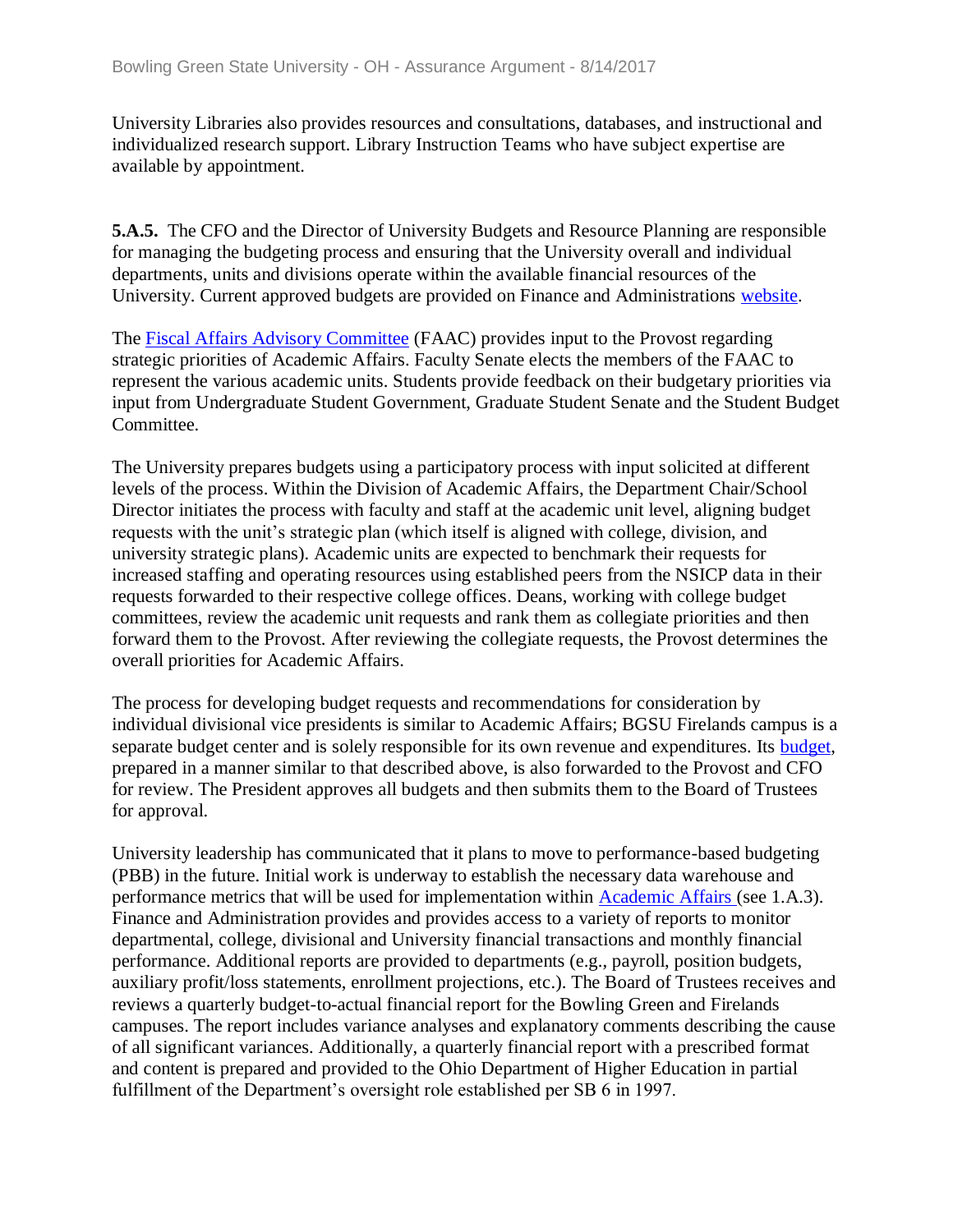## **Sources**

- 1.A. Finance-and-Administration Org
- 1.A.1.strategies and goals
- 1.A.2.Provost
- 1.A.2. Provost Performance Metrics
- 1.A.2.Student Success Collaborative (SSC)
- 1.A.provost-org-chart
- 1.A.Revised-Strategic-Plan-5-13
- 2.A.Vice President for Research & Economic Engagement
- 3.C.1.Faculty Qualifications Audit
- 5.A.1.Administrative Staff Handbook
- 5.A.1.Advisory Board
- 5.A.1.Allied Health Sciences Building
- 5.A.1.BG Flight Center
- 5.A.1.Chief Information Officer
- 5.A.1.Classified Staff Handbook
- 5.A.1.Criminal Investigation Lab
- 5.A.1.EEO
- 5.A.1.Health and Human Services Building
- 5.A.1.Information technology policies
- 5.A.1.Information Technology Services
- 5.A.1.Kuhlin Center
- 5.A.1. list of current projects
- 5.A.1.Master Planning effort
- 5.A.1.Office of Capital Planning and Design
- 5.A.1.Office of Human Resources
- 5.A.1.School of Media & Communication
- 5.A.1.The Division of Finance and Administration
- 5.A.1.The Vice President for Finance and Administration\_Chief Financial Office
- 5.A.2.BGSU Analysis of Courses based upon enrollment HB 64 Response Final January 2016
- 5.A.2.BGSU's plan
- 5.A.2.Board
- 5.A.2.Current Budgets
- 5.A.2.duplicate academic programs
- 5.A.2.HB 64 Program Draft $[1]$
- 5.A.2.Ohio Task Force on Affordability & Efficiency
- 5.A.2.Open Textbook Network
- 5.A.2.opportunity assessment
- 5.A.2.quality of BGSU's incoming first-year class
- 5.A.2.Undergraduate Advising and Academic Advising
- 5.A.2.University Libraries
- 5.A.3.Strategic Planning website
- 5.A.4 Office of Human Resources (HR)
- 5.A.4.background checks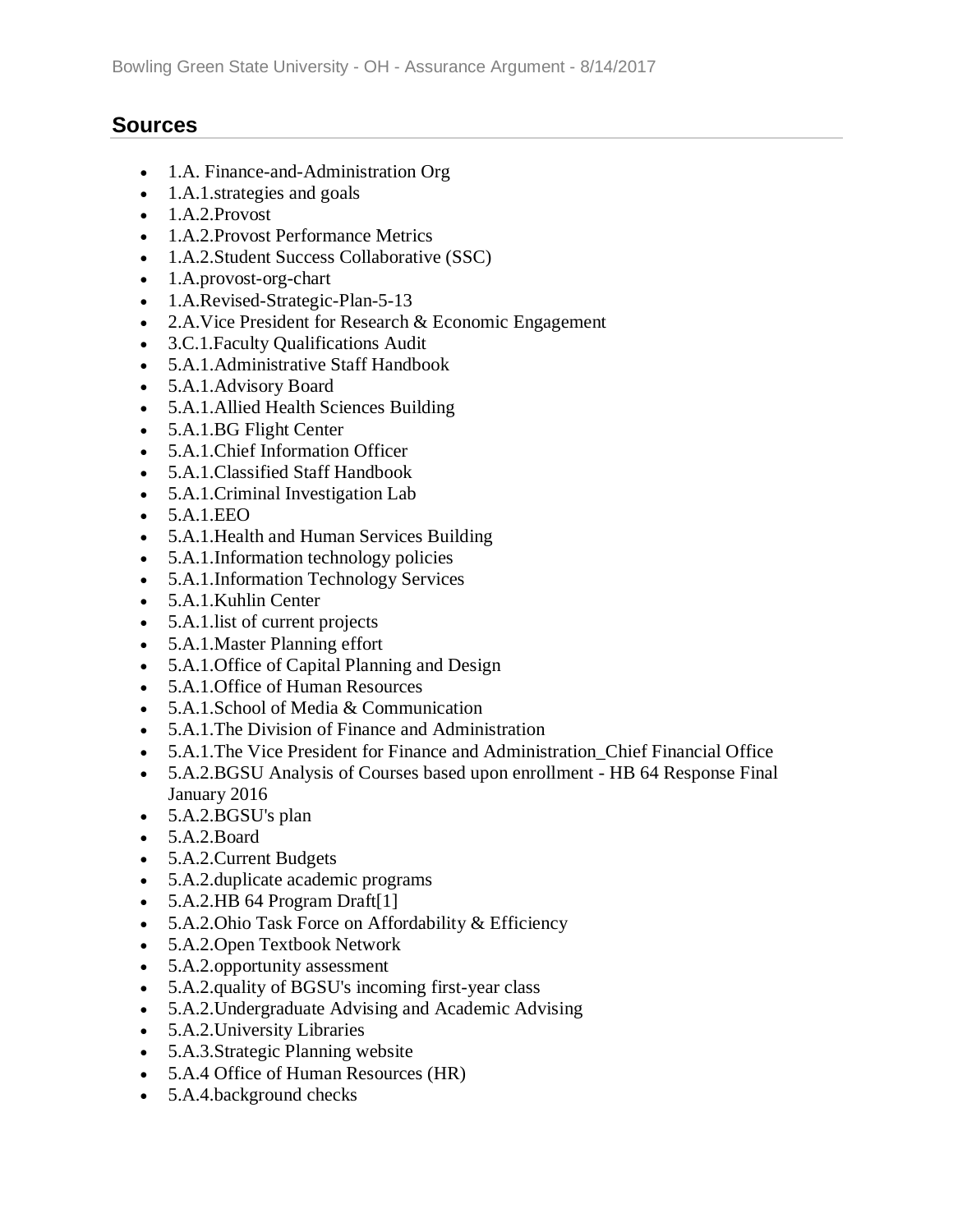- 5.A.4.budget
- 5.A.4.Center for Faculty Excellence
- 5.A.4.Classified and Administrative staff handbooks
- 5.A.4.Leadership Academy
- 5.A.4.Mandatory Compliance training
- 5.A.4. regulations
- $\bullet$  5.A.4.review
- 5.A.4.self-service resources
- 5.A.4.toolkit
- 5.A.4.training programs and presentations
- 5.A.4.tuition waiver
- 5.A.5.Fiscal Affairs Advisory Committee
- 5.A.5.Website Current Approved Budgets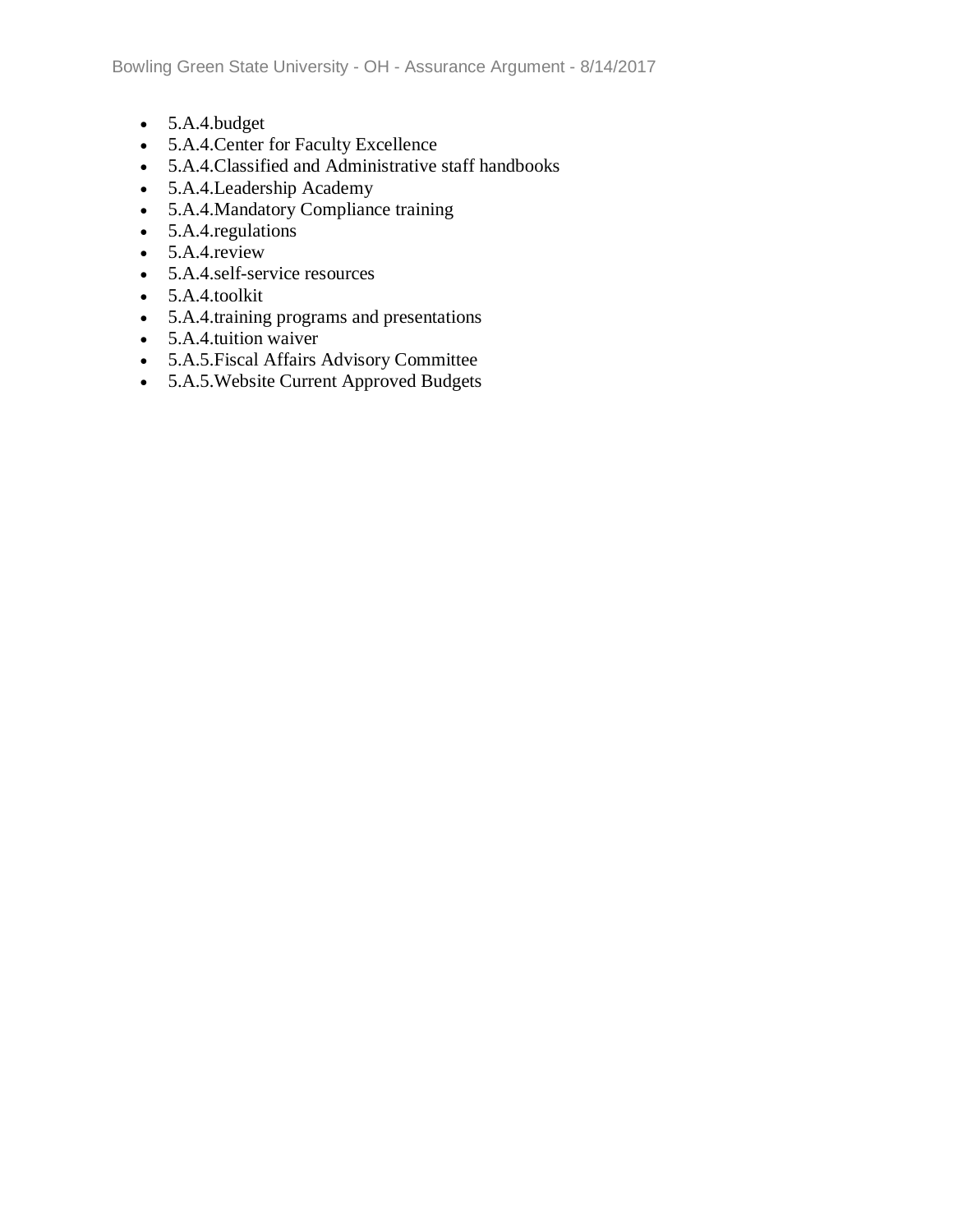# **5.B - Core Component 5.B**

The institution's governance and administrative structures promote effective leadership and support collaborative processes that enable the institution to fulfill its mission.

- 1. The governing board is knowledgeable about the institution; it provides oversight of the institution's financial and academic policies and practices and meets its legal and fiduciary responsibilities.
- 2. The institution has and employs policies and procedures to engage its internal constituencies—including its governing board, administration, faculty, staff, and students—in the institution's governance.
- 3. Administration, faculty, staff, and students are involved in setting academic requirements, policy, and processes through effective structures for contribution and collaborative effort.

## **Argument**

**5.B.1.** As represented in the [Academic Charter,](../../evidence/viewfile?fileid=401740) BGSU engages its internal constituencies through shared governance whenever possible and appropriate. According to Article I.E. and I.F. of the Charter, shared governance is important for "discussion of academic problems and policies at all levels within the University." Likewise, "faculty and student participation is fundamental to good faculty-student-administrator relations in a mature university." The principles of shared governance are also recognized in the faculty [Collective Bargaining Agreement](../../evidence/viewfile?fileId=401573) (CBA). We practice shared governance by engaging and collaborating with each constituent group. The [President's Cabinet](../../evidence/viewfile?fileid=401727) meets bi-monthly, bringing together leaders of the primary administrative divisions to discuss and plan strategic initiatives, major issues, policies, and preparation of materials for Board of Trustees [\(2013,](../../evidence/viewfile?fileId=405707) [2014,](../../evidence/viewfile?fileId=405708) [2015,](../../evidence/viewfile?fileId=405705) [2016\)](../../evidence/viewfile?fileId=405706) meetings**.** As outlined in Article II of the Academic Charter, BGSU also engages shared governance through its constituent groups, the [Faculty Senate,](../../evidence/viewfile?fileId=401728)[Administrative Staff Council,](../../evidence/viewfile?fileid=401730) [Classified Staff Council](../../evidence/viewfile?fileid=401725)[,Undergraduate Student](../../evidence/viewfile?fileid=401729)  [Government,](../../evidence/viewfile?fileid=401729) and [Graduate Student Senate.](../../evidence/viewfile?fileid=401726) Each holds regular meetings to discuss important issues, policies, and initiatives. The [University Council,](../../evidence/viewfile?fileid=401731) consisting of The President's Cabinet, constituent group leaders, an appointed college Dean, and a BGSU-FA, meets monthly about strategic planning, initiatives and events. BGSU Firelands participates in University governance as a whole and also has its own shared governance system, with [College Faculty Organization.](../../evidence/viewfile?fileid=401724) Constituent groups also periodically report activities to the Board.

**5.B.2.** The [Board](../../evidence/viewfile?fileid=401732) oversees University business through board committees and regular meetings. The Board's [legal obligation](../../evidence/viewfile?fileid=401733) is to "do all things necessary for the proper maintenance and successful and continuous operation" of the University, including the employment, compensation, and removal of the President, faculty and staff. As explained in Criterion 2C, the Board considers matters including academic programs, student life, fees assessed to students, human resources, finances (debt, investments), and capital projects (facilities, infrastructure, demolitions, etc.). The Board approves the annual budget, faculty tenure and promotions, emeritus faculty appointments, and honorary degrees; meets with independent auditors about the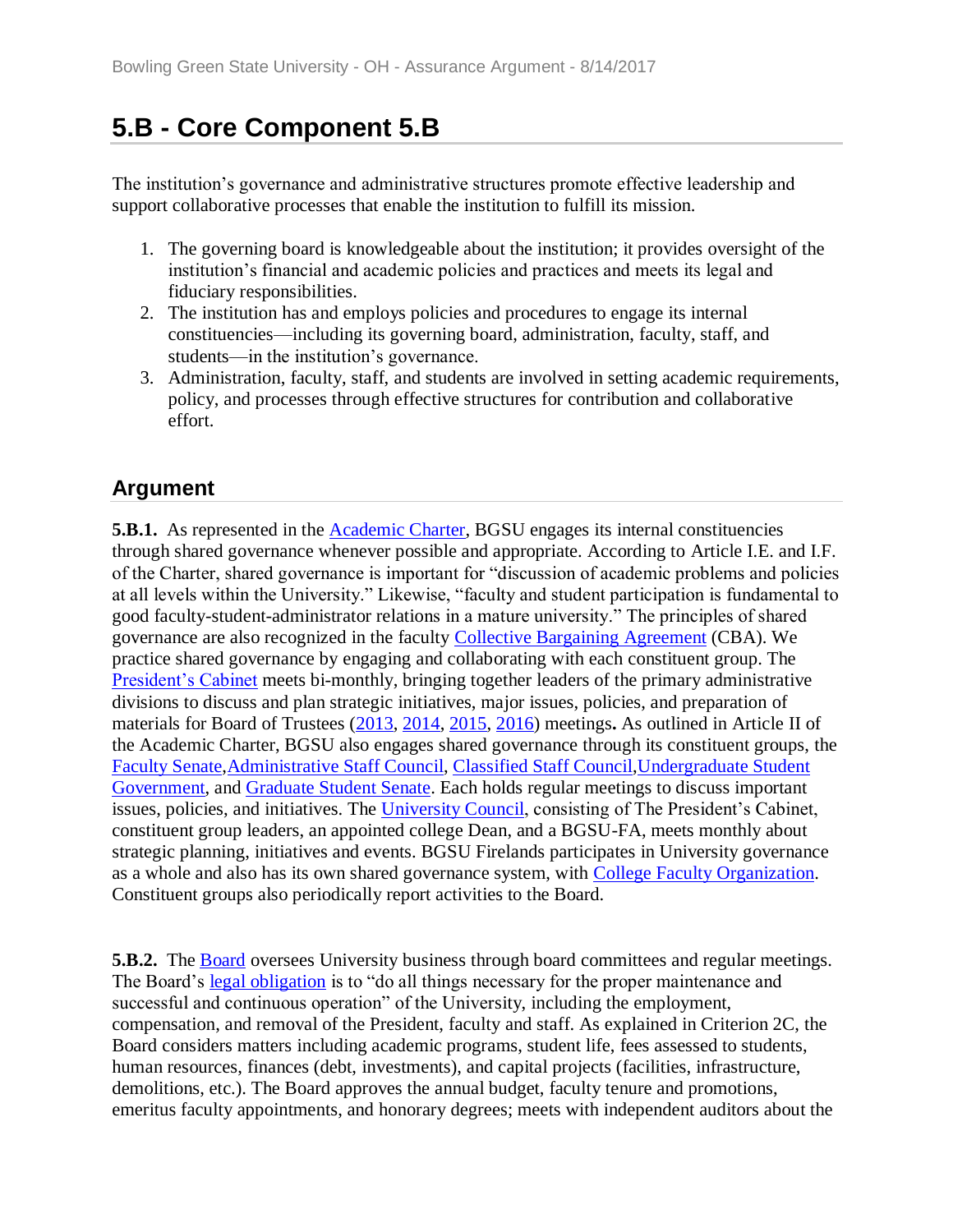University's annual audited financial statements, approves personnel appointments and compensation, and conducts the President's performance evaluation. University divisions submit materials requiring Board approval to the President's Office for placement on the agenda, and the Board Secretary compiles approved materials and issues the Board meeting packet in hard copy and electronic forms.

An educational session is generally conducted at each Board meeting to familiarize members with current and notable accomplishments, projects, and activities; students, faculty, and staff present about their achievements in teaching, learning, scholarship, and service to the community. In 2011, the President established the Board Liaison initiative, assigning each Board member to two Colleges or Divisions. The Trustee attends special events in the College/Division and meet faculty, staff, and students to learn about their programs and initiatives. As part of the University System of Ohio, BGSU builds relationships with other institutions, their Boards, and leadership teams. Each year, the Ohio Department of Higher Education and Chancellor for Higher Education hold a statewide [retreat](../../evidence/viewfile?fileid=401736) for Trustees about key issues (current and future) facing public higher education.

**5.B.3.** BGSU involves constituents in setting academic requirements, policies, and processes through its governance structures, as described in the Academic Charter through [University](../../evidence/viewfile?fileid=401748)  [Programs, Institutes, and Centers](../../evidence/viewfile?fileid=401748) as well as [Academic Departments,](../../evidence/viewfile?fileid=401741) [Schools,](../../evidence/viewfile?fileid=401745) [Undergraduate](../../evidence/viewfile?fileid=401750)  [Colleges](../../evidence/viewfile?fileid=401750) and the [Graduate College.](../../evidence/viewfile?fileid=401737) The Charter articulates the structure and primary functions of each of these governance units, including the leadership roles, required committees and councils and their roles. For example, each Department, School, and College has a curriculum committee that receives, reviews, and approves new or modified courses and programs. The process for curriculum change is detailed, involving faculty, staff, and student input at all levels. The University's [Undergraduate Council](../../evidence/viewfile?fileid=401747) is responsible for evaluating and approving undergraduate curriculum changes; the [Graduate Council](../../evidence/viewfile?fileid=401743) has similar responsibility for graduate curriculum. New degree programs, and any other curriculum matters that go to the Ohio Department of Higher Education Chancellor's Council on [Graduate Studies,](../../evidence/viewfile?fileid=401742) also must be approved by the [Faculty Senate](../../evidence/viewfile?fileId=401804) and to the Board of Trustees. Administrative policies or initiatives that [may] impact students, such as elimination of services or increase in special fees are presented to [Undergraduate Student Government](../../evidence/viewfile?fileid=401729) and/or [Graduate Student Senate](../../evidence/viewfile?fileid=401726) for consideration, input, and feedback.

The Academic Charter contains provisions on [Academic Reconfiguration,](../../evidence/viewfile?fileid=401739) which are also explicitly mentioned in the faculty CBA. When, for example, multiple Departments wish to merge to form a School, particularly across preexisting Colleges, the academic reconfiguration process involves multiple levels of review, discussion, and recommendations from student, staff, and faculty stakeholders. The faculty CBA defines and delineates provisions concerning faculty retrenchment should reconfiguration potentially result in faculty reductions. The faculty CBA also contains provisions, not yet enacted, concerning the selection and review of academic administrators, including the President, Provost, Deans, Department Chairs and School Directors.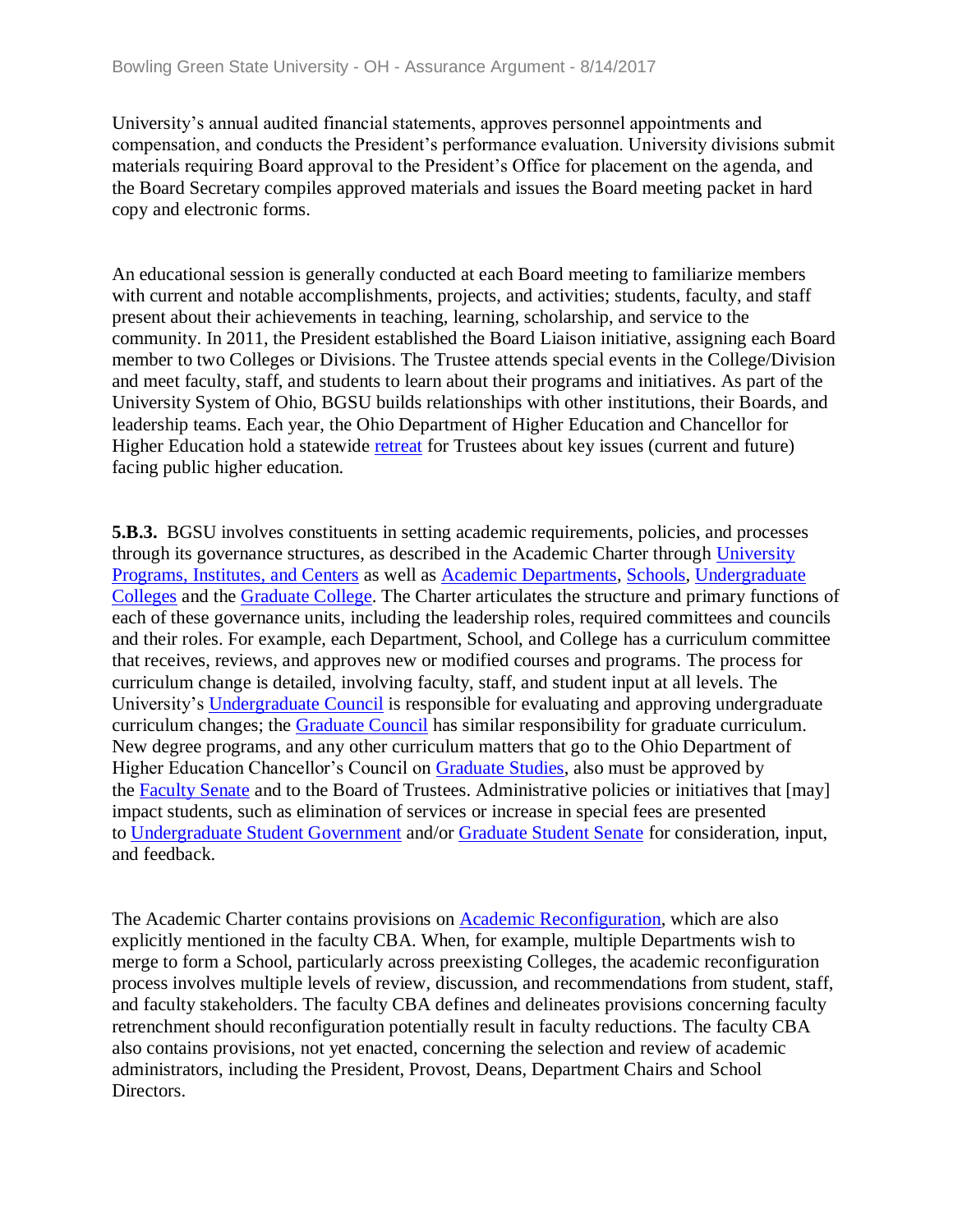The Charter articulates shared responsibilities through [Faculty Senate Standing Committees,](../../evidence/viewfile?fileid=401746) [University Standing Committees,](../../evidence/viewfile?fileid=401749) and ad-hoc committees. With the exception of ex-officio student and administrator roles, Faculty Senate Standing Committees are elected by Faculty Senators, while University Standing Committees are represented by faculty, staff, and student groups and elected by each constituent body. Task forces and working groups supplement the preexisting committees to create additional avenues for contribution and collaboration across the University, particularly on new and/or special initiatives.

## **Sources**

- 1.A. Finance-and-Administration Org
- 1.A.3.CBA
- 1.A.provost-org-chart
- 1.B.Student-Affairs Org
- 2.A.Faculty Senate
- 5.B.1.2013 BOT Minutes
- 5.B.1.2014 BOT Minutes
- 5.B.1.2015 BOT Minutes
- 5.B.1.2016 BOT Minutes
- 5.B.1.Academic Charter
- 5.B.1.Administrative Staff Council
- 5.B.1.Classified Staff Council
- 5.B.1.College Faculty Organization
- 5.B.1.Faculty Senate
- 5.B.1.Graduate Student Senate
- 5.B.1.President's Cabinet
- 5.B.1.Undergraduate Student Government
- 5.B.1.University Council
- 5.B.2. legal obligation
- 5.B.2.retreat
- 5.B.2.The Board
- 5.B.3.2016-17 Graduate Council Members List Final
- 5.B.3.2016-17 Undergrad Council
- 5.B.3.Academic Departments
- 5.B.3.Academic Reconfiguration
- 5.B.3.Faculty Senate Standing Committees
- 5.B.3.Graduate College
- 5.B.3.Graduate Council
- 5.B.3.Graduate Studies
- 5.B.3.Ohio Department of Higher Education Chancellor's Council on Graduate Studies
- 5.B.3.Schools
- 5.B.3.Undergraduate Colleges
- 5.B.3.Undergraduate Council
- 5.B.3.University Programs, Institutes, and Centers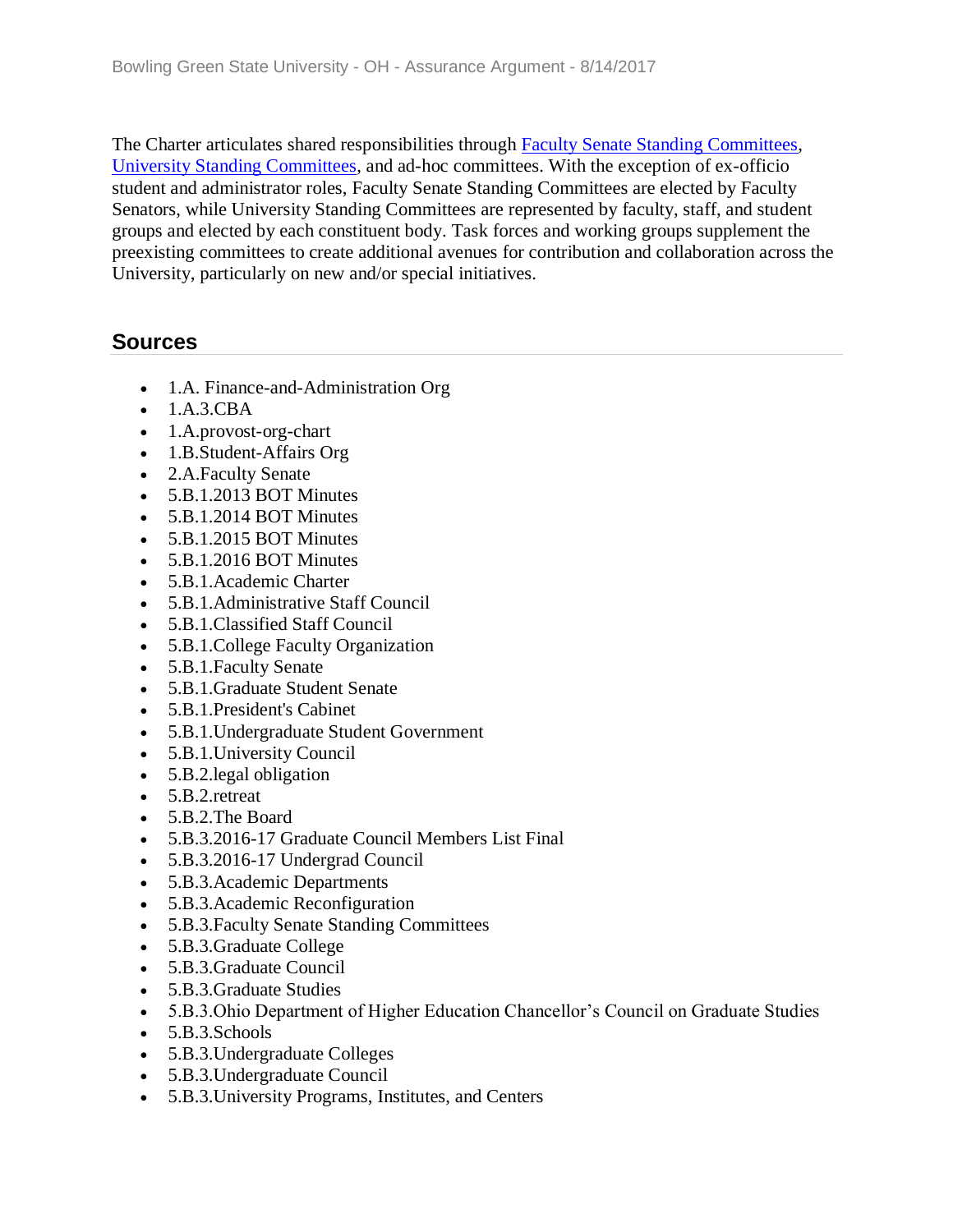Bowling Green State University - OH - Assurance Argument - 8/14/2017

• 5.B.3.University Standing Committees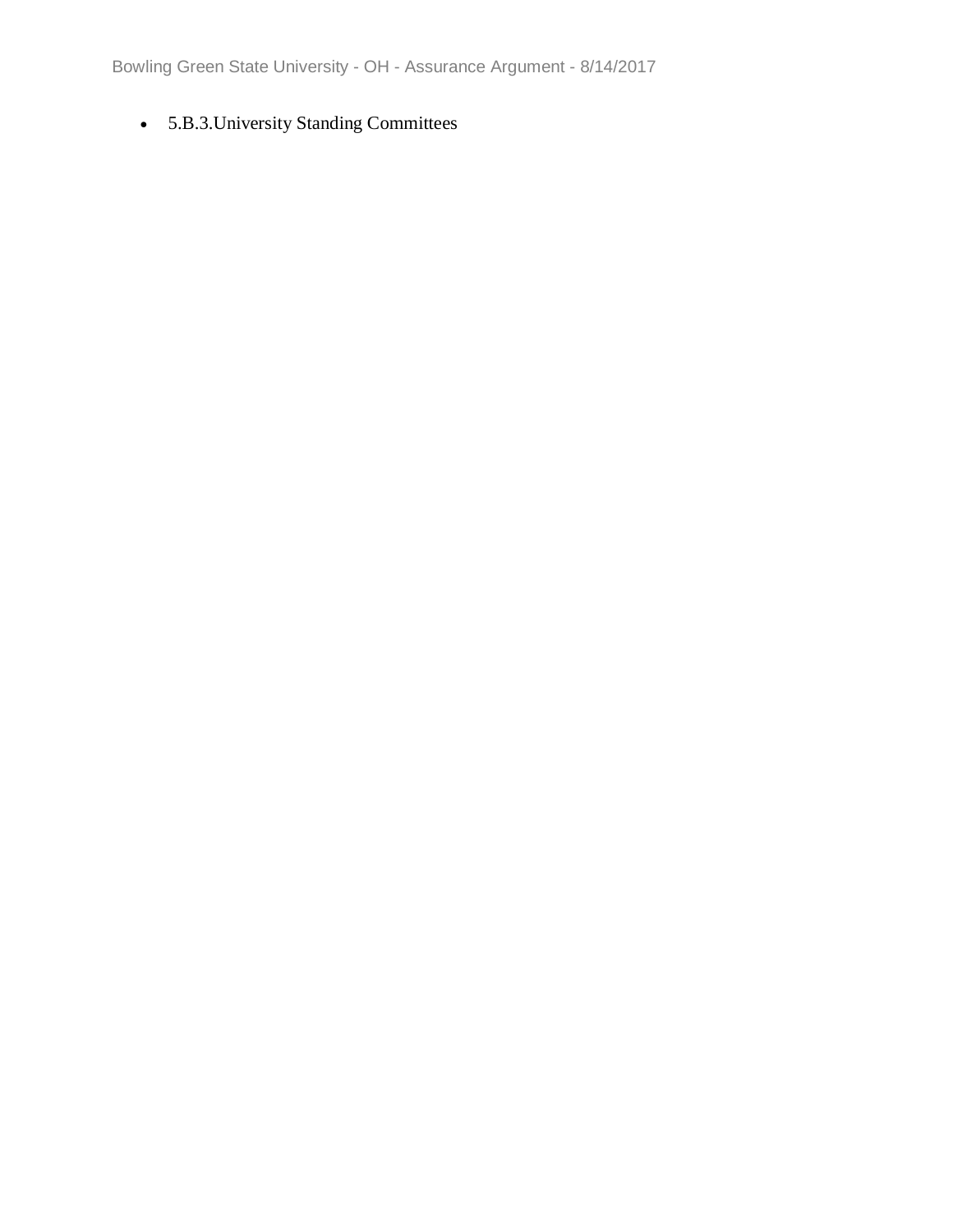# **5.C - Core Component 5.C**

The institution engages in systematic and integrated planning.

- 1. The institution allocates its resources in alignment with its mission and priorities.
- 2. The institution links its processes for assessment of student learning, evaluation of operations, planning, and budgeting.
- 3. The planning process encompasses the institution as a whole and considers the perspectives of internal and external constituent groups.
- 4. The institution plans on the basis of a sound understanding of its current capacity. Institutional plans anticipate the possible impact of fluctuations in the institution's sources of revenue, such as enrollment, the economy, and state support.
- 5. Institutional planning anticipates emerging factors, such as technology, demographic shifts, and globalization.

## **Argument**

**5.C.1.** The annual planning and budgeting process at BGSU is intentionally designed to align with the University's strategic plan (see 1.A). Unit-level strategic plans are developed under the general guidance of both University and divisional strategic plans (and, where appropriate, College strategic plans, budgeting forecasts from [Finance and Administration,](../../evidence/viewfile?fileid=401697) predictive analytics on student enrollment and retention that impacts staffing, academic spaces and fundraising priorities in the University's comprehensive campaign. Requests for additional funding are evaluated at the next highest level of the organization based on their alignment with College (e.g., [Arts and Sciences\)](../../evidence/viewfile?fileid=403023), divisional and University-wide strategies and goals. This planning and budgeting process continues up to the College and divisional levels. For example, academic units provide input to their Department Chairs/School Directors in support of program goals as the first step of the process. Department Chairs/School Directors align the requests for new or reallocated funding (capital, operating, and personnel) with unit strategic goals and incorporate them into their rolling five-year planning document.

Academic unit requests must also include external benchmarking using jointly identified peers in the [National Study of Instructional Costs and Productivity \(NSICP\)](../../evidence/viewfile?fileId=404207) data; available indicators of program-unit outcomes and success (e.g., program accreditation reports) also inform strategic planning priorities. These plans are submitted to the College where they are reviewed and discussed by college-level budget committees. Components that are aligned with the College's mission and priorities are included in the College's strategic plan within the projected availability of new or reallocated funding. As noted earlier (5.A.5), the University's planned transition to performance-based budgeting will also inform the alignment between planning and budgeting in the next 3-5 years.

Finally, subsequent discussions among divisional leaders and the President result in a proposed [University-wide budget](../../evidence/viewfile?fileId=405704) that is presented to the BGSU Board of Trustees for approval. Upward and downward communication and feedback are included to create a more interactive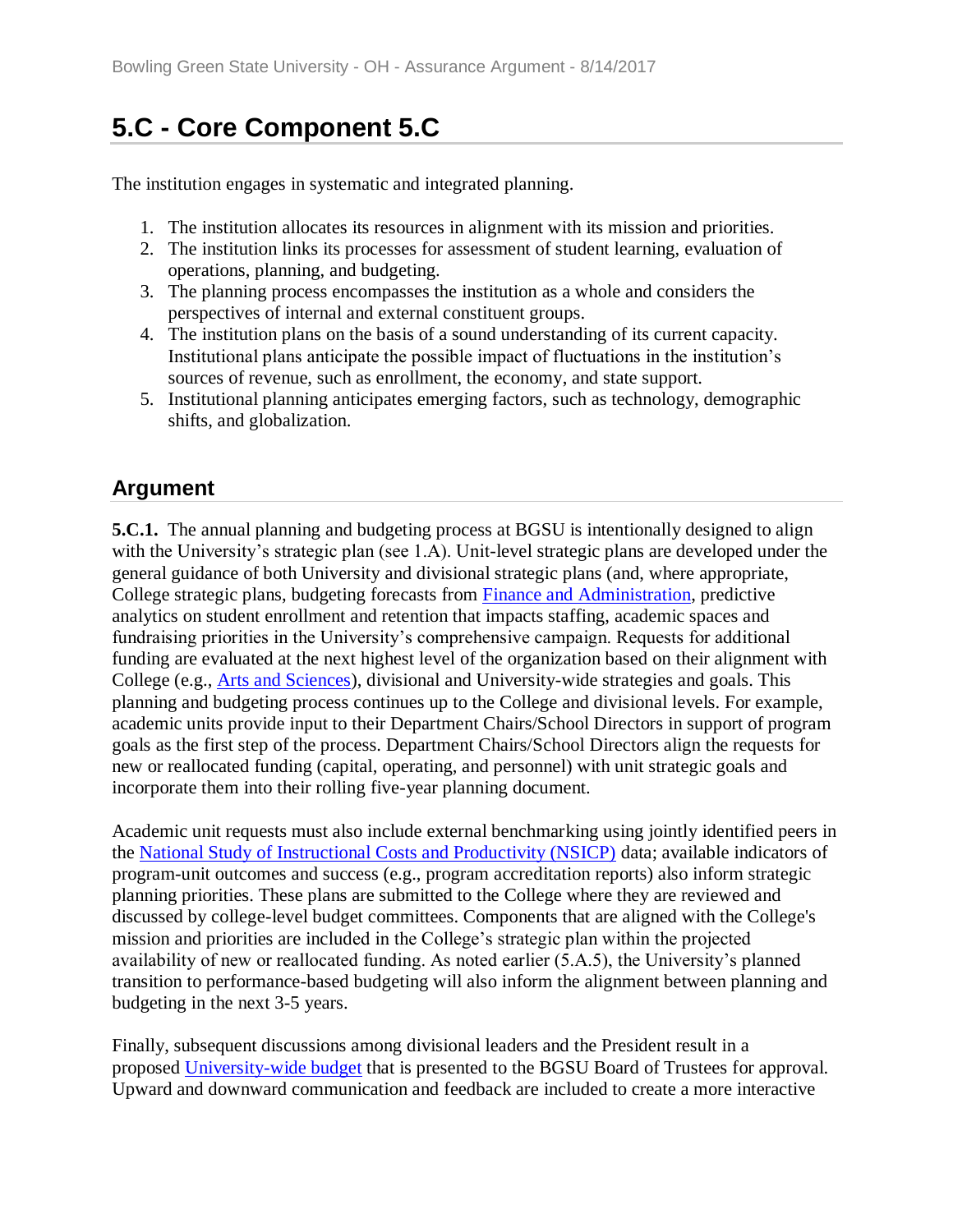planning and budgeting process. [Campus Master Plans](../../evidence/viewfile?fileid=401696) align the allocation of capital expenditures with mission and priorities. Approved master plans for both the Bowling Green campus and the Firelands campus identify key strategic priorities for investments that will advance the mission of the University over the next two decades. For example, the Master Plan for the Bowling Green Campus defines annual investments and bonded debt infrastructure improvements for implementation of the plan and a multistep plan to regenerate core academic [buildings.](../../evidence/viewfile?fileid=401754)

**5.C.2.** The institution links its processes for assessment of student learning, evaluation of operations, planning, and budgeting.BGSU continues to make progress in this area as reflected by its continuous investment in systems to integrate, share, and apply information on student outcomes and institutional performance.

In the [Division of Academic Affairs,](../../evidence/viewfile?fileId=406580) for example, the assessment of student learning is directly linked to the annual planning and budgeting process. The [common template u](../../evidence/viewfile?fileId=406355)sed across the Colleges (and academic units within the colleges) for planning and budgeting requires reporting on required key performance metrics. In addition, each [College includes additional metrics,](../../evidence/viewfile?fileid=403018) focusing on student engagement in high impact practices that are unique to their mission and strategic priorities (see C.A.3). Colleges and academic units are also expected to incorporate the findings from the assessment of established student learning outcomes gathered annually from each academic unit through the [Student Achievement Assessment Committee](../../evidence/viewfile?fileId=405700) (SAAC, see 4B) process coordinated through the [Office of Academic Assessment.](../../evidence/viewfile?fileid=404204) Together, these sources of assessment, reflection, and evaluation create a strong linkage between student learning and planning and budgeting.

In academic support areas, like [Student Affairs,](../../evidence/viewfile?fileid=401753) both the [assessment of student learning and](../../evidence/viewfile?fileid=403022)  [evaluation of operations](../../evidence/viewfile?fileid=403022) are also integrated into the ongoing planning and budgeting processes. For example, the opening of the [Learning Commons](../../evidence/viewfile?fileid=401759) on the first floor of the Jerome Library was in direct response to the need to provide integrated academic support services (tutoring, student study groups, supplemental instruction, makeup testing) in support of student success; similar support services have been in place at the recently expanded and remodeled Teaching & Learning Center on the [Firelands](../../evidence/viewfile?fileid=401752) campus.

In 2004, the University began phasing out its dated information system and began the implementation of PeopleSoft. This enterprise system allows the University to integrate student records, human resources, and financial management data. A University-wide data warehouse project, Falcon Info was created to provide University leadership with common data definitions, databases, and reports for assessment and evaluation. BGSU is also making greater use of external bench-marking data (e.g., [NSICP](../../evidence/viewfile?fileId=405696)**,** [Collegiate Learning Assessment,](../../evidence/viewfile?fileid=401751) [National Survey of](../../evidence/viewfile?fileid=401758)  [Student Engagement\)](../../evidence/viewfile?fileid=401758), to enrich its assessment of student learning, evaluation of operations, planning, and budgeting.

**5.C.3.** Internal constituent groups play important roles in the strategic planning processes at the University. The process used to establish the University's current strategic plan included input from approximately 600 faculty, staff, and students on both campuses (see Criteria 1A). College strategic plans are informed by academic unit plans, which are developed by the faculty under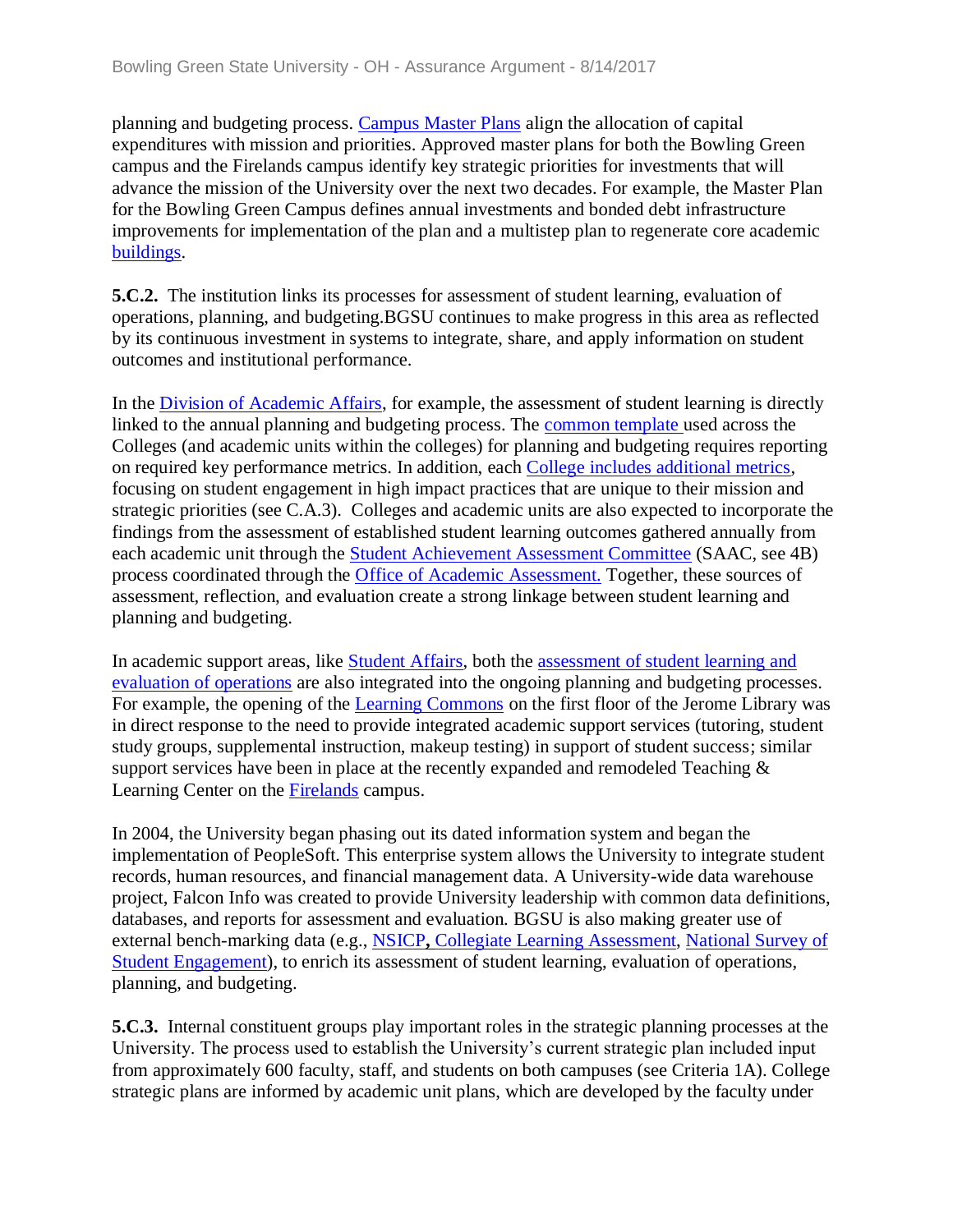the leadership the unit's Chair or Director. [The University Council,](../../evidence/viewfile?fileid=401731) composed of the [President's](../../evidence/viewfile?fileId=401820)  [Cabinet a](../../evidence/viewfile?fileId=401820)nd representatives from the Deans, [Undergraduate Student Government,](../../evidence/viewfile?fileId=401833) [Graduate](../../evidence/viewfile?fileId=401806)  [Student Senate,](../../evidence/viewfile?fileId=401806) [Classified Staff Council,](../../evidence/viewfile?fileid=401725) [Administrative Staff Council,](../../evidence/viewfile?fileid=401730) [Faculty Senate,](../../evidence/viewfile?fileId=401804) and the [Faculty Association,](../../evidence/viewfile?fileId=401779) meet and communicate on a regularly about strategic planning and budgeting (as well as other topics of interest to the University [community\)](../../evidence/viewfile?fileid=401755). In addition, representatives from Faculty Senate, Administrative Staff Council, and Classified Staff Council attend Board of Trustees meetings where progress on strategic priorities is updated, approved, etc. Other academic planning initiatives (e.g., strategic plans for graduate education, international student services) and academic support (e.g., strategic enrollment planning, Campus Master Plan) include broad representation from the University community.

External constituent groups play important roles during the strategic planning process at BGSU. All colleges have external advocate boards that are invited to provide advice on current and future strategic directions to support success. Numerous academic programs, units, and institutes/centers have external advisory boards or are accredited (see Criterion 4A) to ensure their curriculum and activities are aligned with appropriate trends and expectations of the disciplines, professional organizations, employers, etc. There are also ad hoc invitational meetings for external constituents to participate in the planning process. For example, the [Office](../../evidence/viewfile?fileId=405703)  [of Human Resources](../../evidence/viewfile?fileId=405703) considers Key Performance Indicators and department, college, divisional planning processes in supporting the University's strategic plan, which include college and external advisory boards and leadership councils.

The perspectives of external constituents from the City of Bowling Green and surrounding communities also influence the University's planning process. For example,Ohio's newest [Bureau of Criminal Investigation](../../evidence/viewfile?fileid=401760) crime lab: a partnership between the Ohio Attorney General's Office and BGSU, BCI opened on the BGSU campus in 2014 and serves a 22 county region by providing investigative and laboratory services at no charge to Ohio's criminal justice agencies. In concert with BCI, the Attorney General's Office and BGSU created the [Center for the Future](../../evidence/viewfile?fileid=401756)  [of Forensic Science](../../evidence/viewfile?fileid=401756) to foster innovative scientific research and training opportunities for forensic professionals. The collaborative partnership and location of the BCI on campus has led to the creation of new opportunities for students; e.g., Bachelor of Science in Forensic Science (specializations in forensic biology, forensic chemistry, and forensic examination) and Master of Science in Forensic Science (specializations in forensic chemistry, forensic biology, and forensic investigation).

**5.C.4.** Institutional planning based on current and projected enrollments and related sources of revenue is a growing strength. Leadership from **Enrollment Planning**, Finance and [Administration,](../../evidence/viewfile?fileid=401697) [Academic Affairs,](../../evidence/viewfile?fileId=406580) and [Institutional Effectiveness](../../evidence/viewfile?fileId=405697) work collaboratively to improve University financial and space planning, revenue projections, budgeting policies and practices, and more effective/efficient operations. Their work is supported by data from many sources but relies heavily on PeopleSoft and Falcon Info (data warehouse). The [CFO](../../evidence/viewfile?fileid=401701) leads improvements in budgeting policies and practices, improved utilization of PeopleSoft capabilities (by implementing previously unused modules or by better deploying existing modules) to provide better tracking and projecting of resources and expenses and improved discipline in budgeting and planning. The CFO coordinates a University-wide budget modeling process that includes the University's current financial performance and multiple budget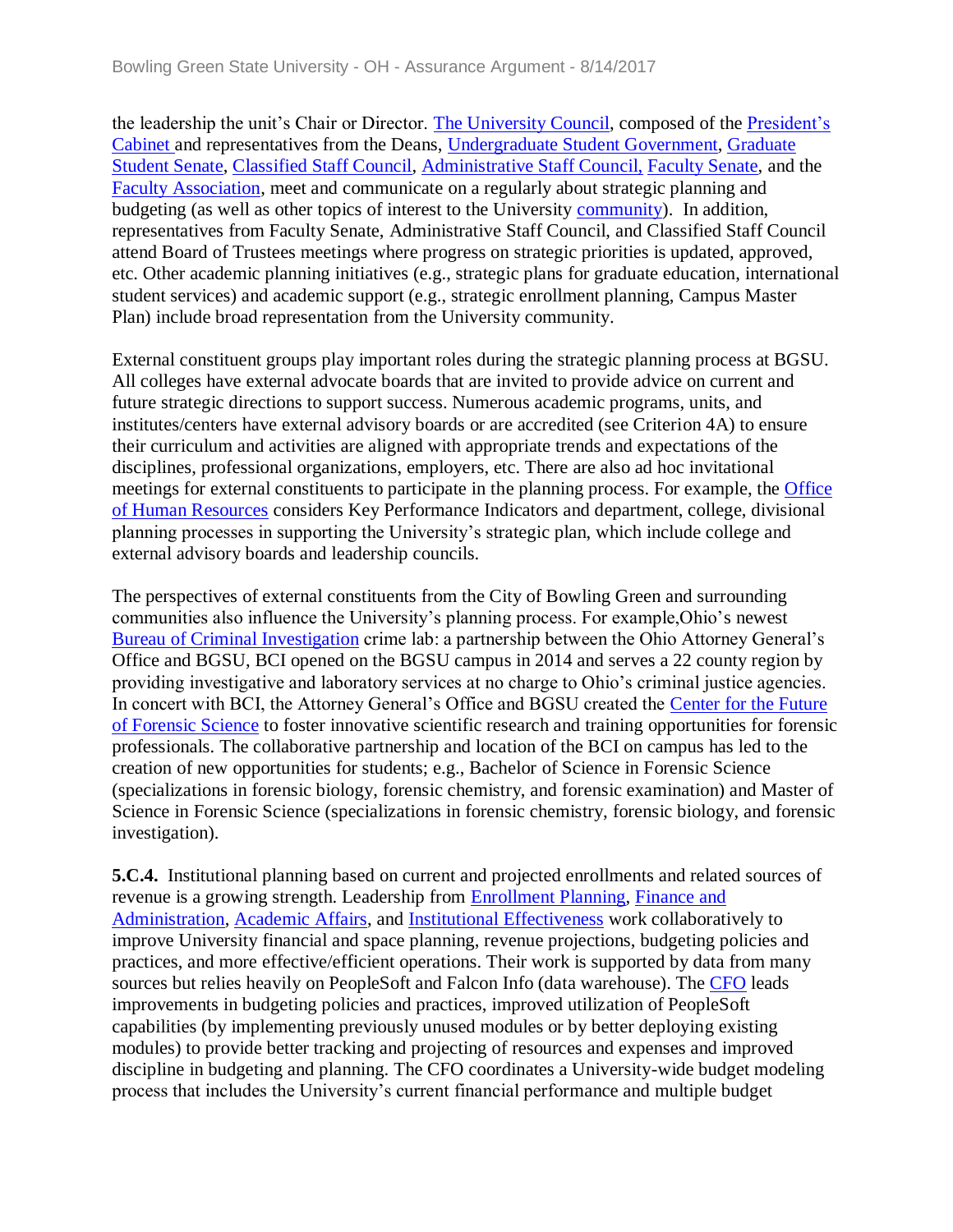scenarios (e.g., based on reasonable alternative estimates of enrollment and retention, state support, and personnel, operating, and capital budget forecasts). These multi-year projections guide both short term planning (e.g., prioritized investments in specific academic areas identified with strategic growth potential or in critical building maintenance and infrastructure) and long term planning (e.g., projected improvements in enrollment and retention; assist in cash management, investment and debt planning). These data-driven scenarios provide the divisional vice presidents with guidance on the projected availability of resources to inform the planning process, which is then infused in the unit planning process within their divisions.

Many areas throughout the University provide information and/or projections to support institution-wide planning. [The Vice Provost for Strategic Enrollment Planning p](../../evidence/viewfile?fileId=401765)repares projections on enrollment (e.g., undergraduate, graduate, international, nontraditional, online, College Credit Plus) and retention; the [Office of Capital Planning and Design](../../evidence/viewfile?fileId=401695) reports on the condition and use of current academic space, the [Office of Sponsored Programs &](../../evidence/viewfile?fileId=401812)  [Research](../../evidence/viewfile?fileId=401812) provides information on external grants and awards, and the Office of Human Resources shares information on faculty and staff as well as projected healthcare costs and the impact of state-based pension reform. The participation of multiple areas within the University helps test and verify assumptions of the planning process to provide a reasonable set of scenarios based on anticipated fluctuations in the University's sources of revenue and expenses.

Finally, sources external to the University are also integral to systematic and integrated planning. The [Inter-University Council of Ohio,](../../evidence/viewfile?fileid=401757) representing all 14 public 4-year universities in Ohio, coordinates the gathering and sharing of information critical to the university planning process. Through regular meetings of the Presidents' Council as well as eight committees representing key functional areas across the universities (e.g., Provost, Business and Finance Officer, Chief Information Officer, Controllers, Budget Directors), information on issues such as the state budget, legislative hearings and proposed bills, and Ohio Department of Higher Education funding and accountability proposals are shared and discussed to inform institution-level planning. Up-to-date information on outcome-based student funding model, projections for changes in need-based student financial aid from the State of Ohio, and expected capital appropriations by the State Legislature for new construction help BGSU develop a realistic annual plan and budget to support the University's vision and strategic priorities.

**5.C.5.** Institutional planning anticipates emerging factors, such as technology, demographic shifts, and globalization. The environmental scan is a key component of the strategic planning model used at BGSU. In the Division of Academic Affairs, a SWOT Analysis (i.e., internal Strengths and Weaknesses and external Opportunities and Threats) is the required first appendix of every College's strategic plan (e.g., [Health and Human Services\)](../../evidence/viewfile?fileId=403013). Academic support units consider emerging factors, such as technology, demographic shifts, and globalization in their planning processes.

The University-wide budget modeling process incorporates demographic and environmental factors (e.g., changes in state share of instruction, in-state vs. out-of-state student enrollment; population and workforce projections) to create reasonable budget scenarios that inform the planning process. State-sponsored initiatives and incentives, institutional innovations and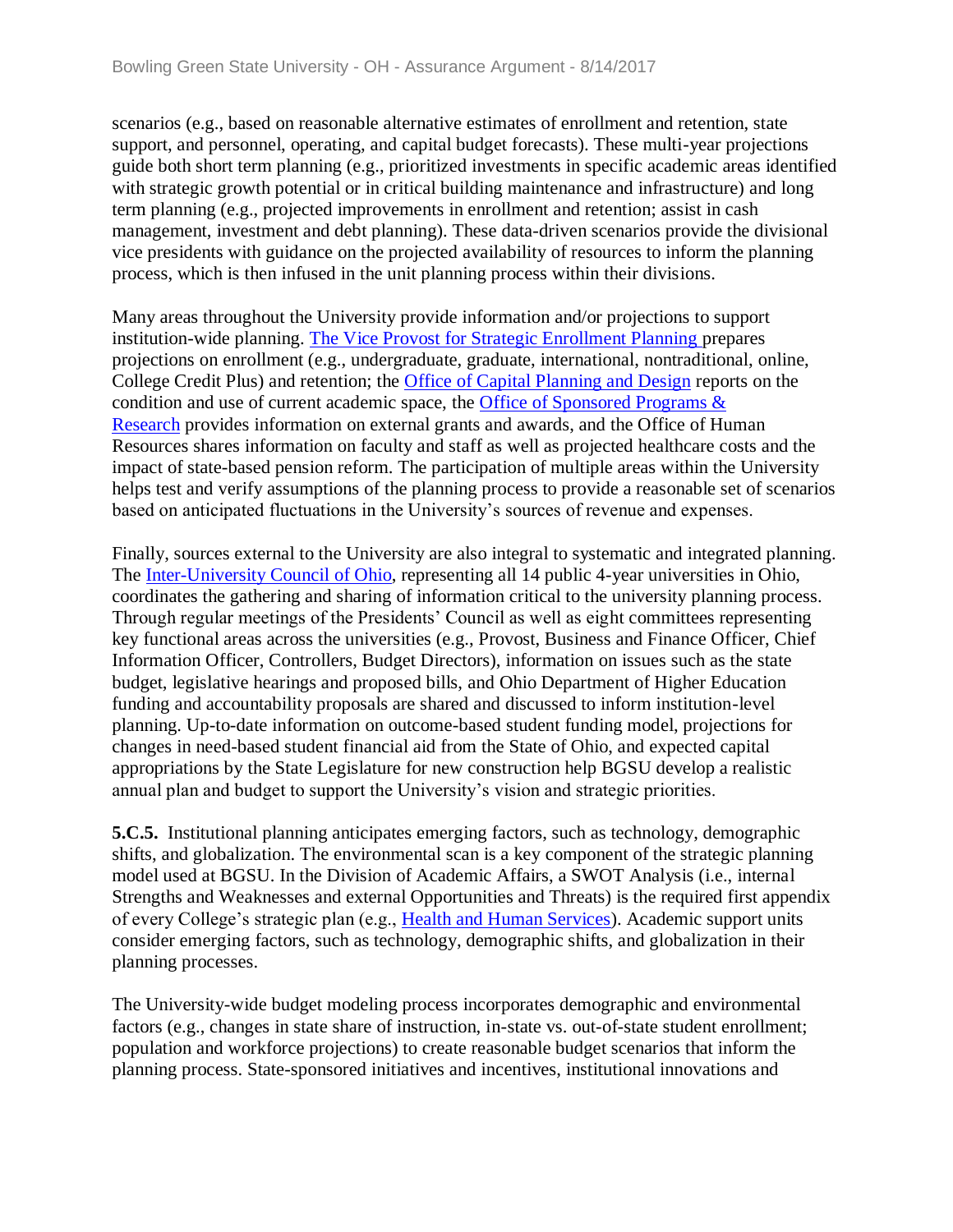technology, public-private partnerships, and operational efficiencies allow for additional availability of capital and operational dollars for investment in academic priorities.

#### **Sources**

- 1.A. Finance-and-Administration Org
- 1.A.2.AS Final Strategic Plan
- 1.A.2. HHS Final Strategic Plan
- 1.A.2.Provost
- 1.A.2. Provost Performance Metrics
- 1.A.2.Student Affairs Divisional Assessment
- 1.A.provost-org-chart
- 1.B.Student-Affairs Org
- 2.A.bgsu-fa
- 2.A.Faculty Senate
- 2.A.Graduate Student Senate
- 2.A.Office of Sponsored Programs and Research
- 2.A.President's Cabinet
- 2.A.Undergraduate Student Government
- 5.A.1.Master Planning effort
- 5.A.1.NSICP Reports
- 5.A.1.Office of Capital Planning and Design
- 5.A.1. The Division of Finance and Administration
- 5.A.1. The Vice President for Finance and Administration Chief Financial Office
- 5.B.1.Administrative Staff Council
- 5.B.1.Classified Staff Council
- 5.B.1.University Council
- 5.C.1 University-Wide Budget
- 5.C.1.buildings
- $\bullet$  5.C.2 NSICP
- 5.C.2 Student Achievement Assessment Committee (SAAC)
- 5.C.2.College Strategic Plan Template 09-2015
- 5.C.2.Collegiate Learning Assessment
- 5.C.2.Firelands
- 5.C.2.Learning Commons
- 5.C.2.National Survey of Student Engagement
- 5.C.2.Student Affairs
- 5.C.3 Office of Human Resources
- 5.C.3.Bureau of Criminal Investigation
- 5.C.3.Center for the Future of Forensic Science
- 5.C.3.community
- 5.C.4 Institutional Effectiveness
- 5.C.4.Inter-University Council of Ohio
- 5.D.2.Office of Academic Assessment
- 5.D.2.Vice Provost for Academic Affairs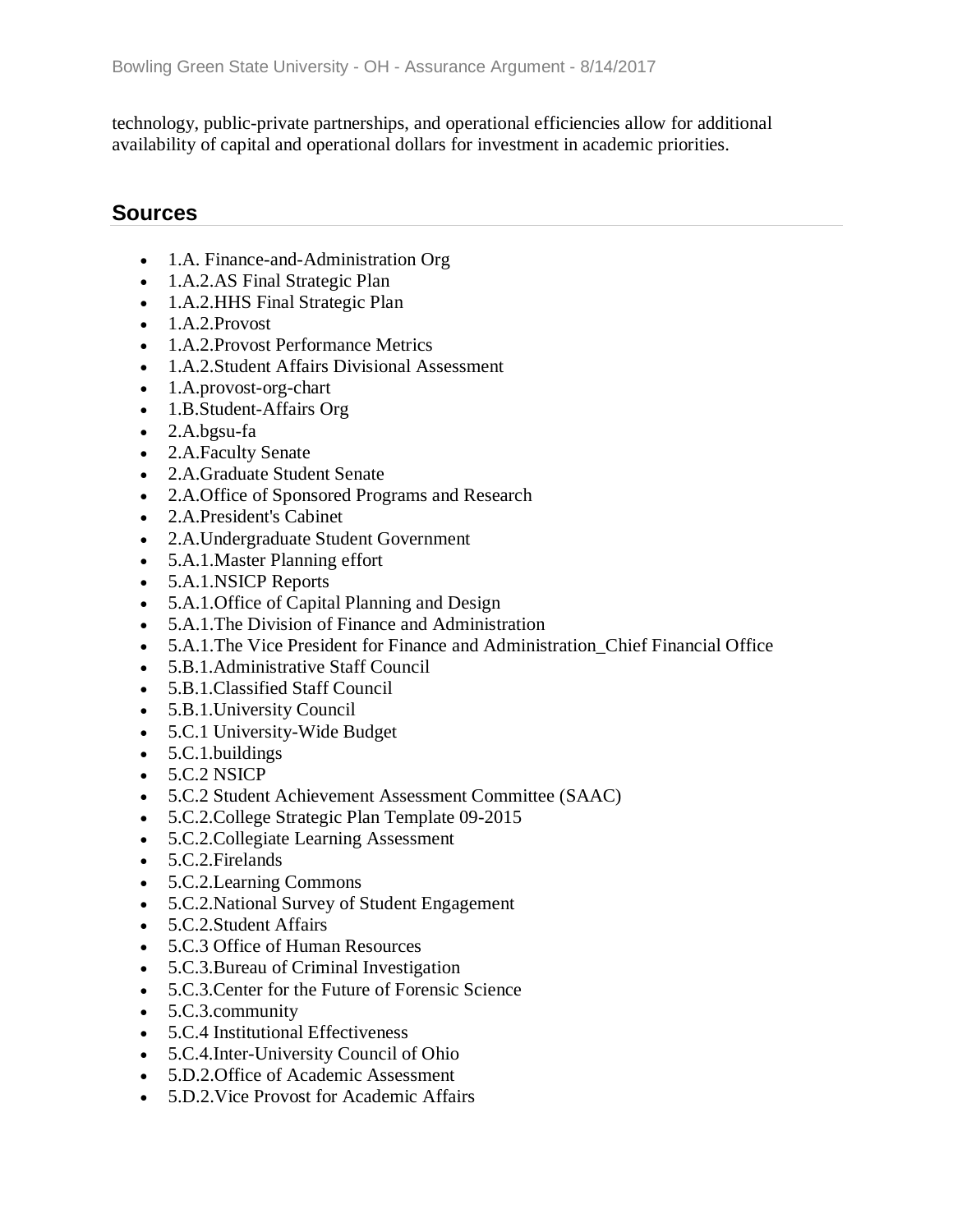• 5.D.2.Vice Provost for Strategic Enrollment Planning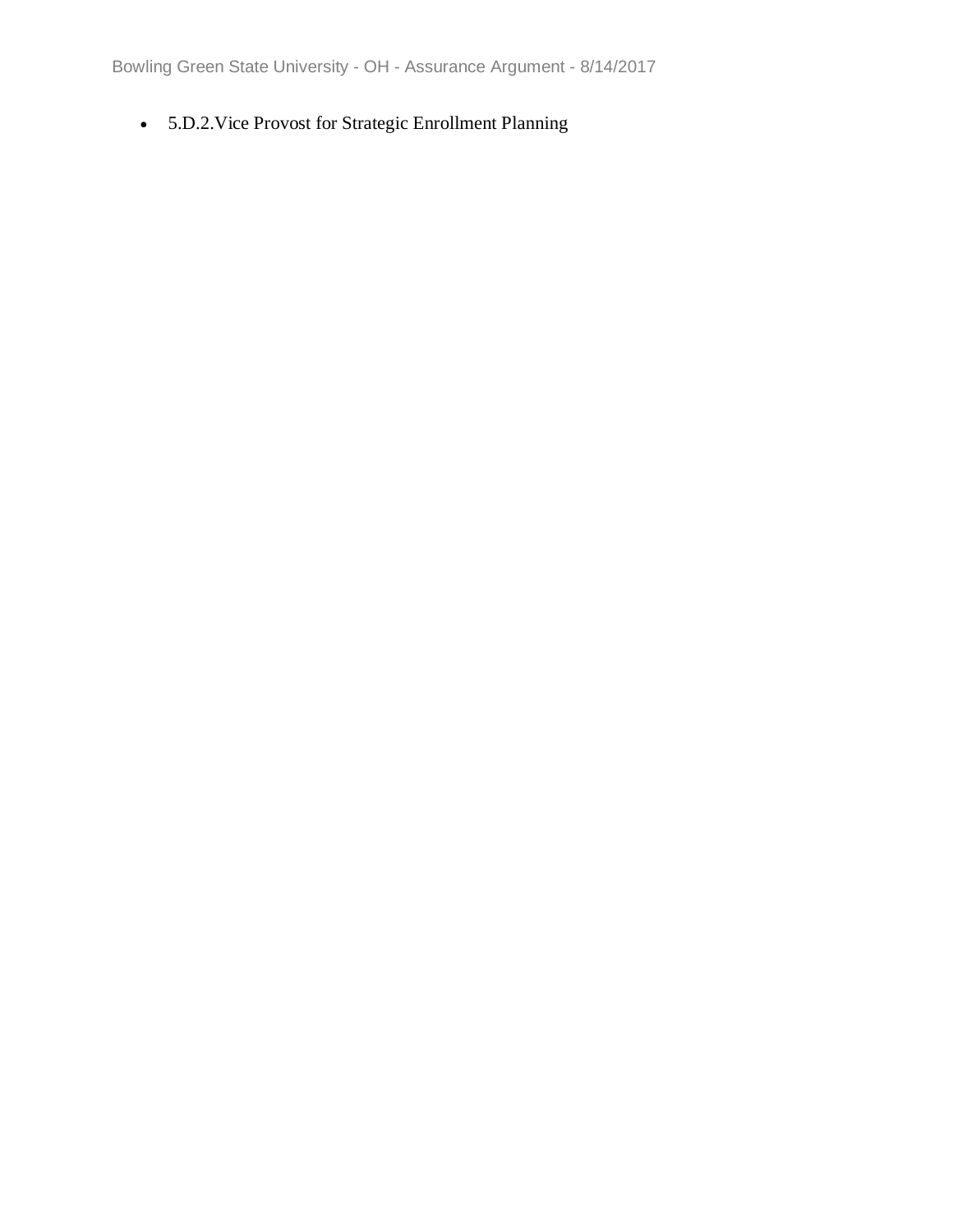## **5.D - Core Component 5.D**

The institution works systematically to improve its performance.

- 1. The institution develops and documents evidence of performance in its operations.
- 2. The institution learns from its operational experience and applies that learning to improve its institutional effectiveness, capabilities, and sustainability, overall and in its component parts.

## **Argument**

**5.D.1.** BGSU documents various institutional, state, and federal initiatives to track performance, improvements, and efficiencies in its operations such as of process improvements, operational efficiencies, academic metrics, and technology inventories.

BGSU submits regular documents and reports on performance measures (i.e., IPEDS), student success rates (e.g., grades, graduation rates, program graduate data), and academic metrics (e.g., NSSE, CLA+) to a variety of constituencies including the Ohio Department of Higher Education and the federal government. Many of these metrics are also used to evaluate process improvements, maximize operational efficiencies, monitor academic data, and inventory technology. In 2016, for example, BGSU submitted a comprehensive report to the Ohio Department of Higher Education on [Affordability and Efficiency,](../../evidence/viewfile?fileid=401767) which detailed performance metrics in operations, finance, and academics and set goals for the future. A number of operational and academic initiatives from the report have been implemented or are currently in process. In [2014](../../evidence/viewfile?fileid=401761) and [2016](../../evidence/viewfile?fileid=401766) BGSU filed reports describing operational and academic efforts to support and improve students' timely degree completion, opportunities to lower the cost of an [undergraduate degree,](../../evidence/viewfile?fileid=401762) and a [Campus Energy & Sustainability Master Plan Study.](../../evidence/viewfile?fileid=401773)

**5.D.2.** BGSU utilizes a continuous improvement approach to improving our institutional effectiveness, various capabilities, and sustainability. Improvements are made to the data infrastructure, personnel, policies and processes and organizational structure of the institution. Many of these initiatives and programs (some of which are described elsewhere in this document) have used data to make programmatic improvements, greatly impacted student learning and success, and are interwoven into the campus culture—aiding sustainability. For example, in 2010 BGSU identified the need for changing the academic [advising system](../../evidence/viewfile?fileid=401763) and a plan was developed that took advantage of lessons learned from previous advising initiatives. The new advising plan took a comprehensive systems approach and included the model for academic advising (e.g., de-centralized to centralized), the selection of a technological tools that allowed for easy reporting and data report retrieval (EAB's Grades First), joining an institutional support system (e.g., **EAB**'s Student Success Collaborative) and continuous dialogue and collaboration between advisors, faculty and administrators. All of these factors has led to a gradual cultural shift at the institution where retention and success are a clear institutional priority with supporting resources at all levels.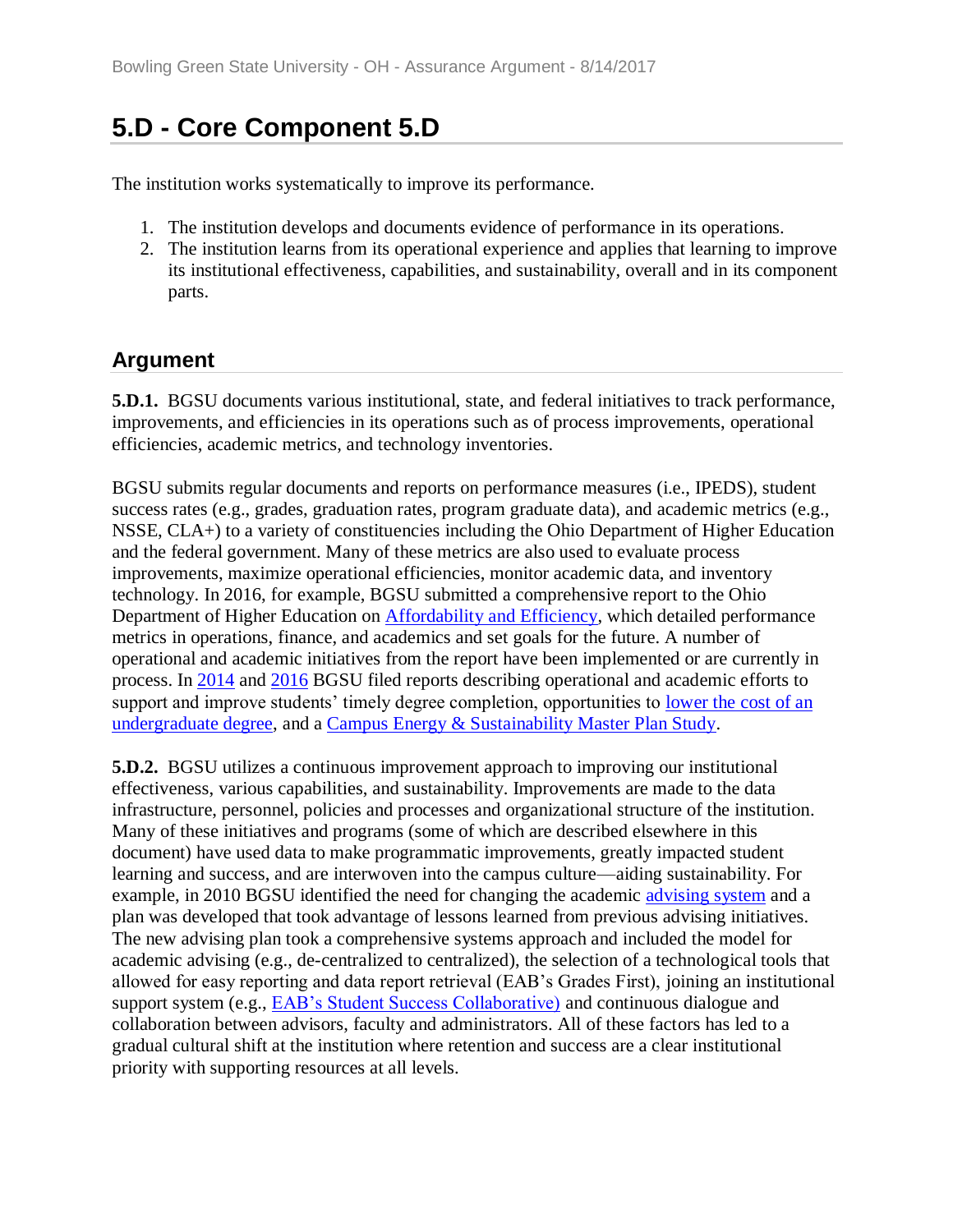The institution takes advantage of opportunities to develop other institutional support structures. In 2013, for example, two key senior administrators within the Provost's Office retired in the areas of academic affairs and academic operations, creating an opportunity to restructure the office to increase effectiveness and efficiencies. The [Vice Provost for Academic Affairs,](../../evidence/viewfile?fileid=401764) in addition to units supporting undergraduate curriculum and programs, added Registration and Records and Advising to this portfolio. The [Vice Provost for Strategic Enrollment](../../evidence/viewfile?fileid=401765)  [Planning](../../evidence/viewfile?fileid=401765) would assume responsibility for academic operations related to recruitment and enrollment management. A new division was created in the Provost's Office to provide oversight of Academic and institutional data systems and reporting, compliance, institutional research, student learning assessment and faculty development. [Institutional Effectiveness](../../evidence/viewfile?fileId=403270) (IE) emerged as a new unit

within the Provost's Office. The mission for IE is to: "Provide leadership and services to support faculty development, the intentional and integrated assurance of student learning, compliance with programmatic and national accreditation standards, and the functional and systematic evaluation of programmatic and institutional performance by developing, collecting, and disseminating information used to provide evidence to demonstrate the extent to which BGSU is fulfilling its mission and vision."

The institution invested in several key positions to assist in the improvement of Institutional Effectiveness. Led by a Vice provost, the unit includes the [Office of Academic Assessment,](../../evidence/viewfile?fileid=404204) the [Office of Institutional Research,](../../evidence/viewfile?fileid=401620) and the [Center for Faculty Excellence.](../../evidence/viewfile?fileid=403034) A Director, Associate Director, and a Project Manager Compliance/Analyst who are responsible for the integrity of the institutional and academic data systems, providing budgetary assistance to units within Academic Affairs (e.g., SSI, NSICP), ensuring compliance of academic programming (e.g., [State](../../evidence/viewfile?fileId=404203)  [Authorization,](../../evidence/viewfile?fileId=404203) accreditation), evaluating programmatic quality (e.g., specialized program accreditation, program review) and conducting audits to ensure compliance with state and national agencies and standards for optimal institutional performance (e.g., Highly Qualified Faculty). All offices play an important role in fulfilling the mission of the new division to systematically improve the performance of the institution.

## **Sources**

- 1.A.2.Student Success Collaborative (SSC)
- 1.C.1. Center for Faculty Excellence
- 4.A.6.Office of Institutional Research
- $\bullet$  5.D.1.2014
- $\bullet$  5.D.1.2016
- 5.D.1.Affordability and Efficiency
- 5.D.1. Campus Energy & Sustainability Master Plan Study
- 5.D.1.lower the cost of an undergraduate degree
- 5.D.2. advising system
- 5.D.2.Institutional Effectiveness
- 5.D.2. Office of Academic Assessment
- 5.D.2.State Authorization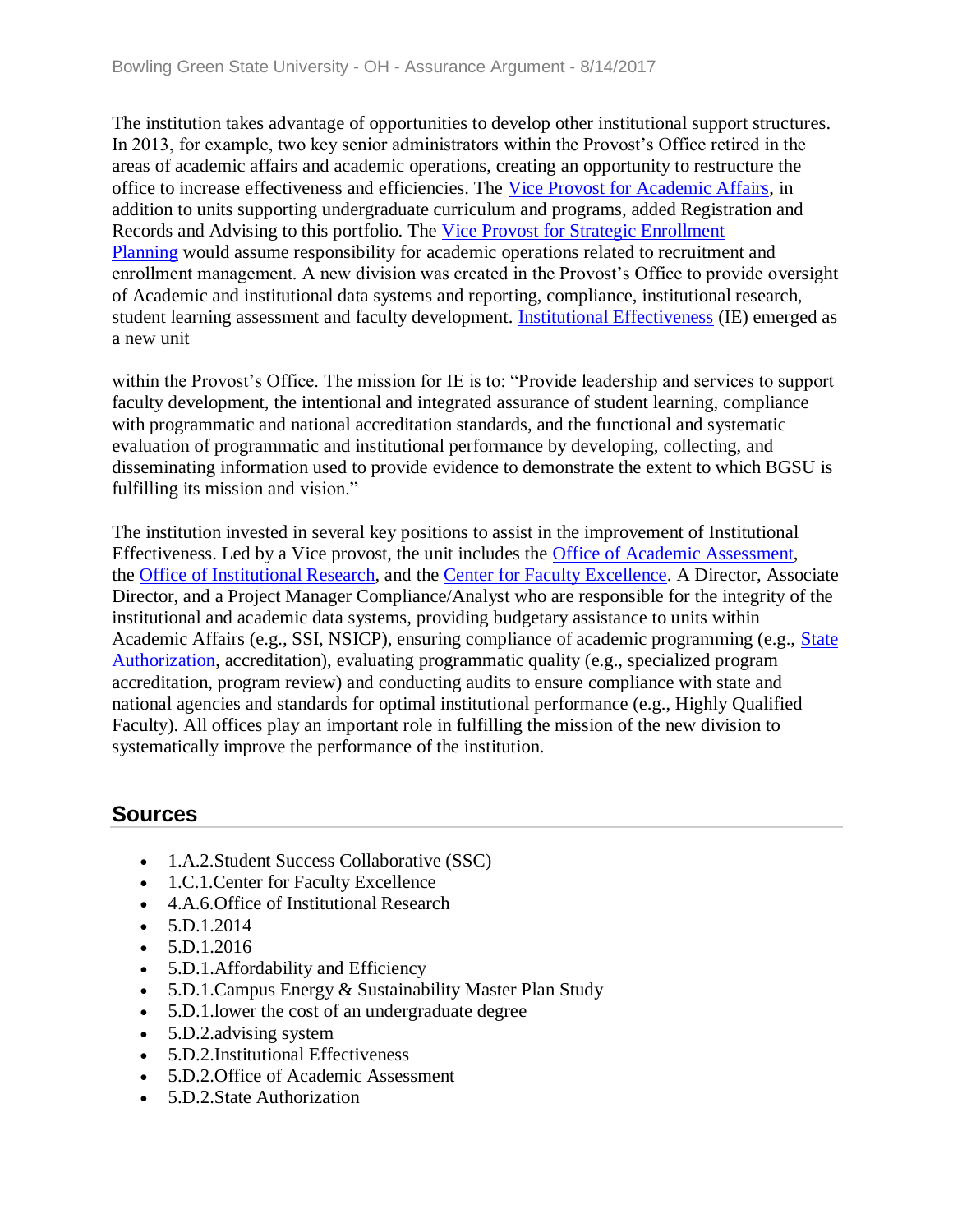Bowling Green State University - OH - Assurance Argument - 8/14/2017

- 5.D.2.Vice Provost for Academic Affairs
- 5.D.2.Vice Provost for Strategic Enrollment Planning